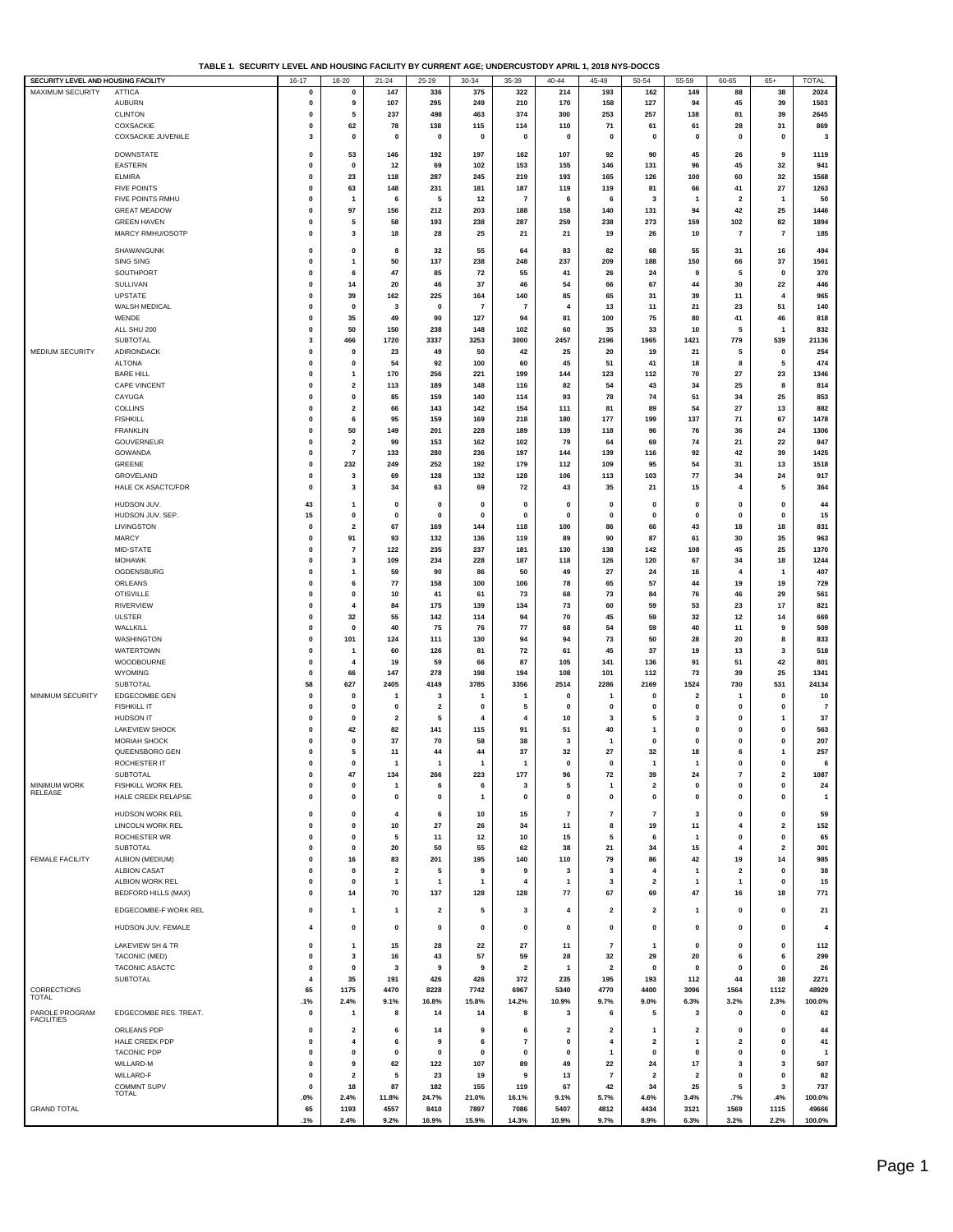| SECURITY LEVEL AND HOUSING FACILITY |                            | WHITE | AFRICAN<br>AMERICAN | <b>HISPANIC</b>         | NATIVE<br>AMERICAN      | ASIAN                   | <b>OTHER</b>            | <b>TOTAL</b>   |
|-------------------------------------|----------------------------|-------|---------------------|-------------------------|-------------------------|-------------------------|-------------------------|----------------|
| MAXIMUM SECURITY                    | <b>ATTICA</b>              | 431   | 1151                | 397                     | 15                      | 5                       | 25                      | 2024           |
|                                     |                            |       |                     |                         |                         |                         |                         |                |
|                                     | <b>AUBURN</b>              | 300   | 823                 | 337                     | 14                      | $\scriptstyle\rm 7$     | 22                      | 1503           |
|                                     | <b>CLINTON</b>             | 510   | 1371                | 679                     | 17                      | 17                      | 51                      | 2645           |
|                                     | COXSACKIE                  | 198   | 393                 | 248                     | 9                       | $\overline{2}$          | 19                      | 869            |
|                                     | <b>COXSACKIE JUVENILE</b>  | 0     | 2                   | 0                       | 0                       | 0                       | 1                       | 3              |
|                                     |                            |       |                     |                         |                         |                         |                         |                |
|                                     | <b>DOWNSTATE</b>           | 227   | 516                 | 280                     | 18                      | 5                       | 73                      | 1119           |
|                                     | <b>EASTERN</b>             | 96    | 533                 | 272                     | 6                       | 14                      | 20                      | 941            |
|                                     | <b>ELMIRA</b>              | 382   | 810                 | 315                     | 18                      | $\overline{4}$          | 39                      | 1568           |
|                                     | <b>FIVE POINTS</b>         | 260   | 653                 | 309                     | 6                       | 3                       | 32                      | 1263           |
|                                     |                            |       |                     |                         |                         |                         |                         |                |
|                                     | FIVE POINTS RMHU           | 12    | 25                  | 10                      | 0                       | $\mathbf 0$             | 3                       | 50             |
|                                     | <b>GREAT MEADOW</b>        | 231   | 806                 | 356                     | 8                       | 11                      | 34                      | 1446           |
|                                     | <b>GREEN HAVEN</b>         | 244   | 1059                | 533                     | 9                       | 20                      | 29                      | 1894           |
|                                     | MARCY RMHU/OSOTP           |       |                     |                         |                         |                         |                         |                |
|                                     |                            | 57    | 74                  | 51                      | $\overline{1}$          | 0                       | $\overline{\mathbf{2}}$ | 185            |
|                                     | SHAWANGUNK                 | 62    | 274                 | 147                     | 3                       | $\overline{\mathbf{2}}$ | 6                       | 494            |
|                                     | SING SING                  | 179   | 907                 | 435                     | 6                       | 8                       | 26                      | 1561           |
|                                     | SOUTHPORT                  | 57    | 206                 | 101                     | 5                       | 0                       | 1                       | 370            |
|                                     |                            |       |                     |                         |                         |                         |                         |                |
|                                     | <b>SULLIVAN</b>            | 89    | 229                 | 117                     | $\overline{\mathbf{2}}$ | 5                       | 4                       | 446            |
|                                     | UPSTATE                    | 127   | 526                 | 282                     | $\overline{7}$          | 4                       | 19                      | 965            |
|                                     | WALSH MEDICAL              | 71    | 42                  | 24                      | $\mathbf 2$             | $\mathbf{0}$            | $\mathbf{1}$            | 140            |
|                                     | WENDE                      | 191   | 415                 | 179                     | 5                       | 4                       | 24                      | 818            |
|                                     |                            |       |                     |                         |                         |                         |                         |                |
|                                     | ALL SHU 200                | 224   | 353                 | 234                     | $\overline{7}$          | $\overline{2}$          | 12                      | 832            |
|                                     | SUBTOTAL                   | 3948  | 11168               | 5306                    | 158                     | 113                     | 443                     | 21136          |
| MEDIUM SECURITY                     | ADIRONDACK                 | 72    | 106                 | 66                      | $\overline{\mathbf{2}}$ | $\mathbf 2$             | 6                       | 254            |
|                                     |                            |       |                     |                         | 0                       |                         |                         | 474            |
|                                     | <b>ALTONA</b>              | 122   | 195                 | 138                     |                         | 4                       | 15                      |                |
|                                     | <b>BARE HILL</b>           | 292   | 669                 | 346                     | 8                       | 6                       | 25                      | 1346           |
|                                     | CAPE VINCENT               | 154   | 410                 | 229                     | 3                       | $\mathbf{1}$            | 17                      | 814            |
|                                     | CAYUGA                     | 250   | 433                 | 146                     | 16                      | $\mathbf{1}$            | $\overline{7}$          | 853            |
|                                     |                            |       |                     |                         |                         |                         |                         |                |
|                                     | <b>COLLINS</b>             | 396   | 303                 | 159                     | 11                      | 3                       | 10                      | 882            |
|                                     | <b>FISHKILL</b>            | 321   | 711                 | 401                     | 15                      | 8                       | 22                      | 1478           |
|                                     | <b>FRANKLIN</b>            | 351   | 579                 | 332                     | 14                      | 5                       | 25                      | 1306           |
|                                     | GOUVERNEUR                 |       | 411                 |                         | 10                      | 3                       |                         | 847            |
|                                     |                            | 220   |                     | 191                     |                         |                         | 12                      |                |
|                                     | GOWANDA                    | 506   | 558                 | 300                     | 18                      | 17                      | 26                      | 1425           |
|                                     | GREENE                     | 323   | 731                 | 413                     | 15                      | 11                      | 25                      | 1518           |
|                                     | GROVELAND                  | 389   | 349                 | 153                     | 14                      | 0                       | 12                      | 917            |
|                                     | HALE CK ASACTC/FDR         |       | 162                 | 97                      | 3                       | 1                       |                         | 364            |
|                                     |                            | 98    |                     |                         |                         |                         | 3                       |                |
|                                     | HUDSON JUV.                | 3     | 32                  | 8                       | 0                       | 0                       | 1                       | 44             |
|                                     | HUDSON JUV. SEP.           | 1     | 12                  | $\overline{\mathbf{2}}$ | 0                       | 0                       | 0                       | 15             |
|                                     | LIVINGSTON                 | 240   | 416                 | 156                     | 3                       | 5                       | 11                      | 831            |
|                                     |                            |       |                     |                         |                         | $\mathbf{2}$            |                         | 963            |
|                                     | <b>MARCY</b>               | 345   | 378                 | 209                     | 16                      |                         | 13                      |                |
|                                     | MID-STATE                  | 496   | 559                 | 266                     | 15                      | 9                       | 25                      | 1370           |
|                                     | <b>MOHAWK</b>              | 424   | 498                 | 278                     | 15                      | 5                       | 24                      | 1244           |
|                                     | OGDENSBURG                 | 81    | 194                 | 122                     | 3                       | 0                       | 7                       | 407            |
|                                     | ORLEANS                    | 179   | 394                 | 138                     | $\overline{7}$          | $\bf{0}$                | 11                      | 729            |
|                                     |                            |       |                     |                         |                         |                         |                         |                |
|                                     | <b>OTISVILLE</b>           | 89    | 298                 | 160                     | $\overline{\mathbf{2}}$ | 6                       | 6                       | 561            |
|                                     | RIVERVIEW                  | 185   | 385                 | 225                     | 3                       | 4                       | 19                      | 821            |
|                                     | <b>ULSTER</b>              | 107   | 288                 | 221                     | $\overline{\mathbf{2}}$ | $\overline{7}$          | 44                      | 669            |
|                                     | WALLKILL                   | 75    | 280                 | 140                     | 6                       | 1                       | 7                       | 509            |
|                                     |                            |       |                     |                         |                         |                         |                         |                |
|                                     | WASHINGTON                 | 197   | 396                 | 215                     | 6                       | 5                       | 14                      | 833            |
|                                     | WATERTOWN                  | 114   | 237                 | 148                     | 4                       | $\mathbf 2$             | 13                      | 518            |
|                                     | WOODBOURNE                 | 146   | 368                 | 260                     | $\overline{\mathbf{2}}$ | 8                       | 17                      | 801            |
|                                     | <b>WYOMING</b>             |       |                     |                         | 12                      |                         |                         | 1341           |
|                                     |                            | 294   | 685                 | 332                     |                         | 6                       | 12                      |                |
|                                     | <b>SUBTOTAL</b>            | 6470  | 11037               | 5851                    | 225                     | 122                     | 429                     | 24134          |
| MINIMUM SECURITY                    | <b>EDGECOMBE GEN</b>       | 0     | 4                   | 3                       | $\overline{\mathbf{2}}$ | 0                       | $\mathbf{1}$            | 10             |
|                                     | <b>FISHKILL IT</b>         | 1     | 4                   | $\overline{\mathbf{2}}$ | 0                       | 0                       | $\pmb{0}$               | $\overline{7}$ |
|                                     |                            |       |                     |                         |                         |                         |                         |                |
|                                     | <b>HUDSON IT</b>           | 10    | 17                  | $\overline{7}$          | $\mathbf{1}$            | 1                       | $\mathbf{1}$            | 37             |
|                                     | <b>LAKEVIEW SHOCK</b>      | 184   | 197                 | 159                     | 3                       | 5                       | 15                      | 563            |
|                                     | <b>MORIAH SHOCK</b>        | 79    | 87                  | 40                      | 0                       | 0                       | 1                       | 207            |
|                                     | QUEENSBORO GEN             | 19    | 154                 | 74                      | o                       | 0                       | 10                      | 257            |
|                                     |                            |       |                     |                         |                         |                         |                         |                |
|                                     | ROCHESTER IT               | 2     | 4                   | 0                       | 0                       | $\pmb{0}$               | 0                       | 6              |
|                                     | SUBTOTAL                   | 295   | 467                 | 285                     | 6                       | 6                       | 28                      | 1087           |
| MINIMUM WORK RELEASE                | FISHKILL WORK REL          | 4     | 13                  | 6                       | $\pmb{0}$               | $\pmb{0}$               | 1                       | 24             |
|                                     | HALE CREEK RELAPSE         | 0     | 1                   | 0                       | $\mathbf{0}$            | $\mathbf 0$             | 0                       | $\overline{1}$ |
|                                     | HUDSON WORK REL            | 23    | 25                  | 9                       | $\mathbf 0$             | $\pmb{0}$               | $\overline{\mathbf{2}}$ | 59             |
|                                     |                            |       |                     |                         |                         |                         |                         |                |
|                                     | LINCOLN WORK REL           | 29    | 53                  | 65                      | $\mathbf{0}$            | $\mathbf 0$             | 5                       | 152            |
|                                     | ROCHESTER WR               | 32    | 24                  | 9                       | $\pmb{0}$               | $\pmb{0}$               | 0                       | 65             |
|                                     | <b>SUBTOTAL</b>            | 88    | 116                 | 89                      | $\mathbf{0}$            | $\mathbf 0$             | 8                       | 301            |
|                                     |                            |       |                     |                         |                         |                         |                         |                |
| FEMALE FACILITY                     | ALBION (MEDIUM)            | 542   | 304                 | 115                     | 4                       | 5                       | 15                      | 985            |
|                                     | <b>ALBION CASAT</b>        | 23    | 10                  | 5                       | $\mathbf{0}$            | $\mathbf 0$             | 0                       | 38             |
|                                     | ALBION WORK REL            | 11    | 2                   | $\mathbf{2}$            | $\pmb{0}$               | 0                       | 0                       | 15             |
|                                     | <b>BEDFORD HILLS (MAX)</b> | 294   | 312                 | 121                     | $\overline{\mathbf{7}}$ | 8                       | 29                      | 771            |
|                                     |                            |       |                     |                         |                         |                         |                         |                |
|                                     | EDGECOMBE-F WORK REL       | 7     | 10                  | 4                       | 0                       | 0                       | 0                       | 21             |
|                                     | HUDSON JUV. FEMALE         | 1     | 0                   | 3                       | $\mathbf 0$             | 0                       | $\mathbf 0$             | $\overline{4}$ |
|                                     | LAKEVIEW SH & TR           | 67    | 25                  | 15                      | $\mathbf{1}$            | 0                       | 4                       | 112            |
|                                     | TACONIC (MED)              | 125   | 111                 | 49                      | 3                       | 3                       | 8                       | 299            |
|                                     |                            |       |                     |                         |                         |                         |                         |                |
|                                     | TACONIC ASACTC             | 16    | 9                   | 1                       | $\pmb{0}$               | 0                       | 0                       | 26             |
|                                     | SUBTOTAL                   | 1086  | 783                 | 315                     | 15                      | 16                      | 56                      | 2271           |
| CORRECTIONS TOTAL                   |                            | 11887 | 23571               | 11846                   | 404                     | 257                     | 964                     | 48929          |
|                                     |                            | 24.3% | 48.2%               | 24.2%                   | .8%                     | .5%                     | 2.0%                    | 100.0%         |
|                                     |                            |       |                     |                         |                         |                         |                         |                |
| PAROLE PROGRAM FACILITIES           | EDGECOMBE RES. TREAT.      | 1     | 40                  | 18                      | 0                       | 0                       | 3                       | 62             |
|                                     | ORLEANS PDP                | 12    | 28                  | 4                       | 0                       | 0                       | $\pmb{0}$               | 44             |
|                                     | HALE CREEK PDP             | 13    | 23                  | 3                       | $\mathbf 0$             | 0                       | $\overline{\mathbf{2}}$ | 41             |
|                                     | <b>TACONIC PDP</b>         | 0     | 1                   | $\pmb{0}$               | 0                       | 0                       | $\pmb{0}$               | $\mathbf{1}$   |
|                                     |                            |       |                     |                         |                         |                         |                         |                |
|                                     | WILLARD-M                  | 221   | 185                 | 83                      | 8                       | 0                       | 10                      | 507            |
|                                     | WILLARD-F                  | 73    | 6                   | 3                       | $\mathbf 0$             | 0                       | $\mathbf 0$             | 82             |
|                                     | COMMNT SUPV TOTAL          | 320   | 283                 | 111                     | 8                       | 0                       | 15                      | 737            |
|                                     |                            | 43.4% | 38.4%               | 15.1%                   | 1.1%                    | .0%                     | 2.0%                    | 100.0%         |
|                                     |                            |       |                     |                         |                         |                         |                         |                |
| <b>GRAND TOTAL</b>                  |                            | 12207 | 23854               | 11957                   | 412                     | 257                     | 979                     | 49666          |
|                                     |                            | 24.6% | 48.0%               | 24.1%                   | .8%                     | .5%                     | 2.0%                    | 100.0%         |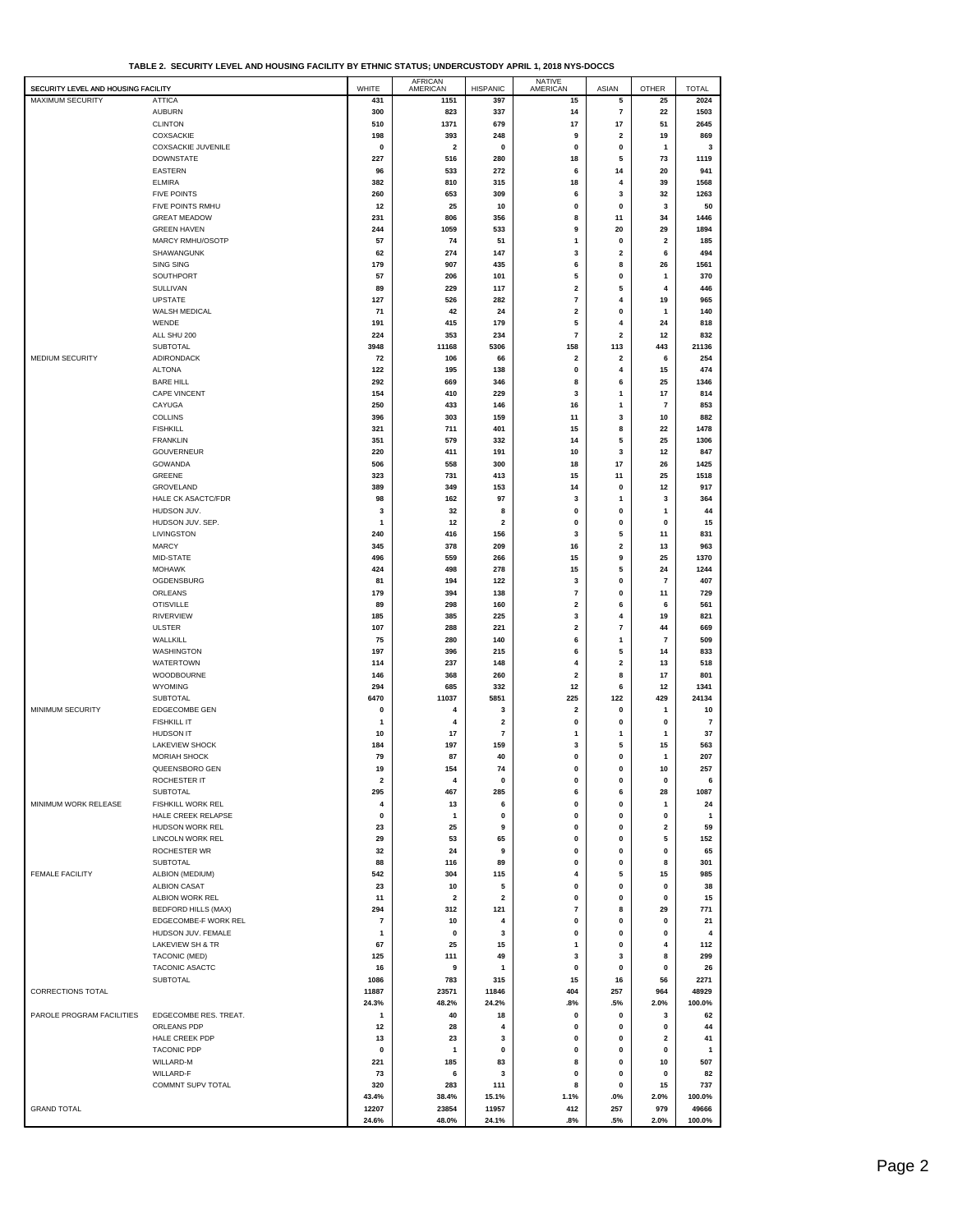| TABLE 3A. SECURITY LEVEL AND HOUSING FACILITY BY CRIME: UNDERCUSTODY APRIL 1, 2018 NYS-DOCCS |
|----------------------------------------------------------------------------------------------|
|                                                                                              |

| SECURITY LEVEL AND HOUSING FACILITY |                                         | <b>MURDER</b>               | <b>ATTEMPTED</b><br><b>MURDER</b> | MANSLAUGH<br>TER1                  | RAPE 1ST                          | <b>ROBBERY</b><br>1ST         | <b>ROBBERY</b><br>2ND         | ASSAULT 1ST                 | ASSAULT 2ND                          | <b>BURGLARY</b><br>1ST                 | <b>BURGLARY</b><br>2ND         | ARSON 1ST,<br>2ND                      | SODOMY 1ST                     |
|-------------------------------------|-----------------------------------------|-----------------------------|-----------------------------------|------------------------------------|-----------------------------------|-------------------------------|-------------------------------|-----------------------------|--------------------------------------|----------------------------------------|--------------------------------|----------------------------------------|--------------------------------|
| <b>MAXIMUM SECURITY</b>             | <b>ATTICA</b>                           | 513                         | 112                               | 156                                | 106                               | 181                           | 83                            | 115                         | 31                                   | 58                                     | 97                             | 13                                     | 51                             |
|                                     | <b>AUBURN</b>                           | 283                         | 98                                | 122                                | 60                                | 149                           | 56                            | 94                          | 30                                   | 41                                     | 93                             | 8                                      | 34                             |
|                                     | <b>CLINTON</b><br>COXSACKIE             | 455<br>88                   | 150<br>38                         | 189<br>56                          | 146<br>51                         | 251<br>80                     | 130<br>41                     | 154<br>49                   | 44<br>16                             | 84<br>37                               | 129<br>87                      | $12$<br>$\overline{\phantom{a}}$       | 94<br>26                       |
|                                     | COXSACKIE JUVENILE                      | $\mathbf{0}$                | $\mathbf{0}$                      | $\overline{\mathbf{2}}$            | $\pmb{0}$                         | 0                             | 0                             | $\mathbf{0}$                | $\mathbf{0}$                         | $\mathbf{0}$                           | $\pmb{0}$                      | $\pmb{0}$                              | $\overline{1}$                 |
|                                     | <b>DOWNSTATE</b>                        | 59                          | 31                                | 54                                 | 13                                | 60                            | 53                            | 53                          | 49                                   | 22                                     | 76                             | 5                                      | $\overline{4}$                 |
|                                     | <b>EASTERN</b>                          | 318                         | 48                                | 98                                 | 54                                | 89                            | 29                            | 49                          | 5                                    | 24                                     | 60                             | 3                                      | 36                             |
|                                     | <b>ELMIRA</b>                           | 304                         | 63                                | 100                                | 53                                | 147                           | 65                            | 65                          | 32                                   | 46                                     | 84                             | $\overline{7}$                         | 37                             |
|                                     | <b>FIVE POINTS</b><br>FIVE POINTS RMHU  | 156<br>10                   | 65<br>3                           | 98<br>$\overline{2}$               | 36<br>$\mathbf 0$                 | 161<br>3                      | 73<br>5                       | 78<br>5                     | 34<br>$\overline{1}$                 | 40<br>$\mathbf 0$                      | 91<br>$\overline{\mathbf{2}}$  | $\overline{4}$<br>0                    | 16<br>$\overline{\mathbf{2}}$  |
|                                     | <b>GREAT MEADOW</b>                     | 325                         | 71                                | 118                                | 58                                | 148                           | 61                            | 87                          | 32                                   | 36                                     | 67                             | 5                                      | 39                             |
|                                     | <b>GREEN HAVEN</b>                      | 682                         | 101                               | 168                                | 80                                | 180                           | 53                            | 81                          | 23                                   | 65                                     | 74                             | $\overline{7}$                         | 45                             |
|                                     | MARCY RMHU/OSOTP                        | 14                          | $\overline{4}$                    | 6                                  | 31                                | 11                            | 9                             | 6                           | 6                                    | $\mathbf{3}$                           | 8                              | $\pmb{0}$                              | 15                             |
|                                     | SHAWANGUNK                              | 221                         | 32                                | 26                                 | 36                                | 40                            | 12                            | 17                          | 5                                    | 13                                     | 13                             | 1                                      | 14                             |
|                                     | SING SING                               | 482                         | 76                                | 184                                | 72                                | 156                           | 58                            | 91                          | 29                                   | 53                                     | 65                             | 6                                      | 27<br>5                        |
|                                     | SOUTHPORT<br>SULLIVAN                   | 44<br>184                   | 18<br>23                          | 32<br>28                           | $\overline{\mathbf{3}}$<br>23     | 41<br>33                      | 18<br>15                      | 22<br>14                    | $\overline{4}$<br>$\overline{7}$     | 11<br>9                                | 31<br>17                       | 1<br>$\overline{\mathbf{2}}$           | 10                             |
|                                     | UPSTATE                                 | 80                          | 45                                | 78                                 | 32                                | 117                           | 63                            | 62                          | ${\bf 27}$                           | 32                                     | 69                             | 6                                      | 10                             |
|                                     | WALSH MEDICAL                           | 40                          | 6                                 | 3                                  | $10\,$                            | 10                            | $\overline{\mathbf{2}}$       | 6                           | $\overline{\mathbf{z}}$              | $\overline{4}$                         | 3                              | $\pmb{0}$                              | $11$                           |
|                                     | WENDE<br>ALL SHU 200                    | 228<br>24                   | 26<br>12                          | 57<br>15                           | 44<br>12                          | 79<br>53                      | 26<br>72                      | 43<br>20                    | 13<br>29                             | 25<br>$12$                             | 39<br>94                       | $\overline{4}$<br>6                    | 30<br>6                        |
|                                     | SUBTOTAL                                | 4510                        | 1022                              | 1592                               | 920                               | 1989                          | 924                           | 1111                        | 419                                  | 615                                    | 1199                           | 97                                     | 513                            |
| MEDIUM SECURITY                     | ADIRONDACK                              | 9                           | $\mathbf 0$                       | $\overline{2}$                     | $\overline{2}$                    | 5                             | $\overline{7}$                |                             | 5                                    | $\overline{\mathbf{2}}$                | 19                             | 1                                      | $\overline{4}$                 |
|                                     | ALTONA                                  | $\overline{7}$              | $\overline{\mathbf{2}}$           | 3                                  | 5                                 | 10                            | 15                            | g                           | 11                                   | $\overline{2}$                         | $32\,$                         | 1<br>4                                 | $\overline{\mathbf{3}}$        |
|                                     | <b>BARE HILL</b><br><b>CAPE VINCENT</b> | 49<br>29                    | 20<br>14                          | 20<br>8                            | 34<br>15                          | 79<br>51                      | 68<br>53                      | 45<br>31                    | 51<br>36                             | 25<br>9                                | 107<br>69                      | $\mathbf{0}$                           | $12$<br>$\overline{7}$         |
|                                     | CAYUGA                                  | 62                          | 10                                | 19                                 | 12                                | 55                            | 51                            | 38                          | 25                                   | 25                                     | 82                             | 6                                      | 9                              |
|                                     | COLLINS                                 | 62                          | $\overline{7}$                    | 9                                  | 22                                | 32                            | 42                            | 17                          | 40                                   | 17                                     | 75                             | $\overline{7}$                         | 24                             |
|                                     | <b>FISHKILL</b><br><b>FRANKLIN</b>      | 281<br>18                   | 48<br>18                          | 47<br>13                           | 52<br>$10\,$                      | 116<br>69                     | 90<br>90                      | 56<br>52                    | 37<br>49                             | 32<br>25                               | 118<br>101                     | 8<br>$\overline{7}$                    | 28<br>13                       |
|                                     | GOUVERNEUR                              | 31                          | 9                                 | 6                                  | 15                                | 46                            | 49                            | 28                          | 23                                   | 15                                     | 66                             | $\overline{4}$                         | $12$                           |
|                                     | GOWANDA                                 | 47                          | 15                                | 11                                 | 65                                | 52                            | 44                            | 25                          | 29                                   | 19                                     | 87                             | 4                                      | 50                             |
|                                     | GREENE<br>GROVELAND                     | 33<br>35                    | 21<br>9                           | 11<br>$\scriptstyle\rm 7$          | 24<br>17                          | 89<br>40                      | 103<br>43                     | 52<br>19                    | 80<br>20                             | 15<br>8                                | 120<br>83                      | 5<br>$\overline{\mathbf{2}}$           | 6<br>14                        |
|                                     | HALE CK ASACTC/FDR                      | $\mathbf{1}$                | $\overline{\mathbf{2}}$           | $\mathbf{1}$                       | 3                                 | $12$                          | 13                            | $\overline{1}$              | $\overline{\mathbf{2}}$              | $\overline{4}$                         | 39                             | $\pmb{0}$                              | $\mathbf 0$                    |
|                                     | HUDSON JUV.                             | $\pmb{0}$                   | $\mathbf{1}$                      | $\pmb{0}$                          | $\pmb{0}$                         | $\overline{\mathbf{2}}$       | 5                             | 0                           | $\mathbf 0$                          | $\mathbf 0$                            | $\overline{\mathbf{2}}$        | $\pmb{0}$                              | 0                              |
|                                     | HUDSON JUV. SEP.                        | $\mathbf 0$                 | $\mathbf{0}$                      | $\mathbf 0$                        | $\mathbf{0}$                      | $\overline{2}$                | $\mathbf{0}$                  | $\overline{2}$              | $\mathbf{1}$                         | $\mathbf{0}$                           | $\mathbf 0$                    | $\mathbf 0$                            | $\mathbf 0$                    |
|                                     | LIVINGSTON                              | 52                          | 13                                | 19                                 | 29                                | 65                            | 38                            | 24                          | 25                                   | 14                                     | 67                             | 3                                      | 15                             |
|                                     | MARCY<br>MID-STATE                      | 40<br>54                    | $\overline{7}$<br>25              | 8                                  | 18<br>49                          | 58<br>${\bf 72}$              | 61<br>64                      | 25<br>57                    | 45<br>65                             | 14<br>20                               | 101<br>131                     | 5<br>13                                | 22<br>27                       |
|                                     | <b>MOHAWK</b>                           | 34                          | 15                                | 15<br>13                           | 43                                | 47                            | 68                            | 38                          | 54                                   | 16                                     | 121                            | 13                                     | 36                             |
|                                     | OGDENSBURG                              | $\mathbf{0}$                | $\mathbf 0$                       | 3                                  | $\mathbf{0}$                      | 13                            | 21                            | 9                           | 8                                    | 3                                      | 27                             | $\mathbf 2$                            | $\mathbf{1}$                   |
|                                     | ORLEANS                                 | 37                          | 8                                 | 15                                 | 26                                | 44                            | 40                            | 29                          | 26                                   | 10                                     | 57                             | 1                                      | 15                             |
|                                     | <b>OTISVILLE</b><br><b>RIVERVIEW</b>    | 191<br>14                   | 22<br>9                           | 42<br>5                            | 22<br>$17\,$                      | 54<br>37                      | 24<br>30                      | 30<br>20                    | 10<br>24                             | 21<br>19                               | 26<br>68                       | 3<br>$\pmb{0}$                         | 11<br>19                       |
|                                     | <b>ULSTER</b>                           | 35                          | $\overline{7}$                    | 6                                  | $\overline{4}$                    | 26                            | 29                            | 16                          | 18                                   | $\overline{4}$                         | 30                             | 1                                      | $\overline{\mathbf{2}}$        |
|                                     | WALLKILL                                | $\mathbf{0}$                | 8                                 | $12$                               | $\mathbf{0}$                      | 41                            | 22                            | 17                          | 6                                    | $12$                                   | 61                             | 1                                      | $\mathbf 0$                    |
|                                     | WASHINGTON<br>WATERTOWN                 | 21<br>$\mathbf 0$           | 16<br>$\mathbf 0$                 | 17<br>$\mathbf{0}$                 | 32<br>$\mathbf{0}$                | 60<br>16                      | 46<br>28                      | 31<br>15                    | 27<br>13                             | 17<br>-8                               | 73<br>40                       | $\overline{\mathbf{2}}$<br>$\mathbf 0$ | 10<br>$\overline{1}$           |
|                                     | WOODBOURNE                              | 202                         | 25                                | 39                                 | 53                                | 68                            | 40                            | 35                          | 10                                   | 15                                     | 55                             | $\overline{\mathbf{2}}$                | 26                             |
|                                     | WYOMING                                 | 52                          | 15                                | 22                                 | 29                                | 76                            | 82                            | 39                          | 48                                   | 35                                     | 109                            | $\overline{4}$                         | 18                             |
| MINIMUM SECURITY                    | SUBTOTAL<br>EDGECOMBE GEN               | 1396<br>$\pmb{0}$           | 346<br>$\mathbf 0$                | 373<br>$\pmb{0}$                   | 598<br>$\pmb{0}$                  | 1337<br>$\mathbf{1}$          | 1266<br>0                     | 761<br>$\mathbf 0$          | 788<br>$\mathbf 0$                   | 406<br>$\mathbf 0$                     | 1966<br>1                      | 99<br>$\pmb{0}$                        | 385<br>$\mathbf 0$             |
|                                     | <b>FISHKILL IT</b>                      | $\mathbf{0}$                | $\mathbf{0}$                      | $\mathbf 0$                        | $\mathbf{0}$                      | $\mathbf{0}$                  | $\mathbf 0$                   | $\mathbf{0}$                | $\mathbf{0}$                         | $\mathbf{0}$                           | $\mathbf 0$                    | $\mathbf{0}$                           | $\mathbf 0$                    |
|                                     | HUDSON IT                               | $\mathbf{0}$                | $\mathbf 0$                       | $\mathbf{0}$                       | $\mathbf{0}$                      | $\mathbf{1}$                  | 1                             | $\mathbf 0$                 | $\mathbf 0$                          | $\overline{1}$                         | 3                              | $\mathbf{0}$                           | $\mathbf 0$                    |
|                                     | LAKEVIEW SHOCK<br><b>MORIAH SHOCK</b>   | 0<br>$\pmb{0}$              | $\mathbf 0$<br>$\mathbf{0}$       | $\pmb{\mathsf{o}}$<br>$\mathbf{0}$ | $\pmb{0}$<br>$\mathbf{0}$         | $\mathbf 0$<br>$\mathbf{o}$   | 0<br>0                        | 0<br>$\mathbf 0$            | $\bf{0}$<br>$\mathbf 0$              | $\mathbf 0$<br>$\mathbf 0$             | $\mathbf{1}$<br>$\mathbf{0}$   | $\pmb{0}$<br>$\mathbf{0}$              | $\mathbf 0$<br>$\mathbf 0$     |
|                                     | QUEENSBORO GEN                          | 4                           | 3                                 | 5                                  | 3                                 | 13                            | 11                            | 5                           | 10                                   | $\mathbf{1}$                           | 13                             | 1                                      | 0                              |
|                                     | ROCHESTER IT                            | $\mathbf{0}$                | $\mathbf{0}$                      | $\mathbf 0$                        | $\mathbf{0}$                      | $\mathbf{0}$                  | 0                             | $\mathbf{0}$                | $\mathbf{0}$                         | $\mathbf{0}$                           | $\mathbf 0$                    | $\mathbf{0}$                           | $\mathbf 0$                    |
| MINIMUM WORK                        | SUBTOTAL<br>FISHKILL WORK REL           | 4<br>$\pmb{0}$              | 3<br>$\mathbf 0$                  | 5<br>$\pmb{\mathsf{o}}$            | 3<br>$\pmb{0}$                    | 15<br>$\mathbf 0$             | 12<br>$\overline{\mathbf{2}}$ | 5<br>$\mathbf{0}$           | 10<br>$\mathbf 0$                    | $\overline{\mathbf{2}}$<br>$\mathbf 0$ | 18<br>3                        | 1<br>$\mathbf{0}$                      | 0<br>0                         |
| RELEASE                             | HALE CREEK RELAPSE                      | $\pmb{0}$                   | $\mathbf 0$                       | $\mathbf{0}$                       | $\mathbf{0}$                      | $\mathbf{o}$                  | 0                             | $\mathbf 0$                 | 0                                    | 0                                      | $\mathbf{0}$                   | $\mathbf{0}$                           | $\mathbf 0$                    |
|                                     | HUDSON WORK REL                         | $\mathbf{0}$                | $\mathbf{0}$                      | $\mathbf 0$                        | $\mathbf{0}$                      | $\mathbf{0}$                  | $\mathbf{1}$                  | $\mathbf{0}$                | $\mathbf{0}$                         | $\mathbf{0}$                           | 3                              | $\mathbf 0$                            | $\mathbf 0$                    |
|                                     | <b>LINCOLN WORK REL</b>                 | $\Omega$                    | $\Omega$                          |                                    | $\Omega$                          | $\overline{2}$                | 7                             | n                           | 0                                    | $\Omega$                               | 14                             | 0                                      | 0                              |
|                                     | ROCHESTER WR                            | $\pmb{0}$                   | $\mathbf 0$                       | $\pmb{0}$                          | $\pmb{0}$                         | $\pmb{0}$                     | $\overline{\mathbf{2}}$       | $\mathbf 0$                 | $\pmb{0}$                            | $\pmb{0}$                              | $12$                           | 0                                      | $\mathbf 0$                    |
| <b>FEMALE FACILITY</b>              | SUBTOTAL<br>ALBION (MEDIUM)             | $\pmb{0}$<br>20             | $\pmb{0}$<br>5                    | $\mathbf{0}$<br>$17$               | $\pmb{0}$<br>$\mathbf 3$          | $\overline{\mathbf{2}}$<br>25 | 12<br>41                      | $\mathbf 0$<br>28           | $\pmb{0}$<br>50                      | $\pmb{0}$<br>$\overline{\mathbf{4}}$   | $32\,$<br>69                   | 0<br>14                                | $\pmb{0}$<br>$\mathbf 2$       |
|                                     | <b>ALBION CASAT</b>                     | $\mathbf 0$                 | $\pmb{0}$                         | $\mathbf{0}$                       | $\pmb{0}$                         | $\pmb{0}$                     | $\mathbf{1}$                  | $\mathbf 0$                 | $\overline{1}$                       | $\mathbf{0}$                           | $\mathbf{3}$                   | $\mathbf 0$                            | $\pmb{0}$                      |
|                                     | ALBION WORK REL                         | $\mathbf{0}$                | $\mathbf{0}$                      | $\pmb{0}$                          | $\pmb{0}$                         | $\pmb{0}$                     | 0                             | $\mathbf 0$                 | $\mathbf 0$                          | $\mathbf{0}$                           | $\overline{\mathbf{2}}$        | 0                                      | $\pmb{0}$                      |
|                                     | <b>BEDFORD HILLS (MAX)</b>              | 145                         | 22                                | 119                                | 3                                 | 47                            | 13                            | 60                          | 19                                   | 14                                     | 23                             | 10                                     | 6                              |
|                                     | EDGECOMBE-F WORK REL                    | $\pmb{0}$                   | $\pmb{0}$                         | $\pmb{0}$                          | $\pmb{0}$                         | $\pmb{0}$                     | $\mathbf 3$                   | $\mathbf 0$                 | $\mathbf{1}$                         | $\pmb{0}$                              | $\mathbf 3$                    | $\pmb{0}$                              | $\pmb{0}$                      |
|                                     | HUDSON JUV. FEMALE                      | $\pmb{0}$                   | $\mathbf{1}$                      | $\pmb{0}$                          | $\pmb{0}$                         | $\mathbf{1}$                  | 0                             | $\mathbf 0$                 | $\mathbf 0$                          | $\pmb{0}$                              | $\pmb{0}$                      | 0                                      | $\pmb{0}$                      |
|                                     | LAKEVIEW SH & TR                        | $\mathbf{0}$                | $\mathbf 0$                       | $\mathbf{0}$                       | $\pmb{0}$                         | $\mathbf{o}$                  | 0                             | $\mathbf 0$                 | $\mathbf 0$                          | 0                                      | $\mathbf{0}$                   | 0                                      | $\mathbf 0$                    |
|                                     | TACONIC (MED)                           | 25                          | $\overline{7}$                    | 21                                 | $\mathbf{1}$                      | 15                            | 19                            | 17                          | 10                                   | $\mathbf{3}$                           | 14                             | $\overline{\mathbf{4}}$                | $\mathbf 0$                    |
|                                     | TACONIC ASACTC<br>SUBTOTAL              | $\mathbf{0}$<br>190         | $\mathbf{0}$<br>35                | $\mathbf 0$<br>157                 | $\pmb{0}$<br>$\scriptstyle\rm{7}$ | $\mathbf{0}$<br>88            | 3<br>80                       | $\mathbf{1}$<br>106         | $\overline{\mathbf{3}}$<br>84        | $\overline{2}$<br>23                   | $\overline{2}$<br>116          | $\mathbf 0$<br>28                      | $\mathbf{1}$<br>9              |
| CORRECTIONS<br>TOTAL                |                                         | 6100                        | 1406                              | 2127                               | 1528                              | 3431                          | 2294                          | 1983                        | 1301                                 | 1046                                   | 3331                           | 225                                    | 907                            |
|                                     |                                         | 12.5%                       | 2.9%                              | 4.3%                               | 3.1%                              | 7.0%                          | 4.7%                          | 4.1%                        | 2.7%                                 | 2.1%                                   | 6.8%                           | .5%                                    | 1.9%                           |
| PAROLE PROGRAM<br><b>FACILITIES</b> | EDGECOMBE RES. TREAT.                   | 3                           | $\mathbf{1}$                      | $\mathbf{1}$                       | $\pmb{0}$                         | 6                             | 4                             | 1                           | $\overline{\mathbf{2}}$              | $\overline{\mathbf{2}}$                | 5                              | $\pmb{0}$                              | $\mathbf 0$                    |
|                                     | ORLEANS PDP                             | $\pmb{0}$                   | $\mathbf 0$                       | $\pmb{0}$                          | $\pmb{0}$                         | $\overline{4}$                | 3                             | 1                           | $\mathbf 0$                          | $\mathbf{1}$                           | 6                              | $\pmb{0}$                              | $\pmb{0}$                      |
|                                     | HALE CREEK PDP<br><b>TACONIC PDP</b>    | $\overline{1}$<br>$\pmb{0}$ | $\mathbf 0$<br>$\mathbf 0$        | $\mathbf{0}$<br>$\mathbf{0}$       | $\mathbf{0}$<br>$\mathbf 0$       | $\mathbf{0}$<br>$\mathbf{o}$  | $\mathbf{1}$<br>0             | $\mathbf{0}$<br>$\mathbf 0$ | $\overline{\mathbf{2}}$<br>$\pmb{0}$ | $\mathbf{1}$<br>0                      | $\overline{2}$<br>$\mathbf{0}$ | $\mathbf 0$<br>0                       | $\mathbf{0}$<br>$\mathbf 0$    |
|                                     | WILLARD-M                               | $\overline{\mathbf{4}}$     | $\pmb{0}$                         | $\overline{1}$                     | $\mathbf 2$                       | 17                            | 18                            | $\overline{4}$              | 5                                    | $\overline{1}$                         | 32                             | $\pmb{0}$                              | $\overline{\mathbf{3}}$        |
|                                     | WILLARD-F                               | $\mathbf{0}$                | $\mathbf{0}$                      | $\Omega$                           | $\mathbf{0}$                      | $\Omega$                      | $\mathbf{1}$                  | $\mathbf{0}$                | $\overline{2}$                       | $\mathbf{0}$                           | $\mathbf{3}$                   | $\mathbf{0}$                           | $\mathbf{0}$                   |
|                                     | <b>COMMUNITY SUPRV</b><br>TOTAL         | 8<br>1.1%                   | $\mathbf{1}$<br>.1%               | $\overline{\mathbf{2}}$<br>.3%     | $\overline{\mathbf{2}}$<br>.3%    | 27<br>3.7%                    | 27<br>3.7%                    | 6<br>.8%                    | 11<br>1.5%                           | 5<br>.7%                               | 48<br>6.5%                     | 0<br>$.0\%$                            | $\overline{\mathbf{3}}$<br>.4% |
| <b>GRAND TOTAL</b>                  |                                         | 6108                        | 1407                              | 2129                               | 1530                              | 3458                          | 2321                          | 1989                        | 1312                                 | 1051                                   | 3379                           | 225                                    | 910                            |
|                                     |                                         | 12.3%                       | 2.8%                              | 4.3%                               | 3.1%                              | 7.0%                          | 4.7%                          | 4.0%                        | 2.6%                                 | 2.1%                                   | 6.8%                           | .5%                                    | 1.8%                           |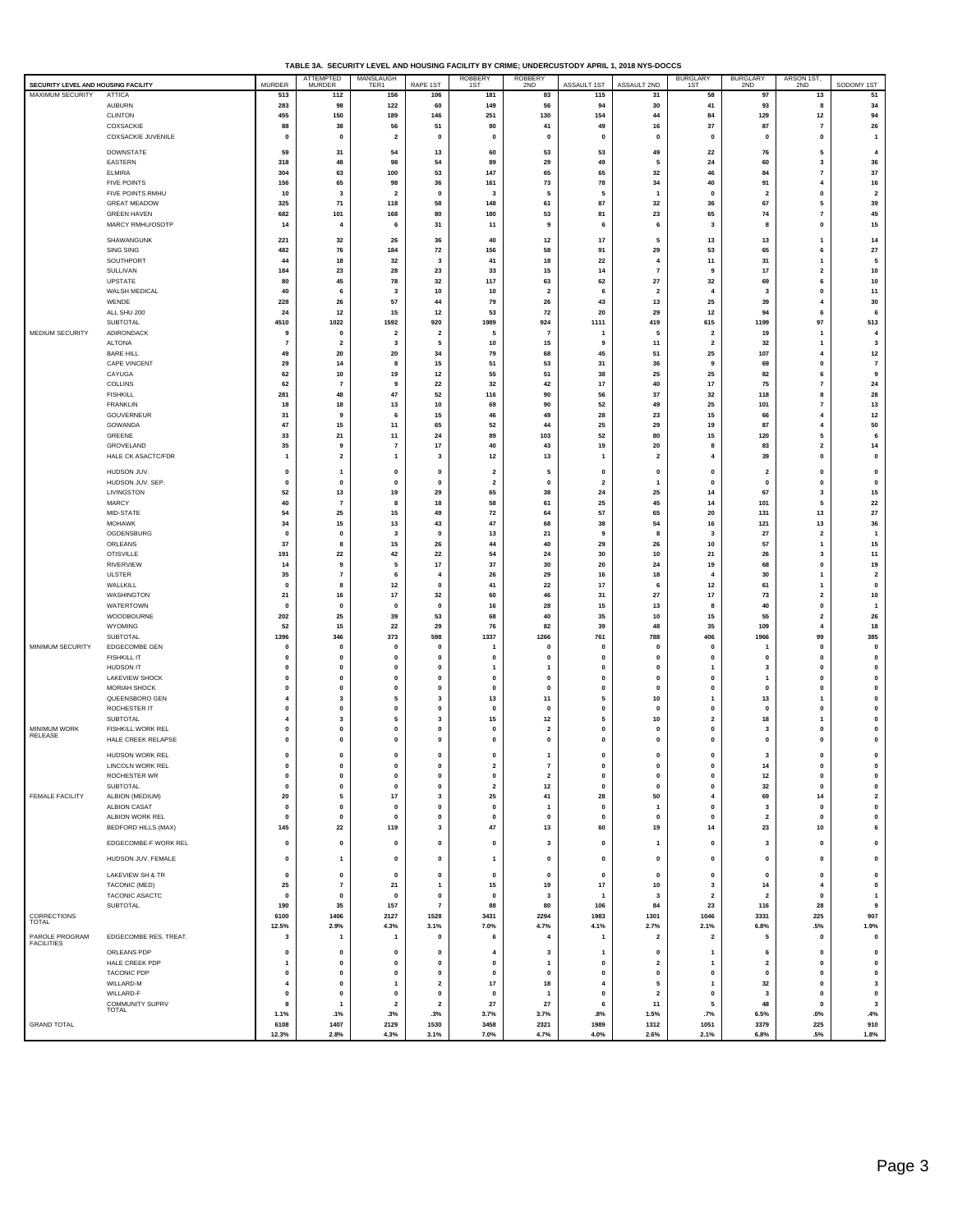| TABLE 3A. SECURITY LEVEL AND HOUSING FACILITY BY CRIME: UNDERCUSTODY APRIL 1, 2018 NYS-DOCCS |  |
|----------------------------------------------------------------------------------------------|--|
|                                                                                              |  |

| <b>AUBURN</b><br>$\scriptstyle\rm 7$<br>98<br>18<br>34<br>$\overline{\mathbf{4}}$<br>$\mathbf{2}$<br>19<br>14<br>11<br>36<br>$\overline{a}$<br>4<br>${\bf 25}$<br><b>CLINTON</b><br>75<br>175<br>27<br>75<br>6<br>5<br>28<br>9<br>12<br>17<br>6<br>COXSACKIE<br>65<br>$12$<br>15<br>3<br>$\overline{\mathbf{2}}$<br>$\overline{7}$<br>$\overline{7}$<br>24<br>$\overline{7}$<br>9<br>$\mathbf{1}$<br>-1<br>COXSACKIE JUVENILE<br>0<br>$\pmb{0}$<br>$\pmb{0}$<br>0<br>$\pmb{0}$<br>$\pmb{\mathsf{o}}$<br>0<br>$\pmb{0}$<br>$\mathbf 0$<br>0<br>$\pmb{0}$<br>$\pmb{0}$<br><b>DOWNSTATE</b><br>97<br>$\overline{\mathbf{2}}$<br>19<br>12<br>16<br>16<br>5<br>5<br>$\overline{\mathbf{2}}$<br>3<br>28<br>14<br>EASTERN<br>14<br>37<br>${\bf 10}$<br>10<br>$\pmb{0}$<br>$\overline{\mathbf{2}}$<br>$\mathbf{1}$<br>$\mathbf{1}$<br>5<br>$\overline{1}$<br>5<br>$\mathbf{0}$<br><b>ELMIRA</b><br>35<br>91<br>16<br>19<br>$\pmb{\mathsf{o}}$<br>21<br>6<br>5<br>6<br>$\overline{7}$<br>$\mathbf{1}$<br>8<br><b>FIVE POINTS</b><br>18<br>84<br>12<br>13<br>5<br>$\overline{\mathbf{2}}$<br>$\overline{\mathbf{2}}$<br>22<br>$\overline{4}$<br>16<br>9<br>6<br>FIVE POINTS RMHU<br>$\pmb{0}$<br>$\pmb{0}$<br>$\pmb{\mathsf{o}}$<br>3<br>$\mathbf 0$<br>$\pmb{0}$<br>$\overline{\mathbf{2}}$<br>$\mathbf{0}$<br>0<br>$\mathbf{1}$<br>-1<br>$\overline{1}$<br><b>GREAT MEADOW</b><br>78<br>10<br>30<br>5<br>3<br>20<br>11<br>13<br>14<br>16<br>3<br>9<br><b>GREEN HAVEN</b><br>33<br>70<br>30<br>26<br>5<br>5<br>11<br>10<br>6<br>$\mathbf 2$<br>8<br>8<br>MARCY RMHU/OSOTP<br>15<br>$\mathbf{0}$<br>23<br>$\overline{2}$<br>$\overline{7}$<br>$\mathbf{0}$<br>$\overline{\mathbf{3}}$<br>$\overline{4}$<br>$\mathbf 0$<br>3<br>-1<br>4<br><b>SHAWANGUNK</b><br>$\overline{7}$<br>10<br>$\pmb{\mathsf{o}}$<br>6<br>5<br>$\mathbf{0}$<br>$\overline{2}$<br>$\mathbf 0$<br>$\overline{2}$<br>$\overline{4}$<br>3<br>$\mathbf{1}$<br>SING SING<br>$\mathbf{2}$<br>23<br>52<br>19<br>5<br>13<br>6<br>9<br>$\overline{a}$<br>0<br>4<br>6<br>SOUTHPORT<br>35<br>$\overline{\mathbf{2}}$<br>$\overline{\mathbf{2}}$<br>$\mathbf{3}$<br>$\pmb{0}$<br>$\overline{4}$<br>$\pmb{0}$<br>$\pmb{0}$<br>$\overline{7}$<br>3<br>6<br>1<br>SULLIVAN<br>10<br>$\scriptstyle\rm{7}$<br>$\mathbf{0}$<br>$\mathbf{2}$<br>0<br>5<br>$\overline{2}$<br>$\overline{4}$<br>6<br>$\overline{1}$<br>$\overline{2}$<br>-1<br>UPSTATE<br>90<br>$\overline{\mathbf{2}}$<br>10<br>3<br>0<br>13<br>$\overline{7}$<br>9<br>15<br>$\overline{\mathbf{4}}$<br>4<br>1<br>WALSH MEDICAL<br>$\pmb{\mathsf{o}}$<br>$\overline{7}$<br>6<br>6<br>$\mathbf{0}$<br>$\mathbf{0}$<br>$\overline{1}$<br>$\mathbf 0$<br>$\mathbf 0$<br>$\mathbf{1}$<br>$\mathbf{1}$<br>$\overline{1}$<br>WENDE<br>${\bf 27}$<br>45<br>11<br>$\overline{\mathbf{2}}$<br>$\overline{\mathbf{2}}$<br>9<br>8<br>$\mathbf 0$<br>2<br>5<br>4<br>5<br>ALL SHU 200<br>98<br>$\mathbf 3$<br>3<br>35<br>22<br>$\scriptstyle\rm{7}$<br>9<br>$\overline{1}$<br>8<br>$\overline{4}$<br>5<br>6<br>SUBTOTAL<br>169<br>447<br>1231<br>206<br>332<br>56<br>44<br>32<br>269<br>96<br>122<br>153<br>MEDIUM SECURITY<br>ADIRONDACK<br>10<br>30<br>3<br>$\pmb{0}$<br>0<br>9<br>5<br>6<br>$\overline{1}$<br>1<br>4<br>$\overline{7}$<br><b>ALTONA</b><br>53<br>10<br>$\pmb{\mathsf{o}}$<br>19<br>14<br>15<br>$12$<br>10<br>6<br>$\mathbf{1}$<br>8<br>$\mathbf{1}$<br><b>BARE HILL</b><br>32<br>158<br>8<br>3<br>13<br>$\overline{\mathbf{2}}$<br>36<br>15<br>10<br>33<br>15<br>8<br>CAPE VINCENT<br>20<br>111<br>$\mathbf{2}$<br>10<br>$\mathbf 3$<br>4<br>15<br>11<br>18<br>26<br>3<br>9<br>CAYUGA<br>$\overline{7}$<br>17<br>109<br>8<br>12<br>$\overline{7}$<br>9<br>$\overline{4}$<br>5<br>6<br>8<br>1<br>COLLINS<br>53<br>60<br>$\overline{\mathbf{2}}$<br>17<br>$\overline{4}$<br>6<br>8<br>24<br>$\overline{4}$<br>$\overline{\mathbf{2}}$<br>9<br>49<br><b>FISHKILL</b><br>73<br>10<br>21<br>$\overline{7}$<br>$12$<br>23<br>34<br>56<br>$\overline{2}$<br>$\overline{\mathbf{4}}$<br>$\overline{4}$<br>38<br><b>FRANKLIN</b><br>31<br>135<br>$\mathbf{3}$<br>11<br>$\scriptstyle\rm{7}$<br>8<br>10<br>41<br>15<br>13<br>27<br>37<br>GOUVERNEUR<br>23<br>115<br>12<br>$\mathbf 3$<br>$\bf 27$<br>10<br>19<br>16<br>$\overline{1}$<br>5<br>$\overline{1}$<br>8<br>101<br>GOWANDA<br>65<br>99<br>43<br>19<br>34<br>20<br>6<br>3<br>10<br>-8<br>5<br>GREENE<br>214<br>$12$<br>$\overline{\mathbf{2}}$<br>23<br>14<br>20<br>33<br>$12$<br>19<br>$\overline{\mathbf{4}}$<br>$\overline{7}$<br>3<br>GROVELAND<br>66<br>17<br>11<br>16<br>15<br>39<br>19<br>6<br>$\overline{7}$<br>31<br>3<br>4<br>HALE CK ASACTC/FDR<br>$\overline{\mathbf{2}}$<br>50<br>$\pmb{0}$<br>0<br>$\overline{\mathbf{2}}$<br>$\pmb{\mathsf{o}}$<br>0<br>$\overline{4}$<br>$\overline{2}$<br>5<br>10<br>$\pmb{0}$<br>HUDSON JUV.<br>$\pmb{\mathsf{o}}$<br>0<br>$\mathbf 0$<br>0<br>6<br>$\mathbf 0$<br>0<br>$\mathbf 0$<br>$\mathbf 0$<br>$\overline{1}$<br>$\mathbf 0$<br>0<br>HUDSON JUV. SEP.<br>$\pmb{0}$<br>$\pmb{\mathsf{o}}$<br>$\pmb{0}$<br>0<br>$\overline{\mathbf{2}}$<br>$\pmb{0}$<br>0<br>$\pmb{0}$<br>0<br>$\pmb{0}$<br>0<br>$\mathbf{0}$<br>LIVINGSTON<br>100<br>12<br>25<br>28<br>$\overline{4}$<br>14<br>$\overline{7}$<br>8<br>3<br>$\mathbf{1}$<br>$\mathbf{1}$<br>6<br>MARCY<br>32<br>74<br>5<br>$\overline{7}$<br>$\overline{7}$<br>3<br>32<br>12<br>12<br>31<br>6<br>8<br>MID-STATE<br>53<br>100<br>36<br>11<br>11<br>$\overline{7}$<br>$17$<br>18<br>50<br>8<br>46<br>9<br><b>MOHAWK</b><br>$17$<br>124<br>24<br>28<br>38<br>51<br>$\overline{7}$<br>8<br>9<br>4<br>33<br>8<br>OGDENSBURG<br>54<br>$\pmb{0}$<br>16<br>$\overline{2}$<br>3<br>0<br>$\pmb{0}$<br>$\mathbf{1}$<br>14<br>$\overline{4}$<br>$\overline{4}$<br>$\overline{1}$<br>ORLEANS<br>10<br>84<br>14<br>$\overline{a}$<br>15<br>30<br>$\overline{4}$<br>$\overline{4}$<br>$\mathbf{1}$<br>$\mathbf{1}$<br>11<br>$\overline{7}$<br><b>OTISVILLE</b><br>13<br>20<br>5<br>$\overline{\mathbf{2}}$<br>$\pmb{0}$<br>3<br>4<br>$\overline{\mathbf{2}}$<br>3<br>$\mathbf 0$<br>5<br>$\overline{1}$<br>117<br>$47\,$<br>RIVERVIEW<br>29<br>$\mathbf{2}$<br>$12$<br>5<br>$12$<br>26<br>$\overline{7}$<br>$\overline{\mathbf{2}}$<br>$\mathbf{1}$<br>-1<br><b>ULSTER</b><br>67<br>$12$<br>8<br>$\overline{1}$<br>3<br>$\overline{1}$<br>4<br>8<br>21<br>9<br>19<br>4<br>WALLKILL<br>68<br>$\pmb{\mathsf{o}}$<br>3<br>3<br>$\mathbf{3}$<br>$\pmb{0}$<br>0<br>0<br>$\overline{1}$<br>11<br>5<br>8<br>WASHINGTON<br>$\bf 27$<br>25<br>76<br>5<br>11<br>6<br>3<br>23<br>8<br>14<br>3<br>4<br>WATERTOWN<br>4<br>71<br>$\pmb{0}$<br>$\overline{\mathbf{2}}$<br>1<br>1<br>19<br>$\scriptstyle\rm 7$<br>9<br>22<br>$\overline{1}$<br>1<br>WOODBOURNE<br>33<br>30<br>13<br>$\overline{\mathbf{2}}$<br>$\overline{\mathbf{3}}$<br>$12$<br>14<br>$\overline{4}$<br>4<br>4<br>$\overline{1}$<br>8<br>WYOMING<br>40<br>180<br>5<br>14<br>3<br>5<br>$\overline{4}$<br>32<br>13<br>12<br>21<br>30<br>SUBTOTAL<br>706<br>2446<br>108<br>300<br>99<br>145<br>124<br>566<br>251<br>191<br>448<br>640<br>MINIMUM SECURITY<br>EDGECOMBE GEN<br>$\pmb{0}$<br>0<br>$\mathbf{0}$<br>$\mathbf 0$<br>$\mathbf 0$<br>$\mathbf 0$<br>$\mathbf 0$<br>$\mathbf 0$<br>$\overline{1}$<br>$\Omega$<br>$\mathbf 0$<br>$\Omega$<br><b>FISHKILL IT</b><br>$\pmb{0}$<br>$\pmb{0}$<br>$\pmb{0}$<br>0<br>$\overline{\mathbf{2}}$<br>$\mathbf 0$<br>$\mathbf 0$<br>$\pmb{0}$<br>$\pmb{0}$<br>$\mathbf 0$<br>0<br>$\mathbf{1}$<br><b>HUDSON IT</b><br>$\mathbf{0}$<br>$\pmb{0}$<br>$\pmb{0}$<br>0<br>8<br>$\mathbf 0$<br>$\mathbf 0$<br>$\mathbf{0}$<br>$\mathbf 0$<br>0<br>1<br>1<br><b>LAKEVIEW SHOCK</b><br>$\pmb{0}$<br>$\pmb{0}$<br>$\pmb{0}$<br>$\pmb{0}$<br>0<br>0<br>9<br>$\mathbf 0$<br>$11$<br>17<br>$\pmb{0}$<br>0<br>MORIAH SHOCK<br>$\pmb{\mathsf{o}}$<br>$\pmb{\mathsf{o}}$<br>$\pmb{0}$<br>$\mathbf{2}$<br>$\pmb{\mathsf{o}}$<br>$\pmb{0}$<br>$\pmb{0}$<br>0<br>$\pmb{0}$<br>0<br>$\overline{\mathbf{2}}$<br>$\overline{7}$<br>QUEENSBORO GEN<br>$\mathbf{2}$<br>3<br>19<br>$\mathbf{0}$<br>$\overline{\mathbf{2}}$<br>15<br>9<br>18<br>$\mathbf{1}$<br>$\mathbf 0$<br>1<br>$\overline{2}$<br>ROCHESTER IT<br>$\pmb{0}$<br>0<br>$\mathbf{0}$<br>$\pmb{0}$<br>$\pmb{0}$<br>$\overline{1}$<br>$\mathbf 0$<br>0<br>$\pmb{0}$<br>$\pmb{0}$<br>0<br>1<br>SUBTOTAL<br>30<br>$\overline{\mathbf{2}}$<br>27<br>45<br>$\mathbf{2}$<br>3<br>16<br>$\mathbf{0}$<br>$\mathbf{0}$<br>9<br>1<br>1<br><b>MINIMUM WORK</b><br>FISHKILL WORK REL<br>0<br>5<br>$\mathbf 0$<br>$\pmb{0}$<br>0<br>0<br>$\pmb{0}$<br>$\mathbf 0$<br>$\mathbf 0$<br>$\pmb{0}$<br>0<br>0<br>RELEASE<br>HALE CREEK RELAPSE<br>$\mathbf{0}$<br>$\pmb{0}$<br>$\mathbf{0}$<br>$\mathbf 0$<br>$\mathbf{0}$<br>$\mathbf{0}$<br>$\mathbf{0}$<br>$\mathbf 0$<br>$\mathbf 0$<br>$\mathbf{0}$<br>0<br>1<br>HUDSON WORK REL<br>$\mathbf 0$<br>$\mathbf{3}$<br>$\mathbf{0}$<br>$\mathbf{0}$<br>0<br>$\pmb{0}$<br>$\mathbf 0$<br>$\mathbf{0}$<br>$\mathbf{0}$<br>$\mathbf{0}$<br>1<br>$\mathbf 0$<br>LINCOLN WORK REL<br>23<br>$\pmb{0}$<br>$\mathbf{0}$<br>$\mathbf 0$<br>3<br>$\mathbf 0$<br>0<br>0<br>$\mathbf{0}$<br>$\mathbf{0}$<br>4<br>-3<br>ROCHESTER WR<br>0<br>8<br>$\pmb{0}$<br>0<br>$\pmb{0}$<br>$\pmb{0}$<br>0<br>$\pmb{0}$<br>$\pmb{0}$<br>$\pmb{\mathsf{o}}$<br>$\pmb{0}$<br>$\pmb{0}$<br><b>SUBTOTAL</b><br>$\mathbf 0$<br>39<br>$\pmb{\mathsf{o}}$<br>$\pmb{0}$<br>$\pmb{\mathsf{o}}$<br>$\mathbf{0}$<br>3<br>$\pmb{\mathsf{o}}$<br>$\mathbf{3}$<br>$\pmb{0}$<br>$\mathbf{0}$<br>6<br>FEMALE FACILITY<br>22<br>19<br>11<br>ALBION (MEDIUM)<br>34<br>5<br>15<br>22<br>4<br>$\overline{7}$<br>$\mathbf 0$<br>8<br>9<br>ALBION CASAT<br>$\mathbf 0$<br>$\pmb{\mathsf{o}}$<br>$\pmb{0}$<br>0<br>$\pmb{\mathsf{o}}$<br>$\overline{\mathbf{2}}$<br>$\pmb{0}$<br>$\overline{1}$<br>0<br>$\pmb{0}$<br>$\mathbf{1}$<br>$\pmb{0}$<br>$\pmb{0}$<br>ALBION WORK REL<br>$\mathbf 0$<br>$\pmb{0}$<br>$\pmb{0}$<br>$\pmb{0}$<br>0<br>$\mathbf 0$<br>$\mathbf 0$<br>0<br>$\mathbf{0}$<br>$\mathbf 0$<br>$\mathbf 0$<br>BEDFORD HILLS (MAX)<br>3<br>15<br>13<br>3<br>$\pmb{0}$<br>6<br>6<br>14<br>8<br>3<br>$\overline{4}$<br>$\overline{\mathbf{2}}$<br>EDGECOMBE-F WORK REL<br>0<br>$\pmb{0}$<br>$\pmb{0}$<br>0<br>$\mathbf 0$<br>$\pmb{0}$<br>$\mathbf{0}$<br>0<br>$\mathbf 0$<br>$\mathbf 0$<br>$\mathbf{0}$<br>$\mathbf{0}$<br>HUDSON JUV. FEMALE<br>$\mathbf 0$<br>$\pmb{0}$<br>0<br>$\pmb{0}$<br>$\pmb{0}$<br>$\mathbf 0$<br>$\pmb{0}$<br>$\mathbf{0}$<br>$\mathbf 0$<br>0<br>$\mathbf 0$<br>$\mathbf{0}$<br>LAKEVIEW SH & TR<br>$\mathbf{0}$<br>$\pmb{\mathsf{o}}$<br>$\pmb{\mathsf{o}}$<br>$\mathbf 0$<br>$\pmb{0}$<br>$\pmb{\mathsf{o}}$<br>$\pmb{0}$<br>$\pmb{0}$<br>$\mathbf 0$<br>$\mathbf{0}$<br>$\mathbf{0}$<br>5<br>TACONIC (MED)<br>$\mathbf{3}$<br>$\mathbf{1}$<br>8<br>$\mathbf{1}$<br>$\overline{4}$<br>$\mathbf 0$<br>$\overline{4}$<br>3<br>$\overline{4}$<br>$\overline{1}$<br>3<br>$\mathbf{1}$<br>TACONIC ASACTC<br>$\pmb{0}$<br>$\mathbf{2}$<br>$\pmb{0}$<br>0<br>$\pmb{0}$<br>$\pmb{\mathsf{o}}$<br>$\pmb{0}$<br>$\overline{1}$<br>0<br>$\pmb{0}$<br>$\mathbf 0$<br>$\pmb{0}$<br>SUBTOTAL<br>60<br>25<br>28<br>${\bf 16}$<br>20<br>31<br>41<br>21<br>14<br>8<br>14<br>$\mathbf 0$<br>CORRECTIONS<br>1164<br>3806<br>334<br>647<br>155<br>215<br>189<br>906<br>384<br>356<br>663<br>827<br>TOTAL<br>1.7%<br>7.8%<br>.7%<br>1.3%<br>.3%<br>.4%<br>.4%<br>1.9%<br>.8%<br>.7%<br>1.4%<br>2.4%<br>PAROLE PROGRAM<br>FACILITIES<br>EDGECOMBE RES. TREAT.<br>$\pmb{0}$<br>$\overline{4}$<br>$\pmb{0}$<br>$\pmb{0}$<br>$\overline{1}$<br>$\mathbf{1}$<br>0<br>5<br>$\mathbf{1}$<br>$\overline{\mathbf{2}}$<br>$\mathbf{1}$<br>$\pmb{0}$<br>ORLEANS PDP<br>$\pmb{0}$<br>$\pmb{0}$<br>0<br>6<br>$\mathbf 0$<br>0<br>$\mathbf{1}$<br>0<br>$\mathbf{1}$<br>0<br>$\mathbf 0$<br>$\mathbf{1}$<br>HALE CREEK PDP<br>$\pmb{0}$<br>6<br>$\pmb{0}$<br>0<br>$\pmb{0}$<br>$\pmb{0}$<br>0<br>$\pmb{0}$<br>$\mathbf 0$<br>$\pmb{0}$<br>1<br>1<br><b>TACONIC PDP</b><br>$\pmb{0}$<br>$\pmb{\mathsf{o}}$<br>$\pmb{\mathsf{o}}$<br>$\mathbf{0}$<br>$\pmb{\mathsf{o}}$<br>$\pmb{0}$<br>$\mathbf{0}$<br>$\mathbf 0$<br>$\mathbf{0}$<br>$\mathbf{0}$<br>$\mathbf{0}$<br>$\mathbf 0$<br>WILLARD-M<br>$\mathbf{1}$<br>29<br>$\overline{1}$<br>$\mathbf{0}$<br>$\pmb{0}$<br>$\pmb{0}$<br>1<br>13<br>$\overline{\mathbf{2}}$<br>$\overline{4}$<br>10<br>6<br>WILLARD-F<br>$\pmb{0}$<br>$\pmb{\mathsf{o}}$<br>$\pmb{0}$<br>0<br>$\pmb{\mathsf{o}}$<br>$\mathbf{2}$<br>$\pmb{0}$<br>$\pmb{0}$<br>$\mathbf{0}$<br>$\pmb{0}$<br>$\mathbf{1}$<br>$\mathbf{0}$<br>COMMUNITY SUPRV<br>45<br>21<br>13<br>6<br>$\mathbf{1}$<br>$\overline{1}$<br>$\mathbf 0$<br>$\overline{\mathbf{2}}$<br>$\mathbf{1}$<br>$\mathbf{1}$<br>3<br>8<br><b>TOTAL</b><br>.1%<br>6.1%<br>.1%<br>.0%<br>.3%<br>.1%<br>.1%<br>2.8%<br>.4%<br>1.1%<br>1.8%<br>.8%<br><b>GRAND TOTAL</b><br>1165<br>3851<br>335<br>647<br>157<br>216<br>190<br>927<br>387<br>364<br>676<br>833<br>2.3%<br>7.8%<br>.7%<br>1.3%<br>.3%<br>.4%<br>.4%<br>1.9%<br>.8%<br>.7%<br>1.4%<br>1.7% | SECURITY LEVEL AND HOUSING FACILITY |               | SEXUAL<br>ABUSE 1 | WEAPONS<br>OFFENSES | KIDNAP 1ST,<br>2ND | <b>VFO OTHER</b><br>SEX<br>OFFENSE | OTHER<br>VIOLENT | MANSLAUGH<br>TER 2      | OTHER<br>HOMICIDE | <b>ROBBERY</b><br>3RD | ASSAULT 2<br>(ATT) | CONSPRCY<br>2,3,4 | OTHER<br>WEAPONS | SEX<br>OFFENSE |
|------------------------------------------------------------------------------------------------------------------------------------------------------------------------------------------------------------------------------------------------------------------------------------------------------------------------------------------------------------------------------------------------------------------------------------------------------------------------------------------------------------------------------------------------------------------------------------------------------------------------------------------------------------------------------------------------------------------------------------------------------------------------------------------------------------------------------------------------------------------------------------------------------------------------------------------------------------------------------------------------------------------------------------------------------------------------------------------------------------------------------------------------------------------------------------------------------------------------------------------------------------------------------------------------------------------------------------------------------------------------------------------------------------------------------------------------------------------------------------------------------------------------------------------------------------------------------------------------------------------------------------------------------------------------------------------------------------------------------------------------------------------------------------------------------------------------------------------------------------------------------------------------------------------------------------------------------------------------------------------------------------------------------------------------------------------------------------------------------------------------------------------------------------------------------------------------------------------------------------------------------------------------------------------------------------------------------------------------------------------------------------------------------------------------------------------------------------------------------------------------------------------------------------------------------------------------------------------------------------------------------------------------------------------------------------------------------------------------------------------------------------------------------------------------------------------------------------------------------------------------------------------------------------------------------------------------------------------------------------------------------------------------------------------------------------------------------------------------------------------------------------------------------------------------------------------------------------------------------------------------------------------------------------------------------------------------------------------------------------------------------------------------------------------------------------------------------------------------------------------------------------------------------------------------------------------------------------------------------------------------------------------------------------------------------------------------------------------------------------------------------------------------------------------------------------------------------------------------------------------------------------------------------------------------------------------------------------------------------------------------------------------------------------------------------------------------------------------------------------------------------------------------------------------------------------------------------------------------------------------------------------------------------------------------------------------------------------------------------------------------------------------------------------------------------------------------------------------------------------------------------------------------------------------------------------------------------------------------------------------------------------------------------------------------------------------------------------------------------------------------------------------------------------------------------------------------------------------------------------------------------------------------------------------------------------------------------------------------------------------------------------------------------------------------------------------------------------------------------------------------------------------------------------------------------------------------------------------------------------------------------------------------------------------------------------------------------------------------------------------------------------------------------------------------------------------------------------------------------------------------------------------------------------------------------------------------------------------------------------------------------------------------------------------------------------------------------------------------------------------------------------------------------------------------------------------------------------------------------------------------------------------------------------------------------------------------------------------------------------------------------------------------------------------------------------------------------------------------------------------------------------------------------------------------------------------------------------------------------------------------------------------------------------------------------------------------------------------------------------------------------------------------------------------------------------------------------------------------------------------------------------------------------------------------------------------------------------------------------------------------------------------------------------------------------------------------------------------------------------------------------------------------------------------------------------------------------------------------------------------------------------------------------------------------------------------------------------------------------------------------------------------------------------------------------------------------------------------------------------------------------------------------------------------------------------------------------------------------------------------------------------------------------------------------------------------------------------------------------------------------------------------------------------------------------------------------------------------------------------------------------------------------------------------------------------------------------------------------------------------------------------------------------------------------------------------------------------------------------------------------------------------------------------------------------------------------------------------------------------------------------------------------------------------------------------------------------------------------------------------------------------------------------------------------------------------------------------------------------------------------------------------------------------------------------------------------------------------------------------------------------------------------------------------------------------------------------------------------------------------------------------------------------------------------------------------------------------------------------------------------------------------------------------------------------------------------------------------------------------------------------------------------------------------------------------------------------------------------------------------------------------------------------------------------------------------------------------------------------------------------------------------------------------------------------------------------------------------------------------------------------------------------------------------------------------------------------------------------------------------------------------------------------------------------------------------------------------------------------------------------------------------------------------------------------------------------------------------------------------------------------------------------------------------------------------------------------------------------------------------------------------------------------------------------------------------------------------------------------------------------------------------------------------------------------------------------------------------------------------------------------------------------------------------------------------------------------------------------------------------------------------------------------------------------------------------------------------------------------------------------------------------------------------------------------------------------------------------------------------------------------------------------------------------------------------------------------------------------------------------------------------------------------------------------------------------------------------------------------------------------------------------------------------------------------------------------------------------------------------------------------------------------------------------------------------------------------------------------------------------------------------------------------------------------------------------------------------------------------------------------------------------------------------------------------------------------------------------------------------------------------------------------------------------------------------------------------------------------------------------------------------------------------------------------------------------------------------------------------------------------------------------------------------------------------------------------------------------------------------------------------------------------------------------------------------------------------------------------------------------------------------------------------------------------------------------------------------------------------------------------------------------------------------------------------------------------------------------------------------------------------------------------------------------------------------------------------------------------------------------------------------------------------------------------------------------------------------------------------------------------------------------------------------------------------------------------------------------------------------------------------------------------------------------------------------------------------------------------------------------------------------------------------------------------------------------------------------------------------------------------------------------------------------------------------------------------------------------------------------------------------------------------------------------------------------------------------------------------------------------------------------------------------------------------------------------------------------------------------------------------------------------------------------------------------------------------------------------------------------------------------------------------------------------------------------------------------------------------------------------------------------------------------------------------------------------------------------------------------------------------------------|-------------------------------------|---------------|-------------------|---------------------|--------------------|------------------------------------|------------------|-------------------------|-------------------|-----------------------|--------------------|-------------------|------------------|----------------|
|                                                                                                                                                                                                                                                                                                                                                                                                                                                                                                                                                                                                                                                                                                                                                                                                                                                                                                                                                                                                                                                                                                                                                                                                                                                                                                                                                                                                                                                                                                                                                                                                                                                                                                                                                                                                                                                                                                                                                                                                                                                                                                                                                                                                                                                                                                                                                                                                                                                                                                                                                                                                                                                                                                                                                                                                                                                                                                                                                                                                                                                                                                                                                                                                                                                                                                                                                                                                                                                                                                                                                                                                                                                                                                                                                                                                                                                                                                                                                                                                                                                                                                                                                                                                                                                                                                                                                                                                                                                                                                                                                                                                                                                                                                                                                                                                                                                                                                                                                                                                                                                                                                                                                                                                                                                                                                                                                                                                                                                                                                                                                                                                                                                                                                                                                                                                                                                                                                                                                                                                                                                                                                                                                                                                                                                                                                                                                                                                                                                                                                                                                                                                                                                                                                                                                                                                                                                                                                                                                                                                                                                                                                                                                                                                                                                                                                                                                                                                                                                                                                                                                                                                                                                                                                                                                                                                                                                                                                                                                                                                                                                                                                                                                                                                                                                                                                                                                                                                                                                                                                                                                                                                                                                                                                                                                                                                                                                                                                                                                                                                                                                                                                                                                                                                                                                                                                                                                                                                                                                                                                                                                                                                                                                                                                                                                                                                                                                                                                                                                                                                                                                                                                                                                                                                                                                                                                                                                                                                                                                                                                                                                                                                                                                                                                                                                                                                                                                                                                                                                                                                                                                                                                                                                                                                                                                                                                                                                                                                                                                                                                                                                                                                                                                                                                                                                                                                                                                                                                                                                                                                                                                                                                                                                                                                                                                                                                                                                                                                                                                                                                                                                                                                                                                                                                                                                                                                                                                                                                                                                                                                            | MAXIMUM SECURITY                    | <b>ATTICA</b> | 54                | 106                 | 22                 | 48                                 |                  | $\overline{\mathbf{2}}$ | 0                 | 22                    | 5                  | $\overline{4}$    | 12               | 17             |
|                                                                                                                                                                                                                                                                                                                                                                                                                                                                                                                                                                                                                                                                                                                                                                                                                                                                                                                                                                                                                                                                                                                                                                                                                                                                                                                                                                                                                                                                                                                                                                                                                                                                                                                                                                                                                                                                                                                                                                                                                                                                                                                                                                                                                                                                                                                                                                                                                                                                                                                                                                                                                                                                                                                                                                                                                                                                                                                                                                                                                                                                                                                                                                                                                                                                                                                                                                                                                                                                                                                                                                                                                                                                                                                                                                                                                                                                                                                                                                                                                                                                                                                                                                                                                                                                                                                                                                                                                                                                                                                                                                                                                                                                                                                                                                                                                                                                                                                                                                                                                                                                                                                                                                                                                                                                                                                                                                                                                                                                                                                                                                                                                                                                                                                                                                                                                                                                                                                                                                                                                                                                                                                                                                                                                                                                                                                                                                                                                                                                                                                                                                                                                                                                                                                                                                                                                                                                                                                                                                                                                                                                                                                                                                                                                                                                                                                                                                                                                                                                                                                                                                                                                                                                                                                                                                                                                                                                                                                                                                                                                                                                                                                                                                                                                                                                                                                                                                                                                                                                                                                                                                                                                                                                                                                                                                                                                                                                                                                                                                                                                                                                                                                                                                                                                                                                                                                                                                                                                                                                                                                                                                                                                                                                                                                                                                                                                                                                                                                                                                                                                                                                                                                                                                                                                                                                                                                                                                                                                                                                                                                                                                                                                                                                                                                                                                                                                                                                                                                                                                                                                                                                                                                                                                                                                                                                                                                                                                                                                                                                                                                                                                                                                                                                                                                                                                                                                                                                                                                                                                                                                                                                                                                                                                                                                                                                                                                                                                                                                                                                                                                                                                                                                                                                                                                                                                                                                                                                                                                                                                                                            |                                     |               |                   |                     |                    |                                    |                  |                         |                   |                       |                    |                   |                  |                |
|                                                                                                                                                                                                                                                                                                                                                                                                                                                                                                                                                                                                                                                                                                                                                                                                                                                                                                                                                                                                                                                                                                                                                                                                                                                                                                                                                                                                                                                                                                                                                                                                                                                                                                                                                                                                                                                                                                                                                                                                                                                                                                                                                                                                                                                                                                                                                                                                                                                                                                                                                                                                                                                                                                                                                                                                                                                                                                                                                                                                                                                                                                                                                                                                                                                                                                                                                                                                                                                                                                                                                                                                                                                                                                                                                                                                                                                                                                                                                                                                                                                                                                                                                                                                                                                                                                                                                                                                                                                                                                                                                                                                                                                                                                                                                                                                                                                                                                                                                                                                                                                                                                                                                                                                                                                                                                                                                                                                                                                                                                                                                                                                                                                                                                                                                                                                                                                                                                                                                                                                                                                                                                                                                                                                                                                                                                                                                                                                                                                                                                                                                                                                                                                                                                                                                                                                                                                                                                                                                                                                                                                                                                                                                                                                                                                                                                                                                                                                                                                                                                                                                                                                                                                                                                                                                                                                                                                                                                                                                                                                                                                                                                                                                                                                                                                                                                                                                                                                                                                                                                                                                                                                                                                                                                                                                                                                                                                                                                                                                                                                                                                                                                                                                                                                                                                                                                                                                                                                                                                                                                                                                                                                                                                                                                                                                                                                                                                                                                                                                                                                                                                                                                                                                                                                                                                                                                                                                                                                                                                                                                                                                                                                                                                                                                                                                                                                                                                                                                                                                                                                                                                                                                                                                                                                                                                                                                                                                                                                                                                                                                                                                                                                                                                                                                                                                                                                                                                                                                                                                                                                                                                                                                                                                                                                                                                                                                                                                                                                                                                                                                                                                                                                                                                                                                                                                                                                                                                                                                                                                                                                            |                                     |               |                   |                     |                    |                                    |                  |                         |                   |                       |                    |                   |                  |                |
|                                                                                                                                                                                                                                                                                                                                                                                                                                                                                                                                                                                                                                                                                                                                                                                                                                                                                                                                                                                                                                                                                                                                                                                                                                                                                                                                                                                                                                                                                                                                                                                                                                                                                                                                                                                                                                                                                                                                                                                                                                                                                                                                                                                                                                                                                                                                                                                                                                                                                                                                                                                                                                                                                                                                                                                                                                                                                                                                                                                                                                                                                                                                                                                                                                                                                                                                                                                                                                                                                                                                                                                                                                                                                                                                                                                                                                                                                                                                                                                                                                                                                                                                                                                                                                                                                                                                                                                                                                                                                                                                                                                                                                                                                                                                                                                                                                                                                                                                                                                                                                                                                                                                                                                                                                                                                                                                                                                                                                                                                                                                                                                                                                                                                                                                                                                                                                                                                                                                                                                                                                                                                                                                                                                                                                                                                                                                                                                                                                                                                                                                                                                                                                                                                                                                                                                                                                                                                                                                                                                                                                                                                                                                                                                                                                                                                                                                                                                                                                                                                                                                                                                                                                                                                                                                                                                                                                                                                                                                                                                                                                                                                                                                                                                                                                                                                                                                                                                                                                                                                                                                                                                                                                                                                                                                                                                                                                                                                                                                                                                                                                                                                                                                                                                                                                                                                                                                                                                                                                                                                                                                                                                                                                                                                                                                                                                                                                                                                                                                                                                                                                                                                                                                                                                                                                                                                                                                                                                                                                                                                                                                                                                                                                                                                                                                                                                                                                                                                                                                                                                                                                                                                                                                                                                                                                                                                                                                                                                                                                                                                                                                                                                                                                                                                                                                                                                                                                                                                                                                                                                                                                                                                                                                                                                                                                                                                                                                                                                                                                                                                                                                                                                                                                                                                                                                                                                                                                                                                                                                                                                                            |                                     |               |                   |                     |                    |                                    |                  |                         |                   |                       |                    |                   |                  |                |
|                                                                                                                                                                                                                                                                                                                                                                                                                                                                                                                                                                                                                                                                                                                                                                                                                                                                                                                                                                                                                                                                                                                                                                                                                                                                                                                                                                                                                                                                                                                                                                                                                                                                                                                                                                                                                                                                                                                                                                                                                                                                                                                                                                                                                                                                                                                                                                                                                                                                                                                                                                                                                                                                                                                                                                                                                                                                                                                                                                                                                                                                                                                                                                                                                                                                                                                                                                                                                                                                                                                                                                                                                                                                                                                                                                                                                                                                                                                                                                                                                                                                                                                                                                                                                                                                                                                                                                                                                                                                                                                                                                                                                                                                                                                                                                                                                                                                                                                                                                                                                                                                                                                                                                                                                                                                                                                                                                                                                                                                                                                                                                                                                                                                                                                                                                                                                                                                                                                                                                                                                                                                                                                                                                                                                                                                                                                                                                                                                                                                                                                                                                                                                                                                                                                                                                                                                                                                                                                                                                                                                                                                                                                                                                                                                                                                                                                                                                                                                                                                                                                                                                                                                                                                                                                                                                                                                                                                                                                                                                                                                                                                                                                                                                                                                                                                                                                                                                                                                                                                                                                                                                                                                                                                                                                                                                                                                                                                                                                                                                                                                                                                                                                                                                                                                                                                                                                                                                                                                                                                                                                                                                                                                                                                                                                                                                                                                                                                                                                                                                                                                                                                                                                                                                                                                                                                                                                                                                                                                                                                                                                                                                                                                                                                                                                                                                                                                                                                                                                                                                                                                                                                                                                                                                                                                                                                                                                                                                                                                                                                                                                                                                                                                                                                                                                                                                                                                                                                                                                                                                                                                                                                                                                                                                                                                                                                                                                                                                                                                                                                                                                                                                                                                                                                                                                                                                                                                                                                                                                                                                                                            |                                     |               |                   |                     |                    |                                    |                  |                         |                   |                       |                    |                   |                  |                |
|                                                                                                                                                                                                                                                                                                                                                                                                                                                                                                                                                                                                                                                                                                                                                                                                                                                                                                                                                                                                                                                                                                                                                                                                                                                                                                                                                                                                                                                                                                                                                                                                                                                                                                                                                                                                                                                                                                                                                                                                                                                                                                                                                                                                                                                                                                                                                                                                                                                                                                                                                                                                                                                                                                                                                                                                                                                                                                                                                                                                                                                                                                                                                                                                                                                                                                                                                                                                                                                                                                                                                                                                                                                                                                                                                                                                                                                                                                                                                                                                                                                                                                                                                                                                                                                                                                                                                                                                                                                                                                                                                                                                                                                                                                                                                                                                                                                                                                                                                                                                                                                                                                                                                                                                                                                                                                                                                                                                                                                                                                                                                                                                                                                                                                                                                                                                                                                                                                                                                                                                                                                                                                                                                                                                                                                                                                                                                                                                                                                                                                                                                                                                                                                                                                                                                                                                                                                                                                                                                                                                                                                                                                                                                                                                                                                                                                                                                                                                                                                                                                                                                                                                                                                                                                                                                                                                                                                                                                                                                                                                                                                                                                                                                                                                                                                                                                                                                                                                                                                                                                                                                                                                                                                                                                                                                                                                                                                                                                                                                                                                                                                                                                                                                                                                                                                                                                                                                                                                                                                                                                                                                                                                                                                                                                                                                                                                                                                                                                                                                                                                                                                                                                                                                                                                                                                                                                                                                                                                                                                                                                                                                                                                                                                                                                                                                                                                                                                                                                                                                                                                                                                                                                                                                                                                                                                                                                                                                                                                                                                                                                                                                                                                                                                                                                                                                                                                                                                                                                                                                                                                                                                                                                                                                                                                                                                                                                                                                                                                                                                                                                                                                                                                                                                                                                                                                                                                                                                                                                                                                                                                            |                                     |               |                   |                     |                    |                                    |                  |                         |                   |                       |                    |                   |                  |                |
|                                                                                                                                                                                                                                                                                                                                                                                                                                                                                                                                                                                                                                                                                                                                                                                                                                                                                                                                                                                                                                                                                                                                                                                                                                                                                                                                                                                                                                                                                                                                                                                                                                                                                                                                                                                                                                                                                                                                                                                                                                                                                                                                                                                                                                                                                                                                                                                                                                                                                                                                                                                                                                                                                                                                                                                                                                                                                                                                                                                                                                                                                                                                                                                                                                                                                                                                                                                                                                                                                                                                                                                                                                                                                                                                                                                                                                                                                                                                                                                                                                                                                                                                                                                                                                                                                                                                                                                                                                                                                                                                                                                                                                                                                                                                                                                                                                                                                                                                                                                                                                                                                                                                                                                                                                                                                                                                                                                                                                                                                                                                                                                                                                                                                                                                                                                                                                                                                                                                                                                                                                                                                                                                                                                                                                                                                                                                                                                                                                                                                                                                                                                                                                                                                                                                                                                                                                                                                                                                                                                                                                                                                                                                                                                                                                                                                                                                                                                                                                                                                                                                                                                                                                                                                                                                                                                                                                                                                                                                                                                                                                                                                                                                                                                                                                                                                                                                                                                                                                                                                                                                                                                                                                                                                                                                                                                                                                                                                                                                                                                                                                                                                                                                                                                                                                                                                                                                                                                                                                                                                                                                                                                                                                                                                                                                                                                                                                                                                                                                                                                                                                                                                                                                                                                                                                                                                                                                                                                                                                                                                                                                                                                                                                                                                                                                                                                                                                                                                                                                                                                                                                                                                                                                                                                                                                                                                                                                                                                                                                                                                                                                                                                                                                                                                                                                                                                                                                                                                                                                                                                                                                                                                                                                                                                                                                                                                                                                                                                                                                                                                                                                                                                                                                                                                                                                                                                                                                                                                                                                                                                                            |                                     |               |                   |                     |                    |                                    |                  |                         |                   |                       |                    |                   |                  |                |
|                                                                                                                                                                                                                                                                                                                                                                                                                                                                                                                                                                                                                                                                                                                                                                                                                                                                                                                                                                                                                                                                                                                                                                                                                                                                                                                                                                                                                                                                                                                                                                                                                                                                                                                                                                                                                                                                                                                                                                                                                                                                                                                                                                                                                                                                                                                                                                                                                                                                                                                                                                                                                                                                                                                                                                                                                                                                                                                                                                                                                                                                                                                                                                                                                                                                                                                                                                                                                                                                                                                                                                                                                                                                                                                                                                                                                                                                                                                                                                                                                                                                                                                                                                                                                                                                                                                                                                                                                                                                                                                                                                                                                                                                                                                                                                                                                                                                                                                                                                                                                                                                                                                                                                                                                                                                                                                                                                                                                                                                                                                                                                                                                                                                                                                                                                                                                                                                                                                                                                                                                                                                                                                                                                                                                                                                                                                                                                                                                                                                                                                                                                                                                                                                                                                                                                                                                                                                                                                                                                                                                                                                                                                                                                                                                                                                                                                                                                                                                                                                                                                                                                                                                                                                                                                                                                                                                                                                                                                                                                                                                                                                                                                                                                                                                                                                                                                                                                                                                                                                                                                                                                                                                                                                                                                                                                                                                                                                                                                                                                                                                                                                                                                                                                                                                                                                                                                                                                                                                                                                                                                                                                                                                                                                                                                                                                                                                                                                                                                                                                                                                                                                                                                                                                                                                                                                                                                                                                                                                                                                                                                                                                                                                                                                                                                                                                                                                                                                                                                                                                                                                                                                                                                                                                                                                                                                                                                                                                                                                                                                                                                                                                                                                                                                                                                                                                                                                                                                                                                                                                                                                                                                                                                                                                                                                                                                                                                                                                                                                                                                                                                                                                                                                                                                                                                                                                                                                                                                                                                                                                                                            |                                     |               |                   |                     |                    |                                    |                  |                         |                   |                       |                    |                   |                  |                |
|                                                                                                                                                                                                                                                                                                                                                                                                                                                                                                                                                                                                                                                                                                                                                                                                                                                                                                                                                                                                                                                                                                                                                                                                                                                                                                                                                                                                                                                                                                                                                                                                                                                                                                                                                                                                                                                                                                                                                                                                                                                                                                                                                                                                                                                                                                                                                                                                                                                                                                                                                                                                                                                                                                                                                                                                                                                                                                                                                                                                                                                                                                                                                                                                                                                                                                                                                                                                                                                                                                                                                                                                                                                                                                                                                                                                                                                                                                                                                                                                                                                                                                                                                                                                                                                                                                                                                                                                                                                                                                                                                                                                                                                                                                                                                                                                                                                                                                                                                                                                                                                                                                                                                                                                                                                                                                                                                                                                                                                                                                                                                                                                                                                                                                                                                                                                                                                                                                                                                                                                                                                                                                                                                                                                                                                                                                                                                                                                                                                                                                                                                                                                                                                                                                                                                                                                                                                                                                                                                                                                                                                                                                                                                                                                                                                                                                                                                                                                                                                                                                                                                                                                                                                                                                                                                                                                                                                                                                                                                                                                                                                                                                                                                                                                                                                                                                                                                                                                                                                                                                                                                                                                                                                                                                                                                                                                                                                                                                                                                                                                                                                                                                                                                                                                                                                                                                                                                                                                                                                                                                                                                                                                                                                                                                                                                                                                                                                                                                                                                                                                                                                                                                                                                                                                                                                                                                                                                                                                                                                                                                                                                                                                                                                                                                                                                                                                                                                                                                                                                                                                                                                                                                                                                                                                                                                                                                                                                                                                                                                                                                                                                                                                                                                                                                                                                                                                                                                                                                                                                                                                                                                                                                                                                                                                                                                                                                                                                                                                                                                                                                                                                                                                                                                                                                                                                                                                                                                                                                                                                                                                            |                                     |               |                   |                     |                    |                                    |                  |                         |                   |                       |                    |                   |                  |                |
|                                                                                                                                                                                                                                                                                                                                                                                                                                                                                                                                                                                                                                                                                                                                                                                                                                                                                                                                                                                                                                                                                                                                                                                                                                                                                                                                                                                                                                                                                                                                                                                                                                                                                                                                                                                                                                                                                                                                                                                                                                                                                                                                                                                                                                                                                                                                                                                                                                                                                                                                                                                                                                                                                                                                                                                                                                                                                                                                                                                                                                                                                                                                                                                                                                                                                                                                                                                                                                                                                                                                                                                                                                                                                                                                                                                                                                                                                                                                                                                                                                                                                                                                                                                                                                                                                                                                                                                                                                                                                                                                                                                                                                                                                                                                                                                                                                                                                                                                                                                                                                                                                                                                                                                                                                                                                                                                                                                                                                                                                                                                                                                                                                                                                                                                                                                                                                                                                                                                                                                                                                                                                                                                                                                                                                                                                                                                                                                                                                                                                                                                                                                                                                                                                                                                                                                                                                                                                                                                                                                                                                                                                                                                                                                                                                                                                                                                                                                                                                                                                                                                                                                                                                                                                                                                                                                                                                                                                                                                                                                                                                                                                                                                                                                                                                                                                                                                                                                                                                                                                                                                                                                                                                                                                                                                                                                                                                                                                                                                                                                                                                                                                                                                                                                                                                                                                                                                                                                                                                                                                                                                                                                                                                                                                                                                                                                                                                                                                                                                                                                                                                                                                                                                                                                                                                                                                                                                                                                                                                                                                                                                                                                                                                                                                                                                                                                                                                                                                                                                                                                                                                                                                                                                                                                                                                                                                                                                                                                                                                                                                                                                                                                                                                                                                                                                                                                                                                                                                                                                                                                                                                                                                                                                                                                                                                                                                                                                                                                                                                                                                                                                                                                                                                                                                                                                                                                                                                                                                                                                                                                                            |                                     |               |                   |                     |                    |                                    |                  |                         |                   |                       |                    |                   |                  |                |
|                                                                                                                                                                                                                                                                                                                                                                                                                                                                                                                                                                                                                                                                                                                                                                                                                                                                                                                                                                                                                                                                                                                                                                                                                                                                                                                                                                                                                                                                                                                                                                                                                                                                                                                                                                                                                                                                                                                                                                                                                                                                                                                                                                                                                                                                                                                                                                                                                                                                                                                                                                                                                                                                                                                                                                                                                                                                                                                                                                                                                                                                                                                                                                                                                                                                                                                                                                                                                                                                                                                                                                                                                                                                                                                                                                                                                                                                                                                                                                                                                                                                                                                                                                                                                                                                                                                                                                                                                                                                                                                                                                                                                                                                                                                                                                                                                                                                                                                                                                                                                                                                                                                                                                                                                                                                                                                                                                                                                                                                                                                                                                                                                                                                                                                                                                                                                                                                                                                                                                                                                                                                                                                                                                                                                                                                                                                                                                                                                                                                                                                                                                                                                                                                                                                                                                                                                                                                                                                                                                                                                                                                                                                                                                                                                                                                                                                                                                                                                                                                                                                                                                                                                                                                                                                                                                                                                                                                                                                                                                                                                                                                                                                                                                                                                                                                                                                                                                                                                                                                                                                                                                                                                                                                                                                                                                                                                                                                                                                                                                                                                                                                                                                                                                                                                                                                                                                                                                                                                                                                                                                                                                                                                                                                                                                                                                                                                                                                                                                                                                                                                                                                                                                                                                                                                                                                                                                                                                                                                                                                                                                                                                                                                                                                                                                                                                                                                                                                                                                                                                                                                                                                                                                                                                                                                                                                                                                                                                                                                                                                                                                                                                                                                                                                                                                                                                                                                                                                                                                                                                                                                                                                                                                                                                                                                                                                                                                                                                                                                                                                                                                                                                                                                                                                                                                                                                                                                                                                                                                                                                                                            |                                     |               |                   |                     |                    |                                    |                  |                         |                   |                       |                    |                   |                  |                |
|                                                                                                                                                                                                                                                                                                                                                                                                                                                                                                                                                                                                                                                                                                                                                                                                                                                                                                                                                                                                                                                                                                                                                                                                                                                                                                                                                                                                                                                                                                                                                                                                                                                                                                                                                                                                                                                                                                                                                                                                                                                                                                                                                                                                                                                                                                                                                                                                                                                                                                                                                                                                                                                                                                                                                                                                                                                                                                                                                                                                                                                                                                                                                                                                                                                                                                                                                                                                                                                                                                                                                                                                                                                                                                                                                                                                                                                                                                                                                                                                                                                                                                                                                                                                                                                                                                                                                                                                                                                                                                                                                                                                                                                                                                                                                                                                                                                                                                                                                                                                                                                                                                                                                                                                                                                                                                                                                                                                                                                                                                                                                                                                                                                                                                                                                                                                                                                                                                                                                                                                                                                                                                                                                                                                                                                                                                                                                                                                                                                                                                                                                                                                                                                                                                                                                                                                                                                                                                                                                                                                                                                                                                                                                                                                                                                                                                                                                                                                                                                                                                                                                                                                                                                                                                                                                                                                                                                                                                                                                                                                                                                                                                                                                                                                                                                                                                                                                                                                                                                                                                                                                                                                                                                                                                                                                                                                                                                                                                                                                                                                                                                                                                                                                                                                                                                                                                                                                                                                                                                                                                                                                                                                                                                                                                                                                                                                                                                                                                                                                                                                                                                                                                                                                                                                                                                                                                                                                                                                                                                                                                                                                                                                                                                                                                                                                                                                                                                                                                                                                                                                                                                                                                                                                                                                                                                                                                                                                                                                                                                                                                                                                                                                                                                                                                                                                                                                                                                                                                                                                                                                                                                                                                                                                                                                                                                                                                                                                                                                                                                                                                                                                                                                                                                                                                                                                                                                                                                                                                                                                                                                            |                                     |               |                   |                     |                    |                                    |                  |                         |                   |                       |                    |                   |                  |                |
|                                                                                                                                                                                                                                                                                                                                                                                                                                                                                                                                                                                                                                                                                                                                                                                                                                                                                                                                                                                                                                                                                                                                                                                                                                                                                                                                                                                                                                                                                                                                                                                                                                                                                                                                                                                                                                                                                                                                                                                                                                                                                                                                                                                                                                                                                                                                                                                                                                                                                                                                                                                                                                                                                                                                                                                                                                                                                                                                                                                                                                                                                                                                                                                                                                                                                                                                                                                                                                                                                                                                                                                                                                                                                                                                                                                                                                                                                                                                                                                                                                                                                                                                                                                                                                                                                                                                                                                                                                                                                                                                                                                                                                                                                                                                                                                                                                                                                                                                                                                                                                                                                                                                                                                                                                                                                                                                                                                                                                                                                                                                                                                                                                                                                                                                                                                                                                                                                                                                                                                                                                                                                                                                                                                                                                                                                                                                                                                                                                                                                                                                                                                                                                                                                                                                                                                                                                                                                                                                                                                                                                                                                                                                                                                                                                                                                                                                                                                                                                                                                                                                                                                                                                                                                                                                                                                                                                                                                                                                                                                                                                                                                                                                                                                                                                                                                                                                                                                                                                                                                                                                                                                                                                                                                                                                                                                                                                                                                                                                                                                                                                                                                                                                                                                                                                                                                                                                                                                                                                                                                                                                                                                                                                                                                                                                                                                                                                                                                                                                                                                                                                                                                                                                                                                                                                                                                                                                                                                                                                                                                                                                                                                                                                                                                                                                                                                                                                                                                                                                                                                                                                                                                                                                                                                                                                                                                                                                                                                                                                                                                                                                                                                                                                                                                                                                                                                                                                                                                                                                                                                                                                                                                                                                                                                                                                                                                                                                                                                                                                                                                                                                                                                                                                                                                                                                                                                                                                                                                                                                                                                                            |                                     |               |                   |                     |                    |                                    |                  |                         |                   |                       |                    |                   |                  |                |
|                                                                                                                                                                                                                                                                                                                                                                                                                                                                                                                                                                                                                                                                                                                                                                                                                                                                                                                                                                                                                                                                                                                                                                                                                                                                                                                                                                                                                                                                                                                                                                                                                                                                                                                                                                                                                                                                                                                                                                                                                                                                                                                                                                                                                                                                                                                                                                                                                                                                                                                                                                                                                                                                                                                                                                                                                                                                                                                                                                                                                                                                                                                                                                                                                                                                                                                                                                                                                                                                                                                                                                                                                                                                                                                                                                                                                                                                                                                                                                                                                                                                                                                                                                                                                                                                                                                                                                                                                                                                                                                                                                                                                                                                                                                                                                                                                                                                                                                                                                                                                                                                                                                                                                                                                                                                                                                                                                                                                                                                                                                                                                                                                                                                                                                                                                                                                                                                                                                                                                                                                                                                                                                                                                                                                                                                                                                                                                                                                                                                                                                                                                                                                                                                                                                                                                                                                                                                                                                                                                                                                                                                                                                                                                                                                                                                                                                                                                                                                                                                                                                                                                                                                                                                                                                                                                                                                                                                                                                                                                                                                                                                                                                                                                                                                                                                                                                                                                                                                                                                                                                                                                                                                                                                                                                                                                                                                                                                                                                                                                                                                                                                                                                                                                                                                                                                                                                                                                                                                                                                                                                                                                                                                                                                                                                                                                                                                                                                                                                                                                                                                                                                                                                                                                                                                                                                                                                                                                                                                                                                                                                                                                                                                                                                                                                                                                                                                                                                                                                                                                                                                                                                                                                                                                                                                                                                                                                                                                                                                                                                                                                                                                                                                                                                                                                                                                                                                                                                                                                                                                                                                                                                                                                                                                                                                                                                                                                                                                                                                                                                                                                                                                                                                                                                                                                                                                                                                                                                                                                                                                                                            |                                     |               |                   |                     |                    |                                    |                  |                         |                   |                       |                    |                   |                  |                |
|                                                                                                                                                                                                                                                                                                                                                                                                                                                                                                                                                                                                                                                                                                                                                                                                                                                                                                                                                                                                                                                                                                                                                                                                                                                                                                                                                                                                                                                                                                                                                                                                                                                                                                                                                                                                                                                                                                                                                                                                                                                                                                                                                                                                                                                                                                                                                                                                                                                                                                                                                                                                                                                                                                                                                                                                                                                                                                                                                                                                                                                                                                                                                                                                                                                                                                                                                                                                                                                                                                                                                                                                                                                                                                                                                                                                                                                                                                                                                                                                                                                                                                                                                                                                                                                                                                                                                                                                                                                                                                                                                                                                                                                                                                                                                                                                                                                                                                                                                                                                                                                                                                                                                                                                                                                                                                                                                                                                                                                                                                                                                                                                                                                                                                                                                                                                                                                                                                                                                                                                                                                                                                                                                                                                                                                                                                                                                                                                                                                                                                                                                                                                                                                                                                                                                                                                                                                                                                                                                                                                                                                                                                                                                                                                                                                                                                                                                                                                                                                                                                                                                                                                                                                                                                                                                                                                                                                                                                                                                                                                                                                                                                                                                                                                                                                                                                                                                                                                                                                                                                                                                                                                                                                                                                                                                                                                                                                                                                                                                                                                                                                                                                                                                                                                                                                                                                                                                                                                                                                                                                                                                                                                                                                                                                                                                                                                                                                                                                                                                                                                                                                                                                                                                                                                                                                                                                                                                                                                                                                                                                                                                                                                                                                                                                                                                                                                                                                                                                                                                                                                                                                                                                                                                                                                                                                                                                                                                                                                                                                                                                                                                                                                                                                                                                                                                                                                                                                                                                                                                                                                                                                                                                                                                                                                                                                                                                                                                                                                                                                                                                                                                                                                                                                                                                                                                                                                                                                                                                                                                                                                            |                                     |               |                   |                     |                    |                                    |                  |                         |                   |                       |                    |                   |                  |                |
|                                                                                                                                                                                                                                                                                                                                                                                                                                                                                                                                                                                                                                                                                                                                                                                                                                                                                                                                                                                                                                                                                                                                                                                                                                                                                                                                                                                                                                                                                                                                                                                                                                                                                                                                                                                                                                                                                                                                                                                                                                                                                                                                                                                                                                                                                                                                                                                                                                                                                                                                                                                                                                                                                                                                                                                                                                                                                                                                                                                                                                                                                                                                                                                                                                                                                                                                                                                                                                                                                                                                                                                                                                                                                                                                                                                                                                                                                                                                                                                                                                                                                                                                                                                                                                                                                                                                                                                                                                                                                                                                                                                                                                                                                                                                                                                                                                                                                                                                                                                                                                                                                                                                                                                                                                                                                                                                                                                                                                                                                                                                                                                                                                                                                                                                                                                                                                                                                                                                                                                                                                                                                                                                                                                                                                                                                                                                                                                                                                                                                                                                                                                                                                                                                                                                                                                                                                                                                                                                                                                                                                                                                                                                                                                                                                                                                                                                                                                                                                                                                                                                                                                                                                                                                                                                                                                                                                                                                                                                                                                                                                                                                                                                                                                                                                                                                                                                                                                                                                                                                                                                                                                                                                                                                                                                                                                                                                                                                                                                                                                                                                                                                                                                                                                                                                                                                                                                                                                                                                                                                                                                                                                                                                                                                                                                                                                                                                                                                                                                                                                                                                                                                                                                                                                                                                                                                                                                                                                                                                                                                                                                                                                                                                                                                                                                                                                                                                                                                                                                                                                                                                                                                                                                                                                                                                                                                                                                                                                                                                                                                                                                                                                                                                                                                                                                                                                                                                                                                                                                                                                                                                                                                                                                                                                                                                                                                                                                                                                                                                                                                                                                                                                                                                                                                                                                                                                                                                                                                                                                                                                                            |                                     |               |                   |                     |                    |                                    |                  |                         |                   |                       |                    |                   |                  |                |
|                                                                                                                                                                                                                                                                                                                                                                                                                                                                                                                                                                                                                                                                                                                                                                                                                                                                                                                                                                                                                                                                                                                                                                                                                                                                                                                                                                                                                                                                                                                                                                                                                                                                                                                                                                                                                                                                                                                                                                                                                                                                                                                                                                                                                                                                                                                                                                                                                                                                                                                                                                                                                                                                                                                                                                                                                                                                                                                                                                                                                                                                                                                                                                                                                                                                                                                                                                                                                                                                                                                                                                                                                                                                                                                                                                                                                                                                                                                                                                                                                                                                                                                                                                                                                                                                                                                                                                                                                                                                                                                                                                                                                                                                                                                                                                                                                                                                                                                                                                                                                                                                                                                                                                                                                                                                                                                                                                                                                                                                                                                                                                                                                                                                                                                                                                                                                                                                                                                                                                                                                                                                                                                                                                                                                                                                                                                                                                                                                                                                                                                                                                                                                                                                                                                                                                                                                                                                                                                                                                                                                                                                                                                                                                                                                                                                                                                                                                                                                                                                                                                                                                                                                                                                                                                                                                                                                                                                                                                                                                                                                                                                                                                                                                                                                                                                                                                                                                                                                                                                                                                                                                                                                                                                                                                                                                                                                                                                                                                                                                                                                                                                                                                                                                                                                                                                                                                                                                                                                                                                                                                                                                                                                                                                                                                                                                                                                                                                                                                                                                                                                                                                                                                                                                                                                                                                                                                                                                                                                                                                                                                                                                                                                                                                                                                                                                                                                                                                                                                                                                                                                                                                                                                                                                                                                                                                                                                                                                                                                                                                                                                                                                                                                                                                                                                                                                                                                                                                                                                                                                                                                                                                                                                                                                                                                                                                                                                                                                                                                                                                                                                                                                                                                                                                                                                                                                                                                                                                                                                                                                                                            |                                     |               |                   |                     |                    |                                    |                  |                         |                   |                       |                    |                   |                  |                |
|                                                                                                                                                                                                                                                                                                                                                                                                                                                                                                                                                                                                                                                                                                                                                                                                                                                                                                                                                                                                                                                                                                                                                                                                                                                                                                                                                                                                                                                                                                                                                                                                                                                                                                                                                                                                                                                                                                                                                                                                                                                                                                                                                                                                                                                                                                                                                                                                                                                                                                                                                                                                                                                                                                                                                                                                                                                                                                                                                                                                                                                                                                                                                                                                                                                                                                                                                                                                                                                                                                                                                                                                                                                                                                                                                                                                                                                                                                                                                                                                                                                                                                                                                                                                                                                                                                                                                                                                                                                                                                                                                                                                                                                                                                                                                                                                                                                                                                                                                                                                                                                                                                                                                                                                                                                                                                                                                                                                                                                                                                                                                                                                                                                                                                                                                                                                                                                                                                                                                                                                                                                                                                                                                                                                                                                                                                                                                                                                                                                                                                                                                                                                                                                                                                                                                                                                                                                                                                                                                                                                                                                                                                                                                                                                                                                                                                                                                                                                                                                                                                                                                                                                                                                                                                                                                                                                                                                                                                                                                                                                                                                                                                                                                                                                                                                                                                                                                                                                                                                                                                                                                                                                                                                                                                                                                                                                                                                                                                                                                                                                                                                                                                                                                                                                                                                                                                                                                                                                                                                                                                                                                                                                                                                                                                                                                                                                                                                                                                                                                                                                                                                                                                                                                                                                                                                                                                                                                                                                                                                                                                                                                                                                                                                                                                                                                                                                                                                                                                                                                                                                                                                                                                                                                                                                                                                                                                                                                                                                                                                                                                                                                                                                                                                                                                                                                                                                                                                                                                                                                                                                                                                                                                                                                                                                                                                                                                                                                                                                                                                                                                                                                                                                                                                                                                                                                                                                                                                                                                                                                                                                            |                                     |               |                   |                     |                    |                                    |                  |                         |                   |                       |                    |                   |                  |                |
|                                                                                                                                                                                                                                                                                                                                                                                                                                                                                                                                                                                                                                                                                                                                                                                                                                                                                                                                                                                                                                                                                                                                                                                                                                                                                                                                                                                                                                                                                                                                                                                                                                                                                                                                                                                                                                                                                                                                                                                                                                                                                                                                                                                                                                                                                                                                                                                                                                                                                                                                                                                                                                                                                                                                                                                                                                                                                                                                                                                                                                                                                                                                                                                                                                                                                                                                                                                                                                                                                                                                                                                                                                                                                                                                                                                                                                                                                                                                                                                                                                                                                                                                                                                                                                                                                                                                                                                                                                                                                                                                                                                                                                                                                                                                                                                                                                                                                                                                                                                                                                                                                                                                                                                                                                                                                                                                                                                                                                                                                                                                                                                                                                                                                                                                                                                                                                                                                                                                                                                                                                                                                                                                                                                                                                                                                                                                                                                                                                                                                                                                                                                                                                                                                                                                                                                                                                                                                                                                                                                                                                                                                                                                                                                                                                                                                                                                                                                                                                                                                                                                                                                                                                                                                                                                                                                                                                                                                                                                                                                                                                                                                                                                                                                                                                                                                                                                                                                                                                                                                                                                                                                                                                                                                                                                                                                                                                                                                                                                                                                                                                                                                                                                                                                                                                                                                                                                                                                                                                                                                                                                                                                                                                                                                                                                                                                                                                                                                                                                                                                                                                                                                                                                                                                                                                                                                                                                                                                                                                                                                                                                                                                                                                                                                                                                                                                                                                                                                                                                                                                                                                                                                                                                                                                                                                                                                                                                                                                                                                                                                                                                                                                                                                                                                                                                                                                                                                                                                                                                                                                                                                                                                                                                                                                                                                                                                                                                                                                                                                                                                                                                                                                                                                                                                                                                                                                                                                                                                                                                                                                                            |                                     |               |                   |                     |                    |                                    |                  |                         |                   |                       |                    |                   |                  |                |
|                                                                                                                                                                                                                                                                                                                                                                                                                                                                                                                                                                                                                                                                                                                                                                                                                                                                                                                                                                                                                                                                                                                                                                                                                                                                                                                                                                                                                                                                                                                                                                                                                                                                                                                                                                                                                                                                                                                                                                                                                                                                                                                                                                                                                                                                                                                                                                                                                                                                                                                                                                                                                                                                                                                                                                                                                                                                                                                                                                                                                                                                                                                                                                                                                                                                                                                                                                                                                                                                                                                                                                                                                                                                                                                                                                                                                                                                                                                                                                                                                                                                                                                                                                                                                                                                                                                                                                                                                                                                                                                                                                                                                                                                                                                                                                                                                                                                                                                                                                                                                                                                                                                                                                                                                                                                                                                                                                                                                                                                                                                                                                                                                                                                                                                                                                                                                                                                                                                                                                                                                                                                                                                                                                                                                                                                                                                                                                                                                                                                                                                                                                                                                                                                                                                                                                                                                                                                                                                                                                                                                                                                                                                                                                                                                                                                                                                                                                                                                                                                                                                                                                                                                                                                                                                                                                                                                                                                                                                                                                                                                                                                                                                                                                                                                                                                                                                                                                                                                                                                                                                                                                                                                                                                                                                                                                                                                                                                                                                                                                                                                                                                                                                                                                                                                                                                                                                                                                                                                                                                                                                                                                                                                                                                                                                                                                                                                                                                                                                                                                                                                                                                                                                                                                                                                                                                                                                                                                                                                                                                                                                                                                                                                                                                                                                                                                                                                                                                                                                                                                                                                                                                                                                                                                                                                                                                                                                                                                                                                                                                                                                                                                                                                                                                                                                                                                                                                                                                                                                                                                                                                                                                                                                                                                                                                                                                                                                                                                                                                                                                                                                                                                                                                                                                                                                                                                                                                                                                                                                                                                                                            |                                     |               |                   |                     |                    |                                    |                  |                         |                   |                       |                    |                   |                  |                |
|                                                                                                                                                                                                                                                                                                                                                                                                                                                                                                                                                                                                                                                                                                                                                                                                                                                                                                                                                                                                                                                                                                                                                                                                                                                                                                                                                                                                                                                                                                                                                                                                                                                                                                                                                                                                                                                                                                                                                                                                                                                                                                                                                                                                                                                                                                                                                                                                                                                                                                                                                                                                                                                                                                                                                                                                                                                                                                                                                                                                                                                                                                                                                                                                                                                                                                                                                                                                                                                                                                                                                                                                                                                                                                                                                                                                                                                                                                                                                                                                                                                                                                                                                                                                                                                                                                                                                                                                                                                                                                                                                                                                                                                                                                                                                                                                                                                                                                                                                                                                                                                                                                                                                                                                                                                                                                                                                                                                                                                                                                                                                                                                                                                                                                                                                                                                                                                                                                                                                                                                                                                                                                                                                                                                                                                                                                                                                                                                                                                                                                                                                                                                                                                                                                                                                                                                                                                                                                                                                                                                                                                                                                                                                                                                                                                                                                                                                                                                                                                                                                                                                                                                                                                                                                                                                                                                                                                                                                                                                                                                                                                                                                                                                                                                                                                                                                                                                                                                                                                                                                                                                                                                                                                                                                                                                                                                                                                                                                                                                                                                                                                                                                                                                                                                                                                                                                                                                                                                                                                                                                                                                                                                                                                                                                                                                                                                                                                                                                                                                                                                                                                                                                                                                                                                                                                                                                                                                                                                                                                                                                                                                                                                                                                                                                                                                                                                                                                                                                                                                                                                                                                                                                                                                                                                                                                                                                                                                                                                                                                                                                                                                                                                                                                                                                                                                                                                                                                                                                                                                                                                                                                                                                                                                                                                                                                                                                                                                                                                                                                                                                                                                                                                                                                                                                                                                                                                                                                                                                                                                                                                            |                                     |               |                   |                     |                    |                                    |                  |                         |                   |                       |                    |                   |                  |                |
|                                                                                                                                                                                                                                                                                                                                                                                                                                                                                                                                                                                                                                                                                                                                                                                                                                                                                                                                                                                                                                                                                                                                                                                                                                                                                                                                                                                                                                                                                                                                                                                                                                                                                                                                                                                                                                                                                                                                                                                                                                                                                                                                                                                                                                                                                                                                                                                                                                                                                                                                                                                                                                                                                                                                                                                                                                                                                                                                                                                                                                                                                                                                                                                                                                                                                                                                                                                                                                                                                                                                                                                                                                                                                                                                                                                                                                                                                                                                                                                                                                                                                                                                                                                                                                                                                                                                                                                                                                                                                                                                                                                                                                                                                                                                                                                                                                                                                                                                                                                                                                                                                                                                                                                                                                                                                                                                                                                                                                                                                                                                                                                                                                                                                                                                                                                                                                                                                                                                                                                                                                                                                                                                                                                                                                                                                                                                                                                                                                                                                                                                                                                                                                                                                                                                                                                                                                                                                                                                                                                                                                                                                                                                                                                                                                                                                                                                                                                                                                                                                                                                                                                                                                                                                                                                                                                                                                                                                                                                                                                                                                                                                                                                                                                                                                                                                                                                                                                                                                                                                                                                                                                                                                                                                                                                                                                                                                                                                                                                                                                                                                                                                                                                                                                                                                                                                                                                                                                                                                                                                                                                                                                                                                                                                                                                                                                                                                                                                                                                                                                                                                                                                                                                                                                                                                                                                                                                                                                                                                                                                                                                                                                                                                                                                                                                                                                                                                                                                                                                                                                                                                                                                                                                                                                                                                                                                                                                                                                                                                                                                                                                                                                                                                                                                                                                                                                                                                                                                                                                                                                                                                                                                                                                                                                                                                                                                                                                                                                                                                                                                                                                                                                                                                                                                                                                                                                                                                                                                                                                                                                                            |                                     |               |                   |                     |                    |                                    |                  |                         |                   |                       |                    |                   |                  |                |
|                                                                                                                                                                                                                                                                                                                                                                                                                                                                                                                                                                                                                                                                                                                                                                                                                                                                                                                                                                                                                                                                                                                                                                                                                                                                                                                                                                                                                                                                                                                                                                                                                                                                                                                                                                                                                                                                                                                                                                                                                                                                                                                                                                                                                                                                                                                                                                                                                                                                                                                                                                                                                                                                                                                                                                                                                                                                                                                                                                                                                                                                                                                                                                                                                                                                                                                                                                                                                                                                                                                                                                                                                                                                                                                                                                                                                                                                                                                                                                                                                                                                                                                                                                                                                                                                                                                                                                                                                                                                                                                                                                                                                                                                                                                                                                                                                                                                                                                                                                                                                                                                                                                                                                                                                                                                                                                                                                                                                                                                                                                                                                                                                                                                                                                                                                                                                                                                                                                                                                                                                                                                                                                                                                                                                                                                                                                                                                                                                                                                                                                                                                                                                                                                                                                                                                                                                                                                                                                                                                                                                                                                                                                                                                                                                                                                                                                                                                                                                                                                                                                                                                                                                                                                                                                                                                                                                                                                                                                                                                                                                                                                                                                                                                                                                                                                                                                                                                                                                                                                                                                                                                                                                                                                                                                                                                                                                                                                                                                                                                                                                                                                                                                                                                                                                                                                                                                                                                                                                                                                                                                                                                                                                                                                                                                                                                                                                                                                                                                                                                                                                                                                                                                                                                                                                                                                                                                                                                                                                                                                                                                                                                                                                                                                                                                                                                                                                                                                                                                                                                                                                                                                                                                                                                                                                                                                                                                                                                                                                                                                                                                                                                                                                                                                                                                                                                                                                                                                                                                                                                                                                                                                                                                                                                                                                                                                                                                                                                                                                                                                                                                                                                                                                                                                                                                                                                                                                                                                                                                                                                                                            |                                     |               |                   |                     |                    |                                    |                  |                         |                   |                       |                    |                   |                  |                |
|                                                                                                                                                                                                                                                                                                                                                                                                                                                                                                                                                                                                                                                                                                                                                                                                                                                                                                                                                                                                                                                                                                                                                                                                                                                                                                                                                                                                                                                                                                                                                                                                                                                                                                                                                                                                                                                                                                                                                                                                                                                                                                                                                                                                                                                                                                                                                                                                                                                                                                                                                                                                                                                                                                                                                                                                                                                                                                                                                                                                                                                                                                                                                                                                                                                                                                                                                                                                                                                                                                                                                                                                                                                                                                                                                                                                                                                                                                                                                                                                                                                                                                                                                                                                                                                                                                                                                                                                                                                                                                                                                                                                                                                                                                                                                                                                                                                                                                                                                                                                                                                                                                                                                                                                                                                                                                                                                                                                                                                                                                                                                                                                                                                                                                                                                                                                                                                                                                                                                                                                                                                                                                                                                                                                                                                                                                                                                                                                                                                                                                                                                                                                                                                                                                                                                                                                                                                                                                                                                                                                                                                                                                                                                                                                                                                                                                                                                                                                                                                                                                                                                                                                                                                                                                                                                                                                                                                                                                                                                                                                                                                                                                                                                                                                                                                                                                                                                                                                                                                                                                                                                                                                                                                                                                                                                                                                                                                                                                                                                                                                                                                                                                                                                                                                                                                                                                                                                                                                                                                                                                                                                                                                                                                                                                                                                                                                                                                                                                                                                                                                                                                                                                                                                                                                                                                                                                                                                                                                                                                                                                                                                                                                                                                                                                                                                                                                                                                                                                                                                                                                                                                                                                                                                                                                                                                                                                                                                                                                                                                                                                                                                                                                                                                                                                                                                                                                                                                                                                                                                                                                                                                                                                                                                                                                                                                                                                                                                                                                                                                                                                                                                                                                                                                                                                                                                                                                                                                                                                                                                                                                            |                                     |               |                   |                     |                    |                                    |                  |                         |                   |                       |                    |                   |                  |                |
|                                                                                                                                                                                                                                                                                                                                                                                                                                                                                                                                                                                                                                                                                                                                                                                                                                                                                                                                                                                                                                                                                                                                                                                                                                                                                                                                                                                                                                                                                                                                                                                                                                                                                                                                                                                                                                                                                                                                                                                                                                                                                                                                                                                                                                                                                                                                                                                                                                                                                                                                                                                                                                                                                                                                                                                                                                                                                                                                                                                                                                                                                                                                                                                                                                                                                                                                                                                                                                                                                                                                                                                                                                                                                                                                                                                                                                                                                                                                                                                                                                                                                                                                                                                                                                                                                                                                                                                                                                                                                                                                                                                                                                                                                                                                                                                                                                                                                                                                                                                                                                                                                                                                                                                                                                                                                                                                                                                                                                                                                                                                                                                                                                                                                                                                                                                                                                                                                                                                                                                                                                                                                                                                                                                                                                                                                                                                                                                                                                                                                                                                                                                                                                                                                                                                                                                                                                                                                                                                                                                                                                                                                                                                                                                                                                                                                                                                                                                                                                                                                                                                                                                                                                                                                                                                                                                                                                                                                                                                                                                                                                                                                                                                                                                                                                                                                                                                                                                                                                                                                                                                                                                                                                                                                                                                                                                                                                                                                                                                                                                                                                                                                                                                                                                                                                                                                                                                                                                                                                                                                                                                                                                                                                                                                                                                                                                                                                                                                                                                                                                                                                                                                                                                                                                                                                                                                                                                                                                                                                                                                                                                                                                                                                                                                                                                                                                                                                                                                                                                                                                                                                                                                                                                                                                                                                                                                                                                                                                                                                                                                                                                                                                                                                                                                                                                                                                                                                                                                                                                                                                                                                                                                                                                                                                                                                                                                                                                                                                                                                                                                                                                                                                                                                                                                                                                                                                                                                                                                                                                                                                                            |                                     |               |                   |                     |                    |                                    |                  |                         |                   |                       |                    |                   |                  |                |
|                                                                                                                                                                                                                                                                                                                                                                                                                                                                                                                                                                                                                                                                                                                                                                                                                                                                                                                                                                                                                                                                                                                                                                                                                                                                                                                                                                                                                                                                                                                                                                                                                                                                                                                                                                                                                                                                                                                                                                                                                                                                                                                                                                                                                                                                                                                                                                                                                                                                                                                                                                                                                                                                                                                                                                                                                                                                                                                                                                                                                                                                                                                                                                                                                                                                                                                                                                                                                                                                                                                                                                                                                                                                                                                                                                                                                                                                                                                                                                                                                                                                                                                                                                                                                                                                                                                                                                                                                                                                                                                                                                                                                                                                                                                                                                                                                                                                                                                                                                                                                                                                                                                                                                                                                                                                                                                                                                                                                                                                                                                                                                                                                                                                                                                                                                                                                                                                                                                                                                                                                                                                                                                                                                                                                                                                                                                                                                                                                                                                                                                                                                                                                                                                                                                                                                                                                                                                                                                                                                                                                                                                                                                                                                                                                                                                                                                                                                                                                                                                                                                                                                                                                                                                                                                                                                                                                                                                                                                                                                                                                                                                                                                                                                                                                                                                                                                                                                                                                                                                                                                                                                                                                                                                                                                                                                                                                                                                                                                                                                                                                                                                                                                                                                                                                                                                                                                                                                                                                                                                                                                                                                                                                                                                                                                                                                                                                                                                                                                                                                                                                                                                                                                                                                                                                                                                                                                                                                                                                                                                                                                                                                                                                                                                                                                                                                                                                                                                                                                                                                                                                                                                                                                                                                                                                                                                                                                                                                                                                                                                                                                                                                                                                                                                                                                                                                                                                                                                                                                                                                                                                                                                                                                                                                                                                                                                                                                                                                                                                                                                                                                                                                                                                                                                                                                                                                                                                                                                                                                                                                                                            |                                     |               |                   |                     |                    |                                    |                  |                         |                   |                       |                    |                   |                  |                |
|                                                                                                                                                                                                                                                                                                                                                                                                                                                                                                                                                                                                                                                                                                                                                                                                                                                                                                                                                                                                                                                                                                                                                                                                                                                                                                                                                                                                                                                                                                                                                                                                                                                                                                                                                                                                                                                                                                                                                                                                                                                                                                                                                                                                                                                                                                                                                                                                                                                                                                                                                                                                                                                                                                                                                                                                                                                                                                                                                                                                                                                                                                                                                                                                                                                                                                                                                                                                                                                                                                                                                                                                                                                                                                                                                                                                                                                                                                                                                                                                                                                                                                                                                                                                                                                                                                                                                                                                                                                                                                                                                                                                                                                                                                                                                                                                                                                                                                                                                                                                                                                                                                                                                                                                                                                                                                                                                                                                                                                                                                                                                                                                                                                                                                                                                                                                                                                                                                                                                                                                                                                                                                                                                                                                                                                                                                                                                                                                                                                                                                                                                                                                                                                                                                                                                                                                                                                                                                                                                                                                                                                                                                                                                                                                                                                                                                                                                                                                                                                                                                                                                                                                                                                                                                                                                                                                                                                                                                                                                                                                                                                                                                                                                                                                                                                                                                                                                                                                                                                                                                                                                                                                                                                                                                                                                                                                                                                                                                                                                                                                                                                                                                                                                                                                                                                                                                                                                                                                                                                                                                                                                                                                                                                                                                                                                                                                                                                                                                                                                                                                                                                                                                                                                                                                                                                                                                                                                                                                                                                                                                                                                                                                                                                                                                                                                                                                                                                                                                                                                                                                                                                                                                                                                                                                                                                                                                                                                                                                                                                                                                                                                                                                                                                                                                                                                                                                                                                                                                                                                                                                                                                                                                                                                                                                                                                                                                                                                                                                                                                                                                                                                                                                                                                                                                                                                                                                                                                                                                                                                                                                            |                                     |               |                   |                     |                    |                                    |                  |                         |                   |                       |                    |                   |                  |                |
|                                                                                                                                                                                                                                                                                                                                                                                                                                                                                                                                                                                                                                                                                                                                                                                                                                                                                                                                                                                                                                                                                                                                                                                                                                                                                                                                                                                                                                                                                                                                                                                                                                                                                                                                                                                                                                                                                                                                                                                                                                                                                                                                                                                                                                                                                                                                                                                                                                                                                                                                                                                                                                                                                                                                                                                                                                                                                                                                                                                                                                                                                                                                                                                                                                                                                                                                                                                                                                                                                                                                                                                                                                                                                                                                                                                                                                                                                                                                                                                                                                                                                                                                                                                                                                                                                                                                                                                                                                                                                                                                                                                                                                                                                                                                                                                                                                                                                                                                                                                                                                                                                                                                                                                                                                                                                                                                                                                                                                                                                                                                                                                                                                                                                                                                                                                                                                                                                                                                                                                                                                                                                                                                                                                                                                                                                                                                                                                                                                                                                                                                                                                                                                                                                                                                                                                                                                                                                                                                                                                                                                                                                                                                                                                                                                                                                                                                                                                                                                                                                                                                                                                                                                                                                                                                                                                                                                                                                                                                                                                                                                                                                                                                                                                                                                                                                                                                                                                                                                                                                                                                                                                                                                                                                                                                                                                                                                                                                                                                                                                                                                                                                                                                                                                                                                                                                                                                                                                                                                                                                                                                                                                                                                                                                                                                                                                                                                                                                                                                                                                                                                                                                                                                                                                                                                                                                                                                                                                                                                                                                                                                                                                                                                                                                                                                                                                                                                                                                                                                                                                                                                                                                                                                                                                                                                                                                                                                                                                                                                                                                                                                                                                                                                                                                                                                                                                                                                                                                                                                                                                                                                                                                                                                                                                                                                                                                                                                                                                                                                                                                                                                                                                                                                                                                                                                                                                                                                                                                                                                                                                                            |                                     |               |                   |                     |                    |                                    |                  |                         |                   |                       |                    |                   |                  |                |
|                                                                                                                                                                                                                                                                                                                                                                                                                                                                                                                                                                                                                                                                                                                                                                                                                                                                                                                                                                                                                                                                                                                                                                                                                                                                                                                                                                                                                                                                                                                                                                                                                                                                                                                                                                                                                                                                                                                                                                                                                                                                                                                                                                                                                                                                                                                                                                                                                                                                                                                                                                                                                                                                                                                                                                                                                                                                                                                                                                                                                                                                                                                                                                                                                                                                                                                                                                                                                                                                                                                                                                                                                                                                                                                                                                                                                                                                                                                                                                                                                                                                                                                                                                                                                                                                                                                                                                                                                                                                                                                                                                                                                                                                                                                                                                                                                                                                                                                                                                                                                                                                                                                                                                                                                                                                                                                                                                                                                                                                                                                                                                                                                                                                                                                                                                                                                                                                                                                                                                                                                                                                                                                                                                                                                                                                                                                                                                                                                                                                                                                                                                                                                                                                                                                                                                                                                                                                                                                                                                                                                                                                                                                                                                                                                                                                                                                                                                                                                                                                                                                                                                                                                                                                                                                                                                                                                                                                                                                                                                                                                                                                                                                                                                                                                                                                                                                                                                                                                                                                                                                                                                                                                                                                                                                                                                                                                                                                                                                                                                                                                                                                                                                                                                                                                                                                                                                                                                                                                                                                                                                                                                                                                                                                                                                                                                                                                                                                                                                                                                                                                                                                                                                                                                                                                                                                                                                                                                                                                                                                                                                                                                                                                                                                                                                                                                                                                                                                                                                                                                                                                                                                                                                                                                                                                                                                                                                                                                                                                                                                                                                                                                                                                                                                                                                                                                                                                                                                                                                                                                                                                                                                                                                                                                                                                                                                                                                                                                                                                                                                                                                                                                                                                                                                                                                                                                                                                                                                                                                                                                                                            |                                     |               |                   |                     |                    |                                    |                  |                         |                   |                       |                    |                   |                  |                |
|                                                                                                                                                                                                                                                                                                                                                                                                                                                                                                                                                                                                                                                                                                                                                                                                                                                                                                                                                                                                                                                                                                                                                                                                                                                                                                                                                                                                                                                                                                                                                                                                                                                                                                                                                                                                                                                                                                                                                                                                                                                                                                                                                                                                                                                                                                                                                                                                                                                                                                                                                                                                                                                                                                                                                                                                                                                                                                                                                                                                                                                                                                                                                                                                                                                                                                                                                                                                                                                                                                                                                                                                                                                                                                                                                                                                                                                                                                                                                                                                                                                                                                                                                                                                                                                                                                                                                                                                                                                                                                                                                                                                                                                                                                                                                                                                                                                                                                                                                                                                                                                                                                                                                                                                                                                                                                                                                                                                                                                                                                                                                                                                                                                                                                                                                                                                                                                                                                                                                                                                                                                                                                                                                                                                                                                                                                                                                                                                                                                                                                                                                                                                                                                                                                                                                                                                                                                                                                                                                                                                                                                                                                                                                                                                                                                                                                                                                                                                                                                                                                                                                                                                                                                                                                                                                                                                                                                                                                                                                                                                                                                                                                                                                                                                                                                                                                                                                                                                                                                                                                                                                                                                                                                                                                                                                                                                                                                                                                                                                                                                                                                                                                                                                                                                                                                                                                                                                                                                                                                                                                                                                                                                                                                                                                                                                                                                                                                                                                                                                                                                                                                                                                                                                                                                                                                                                                                                                                                                                                                                                                                                                                                                                                                                                                                                                                                                                                                                                                                                                                                                                                                                                                                                                                                                                                                                                                                                                                                                                                                                                                                                                                                                                                                                                                                                                                                                                                                                                                                                                                                                                                                                                                                                                                                                                                                                                                                                                                                                                                                                                                                                                                                                                                                                                                                                                                                                                                                                                                                                                                                                            |                                     |               |                   |                     |                    |                                    |                  |                         |                   |                       |                    |                   |                  |                |
|                                                                                                                                                                                                                                                                                                                                                                                                                                                                                                                                                                                                                                                                                                                                                                                                                                                                                                                                                                                                                                                                                                                                                                                                                                                                                                                                                                                                                                                                                                                                                                                                                                                                                                                                                                                                                                                                                                                                                                                                                                                                                                                                                                                                                                                                                                                                                                                                                                                                                                                                                                                                                                                                                                                                                                                                                                                                                                                                                                                                                                                                                                                                                                                                                                                                                                                                                                                                                                                                                                                                                                                                                                                                                                                                                                                                                                                                                                                                                                                                                                                                                                                                                                                                                                                                                                                                                                                                                                                                                                                                                                                                                                                                                                                                                                                                                                                                                                                                                                                                                                                                                                                                                                                                                                                                                                                                                                                                                                                                                                                                                                                                                                                                                                                                                                                                                                                                                                                                                                                                                                                                                                                                                                                                                                                                                                                                                                                                                                                                                                                                                                                                                                                                                                                                                                                                                                                                                                                                                                                                                                                                                                                                                                                                                                                                                                                                                                                                                                                                                                                                                                                                                                                                                                                                                                                                                                                                                                                                                                                                                                                                                                                                                                                                                                                                                                                                                                                                                                                                                                                                                                                                                                                                                                                                                                                                                                                                                                                                                                                                                                                                                                                                                                                                                                                                                                                                                                                                                                                                                                                                                                                                                                                                                                                                                                                                                                                                                                                                                                                                                                                                                                                                                                                                                                                                                                                                                                                                                                                                                                                                                                                                                                                                                                                                                                                                                                                                                                                                                                                                                                                                                                                                                                                                                                                                                                                                                                                                                                                                                                                                                                                                                                                                                                                                                                                                                                                                                                                                                                                                                                                                                                                                                                                                                                                                                                                                                                                                                                                                                                                                                                                                                                                                                                                                                                                                                                                                                                                                                                                                            |                                     |               |                   |                     |                    |                                    |                  |                         |                   |                       |                    |                   |                  |                |
|                                                                                                                                                                                                                                                                                                                                                                                                                                                                                                                                                                                                                                                                                                                                                                                                                                                                                                                                                                                                                                                                                                                                                                                                                                                                                                                                                                                                                                                                                                                                                                                                                                                                                                                                                                                                                                                                                                                                                                                                                                                                                                                                                                                                                                                                                                                                                                                                                                                                                                                                                                                                                                                                                                                                                                                                                                                                                                                                                                                                                                                                                                                                                                                                                                                                                                                                                                                                                                                                                                                                                                                                                                                                                                                                                                                                                                                                                                                                                                                                                                                                                                                                                                                                                                                                                                                                                                                                                                                                                                                                                                                                                                                                                                                                                                                                                                                                                                                                                                                                                                                                                                                                                                                                                                                                                                                                                                                                                                                                                                                                                                                                                                                                                                                                                                                                                                                                                                                                                                                                                                                                                                                                                                                                                                                                                                                                                                                                                                                                                                                                                                                                                                                                                                                                                                                                                                                                                                                                                                                                                                                                                                                                                                                                                                                                                                                                                                                                                                                                                                                                                                                                                                                                                                                                                                                                                                                                                                                                                                                                                                                                                                                                                                                                                                                                                                                                                                                                                                                                                                                                                                                                                                                                                                                                                                                                                                                                                                                                                                                                                                                                                                                                                                                                                                                                                                                                                                                                                                                                                                                                                                                                                                                                                                                                                                                                                                                                                                                                                                                                                                                                                                                                                                                                                                                                                                                                                                                                                                                                                                                                                                                                                                                                                                                                                                                                                                                                                                                                                                                                                                                                                                                                                                                                                                                                                                                                                                                                                                                                                                                                                                                                                                                                                                                                                                                                                                                                                                                                                                                                                                                                                                                                                                                                                                                                                                                                                                                                                                                                                                                                                                                                                                                                                                                                                                                                                                                                                                                                                                                                            |                                     |               |                   |                     |                    |                                    |                  |                         |                   |                       |                    |                   |                  |                |
|                                                                                                                                                                                                                                                                                                                                                                                                                                                                                                                                                                                                                                                                                                                                                                                                                                                                                                                                                                                                                                                                                                                                                                                                                                                                                                                                                                                                                                                                                                                                                                                                                                                                                                                                                                                                                                                                                                                                                                                                                                                                                                                                                                                                                                                                                                                                                                                                                                                                                                                                                                                                                                                                                                                                                                                                                                                                                                                                                                                                                                                                                                                                                                                                                                                                                                                                                                                                                                                                                                                                                                                                                                                                                                                                                                                                                                                                                                                                                                                                                                                                                                                                                                                                                                                                                                                                                                                                                                                                                                                                                                                                                                                                                                                                                                                                                                                                                                                                                                                                                                                                                                                                                                                                                                                                                                                                                                                                                                                                                                                                                                                                                                                                                                                                                                                                                                                                                                                                                                                                                                                                                                                                                                                                                                                                                                                                                                                                                                                                                                                                                                                                                                                                                                                                                                                                                                                                                                                                                                                                                                                                                                                                                                                                                                                                                                                                                                                                                                                                                                                                                                                                                                                                                                                                                                                                                                                                                                                                                                                                                                                                                                                                                                                                                                                                                                                                                                                                                                                                                                                                                                                                                                                                                                                                                                                                                                                                                                                                                                                                                                                                                                                                                                                                                                                                                                                                                                                                                                                                                                                                                                                                                                                                                                                                                                                                                                                                                                                                                                                                                                                                                                                                                                                                                                                                                                                                                                                                                                                                                                                                                                                                                                                                                                                                                                                                                                                                                                                                                                                                                                                                                                                                                                                                                                                                                                                                                                                                                                                                                                                                                                                                                                                                                                                                                                                                                                                                                                                                                                                                                                                                                                                                                                                                                                                                                                                                                                                                                                                                                                                                                                                                                                                                                                                                                                                                                                                                                                                                                                                                            |                                     |               |                   |                     |                    |                                    |                  |                         |                   |                       |                    |                   |                  |                |
|                                                                                                                                                                                                                                                                                                                                                                                                                                                                                                                                                                                                                                                                                                                                                                                                                                                                                                                                                                                                                                                                                                                                                                                                                                                                                                                                                                                                                                                                                                                                                                                                                                                                                                                                                                                                                                                                                                                                                                                                                                                                                                                                                                                                                                                                                                                                                                                                                                                                                                                                                                                                                                                                                                                                                                                                                                                                                                                                                                                                                                                                                                                                                                                                                                                                                                                                                                                                                                                                                                                                                                                                                                                                                                                                                                                                                                                                                                                                                                                                                                                                                                                                                                                                                                                                                                                                                                                                                                                                                                                                                                                                                                                                                                                                                                                                                                                                                                                                                                                                                                                                                                                                                                                                                                                                                                                                                                                                                                                                                                                                                                                                                                                                                                                                                                                                                                                                                                                                                                                                                                                                                                                                                                                                                                                                                                                                                                                                                                                                                                                                                                                                                                                                                                                                                                                                                                                                                                                                                                                                                                                                                                                                                                                                                                                                                                                                                                                                                                                                                                                                                                                                                                                                                                                                                                                                                                                                                                                                                                                                                                                                                                                                                                                                                                                                                                                                                                                                                                                                                                                                                                                                                                                                                                                                                                                                                                                                                                                                                                                                                                                                                                                                                                                                                                                                                                                                                                                                                                                                                                                                                                                                                                                                                                                                                                                                                                                                                                                                                                                                                                                                                                                                                                                                                                                                                                                                                                                                                                                                                                                                                                                                                                                                                                                                                                                                                                                                                                                                                                                                                                                                                                                                                                                                                                                                                                                                                                                                                                                                                                                                                                                                                                                                                                                                                                                                                                                                                                                                                                                                                                                                                                                                                                                                                                                                                                                                                                                                                                                                                                                                                                                                                                                                                                                                                                                                                                                                                                                                                                                                            |                                     |               |                   |                     |                    |                                    |                  |                         |                   |                       |                    |                   |                  |                |
|                                                                                                                                                                                                                                                                                                                                                                                                                                                                                                                                                                                                                                                                                                                                                                                                                                                                                                                                                                                                                                                                                                                                                                                                                                                                                                                                                                                                                                                                                                                                                                                                                                                                                                                                                                                                                                                                                                                                                                                                                                                                                                                                                                                                                                                                                                                                                                                                                                                                                                                                                                                                                                                                                                                                                                                                                                                                                                                                                                                                                                                                                                                                                                                                                                                                                                                                                                                                                                                                                                                                                                                                                                                                                                                                                                                                                                                                                                                                                                                                                                                                                                                                                                                                                                                                                                                                                                                                                                                                                                                                                                                                                                                                                                                                                                                                                                                                                                                                                                                                                                                                                                                                                                                                                                                                                                                                                                                                                                                                                                                                                                                                                                                                                                                                                                                                                                                                                                                                                                                                                                                                                                                                                                                                                                                                                                                                                                                                                                                                                                                                                                                                                                                                                                                                                                                                                                                                                                                                                                                                                                                                                                                                                                                                                                                                                                                                                                                                                                                                                                                                                                                                                                                                                                                                                                                                                                                                                                                                                                                                                                                                                                                                                                                                                                                                                                                                                                                                                                                                                                                                                                                                                                                                                                                                                                                                                                                                                                                                                                                                                                                                                                                                                                                                                                                                                                                                                                                                                                                                                                                                                                                                                                                                                                                                                                                                                                                                                                                                                                                                                                                                                                                                                                                                                                                                                                                                                                                                                                                                                                                                                                                                                                                                                                                                                                                                                                                                                                                                                                                                                                                                                                                                                                                                                                                                                                                                                                                                                                                                                                                                                                                                                                                                                                                                                                                                                                                                                                                                                                                                                                                                                                                                                                                                                                                                                                                                                                                                                                                                                                                                                                                                                                                                                                                                                                                                                                                                                                                                                                                                            |                                     |               |                   |                     |                    |                                    |                  |                         |                   |                       |                    |                   |                  |                |
|                                                                                                                                                                                                                                                                                                                                                                                                                                                                                                                                                                                                                                                                                                                                                                                                                                                                                                                                                                                                                                                                                                                                                                                                                                                                                                                                                                                                                                                                                                                                                                                                                                                                                                                                                                                                                                                                                                                                                                                                                                                                                                                                                                                                                                                                                                                                                                                                                                                                                                                                                                                                                                                                                                                                                                                                                                                                                                                                                                                                                                                                                                                                                                                                                                                                                                                                                                                                                                                                                                                                                                                                                                                                                                                                                                                                                                                                                                                                                                                                                                                                                                                                                                                                                                                                                                                                                                                                                                                                                                                                                                                                                                                                                                                                                                                                                                                                                                                                                                                                                                                                                                                                                                                                                                                                                                                                                                                                                                                                                                                                                                                                                                                                                                                                                                                                                                                                                                                                                                                                                                                                                                                                                                                                                                                                                                                                                                                                                                                                                                                                                                                                                                                                                                                                                                                                                                                                                                                                                                                                                                                                                                                                                                                                                                                                                                                                                                                                                                                                                                                                                                                                                                                                                                                                                                                                                                                                                                                                                                                                                                                                                                                                                                                                                                                                                                                                                                                                                                                                                                                                                                                                                                                                                                                                                                                                                                                                                                                                                                                                                                                                                                                                                                                                                                                                                                                                                                                                                                                                                                                                                                                                                                                                                                                                                                                                                                                                                                                                                                                                                                                                                                                                                                                                                                                                                                                                                                                                                                                                                                                                                                                                                                                                                                                                                                                                                                                                                                                                                                                                                                                                                                                                                                                                                                                                                                                                                                                                                                                                                                                                                                                                                                                                                                                                                                                                                                                                                                                                                                                                                                                                                                                                                                                                                                                                                                                                                                                                                                                                                                                                                                                                                                                                                                                                                                                                                                                                                                                                                                                                            |                                     |               |                   |                     |                    |                                    |                  |                         |                   |                       |                    |                   |                  |                |
|                                                                                                                                                                                                                                                                                                                                                                                                                                                                                                                                                                                                                                                                                                                                                                                                                                                                                                                                                                                                                                                                                                                                                                                                                                                                                                                                                                                                                                                                                                                                                                                                                                                                                                                                                                                                                                                                                                                                                                                                                                                                                                                                                                                                                                                                                                                                                                                                                                                                                                                                                                                                                                                                                                                                                                                                                                                                                                                                                                                                                                                                                                                                                                                                                                                                                                                                                                                                                                                                                                                                                                                                                                                                                                                                                                                                                                                                                                                                                                                                                                                                                                                                                                                                                                                                                                                                                                                                                                                                                                                                                                                                                                                                                                                                                                                                                                                                                                                                                                                                                                                                                                                                                                                                                                                                                                                                                                                                                                                                                                                                                                                                                                                                                                                                                                                                                                                                                                                                                                                                                                                                                                                                                                                                                                                                                                                                                                                                                                                                                                                                                                                                                                                                                                                                                                                                                                                                                                                                                                                                                                                                                                                                                                                                                                                                                                                                                                                                                                                                                                                                                                                                                                                                                                                                                                                                                                                                                                                                                                                                                                                                                                                                                                                                                                                                                                                                                                                                                                                                                                                                                                                                                                                                                                                                                                                                                                                                                                                                                                                                                                                                                                                                                                                                                                                                                                                                                                                                                                                                                                                                                                                                                                                                                                                                                                                                                                                                                                                                                                                                                                                                                                                                                                                                                                                                                                                                                                                                                                                                                                                                                                                                                                                                                                                                                                                                                                                                                                                                                                                                                                                                                                                                                                                                                                                                                                                                                                                                                                                                                                                                                                                                                                                                                                                                                                                                                                                                                                                                                                                                                                                                                                                                                                                                                                                                                                                                                                                                                                                                                                                                                                                                                                                                                                                                                                                                                                                                                                                                                                                                            |                                     |               |                   |                     |                    |                                    |                  |                         |                   |                       |                    |                   |                  |                |
|                                                                                                                                                                                                                                                                                                                                                                                                                                                                                                                                                                                                                                                                                                                                                                                                                                                                                                                                                                                                                                                                                                                                                                                                                                                                                                                                                                                                                                                                                                                                                                                                                                                                                                                                                                                                                                                                                                                                                                                                                                                                                                                                                                                                                                                                                                                                                                                                                                                                                                                                                                                                                                                                                                                                                                                                                                                                                                                                                                                                                                                                                                                                                                                                                                                                                                                                                                                                                                                                                                                                                                                                                                                                                                                                                                                                                                                                                                                                                                                                                                                                                                                                                                                                                                                                                                                                                                                                                                                                                                                                                                                                                                                                                                                                                                                                                                                                                                                                                                                                                                                                                                                                                                                                                                                                                                                                                                                                                                                                                                                                                                                                                                                                                                                                                                                                                                                                                                                                                                                                                                                                                                                                                                                                                                                                                                                                                                                                                                                                                                                                                                                                                                                                                                                                                                                                                                                                                                                                                                                                                                                                                                                                                                                                                                                                                                                                                                                                                                                                                                                                                                                                                                                                                                                                                                                                                                                                                                                                                                                                                                                                                                                                                                                                                                                                                                                                                                                                                                                                                                                                                                                                                                                                                                                                                                                                                                                                                                                                                                                                                                                                                                                                                                                                                                                                                                                                                                                                                                                                                                                                                                                                                                                                                                                                                                                                                                                                                                                                                                                                                                                                                                                                                                                                                                                                                                                                                                                                                                                                                                                                                                                                                                                                                                                                                                                                                                                                                                                                                                                                                                                                                                                                                                                                                                                                                                                                                                                                                                                                                                                                                                                                                                                                                                                                                                                                                                                                                                                                                                                                                                                                                                                                                                                                                                                                                                                                                                                                                                                                                                                                                                                                                                                                                                                                                                                                                                                                                                                                                                                                            |                                     |               |                   |                     |                    |                                    |                  |                         |                   |                       |                    |                   |                  |                |
|                                                                                                                                                                                                                                                                                                                                                                                                                                                                                                                                                                                                                                                                                                                                                                                                                                                                                                                                                                                                                                                                                                                                                                                                                                                                                                                                                                                                                                                                                                                                                                                                                                                                                                                                                                                                                                                                                                                                                                                                                                                                                                                                                                                                                                                                                                                                                                                                                                                                                                                                                                                                                                                                                                                                                                                                                                                                                                                                                                                                                                                                                                                                                                                                                                                                                                                                                                                                                                                                                                                                                                                                                                                                                                                                                                                                                                                                                                                                                                                                                                                                                                                                                                                                                                                                                                                                                                                                                                                                                                                                                                                                                                                                                                                                                                                                                                                                                                                                                                                                                                                                                                                                                                                                                                                                                                                                                                                                                                                                                                                                                                                                                                                                                                                                                                                                                                                                                                                                                                                                                                                                                                                                                                                                                                                                                                                                                                                                                                                                                                                                                                                                                                                                                                                                                                                                                                                                                                                                                                                                                                                                                                                                                                                                                                                                                                                                                                                                                                                                                                                                                                                                                                                                                                                                                                                                                                                                                                                                                                                                                                                                                                                                                                                                                                                                                                                                                                                                                                                                                                                                                                                                                                                                                                                                                                                                                                                                                                                                                                                                                                                                                                                                                                                                                                                                                                                                                                                                                                                                                                                                                                                                                                                                                                                                                                                                                                                                                                                                                                                                                                                                                                                                                                                                                                                                                                                                                                                                                                                                                                                                                                                                                                                                                                                                                                                                                                                                                                                                                                                                                                                                                                                                                                                                                                                                                                                                                                                                                                                                                                                                                                                                                                                                                                                                                                                                                                                                                                                                                                                                                                                                                                                                                                                                                                                                                                                                                                                                                                                                                                                                                                                                                                                                                                                                                                                                                                                                                                                                                                                                            |                                     |               |                   |                     |                    |                                    |                  |                         |                   |                       |                    |                   |                  |                |
|                                                                                                                                                                                                                                                                                                                                                                                                                                                                                                                                                                                                                                                                                                                                                                                                                                                                                                                                                                                                                                                                                                                                                                                                                                                                                                                                                                                                                                                                                                                                                                                                                                                                                                                                                                                                                                                                                                                                                                                                                                                                                                                                                                                                                                                                                                                                                                                                                                                                                                                                                                                                                                                                                                                                                                                                                                                                                                                                                                                                                                                                                                                                                                                                                                                                                                                                                                                                                                                                                                                                                                                                                                                                                                                                                                                                                                                                                                                                                                                                                                                                                                                                                                                                                                                                                                                                                                                                                                                                                                                                                                                                                                                                                                                                                                                                                                                                                                                                                                                                                                                                                                                                                                                                                                                                                                                                                                                                                                                                                                                                                                                                                                                                                                                                                                                                                                                                                                                                                                                                                                                                                                                                                                                                                                                                                                                                                                                                                                                                                                                                                                                                                                                                                                                                                                                                                                                                                                                                                                                                                                                                                                                                                                                                                                                                                                                                                                                                                                                                                                                                                                                                                                                                                                                                                                                                                                                                                                                                                                                                                                                                                                                                                                                                                                                                                                                                                                                                                                                                                                                                                                                                                                                                                                                                                                                                                                                                                                                                                                                                                                                                                                                                                                                                                                                                                                                                                                                                                                                                                                                                                                                                                                                                                                                                                                                                                                                                                                                                                                                                                                                                                                                                                                                                                                                                                                                                                                                                                                                                                                                                                                                                                                                                                                                                                                                                                                                                                                                                                                                                                                                                                                                                                                                                                                                                                                                                                                                                                                                                                                                                                                                                                                                                                                                                                                                                                                                                                                                                                                                                                                                                                                                                                                                                                                                                                                                                                                                                                                                                                                                                                                                                                                                                                                                                                                                                                                                                                                                                                                                                            |                                     |               |                   |                     |                    |                                    |                  |                         |                   |                       |                    |                   |                  |                |
|                                                                                                                                                                                                                                                                                                                                                                                                                                                                                                                                                                                                                                                                                                                                                                                                                                                                                                                                                                                                                                                                                                                                                                                                                                                                                                                                                                                                                                                                                                                                                                                                                                                                                                                                                                                                                                                                                                                                                                                                                                                                                                                                                                                                                                                                                                                                                                                                                                                                                                                                                                                                                                                                                                                                                                                                                                                                                                                                                                                                                                                                                                                                                                                                                                                                                                                                                                                                                                                                                                                                                                                                                                                                                                                                                                                                                                                                                                                                                                                                                                                                                                                                                                                                                                                                                                                                                                                                                                                                                                                                                                                                                                                                                                                                                                                                                                                                                                                                                                                                                                                                                                                                                                                                                                                                                                                                                                                                                                                                                                                                                                                                                                                                                                                                                                                                                                                                                                                                                                                                                                                                                                                                                                                                                                                                                                                                                                                                                                                                                                                                                                                                                                                                                                                                                                                                                                                                                                                                                                                                                                                                                                                                                                                                                                                                                                                                                                                                                                                                                                                                                                                                                                                                                                                                                                                                                                                                                                                                                                                                                                                                                                                                                                                                                                                                                                                                                                                                                                                                                                                                                                                                                                                                                                                                                                                                                                                                                                                                                                                                                                                                                                                                                                                                                                                                                                                                                                                                                                                                                                                                                                                                                                                                                                                                                                                                                                                                                                                                                                                                                                                                                                                                                                                                                                                                                                                                                                                                                                                                                                                                                                                                                                                                                                                                                                                                                                                                                                                                                                                                                                                                                                                                                                                                                                                                                                                                                                                                                                                                                                                                                                                                                                                                                                                                                                                                                                                                                                                                                                                                                                                                                                                                                                                                                                                                                                                                                                                                                                                                                                                                                                                                                                                                                                                                                                                                                                                                                                                                                                                                            |                                     |               |                   |                     |                    |                                    |                  |                         |                   |                       |                    |                   |                  |                |
|                                                                                                                                                                                                                                                                                                                                                                                                                                                                                                                                                                                                                                                                                                                                                                                                                                                                                                                                                                                                                                                                                                                                                                                                                                                                                                                                                                                                                                                                                                                                                                                                                                                                                                                                                                                                                                                                                                                                                                                                                                                                                                                                                                                                                                                                                                                                                                                                                                                                                                                                                                                                                                                                                                                                                                                                                                                                                                                                                                                                                                                                                                                                                                                                                                                                                                                                                                                                                                                                                                                                                                                                                                                                                                                                                                                                                                                                                                                                                                                                                                                                                                                                                                                                                                                                                                                                                                                                                                                                                                                                                                                                                                                                                                                                                                                                                                                                                                                                                                                                                                                                                                                                                                                                                                                                                                                                                                                                                                                                                                                                                                                                                                                                                                                                                                                                                                                                                                                                                                                                                                                                                                                                                                                                                                                                                                                                                                                                                                                                                                                                                                                                                                                                                                                                                                                                                                                                                                                                                                                                                                                                                                                                                                                                                                                                                                                                                                                                                                                                                                                                                                                                                                                                                                                                                                                                                                                                                                                                                                                                                                                                                                                                                                                                                                                                                                                                                                                                                                                                                                                                                                                                                                                                                                                                                                                                                                                                                                                                                                                                                                                                                                                                                                                                                                                                                                                                                                                                                                                                                                                                                                                                                                                                                                                                                                                                                                                                                                                                                                                                                                                                                                                                                                                                                                                                                                                                                                                                                                                                                                                                                                                                                                                                                                                                                                                                                                                                                                                                                                                                                                                                                                                                                                                                                                                                                                                                                                                                                                                                                                                                                                                                                                                                                                                                                                                                                                                                                                                                                                                                                                                                                                                                                                                                                                                                                                                                                                                                                                                                                                                                                                                                                                                                                                                                                                                                                                                                                                                                                                                                            |                                     |               |                   |                     |                    |                                    |                  |                         |                   |                       |                    |                   |                  |                |
|                                                                                                                                                                                                                                                                                                                                                                                                                                                                                                                                                                                                                                                                                                                                                                                                                                                                                                                                                                                                                                                                                                                                                                                                                                                                                                                                                                                                                                                                                                                                                                                                                                                                                                                                                                                                                                                                                                                                                                                                                                                                                                                                                                                                                                                                                                                                                                                                                                                                                                                                                                                                                                                                                                                                                                                                                                                                                                                                                                                                                                                                                                                                                                                                                                                                                                                                                                                                                                                                                                                                                                                                                                                                                                                                                                                                                                                                                                                                                                                                                                                                                                                                                                                                                                                                                                                                                                                                                                                                                                                                                                                                                                                                                                                                                                                                                                                                                                                                                                                                                                                                                                                                                                                                                                                                                                                                                                                                                                                                                                                                                                                                                                                                                                                                                                                                                                                                                                                                                                                                                                                                                                                                                                                                                                                                                                                                                                                                                                                                                                                                                                                                                                                                                                                                                                                                                                                                                                                                                                                                                                                                                                                                                                                                                                                                                                                                                                                                                                                                                                                                                                                                                                                                                                                                                                                                                                                                                                                                                                                                                                                                                                                                                                                                                                                                                                                                                                                                                                                                                                                                                                                                                                                                                                                                                                                                                                                                                                                                                                                                                                                                                                                                                                                                                                                                                                                                                                                                                                                                                                                                                                                                                                                                                                                                                                                                                                                                                                                                                                                                                                                                                                                                                                                                                                                                                                                                                                                                                                                                                                                                                                                                                                                                                                                                                                                                                                                                                                                                                                                                                                                                                                                                                                                                                                                                                                                                                                                                                                                                                                                                                                                                                                                                                                                                                                                                                                                                                                                                                                                                                                                                                                                                                                                                                                                                                                                                                                                                                                                                                                                                                                                                                                                                                                                                                                                                                                                                                                                                                                                                            |                                     |               |                   |                     |                    |                                    |                  |                         |                   |                       |                    |                   |                  |                |
|                                                                                                                                                                                                                                                                                                                                                                                                                                                                                                                                                                                                                                                                                                                                                                                                                                                                                                                                                                                                                                                                                                                                                                                                                                                                                                                                                                                                                                                                                                                                                                                                                                                                                                                                                                                                                                                                                                                                                                                                                                                                                                                                                                                                                                                                                                                                                                                                                                                                                                                                                                                                                                                                                                                                                                                                                                                                                                                                                                                                                                                                                                                                                                                                                                                                                                                                                                                                                                                                                                                                                                                                                                                                                                                                                                                                                                                                                                                                                                                                                                                                                                                                                                                                                                                                                                                                                                                                                                                                                                                                                                                                                                                                                                                                                                                                                                                                                                                                                                                                                                                                                                                                                                                                                                                                                                                                                                                                                                                                                                                                                                                                                                                                                                                                                                                                                                                                                                                                                                                                                                                                                                                                                                                                                                                                                                                                                                                                                                                                                                                                                                                                                                                                                                                                                                                                                                                                                                                                                                                                                                                                                                                                                                                                                                                                                                                                                                                                                                                                                                                                                                                                                                                                                                                                                                                                                                                                                                                                                                                                                                                                                                                                                                                                                                                                                                                                                                                                                                                                                                                                                                                                                                                                                                                                                                                                                                                                                                                                                                                                                                                                                                                                                                                                                                                                                                                                                                                                                                                                                                                                                                                                                                                                                                                                                                                                                                                                                                                                                                                                                                                                                                                                                                                                                                                                                                                                                                                                                                                                                                                                                                                                                                                                                                                                                                                                                                                                                                                                                                                                                                                                                                                                                                                                                                                                                                                                                                                                                                                                                                                                                                                                                                                                                                                                                                                                                                                                                                                                                                                                                                                                                                                                                                                                                                                                                                                                                                                                                                                                                                                                                                                                                                                                                                                                                                                                                                                                                                                                                                                                            |                                     |               |                   |                     |                    |                                    |                  |                         |                   |                       |                    |                   |                  |                |
|                                                                                                                                                                                                                                                                                                                                                                                                                                                                                                                                                                                                                                                                                                                                                                                                                                                                                                                                                                                                                                                                                                                                                                                                                                                                                                                                                                                                                                                                                                                                                                                                                                                                                                                                                                                                                                                                                                                                                                                                                                                                                                                                                                                                                                                                                                                                                                                                                                                                                                                                                                                                                                                                                                                                                                                                                                                                                                                                                                                                                                                                                                                                                                                                                                                                                                                                                                                                                                                                                                                                                                                                                                                                                                                                                                                                                                                                                                                                                                                                                                                                                                                                                                                                                                                                                                                                                                                                                                                                                                                                                                                                                                                                                                                                                                                                                                                                                                                                                                                                                                                                                                                                                                                                                                                                                                                                                                                                                                                                                                                                                                                                                                                                                                                                                                                                                                                                                                                                                                                                                                                                                                                                                                                                                                                                                                                                                                                                                                                                                                                                                                                                                                                                                                                                                                                                                                                                                                                                                                                                                                                                                                                                                                                                                                                                                                                                                                                                                                                                                                                                                                                                                                                                                                                                                                                                                                                                                                                                                                                                                                                                                                                                                                                                                                                                                                                                                                                                                                                                                                                                                                                                                                                                                                                                                                                                                                                                                                                                                                                                                                                                                                                                                                                                                                                                                                                                                                                                                                                                                                                                                                                                                                                                                                                                                                                                                                                                                                                                                                                                                                                                                                                                                                                                                                                                                                                                                                                                                                                                                                                                                                                                                                                                                                                                                                                                                                                                                                                                                                                                                                                                                                                                                                                                                                                                                                                                                                                                                                                                                                                                                                                                                                                                                                                                                                                                                                                                                                                                                                                                                                                                                                                                                                                                                                                                                                                                                                                                                                                                                                                                                                                                                                                                                                                                                                                                                                                                                                                                                                                                            |                                     |               |                   |                     |                    |                                    |                  |                         |                   |                       |                    |                   |                  |                |
|                                                                                                                                                                                                                                                                                                                                                                                                                                                                                                                                                                                                                                                                                                                                                                                                                                                                                                                                                                                                                                                                                                                                                                                                                                                                                                                                                                                                                                                                                                                                                                                                                                                                                                                                                                                                                                                                                                                                                                                                                                                                                                                                                                                                                                                                                                                                                                                                                                                                                                                                                                                                                                                                                                                                                                                                                                                                                                                                                                                                                                                                                                                                                                                                                                                                                                                                                                                                                                                                                                                                                                                                                                                                                                                                                                                                                                                                                                                                                                                                                                                                                                                                                                                                                                                                                                                                                                                                                                                                                                                                                                                                                                                                                                                                                                                                                                                                                                                                                                                                                                                                                                                                                                                                                                                                                                                                                                                                                                                                                                                                                                                                                                                                                                                                                                                                                                                                                                                                                                                                                                                                                                                                                                                                                                                                                                                                                                                                                                                                                                                                                                                                                                                                                                                                                                                                                                                                                                                                                                                                                                                                                                                                                                                                                                                                                                                                                                                                                                                                                                                                                                                                                                                                                                                                                                                                                                                                                                                                                                                                                                                                                                                                                                                                                                                                                                                                                                                                                                                                                                                                                                                                                                                                                                                                                                                                                                                                                                                                                                                                                                                                                                                                                                                                                                                                                                                                                                                                                                                                                                                                                                                                                                                                                                                                                                                                                                                                                                                                                                                                                                                                                                                                                                                                                                                                                                                                                                                                                                                                                                                                                                                                                                                                                                                                                                                                                                                                                                                                                                                                                                                                                                                                                                                                                                                                                                                                                                                                                                                                                                                                                                                                                                                                                                                                                                                                                                                                                                                                                                                                                                                                                                                                                                                                                                                                                                                                                                                                                                                                                                                                                                                                                                                                                                                                                                                                                                                                                                                                                                                                            |                                     |               |                   |                     |                    |                                    |                  |                         |                   |                       |                    |                   |                  |                |
|                                                                                                                                                                                                                                                                                                                                                                                                                                                                                                                                                                                                                                                                                                                                                                                                                                                                                                                                                                                                                                                                                                                                                                                                                                                                                                                                                                                                                                                                                                                                                                                                                                                                                                                                                                                                                                                                                                                                                                                                                                                                                                                                                                                                                                                                                                                                                                                                                                                                                                                                                                                                                                                                                                                                                                                                                                                                                                                                                                                                                                                                                                                                                                                                                                                                                                                                                                                                                                                                                                                                                                                                                                                                                                                                                                                                                                                                                                                                                                                                                                                                                                                                                                                                                                                                                                                                                                                                                                                                                                                                                                                                                                                                                                                                                                                                                                                                                                                                                                                                                                                                                                                                                                                                                                                                                                                                                                                                                                                                                                                                                                                                                                                                                                                                                                                                                                                                                                                                                                                                                                                                                                                                                                                                                                                                                                                                                                                                                                                                                                                                                                                                                                                                                                                                                                                                                                                                                                                                                                                                                                                                                                                                                                                                                                                                                                                                                                                                                                                                                                                                                                                                                                                                                                                                                                                                                                                                                                                                                                                                                                                                                                                                                                                                                                                                                                                                                                                                                                                                                                                                                                                                                                                                                                                                                                                                                                                                                                                                                                                                                                                                                                                                                                                                                                                                                                                                                                                                                                                                                                                                                                                                                                                                                                                                                                                                                                                                                                                                                                                                                                                                                                                                                                                                                                                                                                                                                                                                                                                                                                                                                                                                                                                                                                                                                                                                                                                                                                                                                                                                                                                                                                                                                                                                                                                                                                                                                                                                                                                                                                                                                                                                                                                                                                                                                                                                                                                                                                                                                                                                                                                                                                                                                                                                                                                                                                                                                                                                                                                                                                                                                                                                                                                                                                                                                                                                                                                                                                                                                                                                            |                                     |               |                   |                     |                    |                                    |                  |                         |                   |                       |                    |                   |                  |                |
|                                                                                                                                                                                                                                                                                                                                                                                                                                                                                                                                                                                                                                                                                                                                                                                                                                                                                                                                                                                                                                                                                                                                                                                                                                                                                                                                                                                                                                                                                                                                                                                                                                                                                                                                                                                                                                                                                                                                                                                                                                                                                                                                                                                                                                                                                                                                                                                                                                                                                                                                                                                                                                                                                                                                                                                                                                                                                                                                                                                                                                                                                                                                                                                                                                                                                                                                                                                                                                                                                                                                                                                                                                                                                                                                                                                                                                                                                                                                                                                                                                                                                                                                                                                                                                                                                                                                                                                                                                                                                                                                                                                                                                                                                                                                                                                                                                                                                                                                                                                                                                                                                                                                                                                                                                                                                                                                                                                                                                                                                                                                                                                                                                                                                                                                                                                                                                                                                                                                                                                                                                                                                                                                                                                                                                                                                                                                                                                                                                                                                                                                                                                                                                                                                                                                                                                                                                                                                                                                                                                                                                                                                                                                                                                                                                                                                                                                                                                                                                                                                                                                                                                                                                                                                                                                                                                                                                                                                                                                                                                                                                                                                                                                                                                                                                                                                                                                                                                                                                                                                                                                                                                                                                                                                                                                                                                                                                                                                                                                                                                                                                                                                                                                                                                                                                                                                                                                                                                                                                                                                                                                                                                                                                                                                                                                                                                                                                                                                                                                                                                                                                                                                                                                                                                                                                                                                                                                                                                                                                                                                                                                                                                                                                                                                                                                                                                                                                                                                                                                                                                                                                                                                                                                                                                                                                                                                                                                                                                                                                                                                                                                                                                                                                                                                                                                                                                                                                                                                                                                                                                                                                                                                                                                                                                                                                                                                                                                                                                                                                                                                                                                                                                                                                                                                                                                                                                                                                                                                                                                                                                                            |                                     |               |                   |                     |                    |                                    |                  |                         |                   |                       |                    |                   |                  |                |
|                                                                                                                                                                                                                                                                                                                                                                                                                                                                                                                                                                                                                                                                                                                                                                                                                                                                                                                                                                                                                                                                                                                                                                                                                                                                                                                                                                                                                                                                                                                                                                                                                                                                                                                                                                                                                                                                                                                                                                                                                                                                                                                                                                                                                                                                                                                                                                                                                                                                                                                                                                                                                                                                                                                                                                                                                                                                                                                                                                                                                                                                                                                                                                                                                                                                                                                                                                                                                                                                                                                                                                                                                                                                                                                                                                                                                                                                                                                                                                                                                                                                                                                                                                                                                                                                                                                                                                                                                                                                                                                                                                                                                                                                                                                                                                                                                                                                                                                                                                                                                                                                                                                                                                                                                                                                                                                                                                                                                                                                                                                                                                                                                                                                                                                                                                                                                                                                                                                                                                                                                                                                                                                                                                                                                                                                                                                                                                                                                                                                                                                                                                                                                                                                                                                                                                                                                                                                                                                                                                                                                                                                                                                                                                                                                                                                                                                                                                                                                                                                                                                                                                                                                                                                                                                                                                                                                                                                                                                                                                                                                                                                                                                                                                                                                                                                                                                                                                                                                                                                                                                                                                                                                                                                                                                                                                                                                                                                                                                                                                                                                                                                                                                                                                                                                                                                                                                                                                                                                                                                                                                                                                                                                                                                                                                                                                                                                                                                                                                                                                                                                                                                                                                                                                                                                                                                                                                                                                                                                                                                                                                                                                                                                                                                                                                                                                                                                                                                                                                                                                                                                                                                                                                                                                                                                                                                                                                                                                                                                                                                                                                                                                                                                                                                                                                                                                                                                                                                                                                                                                                                                                                                                                                                                                                                                                                                                                                                                                                                                                                                                                                                                                                                                                                                                                                                                                                                                                                                                                                                                                                                            |                                     |               |                   |                     |                    |                                    |                  |                         |                   |                       |                    |                   |                  |                |
|                                                                                                                                                                                                                                                                                                                                                                                                                                                                                                                                                                                                                                                                                                                                                                                                                                                                                                                                                                                                                                                                                                                                                                                                                                                                                                                                                                                                                                                                                                                                                                                                                                                                                                                                                                                                                                                                                                                                                                                                                                                                                                                                                                                                                                                                                                                                                                                                                                                                                                                                                                                                                                                                                                                                                                                                                                                                                                                                                                                                                                                                                                                                                                                                                                                                                                                                                                                                                                                                                                                                                                                                                                                                                                                                                                                                                                                                                                                                                                                                                                                                                                                                                                                                                                                                                                                                                                                                                                                                                                                                                                                                                                                                                                                                                                                                                                                                                                                                                                                                                                                                                                                                                                                                                                                                                                                                                                                                                                                                                                                                                                                                                                                                                                                                                                                                                                                                                                                                                                                                                                                                                                                                                                                                                                                                                                                                                                                                                                                                                                                                                                                                                                                                                                                                                                                                                                                                                                                                                                                                                                                                                                                                                                                                                                                                                                                                                                                                                                                                                                                                                                                                                                                                                                                                                                                                                                                                                                                                                                                                                                                                                                                                                                                                                                                                                                                                                                                                                                                                                                                                                                                                                                                                                                                                                                                                                                                                                                                                                                                                                                                                                                                                                                                                                                                                                                                                                                                                                                                                                                                                                                                                                                                                                                                                                                                                                                                                                                                                                                                                                                                                                                                                                                                                                                                                                                                                                                                                                                                                                                                                                                                                                                                                                                                                                                                                                                                                                                                                                                                                                                                                                                                                                                                                                                                                                                                                                                                                                                                                                                                                                                                                                                                                                                                                                                                                                                                                                                                                                                                                                                                                                                                                                                                                                                                                                                                                                                                                                                                                                                                                                                                                                                                                                                                                                                                                                                                                                                                                                                                                            |                                     |               |                   |                     |                    |                                    |                  |                         |                   |                       |                    |                   |                  |                |
|                                                                                                                                                                                                                                                                                                                                                                                                                                                                                                                                                                                                                                                                                                                                                                                                                                                                                                                                                                                                                                                                                                                                                                                                                                                                                                                                                                                                                                                                                                                                                                                                                                                                                                                                                                                                                                                                                                                                                                                                                                                                                                                                                                                                                                                                                                                                                                                                                                                                                                                                                                                                                                                                                                                                                                                                                                                                                                                                                                                                                                                                                                                                                                                                                                                                                                                                                                                                                                                                                                                                                                                                                                                                                                                                                                                                                                                                                                                                                                                                                                                                                                                                                                                                                                                                                                                                                                                                                                                                                                                                                                                                                                                                                                                                                                                                                                                                                                                                                                                                                                                                                                                                                                                                                                                                                                                                                                                                                                                                                                                                                                                                                                                                                                                                                                                                                                                                                                                                                                                                                                                                                                                                                                                                                                                                                                                                                                                                                                                                                                                                                                                                                                                                                                                                                                                                                                                                                                                                                                                                                                                                                                                                                                                                                                                                                                                                                                                                                                                                                                                                                                                                                                                                                                                                                                                                                                                                                                                                                                                                                                                                                                                                                                                                                                                                                                                                                                                                                                                                                                                                                                                                                                                                                                                                                                                                                                                                                                                                                                                                                                                                                                                                                                                                                                                                                                                                                                                                                                                                                                                                                                                                                                                                                                                                                                                                                                                                                                                                                                                                                                                                                                                                                                                                                                                                                                                                                                                                                                                                                                                                                                                                                                                                                                                                                                                                                                                                                                                                                                                                                                                                                                                                                                                                                                                                                                                                                                                                                                                                                                                                                                                                                                                                                                                                                                                                                                                                                                                                                                                                                                                                                                                                                                                                                                                                                                                                                                                                                                                                                                                                                                                                                                                                                                                                                                                                                                                                                                                                                                                                            |                                     |               |                   |                     |                    |                                    |                  |                         |                   |                       |                    |                   |                  |                |
|                                                                                                                                                                                                                                                                                                                                                                                                                                                                                                                                                                                                                                                                                                                                                                                                                                                                                                                                                                                                                                                                                                                                                                                                                                                                                                                                                                                                                                                                                                                                                                                                                                                                                                                                                                                                                                                                                                                                                                                                                                                                                                                                                                                                                                                                                                                                                                                                                                                                                                                                                                                                                                                                                                                                                                                                                                                                                                                                                                                                                                                                                                                                                                                                                                                                                                                                                                                                                                                                                                                                                                                                                                                                                                                                                                                                                                                                                                                                                                                                                                                                                                                                                                                                                                                                                                                                                                                                                                                                                                                                                                                                                                                                                                                                                                                                                                                                                                                                                                                                                                                                                                                                                                                                                                                                                                                                                                                                                                                                                                                                                                                                                                                                                                                                                                                                                                                                                                                                                                                                                                                                                                                                                                                                                                                                                                                                                                                                                                                                                                                                                                                                                                                                                                                                                                                                                                                                                                                                                                                                                                                                                                                                                                                                                                                                                                                                                                                                                                                                                                                                                                                                                                                                                                                                                                                                                                                                                                                                                                                                                                                                                                                                                                                                                                                                                                                                                                                                                                                                                                                                                                                                                                                                                                                                                                                                                                                                                                                                                                                                                                                                                                                                                                                                                                                                                                                                                                                                                                                                                                                                                                                                                                                                                                                                                                                                                                                                                                                                                                                                                                                                                                                                                                                                                                                                                                                                                                                                                                                                                                                                                                                                                                                                                                                                                                                                                                                                                                                                                                                                                                                                                                                                                                                                                                                                                                                                                                                                                                                                                                                                                                                                                                                                                                                                                                                                                                                                                                                                                                                                                                                                                                                                                                                                                                                                                                                                                                                                                                                                                                                                                                                                                                                                                                                                                                                                                                                                                                                                                                                                            |                                     |               |                   |                     |                    |                                    |                  |                         |                   |                       |                    |                   |                  |                |
|                                                                                                                                                                                                                                                                                                                                                                                                                                                                                                                                                                                                                                                                                                                                                                                                                                                                                                                                                                                                                                                                                                                                                                                                                                                                                                                                                                                                                                                                                                                                                                                                                                                                                                                                                                                                                                                                                                                                                                                                                                                                                                                                                                                                                                                                                                                                                                                                                                                                                                                                                                                                                                                                                                                                                                                                                                                                                                                                                                                                                                                                                                                                                                                                                                                                                                                                                                                                                                                                                                                                                                                                                                                                                                                                                                                                                                                                                                                                                                                                                                                                                                                                                                                                                                                                                                                                                                                                                                                                                                                                                                                                                                                                                                                                                                                                                                                                                                                                                                                                                                                                                                                                                                                                                                                                                                                                                                                                                                                                                                                                                                                                                                                                                                                                                                                                                                                                                                                                                                                                                                                                                                                                                                                                                                                                                                                                                                                                                                                                                                                                                                                                                                                                                                                                                                                                                                                                                                                                                                                                                                                                                                                                                                                                                                                                                                                                                                                                                                                                                                                                                                                                                                                                                                                                                                                                                                                                                                                                                                                                                                                                                                                                                                                                                                                                                                                                                                                                                                                                                                                                                                                                                                                                                                                                                                                                                                                                                                                                                                                                                                                                                                                                                                                                                                                                                                                                                                                                                                                                                                                                                                                                                                                                                                                                                                                                                                                                                                                                                                                                                                                                                                                                                                                                                                                                                                                                                                                                                                                                                                                                                                                                                                                                                                                                                                                                                                                                                                                                                                                                                                                                                                                                                                                                                                                                                                                                                                                                                                                                                                                                                                                                                                                                                                                                                                                                                                                                                                                                                                                                                                                                                                                                                                                                                                                                                                                                                                                                                                                                                                                                                                                                                                                                                                                                                                                                                                                                                                                                                                                                            |                                     |               |                   |                     |                    |                                    |                  |                         |                   |                       |                    |                   |                  |                |
|                                                                                                                                                                                                                                                                                                                                                                                                                                                                                                                                                                                                                                                                                                                                                                                                                                                                                                                                                                                                                                                                                                                                                                                                                                                                                                                                                                                                                                                                                                                                                                                                                                                                                                                                                                                                                                                                                                                                                                                                                                                                                                                                                                                                                                                                                                                                                                                                                                                                                                                                                                                                                                                                                                                                                                                                                                                                                                                                                                                                                                                                                                                                                                                                                                                                                                                                                                                                                                                                                                                                                                                                                                                                                                                                                                                                                                                                                                                                                                                                                                                                                                                                                                                                                                                                                                                                                                                                                                                                                                                                                                                                                                                                                                                                                                                                                                                                                                                                                                                                                                                                                                                                                                                                                                                                                                                                                                                                                                                                                                                                                                                                                                                                                                                                                                                                                                                                                                                                                                                                                                                                                                                                                                                                                                                                                                                                                                                                                                                                                                                                                                                                                                                                                                                                                                                                                                                                                                                                                                                                                                                                                                                                                                                                                                                                                                                                                                                                                                                                                                                                                                                                                                                                                                                                                                                                                                                                                                                                                                                                                                                                                                                                                                                                                                                                                                                                                                                                                                                                                                                                                                                                                                                                                                                                                                                                                                                                                                                                                                                                                                                                                                                                                                                                                                                                                                                                                                                                                                                                                                                                                                                                                                                                                                                                                                                                                                                                                                                                                                                                                                                                                                                                                                                                                                                                                                                                                                                                                                                                                                                                                                                                                                                                                                                                                                                                                                                                                                                                                                                                                                                                                                                                                                                                                                                                                                                                                                                                                                                                                                                                                                                                                                                                                                                                                                                                                                                                                                                                                                                                                                                                                                                                                                                                                                                                                                                                                                                                                                                                                                                                                                                                                                                                                                                                                                                                                                                                                                                                                                                                            |                                     |               |                   |                     |                    |                                    |                  |                         |                   |                       |                    |                   |                  |                |
|                                                                                                                                                                                                                                                                                                                                                                                                                                                                                                                                                                                                                                                                                                                                                                                                                                                                                                                                                                                                                                                                                                                                                                                                                                                                                                                                                                                                                                                                                                                                                                                                                                                                                                                                                                                                                                                                                                                                                                                                                                                                                                                                                                                                                                                                                                                                                                                                                                                                                                                                                                                                                                                                                                                                                                                                                                                                                                                                                                                                                                                                                                                                                                                                                                                                                                                                                                                                                                                                                                                                                                                                                                                                                                                                                                                                                                                                                                                                                                                                                                                                                                                                                                                                                                                                                                                                                                                                                                                                                                                                                                                                                                                                                                                                                                                                                                                                                                                                                                                                                                                                                                                                                                                                                                                                                                                                                                                                                                                                                                                                                                                                                                                                                                                                                                                                                                                                                                                                                                                                                                                                                                                                                                                                                                                                                                                                                                                                                                                                                                                                                                                                                                                                                                                                                                                                                                                                                                                                                                                                                                                                                                                                                                                                                                                                                                                                                                                                                                                                                                                                                                                                                                                                                                                                                                                                                                                                                                                                                                                                                                                                                                                                                                                                                                                                                                                                                                                                                                                                                                                                                                                                                                                                                                                                                                                                                                                                                                                                                                                                                                                                                                                                                                                                                                                                                                                                                                                                                                                                                                                                                                                                                                                                                                                                                                                                                                                                                                                                                                                                                                                                                                                                                                                                                                                                                                                                                                                                                                                                                                                                                                                                                                                                                                                                                                                                                                                                                                                                                                                                                                                                                                                                                                                                                                                                                                                                                                                                                                                                                                                                                                                                                                                                                                                                                                                                                                                                                                                                                                                                                                                                                                                                                                                                                                                                                                                                                                                                                                                                                                                                                                                                                                                                                                                                                                                                                                                                                                                                                                                                            |                                     |               |                   |                     |                    |                                    |                  |                         |                   |                       |                    |                   |                  |                |
|                                                                                                                                                                                                                                                                                                                                                                                                                                                                                                                                                                                                                                                                                                                                                                                                                                                                                                                                                                                                                                                                                                                                                                                                                                                                                                                                                                                                                                                                                                                                                                                                                                                                                                                                                                                                                                                                                                                                                                                                                                                                                                                                                                                                                                                                                                                                                                                                                                                                                                                                                                                                                                                                                                                                                                                                                                                                                                                                                                                                                                                                                                                                                                                                                                                                                                                                                                                                                                                                                                                                                                                                                                                                                                                                                                                                                                                                                                                                                                                                                                                                                                                                                                                                                                                                                                                                                                                                                                                                                                                                                                                                                                                                                                                                                                                                                                                                                                                                                                                                                                                                                                                                                                                                                                                                                                                                                                                                                                                                                                                                                                                                                                                                                                                                                                                                                                                                                                                                                                                                                                                                                                                                                                                                                                                                                                                                                                                                                                                                                                                                                                                                                                                                                                                                                                                                                                                                                                                                                                                                                                                                                                                                                                                                                                                                                                                                                                                                                                                                                                                                                                                                                                                                                                                                                                                                                                                                                                                                                                                                                                                                                                                                                                                                                                                                                                                                                                                                                                                                                                                                                                                                                                                                                                                                                                                                                                                                                                                                                                                                                                                                                                                                                                                                                                                                                                                                                                                                                                                                                                                                                                                                                                                                                                                                                                                                                                                                                                                                                                                                                                                                                                                                                                                                                                                                                                                                                                                                                                                                                                                                                                                                                                                                                                                                                                                                                                                                                                                                                                                                                                                                                                                                                                                                                                                                                                                                                                                                                                                                                                                                                                                                                                                                                                                                                                                                                                                                                                                                                                                                                                                                                                                                                                                                                                                                                                                                                                                                                                                                                                                                                                                                                                                                                                                                                                                                                                                                                                                                                                                                            |                                     |               |                   |                     |                    |                                    |                  |                         |                   |                       |                    |                   |                  |                |
|                                                                                                                                                                                                                                                                                                                                                                                                                                                                                                                                                                                                                                                                                                                                                                                                                                                                                                                                                                                                                                                                                                                                                                                                                                                                                                                                                                                                                                                                                                                                                                                                                                                                                                                                                                                                                                                                                                                                                                                                                                                                                                                                                                                                                                                                                                                                                                                                                                                                                                                                                                                                                                                                                                                                                                                                                                                                                                                                                                                                                                                                                                                                                                                                                                                                                                                                                                                                                                                                                                                                                                                                                                                                                                                                                                                                                                                                                                                                                                                                                                                                                                                                                                                                                                                                                                                                                                                                                                                                                                                                                                                                                                                                                                                                                                                                                                                                                                                                                                                                                                                                                                                                                                                                                                                                                                                                                                                                                                                                                                                                                                                                                                                                                                                                                                                                                                                                                                                                                                                                                                                                                                                                                                                                                                                                                                                                                                                                                                                                                                                                                                                                                                                                                                                                                                                                                                                                                                                                                                                                                                                                                                                                                                                                                                                                                                                                                                                                                                                                                                                                                                                                                                                                                                                                                                                                                                                                                                                                                                                                                                                                                                                                                                                                                                                                                                                                                                                                                                                                                                                                                                                                                                                                                                                                                                                                                                                                                                                                                                                                                                                                                                                                                                                                                                                                                                                                                                                                                                                                                                                                                                                                                                                                                                                                                                                                                                                                                                                                                                                                                                                                                                                                                                                                                                                                                                                                                                                                                                                                                                                                                                                                                                                                                                                                                                                                                                                                                                                                                                                                                                                                                                                                                                                                                                                                                                                                                                                                                                                                                                                                                                                                                                                                                                                                                                                                                                                                                                                                                                                                                                                                                                                                                                                                                                                                                                                                                                                                                                                                                                                                                                                                                                                                                                                                                                                                                                                                                                                                                                                                            |                                     |               |                   |                     |                    |                                    |                  |                         |                   |                       |                    |                   |                  |                |
|                                                                                                                                                                                                                                                                                                                                                                                                                                                                                                                                                                                                                                                                                                                                                                                                                                                                                                                                                                                                                                                                                                                                                                                                                                                                                                                                                                                                                                                                                                                                                                                                                                                                                                                                                                                                                                                                                                                                                                                                                                                                                                                                                                                                                                                                                                                                                                                                                                                                                                                                                                                                                                                                                                                                                                                                                                                                                                                                                                                                                                                                                                                                                                                                                                                                                                                                                                                                                                                                                                                                                                                                                                                                                                                                                                                                                                                                                                                                                                                                                                                                                                                                                                                                                                                                                                                                                                                                                                                                                                                                                                                                                                                                                                                                                                                                                                                                                                                                                                                                                                                                                                                                                                                                                                                                                                                                                                                                                                                                                                                                                                                                                                                                                                                                                                                                                                                                                                                                                                                                                                                                                                                                                                                                                                                                                                                                                                                                                                                                                                                                                                                                                                                                                                                                                                                                                                                                                                                                                                                                                                                                                                                                                                                                                                                                                                                                                                                                                                                                                                                                                                                                                                                                                                                                                                                                                                                                                                                                                                                                                                                                                                                                                                                                                                                                                                                                                                                                                                                                                                                                                                                                                                                                                                                                                                                                                                                                                                                                                                                                                                                                                                                                                                                                                                                                                                                                                                                                                                                                                                                                                                                                                                                                                                                                                                                                                                                                                                                                                                                                                                                                                                                                                                                                                                                                                                                                                                                                                                                                                                                                                                                                                                                                                                                                                                                                                                                                                                                                                                                                                                                                                                                                                                                                                                                                                                                                                                                                                                                                                                                                                                                                                                                                                                                                                                                                                                                                                                                                                                                                                                                                                                                                                                                                                                                                                                                                                                                                                                                                                                                                                                                                                                                                                                                                                                                                                                                                                                                                                                                                            |                                     |               |                   |                     |                    |                                    |                  |                         |                   |                       |                    |                   |                  |                |
|                                                                                                                                                                                                                                                                                                                                                                                                                                                                                                                                                                                                                                                                                                                                                                                                                                                                                                                                                                                                                                                                                                                                                                                                                                                                                                                                                                                                                                                                                                                                                                                                                                                                                                                                                                                                                                                                                                                                                                                                                                                                                                                                                                                                                                                                                                                                                                                                                                                                                                                                                                                                                                                                                                                                                                                                                                                                                                                                                                                                                                                                                                                                                                                                                                                                                                                                                                                                                                                                                                                                                                                                                                                                                                                                                                                                                                                                                                                                                                                                                                                                                                                                                                                                                                                                                                                                                                                                                                                                                                                                                                                                                                                                                                                                                                                                                                                                                                                                                                                                                                                                                                                                                                                                                                                                                                                                                                                                                                                                                                                                                                                                                                                                                                                                                                                                                                                                                                                                                                                                                                                                                                                                                                                                                                                                                                                                                                                                                                                                                                                                                                                                                                                                                                                                                                                                                                                                                                                                                                                                                                                                                                                                                                                                                                                                                                                                                                                                                                                                                                                                                                                                                                                                                                                                                                                                                                                                                                                                                                                                                                                                                                                                                                                                                                                                                                                                                                                                                                                                                                                                                                                                                                                                                                                                                                                                                                                                                                                                                                                                                                                                                                                                                                                                                                                                                                                                                                                                                                                                                                                                                                                                                                                                                                                                                                                                                                                                                                                                                                                                                                                                                                                                                                                                                                                                                                                                                                                                                                                                                                                                                                                                                                                                                                                                                                                                                                                                                                                                                                                                                                                                                                                                                                                                                                                                                                                                                                                                                                                                                                                                                                                                                                                                                                                                                                                                                                                                                                                                                                                                                                                                                                                                                                                                                                                                                                                                                                                                                                                                                                                                                                                                                                                                                                                                                                                                                                                                                                                                                                                                            |                                     |               |                   |                     |                    |                                    |                  |                         |                   |                       |                    |                   |                  |                |
|                                                                                                                                                                                                                                                                                                                                                                                                                                                                                                                                                                                                                                                                                                                                                                                                                                                                                                                                                                                                                                                                                                                                                                                                                                                                                                                                                                                                                                                                                                                                                                                                                                                                                                                                                                                                                                                                                                                                                                                                                                                                                                                                                                                                                                                                                                                                                                                                                                                                                                                                                                                                                                                                                                                                                                                                                                                                                                                                                                                                                                                                                                                                                                                                                                                                                                                                                                                                                                                                                                                                                                                                                                                                                                                                                                                                                                                                                                                                                                                                                                                                                                                                                                                                                                                                                                                                                                                                                                                                                                                                                                                                                                                                                                                                                                                                                                                                                                                                                                                                                                                                                                                                                                                                                                                                                                                                                                                                                                                                                                                                                                                                                                                                                                                                                                                                                                                                                                                                                                                                                                                                                                                                                                                                                                                                                                                                                                                                                                                                                                                                                                                                                                                                                                                                                                                                                                                                                                                                                                                                                                                                                                                                                                                                                                                                                                                                                                                                                                                                                                                                                                                                                                                                                                                                                                                                                                                                                                                                                                                                                                                                                                                                                                                                                                                                                                                                                                                                                                                                                                                                                                                                                                                                                                                                                                                                                                                                                                                                                                                                                                                                                                                                                                                                                                                                                                                                                                                                                                                                                                                                                                                                                                                                                                                                                                                                                                                                                                                                                                                                                                                                                                                                                                                                                                                                                                                                                                                                                                                                                                                                                                                                                                                                                                                                                                                                                                                                                                                                                                                                                                                                                                                                                                                                                                                                                                                                                                                                                                                                                                                                                                                                                                                                                                                                                                                                                                                                                                                                                                                                                                                                                                                                                                                                                                                                                                                                                                                                                                                                                                                                                                                                                                                                                                                                                                                                                                                                                                                                                                                                            |                                     |               |                   |                     |                    |                                    |                  |                         |                   |                       |                    |                   |                  |                |
|                                                                                                                                                                                                                                                                                                                                                                                                                                                                                                                                                                                                                                                                                                                                                                                                                                                                                                                                                                                                                                                                                                                                                                                                                                                                                                                                                                                                                                                                                                                                                                                                                                                                                                                                                                                                                                                                                                                                                                                                                                                                                                                                                                                                                                                                                                                                                                                                                                                                                                                                                                                                                                                                                                                                                                                                                                                                                                                                                                                                                                                                                                                                                                                                                                                                                                                                                                                                                                                                                                                                                                                                                                                                                                                                                                                                                                                                                                                                                                                                                                                                                                                                                                                                                                                                                                                                                                                                                                                                                                                                                                                                                                                                                                                                                                                                                                                                                                                                                                                                                                                                                                                                                                                                                                                                                                                                                                                                                                                                                                                                                                                                                                                                                                                                                                                                                                                                                                                                                                                                                                                                                                                                                                                                                                                                                                                                                                                                                                                                                                                                                                                                                                                                                                                                                                                                                                                                                                                                                                                                                                                                                                                                                                                                                                                                                                                                                                                                                                                                                                                                                                                                                                                                                                                                                                                                                                                                                                                                                                                                                                                                                                                                                                                                                                                                                                                                                                                                                                                                                                                                                                                                                                                                                                                                                                                                                                                                                                                                                                                                                                                                                                                                                                                                                                                                                                                                                                                                                                                                                                                                                                                                                                                                                                                                                                                                                                                                                                                                                                                                                                                                                                                                                                                                                                                                                                                                                                                                                                                                                                                                                                                                                                                                                                                                                                                                                                                                                                                                                                                                                                                                                                                                                                                                                                                                                                                                                                                                                                                                                                                                                                                                                                                                                                                                                                                                                                                                                                                                                                                                                                                                                                                                                                                                                                                                                                                                                                                                                                                                                                                                                                                                                                                                                                                                                                                                                                                                                                                                                                                                            |                                     |               |                   |                     |                    |                                    |                  |                         |                   |                       |                    |                   |                  |                |
|                                                                                                                                                                                                                                                                                                                                                                                                                                                                                                                                                                                                                                                                                                                                                                                                                                                                                                                                                                                                                                                                                                                                                                                                                                                                                                                                                                                                                                                                                                                                                                                                                                                                                                                                                                                                                                                                                                                                                                                                                                                                                                                                                                                                                                                                                                                                                                                                                                                                                                                                                                                                                                                                                                                                                                                                                                                                                                                                                                                                                                                                                                                                                                                                                                                                                                                                                                                                                                                                                                                                                                                                                                                                                                                                                                                                                                                                                                                                                                                                                                                                                                                                                                                                                                                                                                                                                                                                                                                                                                                                                                                                                                                                                                                                                                                                                                                                                                                                                                                                                                                                                                                                                                                                                                                                                                                                                                                                                                                                                                                                                                                                                                                                                                                                                                                                                                                                                                                                                                                                                                                                                                                                                                                                                                                                                                                                                                                                                                                                                                                                                                                                                                                                                                                                                                                                                                                                                                                                                                                                                                                                                                                                                                                                                                                                                                                                                                                                                                                                                                                                                                                                                                                                                                                                                                                                                                                                                                                                                                                                                                                                                                                                                                                                                                                                                                                                                                                                                                                                                                                                                                                                                                                                                                                                                                                                                                                                                                                                                                                                                                                                                                                                                                                                                                                                                                                                                                                                                                                                                                                                                                                                                                                                                                                                                                                                                                                                                                                                                                                                                                                                                                                                                                                                                                                                                                                                                                                                                                                                                                                                                                                                                                                                                                                                                                                                                                                                                                                                                                                                                                                                                                                                                                                                                                                                                                                                                                                                                                                                                                                                                                                                                                                                                                                                                                                                                                                                                                                                                                                                                                                                                                                                                                                                                                                                                                                                                                                                                                                                                                                                                                                                                                                                                                                                                                                                                                                                                                                                                                                                            |                                     |               |                   |                     |                    |                                    |                  |                         |                   |                       |                    |                   |                  |                |
|                                                                                                                                                                                                                                                                                                                                                                                                                                                                                                                                                                                                                                                                                                                                                                                                                                                                                                                                                                                                                                                                                                                                                                                                                                                                                                                                                                                                                                                                                                                                                                                                                                                                                                                                                                                                                                                                                                                                                                                                                                                                                                                                                                                                                                                                                                                                                                                                                                                                                                                                                                                                                                                                                                                                                                                                                                                                                                                                                                                                                                                                                                                                                                                                                                                                                                                                                                                                                                                                                                                                                                                                                                                                                                                                                                                                                                                                                                                                                                                                                                                                                                                                                                                                                                                                                                                                                                                                                                                                                                                                                                                                                                                                                                                                                                                                                                                                                                                                                                                                                                                                                                                                                                                                                                                                                                                                                                                                                                                                                                                                                                                                                                                                                                                                                                                                                                                                                                                                                                                                                                                                                                                                                                                                                                                                                                                                                                                                                                                                                                                                                                                                                                                                                                                                                                                                                                                                                                                                                                                                                                                                                                                                                                                                                                                                                                                                                                                                                                                                                                                                                                                                                                                                                                                                                                                                                                                                                                                                                                                                                                                                                                                                                                                                                                                                                                                                                                                                                                                                                                                                                                                                                                                                                                                                                                                                                                                                                                                                                                                                                                                                                                                                                                                                                                                                                                                                                                                                                                                                                                                                                                                                                                                                                                                                                                                                                                                                                                                                                                                                                                                                                                                                                                                                                                                                                                                                                                                                                                                                                                                                                                                                                                                                                                                                                                                                                                                                                                                                                                                                                                                                                                                                                                                                                                                                                                                                                                                                                                                                                                                                                                                                                                                                                                                                                                                                                                                                                                                                                                                                                                                                                                                                                                                                                                                                                                                                                                                                                                                                                                                                                                                                                                                                                                                                                                                                                                                                                                                                                                                                            |                                     |               |                   |                     |                    |                                    |                  |                         |                   |                       |                    |                   |                  |                |
|                                                                                                                                                                                                                                                                                                                                                                                                                                                                                                                                                                                                                                                                                                                                                                                                                                                                                                                                                                                                                                                                                                                                                                                                                                                                                                                                                                                                                                                                                                                                                                                                                                                                                                                                                                                                                                                                                                                                                                                                                                                                                                                                                                                                                                                                                                                                                                                                                                                                                                                                                                                                                                                                                                                                                                                                                                                                                                                                                                                                                                                                                                                                                                                                                                                                                                                                                                                                                                                                                                                                                                                                                                                                                                                                                                                                                                                                                                                                                                                                                                                                                                                                                                                                                                                                                                                                                                                                                                                                                                                                                                                                                                                                                                                                                                                                                                                                                                                                                                                                                                                                                                                                                                                                                                                                                                                                                                                                                                                                                                                                                                                                                                                                                                                                                                                                                                                                                                                                                                                                                                                                                                                                                                                                                                                                                                                                                                                                                                                                                                                                                                                                                                                                                                                                                                                                                                                                                                                                                                                                                                                                                                                                                                                                                                                                                                                                                                                                                                                                                                                                                                                                                                                                                                                                                                                                                                                                                                                                                                                                                                                                                                                                                                                                                                                                                                                                                                                                                                                                                                                                                                                                                                                                                                                                                                                                                                                                                                                                                                                                                                                                                                                                                                                                                                                                                                                                                                                                                                                                                                                                                                                                                                                                                                                                                                                                                                                                                                                                                                                                                                                                                                                                                                                                                                                                                                                                                                                                                                                                                                                                                                                                                                                                                                                                                                                                                                                                                                                                                                                                                                                                                                                                                                                                                                                                                                                                                                                                                                                                                                                                                                                                                                                                                                                                                                                                                                                                                                                                                                                                                                                                                                                                                                                                                                                                                                                                                                                                                                                                                                                                                                                                                                                                                                                                                                                                                                                                                                                                                                                                            |                                     |               |                   |                     |                    |                                    |                  |                         |                   |                       |                    |                   |                  |                |
|                                                                                                                                                                                                                                                                                                                                                                                                                                                                                                                                                                                                                                                                                                                                                                                                                                                                                                                                                                                                                                                                                                                                                                                                                                                                                                                                                                                                                                                                                                                                                                                                                                                                                                                                                                                                                                                                                                                                                                                                                                                                                                                                                                                                                                                                                                                                                                                                                                                                                                                                                                                                                                                                                                                                                                                                                                                                                                                                                                                                                                                                                                                                                                                                                                                                                                                                                                                                                                                                                                                                                                                                                                                                                                                                                                                                                                                                                                                                                                                                                                                                                                                                                                                                                                                                                                                                                                                                                                                                                                                                                                                                                                                                                                                                                                                                                                                                                                                                                                                                                                                                                                                                                                                                                                                                                                                                                                                                                                                                                                                                                                                                                                                                                                                                                                                                                                                                                                                                                                                                                                                                                                                                                                                                                                                                                                                                                                                                                                                                                                                                                                                                                                                                                                                                                                                                                                                                                                                                                                                                                                                                                                                                                                                                                                                                                                                                                                                                                                                                                                                                                                                                                                                                                                                                                                                                                                                                                                                                                                                                                                                                                                                                                                                                                                                                                                                                                                                                                                                                                                                                                                                                                                                                                                                                                                                                                                                                                                                                                                                                                                                                                                                                                                                                                                                                                                                                                                                                                                                                                                                                                                                                                                                                                                                                                                                                                                                                                                                                                                                                                                                                                                                                                                                                                                                                                                                                                                                                                                                                                                                                                                                                                                                                                                                                                                                                                                                                                                                                                                                                                                                                                                                                                                                                                                                                                                                                                                                                                                                                                                                                                                                                                                                                                                                                                                                                                                                                                                                                                                                                                                                                                                                                                                                                                                                                                                                                                                                                                                                                                                                                                                                                                                                                                                                                                                                                                                                                                                                                                                                                            |                                     |               |                   |                     |                    |                                    |                  |                         |                   |                       |                    |                   |                  |                |
|                                                                                                                                                                                                                                                                                                                                                                                                                                                                                                                                                                                                                                                                                                                                                                                                                                                                                                                                                                                                                                                                                                                                                                                                                                                                                                                                                                                                                                                                                                                                                                                                                                                                                                                                                                                                                                                                                                                                                                                                                                                                                                                                                                                                                                                                                                                                                                                                                                                                                                                                                                                                                                                                                                                                                                                                                                                                                                                                                                                                                                                                                                                                                                                                                                                                                                                                                                                                                                                                                                                                                                                                                                                                                                                                                                                                                                                                                                                                                                                                                                                                                                                                                                                                                                                                                                                                                                                                                                                                                                                                                                                                                                                                                                                                                                                                                                                                                                                                                                                                                                                                                                                                                                                                                                                                                                                                                                                                                                                                                                                                                                                                                                                                                                                                                                                                                                                                                                                                                                                                                                                                                                                                                                                                                                                                                                                                                                                                                                                                                                                                                                                                                                                                                                                                                                                                                                                                                                                                                                                                                                                                                                                                                                                                                                                                                                                                                                                                                                                                                                                                                                                                                                                                                                                                                                                                                                                                                                                                                                                                                                                                                                                                                                                                                                                                                                                                                                                                                                                                                                                                                                                                                                                                                                                                                                                                                                                                                                                                                                                                                                                                                                                                                                                                                                                                                                                                                                                                                                                                                                                                                                                                                                                                                                                                                                                                                                                                                                                                                                                                                                                                                                                                                                                                                                                                                                                                                                                                                                                                                                                                                                                                                                                                                                                                                                                                                                                                                                                                                                                                                                                                                                                                                                                                                                                                                                                                                                                                                                                                                                                                                                                                                                                                                                                                                                                                                                                                                                                                                                                                                                                                                                                                                                                                                                                                                                                                                                                                                                                                                                                                                                                                                                                                                                                                                                                                                                                                                                                                                                                                            |                                     |               |                   |                     |                    |                                    |                  |                         |                   |                       |                    |                   |                  |                |
|                                                                                                                                                                                                                                                                                                                                                                                                                                                                                                                                                                                                                                                                                                                                                                                                                                                                                                                                                                                                                                                                                                                                                                                                                                                                                                                                                                                                                                                                                                                                                                                                                                                                                                                                                                                                                                                                                                                                                                                                                                                                                                                                                                                                                                                                                                                                                                                                                                                                                                                                                                                                                                                                                                                                                                                                                                                                                                                                                                                                                                                                                                                                                                                                                                                                                                                                                                                                                                                                                                                                                                                                                                                                                                                                                                                                                                                                                                                                                                                                                                                                                                                                                                                                                                                                                                                                                                                                                                                                                                                                                                                                                                                                                                                                                                                                                                                                                                                                                                                                                                                                                                                                                                                                                                                                                                                                                                                                                                                                                                                                                                                                                                                                                                                                                                                                                                                                                                                                                                                                                                                                                                                                                                                                                                                                                                                                                                                                                                                                                                                                                                                                                                                                                                                                                                                                                                                                                                                                                                                                                                                                                                                                                                                                                                                                                                                                                                                                                                                                                                                                                                                                                                                                                                                                                                                                                                                                                                                                                                                                                                                                                                                                                                                                                                                                                                                                                                                                                                                                                                                                                                                                                                                                                                                                                                                                                                                                                                                                                                                                                                                                                                                                                                                                                                                                                                                                                                                                                                                                                                                                                                                                                                                                                                                                                                                                                                                                                                                                                                                                                                                                                                                                                                                                                                                                                                                                                                                                                                                                                                                                                                                                                                                                                                                                                                                                                                                                                                                                                                                                                                                                                                                                                                                                                                                                                                                                                                                                                                                                                                                                                                                                                                                                                                                                                                                                                                                                                                                                                                                                                                                                                                                                                                                                                                                                                                                                                                                                                                                                                                                                                                                                                                                                                                                                                                                                                                                                                                                                                                                                            |                                     |               |                   |                     |                    |                                    |                  |                         |                   |                       |                    |                   |                  |                |
|                                                                                                                                                                                                                                                                                                                                                                                                                                                                                                                                                                                                                                                                                                                                                                                                                                                                                                                                                                                                                                                                                                                                                                                                                                                                                                                                                                                                                                                                                                                                                                                                                                                                                                                                                                                                                                                                                                                                                                                                                                                                                                                                                                                                                                                                                                                                                                                                                                                                                                                                                                                                                                                                                                                                                                                                                                                                                                                                                                                                                                                                                                                                                                                                                                                                                                                                                                                                                                                                                                                                                                                                                                                                                                                                                                                                                                                                                                                                                                                                                                                                                                                                                                                                                                                                                                                                                                                                                                                                                                                                                                                                                                                                                                                                                                                                                                                                                                                                                                                                                                                                                                                                                                                                                                                                                                                                                                                                                                                                                                                                                                                                                                                                                                                                                                                                                                                                                                                                                                                                                                                                                                                                                                                                                                                                                                                                                                                                                                                                                                                                                                                                                                                                                                                                                                                                                                                                                                                                                                                                                                                                                                                                                                                                                                                                                                                                                                                                                                                                                                                                                                                                                                                                                                                                                                                                                                                                                                                                                                                                                                                                                                                                                                                                                                                                                                                                                                                                                                                                                                                                                                                                                                                                                                                                                                                                                                                                                                                                                                                                                                                                                                                                                                                                                                                                                                                                                                                                                                                                                                                                                                                                                                                                                                                                                                                                                                                                                                                                                                                                                                                                                                                                                                                                                                                                                                                                                                                                                                                                                                                                                                                                                                                                                                                                                                                                                                                                                                                                                                                                                                                                                                                                                                                                                                                                                                                                                                                                                                                                                                                                                                                                                                                                                                                                                                                                                                                                                                                                                                                                                                                                                                                                                                                                                                                                                                                                                                                                                                                                                                                                                                                                                                                                                                                                                                                                                                                                                                                                                                                                            |                                     |               |                   |                     |                    |                                    |                  |                         |                   |                       |                    |                   |                  |                |
|                                                                                                                                                                                                                                                                                                                                                                                                                                                                                                                                                                                                                                                                                                                                                                                                                                                                                                                                                                                                                                                                                                                                                                                                                                                                                                                                                                                                                                                                                                                                                                                                                                                                                                                                                                                                                                                                                                                                                                                                                                                                                                                                                                                                                                                                                                                                                                                                                                                                                                                                                                                                                                                                                                                                                                                                                                                                                                                                                                                                                                                                                                                                                                                                                                                                                                                                                                                                                                                                                                                                                                                                                                                                                                                                                                                                                                                                                                                                                                                                                                                                                                                                                                                                                                                                                                                                                                                                                                                                                                                                                                                                                                                                                                                                                                                                                                                                                                                                                                                                                                                                                                                                                                                                                                                                                                                                                                                                                                                                                                                                                                                                                                                                                                                                                                                                                                                                                                                                                                                                                                                                                                                                                                                                                                                                                                                                                                                                                                                                                                                                                                                                                                                                                                                                                                                                                                                                                                                                                                                                                                                                                                                                                                                                                                                                                                                                                                                                                                                                                                                                                                                                                                                                                                                                                                                                                                                                                                                                                                                                                                                                                                                                                                                                                                                                                                                                                                                                                                                                                                                                                                                                                                                                                                                                                                                                                                                                                                                                                                                                                                                                                                                                                                                                                                                                                                                                                                                                                                                                                                                                                                                                                                                                                                                                                                                                                                                                                                                                                                                                                                                                                                                                                                                                                                                                                                                                                                                                                                                                                                                                                                                                                                                                                                                                                                                                                                                                                                                                                                                                                                                                                                                                                                                                                                                                                                                                                                                                                                                                                                                                                                                                                                                                                                                                                                                                                                                                                                                                                                                                                                                                                                                                                                                                                                                                                                                                                                                                                                                                                                                                                                                                                                                                                                                                                                                                                                                                                                                                                                                                            |                                     |               |                   |                     |                    |                                    |                  |                         |                   |                       |                    |                   |                  |                |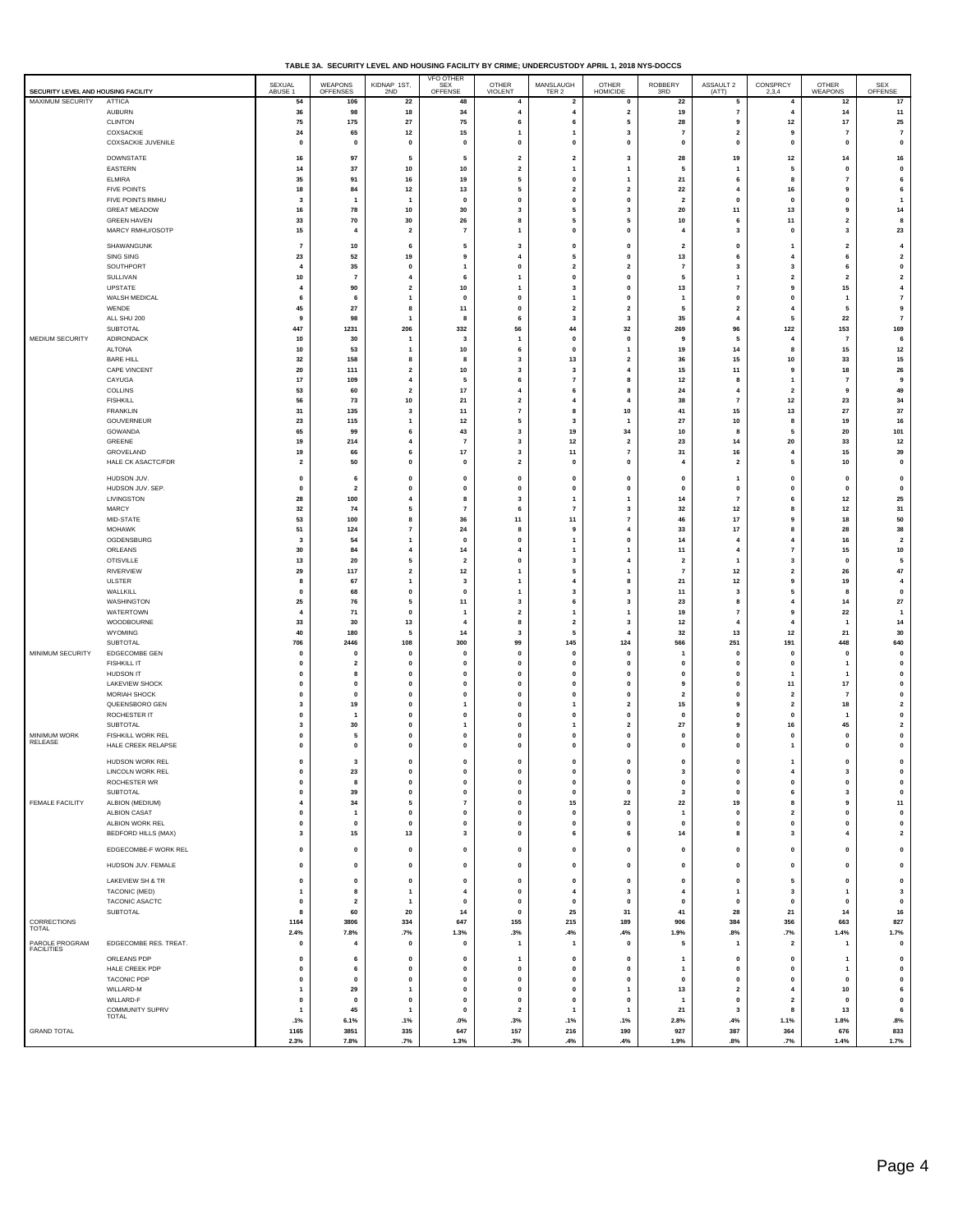**TABLE 3A. SECURITY LEVEL AND HOUSING FACILITY BY CRIME; UNDERCUSTODY APRIL 1, 2018 NYS-DOCCS**

| SECURITY LEVEL AND HOUSING FACILITY |                                        | OTHER<br>COERCIVE                                  | DRUG<br>OFFENSE               | <b>BURGLARY</b><br>3RD  | GRAND<br>LARCENY              | FORGERY                                   | STOLEN<br>PROPERTY             | DRIVE INTOX-<br>ICATED           | CONTEMPT<br>1ST                  | YOUTH<br>OFFENDER                       | JUVENIL<br>OFFENDER            | BUS<br>CORRUPTION                         | ALL OTHER<br>FELONY           |
|-------------------------------------|----------------------------------------|----------------------------------------------------|-------------------------------|-------------------------|-------------------------------|-------------------------------------------|--------------------------------|----------------------------------|----------------------------------|-----------------------------------------|--------------------------------|-------------------------------------------|-------------------------------|
| MAXIMUM SECURITY                    | <b>ATTICA</b>                          | 4                                                  | 103                           | 33                      | 16                            | $\overline{7}$                            | 9                              | $\overline{4}$                   | 6                                | $\pmb{0}$                               | 3                              | $\overline{\mathbf{2}}$                   | 25                            |
|                                     | <b>AUBURN</b><br><b>CLINTON</b>        | 5<br>5                                             | 89<br>216                     | 23<br>41                | 18<br>24                      | $\overline{\mathbf{3}}$<br>$\overline{4}$ | $\pmb{4}$<br>5                 | 6<br>6                           | 3<br>6                           | $\overline{7}$<br>8                     | $\overline{4}$<br>9            | $\mathbf{2}$<br>$\mathbf{1}$              | 20<br>22                      |
|                                     | COXSACKIE                              | 4                                                  | 76                            | 19                      | 8                             | 1                                         | $\mathbf{2}$                   | $\overline{1}$                   | $\mathbf 0$                      | 19                                      | $\overline{4}$                 | $\mathbf{0}$                              | 6                             |
|                                     | COXSACKIE JUVENILE                     | $\mathbf 0$                                        | $\mathbf{0}$                  | 0                       | $\mathbf{0}$                  | 0                                         | $\pmb{0}$                      | $\mathbf 0$                      | $\Omega$                         | $\mathbf{0}$                            | 0                              | $\Omega$                                  | $\pmb{0}$                     |
|                                     | <b>DOWNSTATE</b>                       | 10                                                 | 202                           | 53                      | 34                            | 11                                        | $10\,$                         | 21                               | 10                               | 23                                      | $\mathbf{2}$                   | $\mathbf{3}$                              | 39                            |
|                                     | EASTERN                                | $\mathbf 0$                                        | 34                            | 4                       |                               | $\mathbf{0}$                              | $\mathbf{1}$                   | $\mathbf{0}$                     | $\mathbf 0$                      | $\pmb{0}$                               | $\mathbf{1}$                   | $\pmb{\mathsf{o}}$                        | $\overline{\mathbf{1}}$       |
|                                     | <b>ELMIRA</b><br><b>FIVE POINTS</b>    | 12<br>4                                            | 139<br>106                    | 55<br>26                | $\bf 27$<br>21                | 15<br>$\overline{7}$                      | 11<br>$\overline{7}$           | 25<br>5                          | 13<br>5                          | 16<br>18                                | $\mathbf{2}$<br>$\mathbf{2}$   | $\mathbf{0}$<br>$\Omega$                  | 21<br>$17\,$                  |
|                                     | FIVE POINTS RMHU                       | $\overline{\mathbf{2}}$                            | $\overline{2}$                | $\overline{4}$          | $\mathbf{0}$                  | $\pmb{0}$                                 | $\pmb{0}$                      | $\mathbf 0$                      | $\mathbf 0$                      | $\mathbf{0}$                            | $\pmb{0}$                      | $\mathbf{0}$                              | $\overline{1}$                |
|                                     | <b>GREAT MEADOW</b>                    | 9                                                  | 66                            | 27                      | 14                            | $\overline{2}$                            | 5                              | $\mathbf{3}$                     | 8                                | 22                                      | 6                              | $\overline{2}$                            | 23                            |
|                                     | <b>GREEN HAVEN</b><br>MARCY RMHU/OSOTP | 4<br>1                                             | 60<br>$\overline{2}$          | 23<br>3                 | $\overline{7}$<br>$\mathbf 0$ | 1                                         | $\overline{1}$<br>$\mathbf{0}$ | $\pmb{0}$<br>$\mathbf 0$         | 0<br>$\mathbf 0$                 | $\overline{\mathbf{2}}$<br>$\mathbf{1}$ | 3<br>$\mathbf{1}$              | $\overline{4}$<br>$\mathbf{0}$            | 16<br>$\overline{1}$          |
|                                     |                                        |                                                    |                               |                         |                               | $\mathbf{1}$                              |                                |                                  |                                  |                                         |                                |                                           |                               |
|                                     | SHAWANGUNK<br>SING SING                | 0<br>$\overline{2}$                                | $12$<br>66                    | $\overline{4}$<br>20    | $\mathbf{0}$<br>9             | $\pmb{0}$<br>3                            | 0<br>3                         | $\mathbf 0$<br>$\mathbf{1}$      | 1<br>4                           | $\mathbf{0}$<br>$\mathbf{1}$            | $\overline{1}$<br>3            | -1                                        | 5<br>6                        |
|                                     | SOUTHPORT                              | $\overline{\mathbf{2}}$                            | 43                            | 8                       | 3                             | $\overline{\mathbf{2}}$                   | $\overline{1}$                 | $\overline{1}$                   | 0                                | 10                                      | 3                              | $\mathbf{0}$                              | 4                             |
|                                     | SULLIVAN                               | 1                                                  | 11                            | 6                       | $\mathbf{3}$                  | $\mathbf 0$                               | $\overline{\mathbf{2}}$        | $\mathbf 0$                      | 3                                | 8                                       | $\overline{\mathbf{2}}$        | $\mathbf{0}$                              | 5                             |
|                                     | UPSTATE<br>WALSH MEDICAL               | 4<br>$\overline{\mathbf{2}}$                       | 81<br>$\overline{7}$          | 27<br>$\mathbf{3}$      | 17<br>$\overline{\mathbf{2}}$ | 9<br>$\pmb{0}$                            | $\mathbf{1}$<br>$\pmb{0}$      | $\overline{2}$<br>$\mathbf 3$    | 3<br>1                           | 24<br>$\overline{1}$                    | 4<br>$\pmb{0}$                 | $\Omega$<br>$\mathbf{0}$                  | 14<br>$\overline{1}$          |
|                                     | WENDE                                  | 3                                                  | 26                            | 8                       | $\overline{7}$                | $\overline{1}$                            | $\pmb{0}$                      | $\mathbf{3}$                     | 6                                | 9                                       | $\mathbf{1}$                   | $\mathbf 0$                               | $\overline{7}$                |
|                                     | ALL SHU 200                            | 10                                                 | 120                           | 50                      | 14                            | 9                                         | 3                              | 6                                | 5                                | 31                                      | 3                              | $\mathbf{0}$                              | 25                            |
|                                     | <b>SUBTOTAL</b>                        | 84                                                 | 1461                          | 437                     | 225                           | 76                                        | 65                             | 87                               | 74                               | 200                                     | 54                             | 16                                        | 259                           |
| MEDIUM SECURITY                     | ADIRONDACK<br>ALTONA                   | $\overline{4}$<br>8                                | 68<br>111                     | 8<br>23                 | 13<br>20                      | 6<br>10                                   | 3<br>8                         | $\overline{1}$<br>$\overline{1}$ | 3<br>13                          | $\mathbf{1}$                            | $\pmb{0}$<br>$\pmb{0}$         | $\mathbf{1}$<br>$\overline{\mathbf{3}}$   | 13<br>27                      |
|                                     | <b>BARE HILL</b>                       | 9                                                  | 317                           | 45                      | 27                            | 19                                        | $10\,$                         | $\overline{1}$                   | 18                               | $\overline{7}$                          | $\mathbf{1}$                   | -1                                        | 44                            |
|                                     | CAPE VINCENT                           | 6                                                  | 155                           | 27                      | 12                            | 9                                         | $\overline{\mathbf{2}}$        | $\overline{\mathbf{2}}$          | $\overline{4}$                   | $\overline{7}$                          | 1                              | $\overline{\mathbf{2}}$                   | 33                            |
|                                     | CAYUGA<br>COLLINS                      | 13<br>15                                           | 159<br>126                    | 30<br>49                | 15<br>24                      | 9<br>9                                    | 6<br>6                         | $\overline{1}$<br>16             | $\overline{7}$<br>11             | 5<br>3                                  | 3<br>3                         | $\mathbf{0}$                              | 18<br>27                      |
|                                     | <b>FISHKILL</b>                        | 11                                                 | 110                           | 49                      | 22                            | 10                                        | 8                              | $\overline{4}$                   | 15                               | 5                                       | $\overline{7}$                 |                                           | 39                            |
|                                     | <b>FRANKLIN</b>                        | 5                                                  | 259                           | 72                      | 40                            | 16                                        | ${\bf 10}$                     | 20                               | 15                               | 25                                      | 0                              |                                           | 40                            |
|                                     | GOUVERNEUR<br>GOWANDA                  | 14<br>20                                           | 167<br>159                    | 35<br>42                | ${\bf 27}$<br>30              | 10<br>10                                  | 15<br>5                        | $\overline{\mathbf{2}}$<br>188   | $\overline{4}$<br>10             | 3<br>8                                  | 3<br>$\overline{\mathbf{2}}$   | -1<br>$\mathbf{0}$                        | 22<br>90                      |
|                                     | GREENE                                 | 17                                                 | 302                           | 57                      | 37                            | 14                                        | $17\,$                         | 15                               | 15                               | 81                                      | 3                              | $\mathbf{0}$                              | 38                            |
|                                     | GROVELAND                              | 14                                                 | 158                           | 64                      | 34                            | 13                                        | 8                              | 30                               | 19                               | 6                                       | 1                              | $\overline{2}$                            | 37                            |
|                                     | HALE CK ASACTC/FDR                     | 1                                                  | 161                           | 24                      | 10                            | $\overline{4}$                            | $\mathbf{1}$                   | $\mathbf{0}$                     | 1                                | $\overline{\mathbf{2}}$                 | 0                              | $\Omega$                                  | $\overline{7}$                |
|                                     | HUDSON JUV.                            | $\mathbf 0$                                        | $\mathbf{1}$                  | $\mathbf{0}$            | $\mathbf 0$                   | $\mathbf{0}$                              | $\mathbf{0}$                   | $\mathbf{0}$                     | $\mathbf 0$                      | 24                                      | $\mathbf{1}$                   | $\mathbf{0}$                              | $\overline{1}$                |
|                                     | HUDSON JUV. SEP.<br>LIVINGSTON         | 0<br>11                                            | $\mathbf 0$<br>147            | 0<br>36                 | $\pmb{0}$<br>16               | $\pmb{0}$<br>9                            | $\pmb{0}$<br>8                 | $\pmb{0}$<br>$\overline{1}$      | $\mathbf 0$<br>8                 | 8<br>$\overline{\mathbf{2}}$            | $\pmb{0}$<br>$\mathbf{0}$      | $\mathbf{0}$<br>$\overline{2}$            | $\mathbf 0$<br>18             |
|                                     | <b>MARCY</b>                           | 4                                                  | 129                           | 62                      | 25                            | 10                                        | $\overline{7}$                 | 8                                | $\overline{7}$                   | 40                                      | 3                              |                                           | 34                            |
|                                     | MID-STATE                              | 23                                                 | 130                           | 78                      | 42                            | 14                                        | 14                             | 15                               | 16                               | 9                                       | $\overline{\mathbf{2}}$        | $\mathbf{0}$                              | 69                            |
|                                     | <b>MOHAWK</b><br>OGDENSBURG            | 12<br>$\overline{4}$                               | 177<br>124                    | 71<br>22                | 43<br>14                      | 20<br>14                                  | 6<br>6                         | 19<br>6                          | 14<br>$\overline{7}$             | 6<br>$\pmb{\mathsf{o}}$                 | $\mathbf{0}$<br>0              | $\Omega$<br>6                             | 27<br>18                      |
|                                     | ORLEANS                                | $\overline{4}$                                     | 125                           | 37                      | 20                            | 9                                         | 3                              | $\overline{\mathbf{3}}$          | 3                                | 8                                       | $\mathbf 0$                    | 5                                         | 19                            |
|                                     | <b>OTISVILLE</b>                       | 6                                                  | 21                            | $\overline{7}$          | $\overline{\bf{4}}$           | $\mathbf{3}$                              | 0                              | 0                                | $\mathbf{1}$                     | $\mathbf 0$                             | $\mathbf{1}$                   | $\overline{\mathbf{2}}$                   | $\overline{\mathbf{2}}$       |
|                                     | RIVERVIEW<br><b>ULSTER</b>             | $\overline{7}$<br>4                                | 166<br>180                    | 42<br>37                | 23<br>27                      | 10<br>16                                  | 8<br>$\bf{8}$                  | $\overline{\mathbf{2}}$          | 6<br>$\overline{7}$              | $\overline{\mathbf{4}}$<br>19           | $\overline{1}$<br>$\mathbf{0}$ | $\mathbf{0}$<br>6                         | 29<br>${\bf 20}$              |
|                                     | WALLKILL                               | 3                                                  | 126                           | 42                      | 23                            | $\overline{7}$                            | $\overline{7}$                 | 10<br>$\mathbf{3}$               | 5                                | $\mathbf{1}$                            | 0                              | $\mathbf{1}$                              | 9                             |
|                                     | WASHINGTON                             | 5                                                  | 122                           | 28                      | 24                            | $\overline{4}$                            | $\overline{7}$                 | $12$                             | 5                                | 44                                      | $\mathbf{2}$                   | $\overline{\mathbf{3}}$                   | 20                            |
|                                     | WATERTOWN<br>WOODBOURNE                | 8<br>$\overline{2}$                                | 138<br>59                     | 46<br>$12$              | 19                            | 10<br>$\overline{\mathbf{2}}$             | 6<br>$\pmb{0}$                 | $\overline{\mathbf{2}}$          | $\overline{7}$<br>$\overline{2}$ | 3<br>$\mathbf{1}$                       | $\pmb{0}$<br>$\mathbf{2}$      | $\overline{\mathbf{4}}$<br>$\overline{2}$ | 16<br>8                       |
|                                     | WYOMING                                | 11                                                 | 257                           | 51                      | 13<br>36                      | 19                                        | 9                              | $\pmb{0}$<br>$\overline{2}$      | $\overline{7}$                   | 37                                      | $\mathbf{1}$                   | $\overline{1}$                            | 22                            |
|                                     | SUBTOTAL                               | 241                                                | 4154                          | 1096                    | 640                           | 286                                       | 188                            | 364                              | 230                              | 360                                     | ${\bf 37}$                     | 46                                        | 747                           |
| MINIMUM SECURITY                    | EDGECOMBE GEN                          | $\mathbf 0$                                        | $\overline{2}$                | 1                       | -3                            | $\mathbf 0$                               | $\mathbf{0}$                   | $\mathbf{0}$                     | $\mathbf 0$                      |                                         | $\mathbf 0$                    | $\mathbf{0}$                              | $\mathbf 0$                   |
|                                     | <b>FISHKILL IT</b><br><b>HUDSON IT</b> | $\overline{\mathbf{2}}$<br>$\overline{\mathbf{2}}$ | $\overline{\mathbf{2}}$<br>8  | 0<br>0                  | $\mathbf 0$<br>$\overline{4}$ | $\pmb{0}$<br>$\mathbf{0}$                 | $\pmb{0}$<br>$\overline{1}$    | $\pmb{0}$<br>5                   | 0<br>$\mathbf 0$                 | $\pmb{0}$<br>$\mathbf{0}$               | $\pmb{0}$<br>$\pmb{0}$         | $\pmb{\mathsf{o}}$<br>$\mathbf{0}$        | $\pmb{0}$<br>$\overline{1}$   |
|                                     | <b>LAKEVIEW SHOCK</b>                  | $\mathbf 0$                                        | 312                           | 50                      | 41                            | 31                                        | 13                             | 24                               | 3                                | 27                                      | $\mathbf 0$                    | 3                                         | ${\bf 21}$                    |
|                                     | <b>MORIAH SHOCK</b><br>QUEENSBORO GEN  | 0                                                  | 136                           | 22                      | $12$                          | 6                                         | $\overline{4}$<br>3            | $12$                             | $\mathbf 0$<br>$\overline{2}$    | $\mathbf{1}$<br>6                       | $\pmb{0}$<br>$\mathbf{0}$      | $\mathbf{0}$                              | 3<br>8                        |
|                                     | ROCHESTER IT                           | 3<br>0                                             | 55<br>$\overline{\mathbf{2}}$ | 18<br>0                 | 13<br>$\mathbf 0$             | $\overline{7}$<br>$\overline{\mathbf{2}}$ | $\pmb{0}$                      | $\mathbf{1}$<br>$\mathbf 0$      | $\mathbf{0}$                     | $\pmb{0}$                               | $\pmb{0}$                      | $\mathbf{0}$<br>$\mathbf{0}$              | $\pmb{0}$                     |
|                                     | SUBTOTAL                               | $\overline{7}$                                     | 517                           | 91                      | 73                            | 46                                        | 21                             | 42                               | 5                                | 35                                      | $\mathbf{0}$                   | 3                                         | 33                            |
| <b>MINIMUM WORK</b><br>RELEASE      | FISHKILL WORK REL                      | $\mathbf 0$                                        | -9                            | 3                       | $\mathbf 0$                   | $\mathbf{0}$                              | 0                              | $\overline{2}$                   | $\Omega$                         | $\mathbf{0}$                            | $\mathbf{0}$                   | $\Omega$                                  | 0                             |
|                                     | HALE CREEK RELAPSE                     | 0                                                  | $\mathbf 0$                   | 0                       | $\mathbf 0$                   | $\mathbf 0$                               | $\pmb{0}$                      | $\pmb{\mathsf{o}}$               | $\mathbf 0$                      | $\mathbf{0}$                            | $\pmb{0}$                      | $\mathbf{0}$                              | $\pmb{0}$                     |
|                                     | HUDSON WORK REL<br>LINCOLN WORK REL    | 0<br>O                                             | 29<br>69                      | 11<br>6                 | 4<br>8                        | 3<br>6                                    | 0<br>$\overline{1}$            | 3<br>$\overline{2}$              | 0<br>$\Omega$                    | $\pmb{\mathsf{o}}$<br>$\mathbf 0$       | 0<br>$\mathbf{0}$              | $\pmb{0}$                                 | 1<br>3                        |
|                                     | ROCHESTER WR                           | $\mathbf{1}$                                       | 22                            | $\overline{\mathbf{2}}$ | 5                             | 3                                         | 1                              | $\overline{7}$                   | $\mathbf{0}$                     | $\pmb{0}$                               | 0                              | $\mathbf 0$                               | $\overline{\mathbf{2}}$       |
|                                     | SUBTOTAL                               | $\overline{1}$                                     | 129                           | 22                      | $17$                          | $12$                                      | $\overline{\mathbf{2}}$        | 14                               | 0                                | $\pmb{\mathsf{o}}$                      | $\mathbf 0$                    | $\mathbf{1}$                              | 6                             |
| FEMALE FACILITY                     | ALBION (MEDIUM)<br>ALBION CASAT        | 21<br>$\mathbf 0$                                  | 192<br>20                     | 43<br>1                 | ${\bf 102}$<br>5              | 44<br>$\mathbf{1}$                        | ${\bf 16}$<br>0                | 56<br>$\pmb{0}$                  | 6<br>$\pmb{0}$                   | 14<br>$\pmb{0}$                         | 0<br>0                         | $\mathbf{1}$<br>$\pmb{0}$                 | 56<br>$\overline{\mathbf{2}}$ |
|                                     | ALBION WORK REL                        | $\mathbf{0}$                                       | $\overline{\mathbf{3}}$       | $\overline{\mathbf{2}}$ | 6                             | $\mathbf{1}$                              | $\mathbf{0}$                   | $\pmb{0}$                        | $\mathbf{0}$                     | $\pmb{\mathsf{o}}$                      | $\mathbf 0$                    | $\pmb{\mathsf{o}}$                        | $\overline{1}$                |
|                                     | <b>BEDFORD HILLS (MAX)</b>             | $\overline{4}$                                     | 83                            | 24                      | 33                            | 15                                        | 4                              | 15                               | $\overline{1}$                   | $\overline{7}$                          | $\mathbf{1}$                   | $\mathbf{0}$                              | 26                            |
|                                     | EDGECOMBE-F WORK REL                   | 1                                                  | 3                             | 1                       | 6                             | $\mathbf{1}$                              | 0                              | $\pmb{0}$                        | $\mathbf{0}$                     | $\pmb{0}$                               | $\mathbf 0$                    | $\mathbf{0}$                              | $\overline{\mathbf{2}}$       |
|                                     | HUDSON JUV. FEMALE                     | $\mathbf{0}$                                       | $\mathbf 0$                   | $\mathbf 0$             | $\mathbf 0$                   | $\mathbf 0$                               | $\mathbf 0$                    | $\mathbf 0$                      | $\mathbf 0$                      | $\overline{\mathbf{2}}$                 | $\mathbf 0$                    | $\pmb{\mathsf{o}}$                        | $\mathbf 0$                   |
|                                     | LAKEVIEW SH & TR                       | $\mathbf 0$                                        | 61                            | 8                       | 17                            | 5                                         | 3                              | 6                                | 0                                | $\pmb{0}$                               | $\pmb{0}$                      | $\pmb{\mathsf{o}}$                        | $\overline{7}$                |
|                                     | TACONIC (MED)                          | 4                                                  | 48                            | 9                       | 34                            | 11                                        | 4                              | $\overline{1}$                   | $\mathbf{1}$                     | $\mathbf{3}$                            | 0                              | $\mathbf{0}$                              | 15                            |
|                                     | TACONIC ASACTC                         | $\mathbf 0$                                        | 3                             | $\overline{\mathbf{2}}$ | 3                             | $\pmb{0}$                                 | $\overline{1}$                 | $\pmb{0}$                        | $\pmb{0}$                        | $\mathbf{1}$                            | 0                              | $\pmb{0}$                                 | $\overline{\mathbf{1}}$       |
|                                     | SUBTOTAL                               | 30<br>363                                          | 413<br>6674                   | 90<br>1736              | 206<br>1161                   | 78<br>498                                 | 28<br>304                      | 78<br>585                        | 8<br>317                         | 27<br>622                               | $\mathbf{1}$<br>92             | -1<br>67                                  | 110<br>1155                   |
| CORRECTIONS<br>TOTAL                |                                        | .7%                                                | 13.6%                         | 3.5%                    | 2.4%                          | 1.0%                                      | .6%                            | 1.2%                             | .6%                              | 1.3%                                    | .2%                            | .1%                                       | 2.4%                          |
| PAROLE PROGRAM<br>FACILITIES        | EDGECOMBE RES. TREAT.                  | $\mathbf 0$                                        | $12$                          | 1                       | $\overline{2}$                | 0                                         | $\mathbf{1}$                   | $\overline{\mathbf{z}}$          | $\overline{2}$                   | $\overline{1}$                          | 0                              | $\mathbf 0$                               | $\overline{\mathbf{1}}$       |
|                                     | ORLEANS PDP                            | $\mathbf 0$                                        | 8                             | 6                       | -1                            | $\mathbf 0$                               | $\mathbf{1}$                   | $\mathbf{1}$                     | $\mathbf 0$                      | $\overline{2}$                          | $\mathbf 0$                    | $\mathbf{0}$                              | $\mathbf{1}$                  |
|                                     | HALE CREEK PDP                         | 1                                                  | 13                            | 5                       | $\mathbf{1}$                  | $\mathbf 0$                               | 0                              | $\mathbf{3}$                     | $\mathbf{0}$                     | 3                                       | 0                              | $\mathbf{0}$                              | $\pmb{0}$                     |
|                                     | TACONIC PDP<br>WILLARD-M               | $\mathbf 0$<br>6                                   | $\mathbf{1}$<br>159           | 0<br>62                 | $\mathbf{0}$<br>41            | $\mathbf 0$<br>15                         | $\mathbf 0$<br>14              | $\mathbf{0}$<br>15               | $\mathbf{0}$<br>6                | $\pmb{\mathsf{o}}$<br>14                | $\mathbf 0$<br>0               | $\mathbf{0}$<br>$\mathbf 0$               | $\mathbf{0}$<br>21            |
|                                     | WILLARD-F                              | $\mathbf 0$                                        | 39                            | 11                      | $\overline{7}$                | 8                                         | $\mathbf 2$                    | $\overline{\mathbf{3}}$          | $\mathbf 0$                      | $\overline{1}$                          | $\pmb{0}$                      | $\mathbf{0}$                              | $\overline{\mathbf{2}}$       |
|                                     | COMMUNITY SUPRV<br><b>TOTAL</b>        | $\overline{7}$                                     | 232                           | 85                      | 52                            | 23                                        | 18                             | 24                               | 8                                | 21                                      | $\mathbf 0$                    | $\mathbf{0}$                              | 25                            |
| <b>GRAND TOTAL</b>                  |                                        | .9%<br>370                                         | 31.5%<br>6906                 | 11.5%<br>1821           | 7.1%<br>1213                  | 3.1%<br>521                               | 2.4%<br>322                    | 3.3%<br>609                      | 1.1%<br>325                      | 2.8%<br>643                             | $.0\%$<br>92                   | .0%<br>67                                 | 3.4%<br>1180                  |
|                                     |                                        | .7%                                                | 13.9%                         | 3.7%                    | 2.4%                          | 1.0%                                      | .6%                            | 1.2%                             | .7%                              | 1.3%                                    | .2%                            | .1%                                       | 2.4%                          |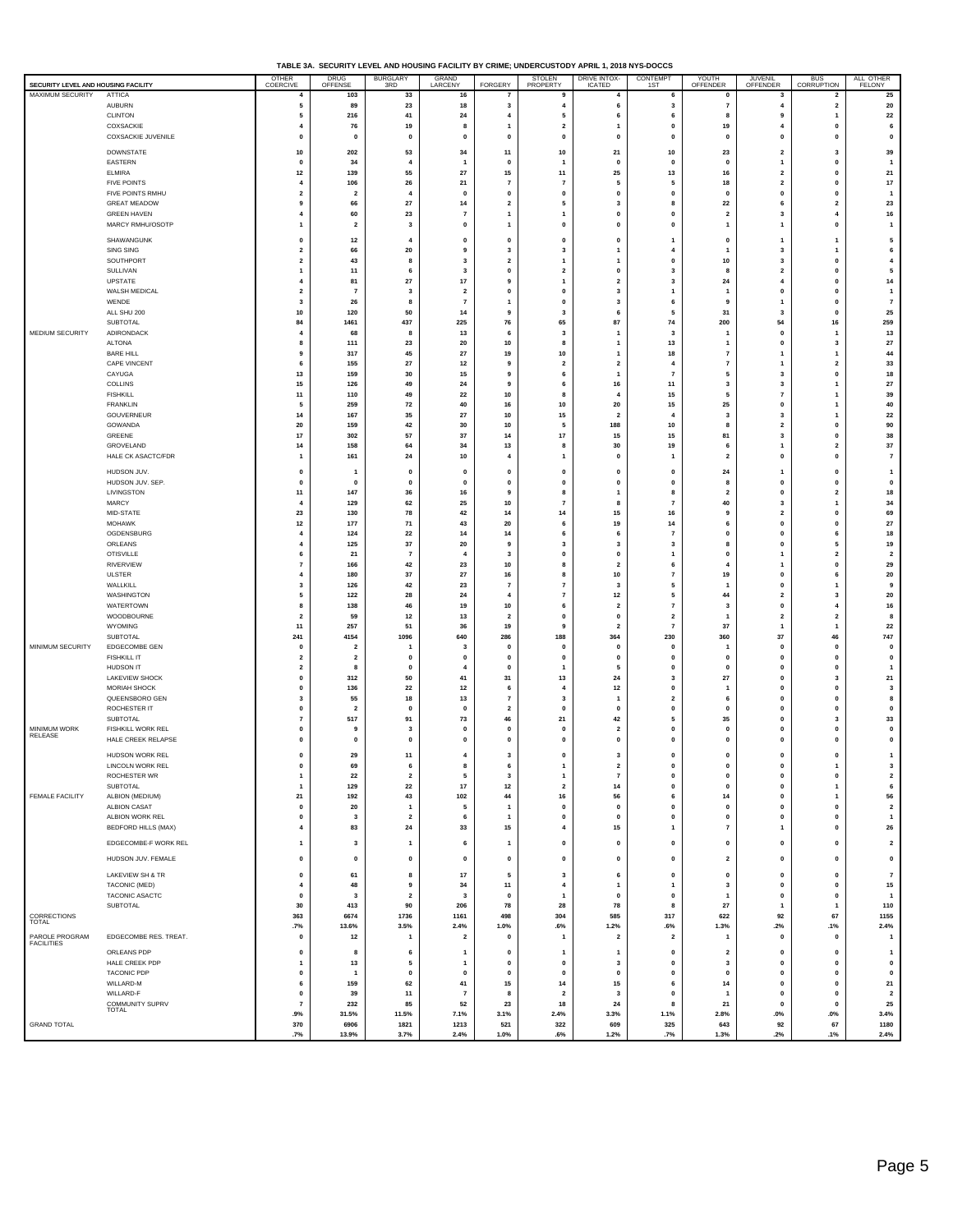| SECURITY LEVEL AND HOUSING FACILITY |                                    | NOT CODED   | <b>TOTAL</b>   |  |
|-------------------------------------|------------------------------------|-------------|----------------|--|
| <b>MAXIMUM SECURITY</b>             | <b>ATTICA</b>                      | 0           | 2024           |  |
|                                     | <b>AUBURN</b>                      | 0           | 1503           |  |
|                                     | <b>CLINTON</b>                     | 0           | 2645           |  |
|                                     | COXSACKIE                          | $\bf{0}$    | 869            |  |
|                                     | <b>COXSACKIE JUVENILE</b>          | 0           | 3              |  |
|                                     |                                    |             |                |  |
|                                     | <b>DOWNSTATE</b>                   | 3           | 1119           |  |
|                                     | <b>EASTERN</b>                     | 0           | 941            |  |
|                                     | FI MIRA                            | 14          | 1568           |  |
|                                     | <b>FIVE POINTS</b>                 | 0           | 1263           |  |
|                                     | FIVE POINTS RMHU                   | 0           | 50             |  |
|                                     | <b>GREAT MEADOW</b>                | 0           | 1446           |  |
|                                     | <b>GREEN HAVEN</b>                 | 0           | 1894           |  |
|                                     | MARCY RMHU/OSOTP                   | 0           | 185            |  |
|                                     |                                    |             |                |  |
|                                     | SHAWANGUNK                         | $\Omega$    | 494            |  |
|                                     | SING SING                          | 0           | 1561           |  |
|                                     | SOUTHPORT                          | 0           | 370            |  |
|                                     | SULLIVAN                           | 0           | 446            |  |
|                                     | <b>UPSTATE</b>                     | $\bf{0}$    | 965            |  |
|                                     | <b>WALSH MEDICAL</b>               | 0           | 140            |  |
|                                     | WENDE                              | 13          | 818            |  |
|                                     | ALL SHU 200                        | 0           | 832            |  |
|                                     | SUBTOTAL                           | 30          | 21136          |  |
| MEDIUM SECURITY                     | ADIRONDACK                         | 0           | 254            |  |
|                                     | <b>ALTONA</b>                      | 0           | 474            |  |
|                                     | <b>BARE HILL</b>                   | 0           | 1346           |  |
|                                     | CAPE VINCENT                       | $\Omega$    | 814            |  |
|                                     | CAYUGA                             | 0           | 853            |  |
|                                     | COLLINS                            | $\bf{0}$    | 882            |  |
|                                     |                                    |             |                |  |
|                                     | <b>FISHKILL</b><br><b>FRANKLIN</b> | 0           | 1478           |  |
|                                     |                                    | 0           | 1306           |  |
|                                     | <b>GOUVERNEUR</b>                  | $\Omega$    | 847            |  |
|                                     | GOWANDA                            | 0           | 1425           |  |
|                                     | GREENE                             | $\bf{0}$    | 1518           |  |
|                                     | GROVELAND                          | 0           | 917            |  |
|                                     | HALE CK ASACTC/FDR                 | 0           | 364            |  |
|                                     |                                    | $\bf{0}$    | 44             |  |
|                                     | HUDSON JUV.<br>HUDSON JUV. SEP.    | $\bf{0}$    | 15             |  |
|                                     |                                    |             |                |  |
|                                     | LIVINGSTON                         | 0           | 831            |  |
|                                     | MARCY                              | 0           | 963            |  |
|                                     | MID-STATE                          | $\Omega$    | 1370           |  |
|                                     | <b>MOHAWK</b>                      | 0           | 1244           |  |
|                                     | OGDENSBURG                         | $\bf{0}$    | 407            |  |
|                                     | ORLEANS                            | 0           | 729            |  |
|                                     | <b>OTISVILLE</b>                   | 0           | 561            |  |
|                                     | <b>RIVERVIEW</b>                   | $\Omega$    | 821            |  |
|                                     | <b>ULSTER</b>                      | 0           | 669            |  |
|                                     | WALLKILL                           | $\Omega$    | 509            |  |
|                                     | WASHINGTON                         | 0           | 833            |  |
|                                     | <b>WATERTOWN</b>                   | 0           | 518            |  |
|                                     | WOODBOURNE                         | 0           | 801            |  |
|                                     | WYOMING                            | 0           | 1341           |  |
|                                     | SUBTOTAL                           | $\Omega$    | 24134          |  |
| MINIMUM SECURITY                    | EDGECOMBE GEN                      | 0           | 10             |  |
|                                     | <b>FISHKILL IT</b>                 | 0           | $\overline{7}$ |  |
|                                     |                                    |             |                |  |
|                                     | HUDSON IT<br>LAKEVIEW SHOCK        | 0           | 37<br>563      |  |
|                                     | MORIAH SHOCK                       | 0           |                |  |
|                                     |                                    | 0           | 207            |  |
|                                     | QUEENSBORO GEN                     | 0           | 257            |  |
|                                     | <b>ROCHESTER IT</b>                | $\bf{0}$    | 6              |  |
|                                     | SUBTOTAL                           | 0           | 1087           |  |
| MINIMUM WORK<br>RELEASE             | FISHKILL WORK REL                  | $\bf{0}$    | 24             |  |
|                                     | HALE CREEK RELAPSE                 | 0           | 1              |  |
|                                     | HUDSON WORK REL                    | $\bf{0}$    | 59             |  |
|                                     | LINCOLN WORK REL                   | 0           | 152            |  |
|                                     | ROCHESTER WR                       | 0           | 65             |  |
|                                     | <b>SUBTOTAL</b>                    | 0           | 301            |  |
| FEMALE FACILITY                     |                                    | 0           | 985            |  |
|                                     | ALBION (MEDIUM)                    |             |                |  |
|                                     | <b>ALBION CASAT</b>                | $\Omega$    | 38             |  |
|                                     | ALBION WORK REL                    | $\bf{0}$    | 15             |  |
|                                     | <b>BEDFORD HILLS (MAX)</b>         | 0           | 771            |  |
|                                     | EDGECOMBE-F WORK REL               | 0           | 21             |  |
|                                     |                                    |             |                |  |
|                                     | HUDSON JUV. FEMALE                 | 0           | 4              |  |
|                                     | <b>LAKEVIEW SH &amp; TR</b>        | $\Omega$    | 112            |  |
|                                     | TACONIC (MED)                      |             | 299            |  |
|                                     |                                    | 0           |                |  |
|                                     | TACONIC ASACTC                     | $\Omega$    | 26             |  |
|                                     | <b>SUBTOTAL</b>                    | 0           | 2271           |  |
| CORRECTIONS<br><b>TOTAL</b>         |                                    | 30          | 48929          |  |
|                                     |                                    | .1%         | 100.0%         |  |
| PAROLE PROGRAM<br><b>FACILITIES</b> | EDGECOMBE RES. TREAT.              | 0           | 62             |  |
|                                     | ORLEANS PDP                        | 0           | 44             |  |
|                                     | HALE CREEK PDP                     | $\bf{0}$    | 41             |  |
|                                     | <b>TACONIC PDP</b>                 | 0           | 1              |  |
|                                     | WILLARD-M                          | 0           | 507            |  |
|                                     | WILLARD-F                          | $\Omega$    |                |  |
|                                     |                                    |             | 82             |  |
|                                     | COMMUNITY SUPRV<br>TOTAL           | $\mathbf 0$ | 737            |  |
|                                     |                                    | .0%         | 100.0%         |  |
| <b>GRAND TOTAL</b>                  |                                    | 30          | 49666          |  |
|                                     |                                    | .1%         | 100.0%         |  |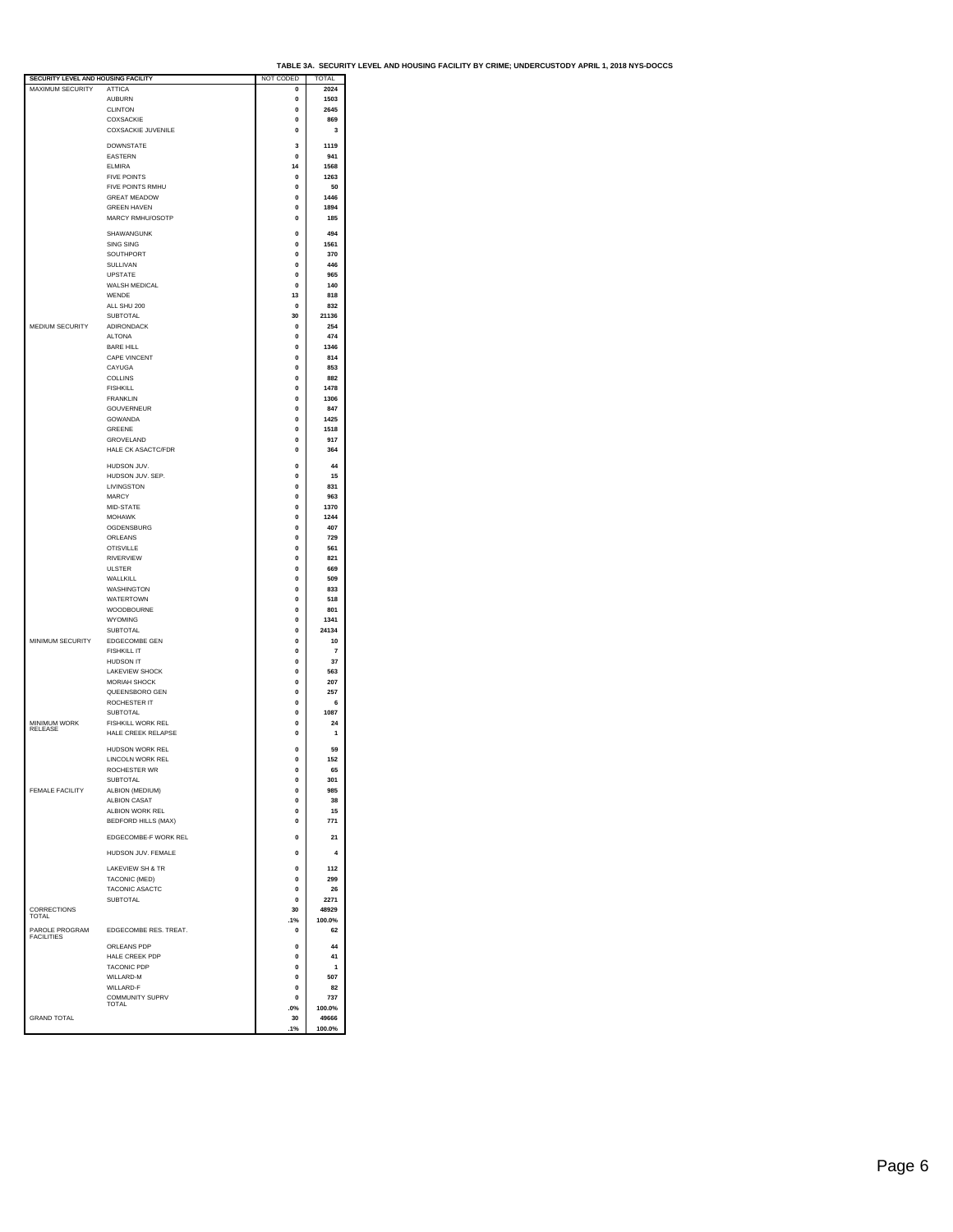**TABLE 3B. SECURITY LEVEL AND HOUSING FACILITY BY CRIME GROUP; UNDERCUSTODY APRIL 1, 2018 NYS-DOCCS**

| SECURITY LEVEL AND HOUSING FACILITY |                                                | <b>VIOLENT</b><br><b>FELONY</b> | OTHER<br>COERCIVE | DRUG<br>FELONY          | PROPERTY<br>/OTHER      | YOUTH/JUV<br>OFFENDER        | NOT CODED                  | <b>TOTAL</b>         |
|-------------------------------------|------------------------------------------------|---------------------------------|-------------------|-------------------------|-------------------------|------------------------------|----------------------------|----------------------|
| <b>MAXIMUM SECURITY</b>             | <b>ATTICA</b>                                  | 1750                            | 66                | 103                     | 102                     | 3                            | 0                          | 2024                 |
|                                     | <b>AUBURN</b>                                  | 1258                            | 66                | 89                      | 79                      | 11                           | 0                          | 1503                 |
|                                     | <b>CLINTON</b>                                 | 2196                            | 107               | 216                     | 109                     | 17                           | 0                          | 2645                 |
|                                     | COXSACKIE<br>COXSACKIE JUVENILE                | 693<br>3                        | 40<br>$\pmb{0}$   | 76<br>$\mathbf 0$       | 37<br>$\pmb{0}$         | 23<br>0                      | 0<br>0                     | 869<br>3             |
|                                     | <b>DOWNSTATE</b>                               | 604                             | 104               | 202                     | 181                     | 25                           | 3                          | 1119                 |
|                                     | <b>EASTERN</b>                                 | 886                             | 13                | 34                      | $\overline{7}$          | $\mathbf{1}$                 | 0                          | 941                  |
|                                     | <b>ELMIRA</b>                                  | 1169                            | 61                | 139                     | 167                     | 18                           | 14                         | 1568                 |
|                                     | <b>FIVE POINTS</b>                             | 984                             | 65                | 106                     | 88                      | 20                           | 0                          | 1263                 |
|                                     | FIVE POINTS RMHU                               | 38                              | 5                 | 2                       | 5                       | 0                            | 0                          | 50                   |
|                                     | <b>GREAT MEADOW</b><br><b>GREEN HAVEN</b>      | 1184<br>1726                    | 84<br>51          | 66<br>60                | 84<br>52                | 28<br>5                      | $\mathbf 0$<br>0           | 1446<br>1894         |
|                                     | MARCY RMHU/OSOTP                               | 142                             | 34                | $\overline{\mathbf{2}}$ | 5                       | $\mathbf 2$                  | $\mathbf 0$                | 185                  |
|                                     | SHAWANGUNK                                     | 461                             | 9                 | 12                      | 11                      | 1                            | 0                          | 494                  |
|                                     | SING SING                                      | 1406                            | 38                | 66                      | 47                      | 4                            | 0                          | 1561                 |
|                                     | SOUTHPORT                                      | 270                             | 25                | 43                      | 19                      | 13                           | 0                          | 370                  |
|                                     | SULLIVAN                                       | 393                             | 13                | 11                      | 19                      | 10                           | 0                          | 446                  |
|                                     | <b>UPSTATE</b>                                 | 728                             | 55                | 81                      | 73                      | 28                           | 0                          | 965                  |
|                                     | WALSH MEDICAL<br>WENDE                         | 110<br>705                      | 12<br>32          | 7<br>26                 | 10<br>32                | $\mathbf{1}$<br>10           | 0<br>13                    | 140<br>818           |
|                                     | ALL SHU 200                                    | 477                             | 89                | 120                     | 112                     | 34                           | 0                          | 832                  |
|                                     | <b>SUBTOTAL</b>                                | 17183                           | 969               | 1461                    | 1239                    | 254                          | 30                         | 21136                |
| MEDIUM SECURITY                     | ADIRONDACK                                     | 102                             | 35                | 68                      | 48                      | 1                            | 0                          | 254                  |
|                                     | <b>ALTONA</b>                                  | 180                             | 77                | 111                     | 105                     | 1                            | 0                          | 474                  |
|                                     | <b>BARE HILL</b>                               | 723                             | 133               | 317                     | 165                     | 8                            | 0                          | 1346                 |
|                                     | CAPE VINCENT<br>CAYUGA                         | 468<br>535                      | 92<br>65          | 155<br>159              | 91<br>86                | 8<br>8                       | $\pmb{0}$<br>0             | 814<br>853           |
|                                     | COLLINS                                        | 490                             | 117               | 126                     | 143                     | 6                            | $\mathbf 0$                | 882                  |
|                                     | <b>FISHKILL</b>                                | 1075                            | 133               | 110                     | 148                     | 12                           | 0                          | 1478                 |
|                                     | <b>FRANKLIN</b>                                | 652                             | 156               | 259                     | 214                     | 25                           | 0                          | 1306                 |
|                                     | GOUVERNEUR                                     | 460                             | 98                | 167                     | 116                     | 6                            | 0                          | 847                  |
|                                     | GOWANDA                                        | 664                             | 217               | 159                     | 375                     | 10                           | $\mathbf 0$                | 1425                 |
|                                     | GREENE<br>GROVELAND                            | 806<br>408                      | 133<br>137        | 302<br>158              | 193<br>207              | 84<br>$\overline{7}$         | $\mathbf 0$<br>$\mathbf 0$ | 1518<br>917          |
|                                     | HALE CK ASACTC/FDR                             | 132                             | 22                | 161                     | 47                      | $\mathbf 2$                  | $\mathbf 0$                | 364                  |
|                                     | HUDSON JUV.                                    | 16                              | $\overline{1}$    | 1                       | 1                       | 25                           | $\mathbf 0$                | 44                   |
|                                     | HUDSON JUV. SEP.                               | $\overline{7}$                  | 0                 | 0                       | 0                       | 8                            | $\mathbf 0$                | 15                   |
|                                     | LIVINGSTON                                     | 507                             | 77                | 147                     | 98                      | $\overline{\mathbf{2}}$      | $\mathbf 0$                | 831                  |
|                                     | <b>MARCY</b>                                   | 528                             | 109               | 129                     | 154                     | 43                           | $\mathbf 0$                | 963                  |
|                                     | MID-STATE                                      | 800                             | 181               | 130                     | 248                     | 11                           | 0<br>0                     | 1370                 |
|                                     | <b>MOHAWK</b><br>OGDENSBURG                    | 712<br>145                      | 149<br>45         | 177<br>124              | 200<br>93               | 6<br>0                       | $\mathbf 0$                | 1244<br>407          |
|                                     | ORLEANS                                        | 444                             | 53                | 125                     | 99                      | 8                            | 0                          | 729                  |
|                                     | <b>OTISVILLE</b>                               | 496                             | 24                | 21                      | 19                      | $\mathbf{1}$                 | 0                          | 561                  |
|                                     | <b>RIVERVIEW</b>                               | 423                             | 107               | 166                     | 120                     | 5                            | 0                          | 821                  |
|                                     | <b>ULSTER</b>                                  | 258                             | 81                | 180                     | 131                     | 19                           | $\mathbf 0$                | 669                  |
|                                     | WALLKILL                                       | 249                             | 36                | 126                     | 97                      | $\mathbf{1}$                 | 0                          | 509                  |
|                                     | WASHINGTON<br>WATERTOWN                        | 472<br>199                      | 90<br>68          | 122<br>138              | 103<br>110              | 46<br>3                      | 0<br>0                     | 833<br>518           |
|                                     | WOODBOURNE                                     | 658                             | 42                | 59                      | 39                      | 3                            | 0                          | 801                  |
|                                     | <b>WYOMING</b>                                 | 771                             | 128               | 257                     | 147                     | 38                           | 0                          | 1341                 |
|                                     | SUBTOTAL                                       | 13380                           | 2606              | 4154                    | 3597                    | 397                          | 0                          | 24134                |
| MINIMUM SECURITY                    | EDGECOMBE GEN                                  | 2                               | 1                 | $\overline{\mathbf{2}}$ | 4                       | $\mathbf{1}$                 | 0                          | 10                   |
|                                     | <b>FISHKILL IT</b><br>HUDSON IT                | $\overline{\mathbf{2}}$         | 3<br>4            | 2                       | 0                       | $\mathbf 0$<br>0             | 0<br>$\pmb{0}$             | $\overline{7}$       |
|                                     | <b>LAKEVIEW SHOCK</b>                          | 14<br>1                         | 37                | 8<br>312                | 11<br>186               | 27                           | 0                          | 37<br>563            |
|                                     | MORIAH SHOCK                                   | 0                               | 11                | 136                     | 59                      | $\mathbf{1}$                 | 0                          | 207                  |
|                                     | QUEENSBORO GEN                                 | 92                              | 52                | 55                      | 52                      | 6                            | 0                          | 257                  |
|                                     | ROCHESTER IT                                   |                                 |                   |                         |                         |                              |                            |                      |
|                                     | <b>SUBTOTAL</b>                                | 112                             | 109               | 517                     | 314                     | 35                           | $\pmb{0}$                  | 1087                 |
| MINIMUM WORK<br>RELEASE             | <b>FISHKILL WORK REL</b><br>HALE CREEK RELAPSE | 10<br>0                         | 0<br>1            | 9<br>0                  | 5<br>0                  | 0<br>$\pmb{0}$               | $\pmb{0}$<br>0             | 24<br>$\overline{1}$ |
|                                     | <b>HUDSON WORK REL</b>                         | $\overline{7}$                  | 1                 | 29                      | 22                      | 0                            | 0                          | 59                   |
|                                     | <b>LINCOLN WORK REL</b>                        | 46                              | 10                | 69                      | 27                      | $\pmb{0}$                    | 0                          | 152                  |
|                                     | ROCHESTER WR                                   | 22                              | 1                 | 22                      | 20                      | $\mathbf 0$                  | 0                          | 65                   |
|                                     | <b>SUBTOTAL</b>                                | 85                              | 13                | 129                     | 74                      | 0                            | 0                          | 301                  |
| <b>FEMALE FACILITY</b>              | ALBION (MEDIUM)                                | 328                             | 127               | 192                     | 324                     | 14                           | 0                          | 985                  |
|                                     | <b>ALBION CASAT</b><br>ALBION WORK REL         | 6<br>$\overline{2}$             | 3<br>0            | 20<br>3                 | 9<br>10                 | 0<br>0                       | $\mathbf 0$<br>0           | 38<br>15             |
|                                     | <b>BEDFORD HILLS (MAX)</b>                     | 515                             | 47                | 83                      | 118                     | 8                            | 0                          | 771                  |
|                                     | EDGECOMBE-F WORK REL                           | $\overline{7}$                  | 1                 | 3                       | 10                      | 0                            | 0                          | 21                   |
|                                     | HUDSON JUV. FEMALE                             |                                 |                   |                         |                         |                              |                            | $\overline{4}$       |
|                                     | LAKEVIEW SH & TR                               | $\overline{\mathbf{2}}$<br>0    | 0<br>5            | 0<br>61                 | 0<br>46                 | $\overline{\mathbf{2}}$<br>0 | 0<br>0                     | 112                  |
|                                     | <b>TACONIC (MED)</b>                           | 150                             | 23                | 48                      | 75                      | 3                            | $\mathbf 0$                | 299                  |
|                                     | TACONIC ASACTC                                 | 15                              | 0                 | 3                       | $\overline{\mathbf{7}}$ | $\mathbf{1}$                 | $\pmb{0}$                  | 26                   |
|                                     | SUBTOTAL                                       | 1025                            | 206               | 413                     | 599                     | 28                           | $\mathbf 0$                | 2271                 |
| CORRECTIONS TOTAL                   |                                                | 31785                           | 3903              | 6674                    | 5823                    | 714                          | 30                         | 48929                |
| PAROLE PROGRAM                      | EDGECOMBE RES. TREAT.                          | 65.0%<br>30                     | 8.0%<br>10        | 13.6%<br>12             | 11.9%<br>9              | 1.5%<br>1                    | .1%<br>0                   | 100.0%<br>62         |
| <b>FACILITIES</b>                   |                                                |                                 |                   |                         |                         |                              |                            |                      |
|                                     | ORLEANS PDP<br>HALE CREEK PDP                  | 22<br>13                        | $\mathbf 2$<br>3  | 8<br>13                 | 10<br>9                 | $\mathbf 2$<br>3             | 0<br>$\mathbf 0$           | 44<br>41             |
|                                     | <b>TACONIC PDP</b>                             | 0                               | 0                 | 1                       | 0                       | 0                            | 0                          | $\mathbf{1}$         |
|                                     | WILLARD-M                                      | 118                             | 42                | 159                     | 174                     | 14                           | 0                          | 507                  |
|                                     | WILLARD-F                                      | 6                               | 3                 | 39                      | 33                      | $\mathbf{1}$                 | 0                          | 82                   |
|                                     | COMMUNITY SUPRV<br><b>TOTAL</b>                | 189                             | 60                | 232                     | 235                     | 21                           | 0                          | 737                  |
| <b>GRAND TOTAL</b>                  |                                                | 25.6%<br>31974                  | 8.1%<br>3963      | 31.5%                   | 31.9%<br>6058           | 2.8%<br>735                  | .0%                        | 100.0%<br>49666      |
|                                     |                                                | 64.4%                           | 8.0%              | 6906<br>13.9%           | 12.2%                   | 1.5%                         | 30<br>.1%                  | 100.0%               |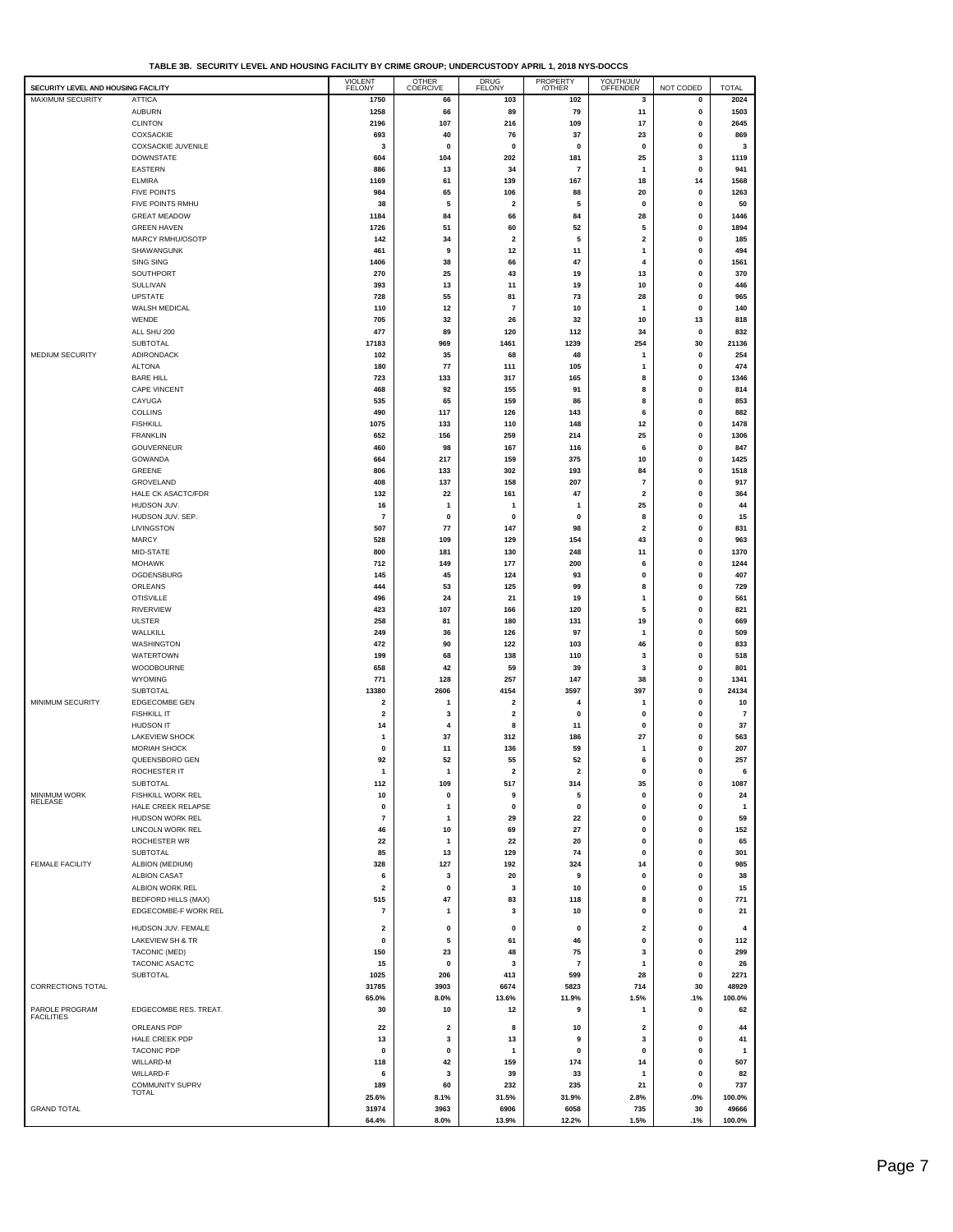|                                     | TABLE 4. SECURITY LEVEL AND HOUSING PACILITY BY MINIMUM SENTENCE (IN MUNTHS); UNDERCUSTUDY APRIL 1, 2010 NYS-DUCCS |                         |                         |                |                         |                         |                         |                         |                |                         |                         |                  |                |
|-------------------------------------|--------------------------------------------------------------------------------------------------------------------|-------------------------|-------------------------|----------------|-------------------------|-------------------------|-------------------------|-------------------------|----------------|-------------------------|-------------------------|------------------|----------------|
| SECURITY LEVEL AND HOUSING FACILITY |                                                                                                                    | LT 18                   | 18-23                   | 24-35          | 36-47                   | 48-71                   | 72-119                  | 120-179                 | 180-239        | $240 +$                 | LIFE, NO<br>PAROLE      | NOT CODED        | <b>TOTAL</b>   |
| MAXIMUM SECURITY                    | <b>ATTICA</b>                                                                                                      | 11                      | 53                      | 75             | 62                      | 123                     | 291                     | 318                     | 293            | 747                     | 51                      | 0                | 2024           |
|                                     |                                                                                                                    |                         |                         |                |                         |                         |                         |                         |                |                         |                         |                  |                |
|                                     | <b>AUBURN</b>                                                                                                      | 17                      | 55                      | 61             | 59                      | 83                      | 291                     | 216                     | 220            | 474                     | 27                      | $\pmb{0}$        | 1503           |
|                                     | <b>CLINTON</b>                                                                                                     | 23                      | 55                      | 102            | 96                      | 157                     | 545                     | 572                     | 361            | 704                     | 30                      | $\mathbf 0$      | 2645           |
|                                     | COXSACKIE                                                                                                          | 20                      | 17                      | 48             | 33                      | 55                      | 196                     | 249                     | 135            | 116                     | 0                       | $\mathbf 0$      | 869            |
|                                     | COXSACKIE JUVENILE                                                                                                 | $\pmb{0}$               | $\mathbf 0$             | $\mathbf{0}$   | $\mathbf{0}$            | $\mathbf 0$             | $\overline{\mathbf{2}}$ | $\mathbf 0$             | $\mathbf 0$    | -1                      | $\mathbf 0$             | $\mathbf 0$      | 3              |
|                                     | <b>DOWNSTATE</b>                                                                                                   | 127                     | 125                     | 171            | 127                     | 112                     | 179                     | 107                     | 75             | 93                      | $\mathbf 0$             | 3                | 1119           |
|                                     | <b>EASTERN</b>                                                                                                     | $\mathbf 0$             | $\mathbf{1}$            | 1              | $\overline{\mathbf{2}}$ | 5                       | 75                      | 180                     | 230            | 447                     | $\mathbf 0$             | 0                | 941            |
|                                     | <b>ELMIRA</b>                                                                                                      | 92                      | 74                      | 114            | 80                      | 128                     | 215                     | 185                     | 183            | 457                     | 26                      | 14               | 1568           |
|                                     | <b>FIVE POINTS</b>                                                                                                 | 44                      | 50                      | 78             | 85                      | 103                     | 271                     | 209                     | 155            | 261                     | $\overline{7}$          | $\mathbf 0$      | 1263           |
|                                     | FIVE POINTS RMHU                                                                                                   | $\mathbf 0$             | $\overline{\mathbf{2}}$ | 3              | 5                       | 4                       | 11                      | 6                       | 3              | 15                      | $\mathbf{1}$            | 0                | 50             |
|                                     | <b>GREAT MEADOW</b>                                                                                                | 37                      | 67                      | 68             | 62                      | 96                      | 239                     | 200                     | 181            | 480                     | 16                      | 0                | 1446           |
|                                     | <b>GREEN HAVEN</b>                                                                                                 | 8                       | 10                      | 37             | 39                      | 44                      | 167                     | 246                     | 301            | 994                     | 48                      | $\mathbf 0$      | 1894           |
|                                     |                                                                                                                    |                         |                         |                |                         |                         | 44                      |                         |                |                         |                         |                  | 185            |
|                                     | MARCY RMHU/OSOTP                                                                                                   | 3                       | 6                       | 20             | 15                      | 27                      |                         | 23                      | 19             | 26                      | $\overline{\mathbf{2}}$ | 0                |                |
|                                     | SHAWANGUNK                                                                                                         | 2                       | 5                       | 5              | 8                       | 8                       | 35                      | 44                      | 55             | 301                     | 31                      | 0                | 494            |
|                                     | SING SING                                                                                                          | $\overline{7}$          | 31                      | 43             | 25                      | 41                      | 160                     | 258                     | 298            | 687                     | 11                      | 0                | 1561           |
|                                     | <b>SOUTHPORT</b>                                                                                                   | 11                      | 13                      | 19             | 29                      | 55                      | 82                      | 48                      | 39             | 72                      | $\overline{\mathbf{2}}$ | 0                | 370            |
|                                     | SULLIVAN                                                                                                           | 14                      | 10                      | 11             | 16                      | 22                      | 34                      | 38                      | 41             | 253                     | $\overline{7}$          | $\mathbf 0$      | 446            |
|                                     | <b>UPSTATE</b>                                                                                                     | 37                      | 45                      | 74             | 89                      | 113                     | 243                     | 142                     | 98             | 120                     | 4                       | $\mathbf 0$      | 965            |
|                                     | WALSH MEDICAL                                                                                                      | 6                       | $\overline{\mathbf{2}}$ | 6              | $\overline{7}$          | 14                      | 11                      | 16                      | 28             | 48                      | $\overline{2}$          | $\mathbf 0$      | 140            |
|                                     | WENDE                                                                                                              | 20                      | 17                      | 30             | 28                      | 40                      | 89                      | 115                     | 125            | 327                     | 14                      | 13               | 818            |
|                                     | ALL SHU 200                                                                                                        | 59                      | 88                      | 147            | 136                     | 182                     | 131                     | 41                      | 22             | 26                      | $\mathbf 0$             | $\mathbf 0$      | 832            |
|                                     | <b>SUBTOTAL</b>                                                                                                    | 538                     | 726                     | 1113           | 1003                    | 1412                    | 3311                    | 3213                    | 2862           | 6649                    | 279                     | 30               | 21136          |
| <b>MEDIUM SECURITY</b>              | ADIRONDACK                                                                                                         | 17                      | 39                      | 61             | 53                      | 49                      | 16                      | 5                       | 6              | 8                       | $\mathbf 0$             | $\pmb{0}$        | 254            |
|                                     | <b>ALTONA</b>                                                                                                      | 40                      | 56                      | 136            | 110                     | 87                      | 23                      | 11                      | 5              | 6                       | $\mathbf{0}$            | 0                | 474            |
|                                     | <b>BARE HILL</b>                                                                                                   | 63                      | 121                     | 203            | 199                     | 283                     | 325                     | 64                      | 39             | 49                      | 0                       | $\mathbf 0$      | 1346           |
|                                     |                                                                                                                    |                         |                         |                |                         |                         |                         |                         |                |                         | 0                       | $\mathbf 0$      |                |
|                                     | CAPE VINCENT                                                                                                       | 46                      | 73                      | 145            | 134                     | 174                     | 159                     | 36                      | 18             | 29                      |                         |                  | 814            |
|                                     | CAYUGA                                                                                                             | 45                      | 62                      | 103            | 115                     | 168                     | 176                     | 76                      | 40             | 68                      | 0                       | 0                | 853            |
|                                     | <b>COLLINS</b>                                                                                                     | 61                      | 82                      | 159            | 132                     | 155                     | 162                     | 41                      | 43             | 47                      | 0                       | 0                | 882            |
|                                     | <b>FISHKILL</b>                                                                                                    | 51                      | 118                     | 149            | 130                     | 179                     | 250                     | 157                     | 138            | 306                     | 0                       | 0                | 1478           |
|                                     | <b>FRANKLIN</b>                                                                                                    | 95                      | 162                     | 233            | 219                     | 248                     | 248                     | 44                      | 27             | 30                      | 0                       | 0                | 1306           |
|                                     | GOUVERNEUR                                                                                                         | 47                      | 80                      | 136            | 171                     | 174                     | 159                     | 31                      | 20             | 29                      | 0                       | 0                | 847            |
|                                     | GOWANDA                                                                                                            | 252                     | 153                     | 232            | 158                     | 246                     | 201                     | 73                      | 49             | 61                      | 0                       | 0                | 1425           |
|                                     | GREENE                                                                                                             | 152                     | 186                     | 276            | 299                     | 324                     | 189                     | 35                      | 19             | 38                      | $\bf{0}$                | $\mathbf 0$      | 1518           |
|                                     | GROVELAND                                                                                                          | 93                      | 98                      | 181            | 158                     | 190                     | 88                      | 48                      | 22             | 39                      | 0                       | $\mathbf 0$      | 917            |
|                                     | HALE CK ASACTC/FDR                                                                                                 | 11                      | 36                      | 99             | 104                     | 59                      | 44                      | 9                       | $\mathbf{1}$   | $\mathbf{1}$            | 0                       | $\mathbf 0$      | 364            |
|                                     | HUDSON JUV.                                                                                                        | 24                      | 4                       | 6              | $\overline{7}$          | $\mathbf 2$             | -1                      | $\mathbf 0$             | $\mathbf 0$    | $\pmb{0}$               | 0                       | 0                | 44             |
|                                     | HUDSON JUV. SEP.                                                                                                   | 8                       | $\mathbf 0$             | 3              | $\overline{\mathbf{2}}$ | 1                       | -1                      | $\Omega$                | $\mathbf 0$    | $\mathbf 0$             | $\bf{0}$                | 0                | 15             |
|                                     | LIVINGSTON                                                                                                         | 40                      | 72                      | 108            | 116                     | 148                     | 173                     | 68                      | 45             | 61                      | $\bf{0}$                | 0                | 831            |
|                                     | <b>MARCY</b>                                                                                                       |                         |                         |                |                         |                         |                         |                         |                |                         | $\bf{0}$                |                  |                |
|                                     |                                                                                                                    | 93                      | 75                      | 171            | 146                     | 201                     | 167                     | 41                      | 29             | 40                      |                         | 0                | 963            |
|                                     | MID-STATE                                                                                                          | 86                      | 136                     | 239            | 197                     | 261                     | 263                     | 83                      | 42             | 62                      | 1                       | 0                | 1370           |
|                                     | <b>MOHAWK</b>                                                                                                      | 73                      | 145                     | 220            | 183                     | 237                     | 240                     | 61                      | 40             | 45                      | 0                       | 0                | 1244           |
|                                     | OGDENSBURG                                                                                                         | 33                      | 47                      | 108            | 116                     | 76                      | 20                      | 4                       | 3              | $\mathbf{0}$            | $\bf{0}$                | $\mathbf 0$      | 407            |
|                                     | ORLEANS                                                                                                            | 44                      | 65                      | 83             | 88                      | 160                     | 137                     | 66                      | 37             | 49                      | 0                       | 0                | 729            |
|                                     | <b>OTISVILLE</b>                                                                                                   | $\overline{2}$          | 3                       | $\overline{7}$ | 6                       | 40                      | 129                     | 97                      | 87             | 190                     | $\bf{0}$                | $\mathbf 0$      | 561            |
|                                     | <b>RIVERVIEW</b>                                                                                                   | 52                      | 87                      | 162            | 154                     | 175                     | 125                     | 32                      | 19             | 15                      | 0                       | 0                | 821            |
|                                     | <b>ULSTER</b>                                                                                                      | 82                      | 119                     | 162            | 98                      | 98                      | 47                      | 20                      | 12             | 31                      | 0                       | 0                | 669            |
|                                     | WALLKILL                                                                                                           | 26                      | 75                      | 86             | 84                      | 80                      | 97                      | 51                      | 8              | 2                       | 0                       | 0                | 509            |
|                                     | WASHINGTON                                                                                                         | 84                      | 59                      | 123            | 116                     | 141                     | 196                     | 51                      | 29             | 34                      | 0                       | 0                | 833            |
|                                     | <b>WATERTOWN</b>                                                                                                   | 45                      | 65                      | 132            | 124                     | 105                     | 38                      | 6                       | 3              | 0                       | 0                       | 0                | 518            |
|                                     | WOODBOURNE                                                                                                         | 10                      | 19                      | 36             | 36                      | 47                      | 149                     | 157                     | 104            | 243                     | $\bf{0}$                | $\mathbf 0$      |                |
|                                     |                                                                                                                    |                         |                         |                |                         |                         |                         |                         |                |                         |                         |                  | 801            |
|                                     | <b>WYOMING</b>                                                                                                     | 91                      | 132                     | 195            | 217                     | 251                     | 261                     | 82                      | 45             | 67                      | 0                       | 0                | 1341           |
|                                     | <b>SUBTOTAL</b>                                                                                                    | 1766                    | 2369                    | 3954           | 3672                    | 4359                    | 4084                    | 1449                    | 930            | 1550                    | 1                       | $\mathbf 0$      | 24134          |
| MINIMUM SECURITY                    | <b>EDGECOMBE GEN</b>                                                                                               | $\overline{\mathbf{2}}$ | $\overline{4}$          | $\mathbf{1}$   | $\overline{\mathbf{2}}$ | $\mathbf{1}$            | $\pmb{0}$               | $\mathbf 0$             | $\mathbf 0$    | 0                       | $\mathbf 0$             | $\pmb{0}$        | 10             |
|                                     | <b>FISHKILL IT</b>                                                                                                 | $\mathbf{1}$            | $\mathbf{1}$            | 0              | $\mathbf{1}$            | -1                      | $\overline{\mathbf{3}}$ | 0                       | $\mathbf 0$    | 0                       | $\bf{0}$                | 0                | $\overline{7}$ |
|                                     | <b>HUDSON IT</b>                                                                                                   | 3                       | 5                       | 10             | 6                       | 6                       | 5                       |                         | 0              | 1                       | $\bf{0}$                | $\mathbf 0$      | 37             |
|                                     | <b>LAKEVIEW SHOCK</b>                                                                                              | 104                     | 85                      | 178            | 118                     | 62                      | 16                      | 0                       | $\mathbf 0$    | $\mathbf{0}$            | $\bf{0}$                | 0                | 563            |
|                                     | <b>MORIAH SHOCK</b>                                                                                                | 42                      | 49                      | 71             | 34                      | 10                      | $\mathbf{1}$            | $\mathbf 0$             | $\mathbf 0$    | $\mathbf{0}$            | 0                       | $\mathbf 0$      | 207            |
|                                     | QUEENSBORO GEN                                                                                                     | 22                      | 60                      | 66             | 36                      | 31                      | 19                      | 12                      | $\overline{4}$ | $\overline{\mathbf{r}}$ | 0                       | 0                | 257            |
|                                     | <b>ROCHESTER IT</b>                                                                                                |                         | 0                       | 0              | $\overline{2}$          | 3                       | 0                       |                         | 0              | 0                       | 0                       | $\mathbf 0$      | 6              |
|                                     | SUBTOTAL                                                                                                           | 174                     | 204                     | 326            | 199                     | 114                     | 44                      | 14                      | 4              | 8                       | 0                       | $\pmb{0}$        | 1087           |
| <b>MINIMUM WORK</b>                 | FISHKILL WORK REL                                                                                                  | $\mathbf{1}$            | $\mathbf{1}$            | 6              | 9                       | 5                       | $\mathbf{1}$            | $\mathbf 0$             | $\mathbf{1}$   | $\pmb{0}$               | 0                       | 0                | 24             |
| RELEASE                             | HALE CREEK RELAPSE                                                                                                 | 0                       | 0                       | 0              | $\mathbf{1}$            | 0                       | 0                       | $\mathbf 0$             | 0              | $\pmb{0}$               | 0                       | $\pmb{0}$        | $\overline{1}$ |
|                                     | HUDSON WORK REL                                                                                                    | 3                       | $\mathbf{1}$            | 18             | 15                      | 13                      | $\overline{7}$          | $\overline{\mathbf{2}}$ | $\mathbf 0$    | 0                       | 0                       | 0                | 59             |
|                                     | LINCOLN WORK REL                                                                                                   |                         | 21                      |                |                         |                         |                         | 1                       | $\mathbf 0$    | $\pmb{0}$               | 0                       |                  | 152            |
|                                     | ROCHESTER WR                                                                                                       | 2                       |                         | 33<br>15       | 49<br>29                | 30<br>9                 | 16<br>$\overline{4}$    |                         | $\mathbf{0}$   | $\pmb{0}$               | 0                       | 0<br>$\mathbf 0$ |                |
|                                     |                                                                                                                    | 5                       | $\overline{\mathbf{2}}$ |                |                         |                         |                         | 1                       |                |                         |                         |                  | 65             |
|                                     | SUBTOTAL                                                                                                           | 11                      | 25                      | 72             | 103                     | 57                      | 28                      | 4                       | $\mathbf{1}$   | $\pmb{0}$               | 0                       | $\pmb{0}$        | 301            |
| FEMALE FACILITY                     | ALBION (MEDIUM)                                                                                                    | 199                     | 149                     | 200            | 153                     | 155                     | 86                      | 17                      | 10             | 16                      | $\mathbf 0$             | $\pmb{0}$        | 985            |
|                                     | <b>ALBION CASAT</b>                                                                                                | 5                       | 8                       | 14             | $\overline{7}$          | $\overline{\mathbf{2}}$ | -1                      | $\mathbf{1}$            | $\mathbf 0$    | $\pmb{0}$               | $\pmb{0}$               | $\pmb{0}$        | 38             |
|                                     | ALBION WORK REL                                                                                                    | $\mathbf{1}$            | $\overline{\mathbf{2}}$ | 8              | $\mathbf{1}$            | $\overline{\mathbf{2}}$ | $\mathbf{1}$            | 0                       | $\mathbf 0$    | 0                       | $\pmb{0}$               | 0                | 15             |
|                                     | <b>BEDFORD HILLS (MAX)</b>                                                                                         | 91                      | 53                      | 68             | 40                      | 57                      | 112                     | 100                     | 105            | 135                     | 10                      | $\pmb{0}$        | 771            |
|                                     | EDGECOMBE-F WORK REL                                                                                               | -1                      | $\overline{\mathbf{2}}$ | 9              | $\overline{4}$          | 5                       | $\pmb{0}$               | 0                       | $\mathbf 0$    | 0                       | $\pmb{0}$               | $\pmb{0}$        | 21             |
|                                     |                                                                                                                    |                         |                         |                |                         |                         |                         |                         |                |                         |                         |                  |                |
|                                     | HUDSON JUV. FEMALE                                                                                                 | 2                       | 0                       | 0              | $\mathbf{1}$            | 0                       | $\mathbf{1}$            | 0                       | 0              | 0                       | 0                       | 0                | 4              |
|                                     | <b>LAKEVIEW SH &amp; TR</b>                                                                                        | 16                      | 24                      | 51             | 13                      | 6                       | $\overline{\mathbf{2}}$ | $\mathbf 0$             | $\mathbf 0$    | 0                       | 0                       | 0                | 112            |
|                                     | TACONIC (MED)                                                                                                      | 35                      | 36                      | 49             | 42                      | 49                      | 33                      | 16                      | 15             | 24                      | 0                       | 0                | 299            |
|                                     | TACONIC ASACTC                                                                                                     | 3                       | $\overline{4}$          | 8              | 3                       | 5                       | 3                       | $\mathbf{0}$            | $\mathbf{0}$   | 0                       | $\pmb{0}$               | $\mathbf 0$      | 26             |
|                                     | SUBTOTAL                                                                                                           | 353                     | 278                     | 407            | 264                     | 281                     | 239                     | 134                     | 130            | 175                     | 10                      | $\mathbf 0$      | 2271           |
| CORRECTIONS TOTAL                   |                                                                                                                    | 2842                    | 3602                    | 5872           | 5241                    | 6223                    | 7706                    | 4814                    | 3927           | 8382                    | 290                     | 30               | 48929          |
|                                     |                                                                                                                    | 5.8%                    | 7.4%                    | 12.0%          | 10.7%                   | 12.7%                   | 15.7%                   | 9.8%                    | 8.0%           | 17.1%                   | .6%                     | .1%              | 100.0%         |
| PAROLE PROGRAM                      | EDGECOMBE RES. TREAT.                                                                                              | 6                       | 10                      | 16             | 9                       | $\overline{4}$          | 8                       | 3                       | 5              | $\mathbf{1}$            | $\pmb{0}$               | $\pmb{0}$        | 62             |
| <b>FACILITIES</b>                   |                                                                                                                    |                         |                         |                |                         |                         |                         |                         |                |                         |                         |                  |                |
|                                     | ORLEANS PDP                                                                                                        | 4                       | 4                       | 16             | 5                       | 9                       | 5                       | 1                       | $\mathbf 0$    | 0                       | 0                       | $\pmb{0}$        | 44             |
|                                     | HALE CREEK PDP                                                                                                     | $\scriptstyle\rm 7$     | $\overline{7}$          | 6              | 9                       | 6                       | 4                       | $\mathbf 0$             | $\mathbf 0$    | $\overline{\mathbf{2}}$ | $\mathbf 0$             | 0                | 41             |
|                                     | <b>TACONIC PDP</b>                                                                                                 | 0                       | $\mathbf{1}$            | $\mathbf 0$    | $\mathbf{0}$            | $\mathbf 0$             | $\mathbf 0$             | $\mathbf{0}$            | $\mathbf 0$    | 0                       | 0                       | 0                | $\mathbf{1}$   |
|                                     | WILLARD-M                                                                                                          | 85                      | 101                     | 136            | 77                      | 65                      | 28                      | 10                      | $\mathbf{1}$   | 4                       | 0                       | 0                | 507            |
|                                     | WILLARD-F                                                                                                          | 25                      | 15                      | 27             | 9                       | 6                       | $\mathbf 0$             | $\mathbf 0$             | $\mathbf 0$    | $\pmb{0}$               | 0                       | 0                | 82             |
|                                     | <b>COMMUNITY SUPRV</b>                                                                                             | 127                     | 138                     | 201            | 109                     | 90                      | 45                      | 14                      | 6              | $\bf 7$                 | $\mathbf 0$             | $\mathbf 0$      | 737            |
|                                     | <b>TOTAL</b>                                                                                                       | 17.2%                   | 18.7%                   | 27.3%          | 14.8%                   | 12.2%                   | 6.1%                    | 1.9%                    | .8%            | .9%                     | .0%                     | .0%              | 100.0%         |
| <b>GRAND TOTAL</b>                  |                                                                                                                    | 2969                    | 3740                    | 6073           | 5350                    | 6313                    | 7751                    | 4828                    | 3933           | 8389                    | 290                     | 30               | 49666          |
|                                     |                                                                                                                    | 6.0%                    | 7.5%                    | 12.2%          | 10.8%                   | 12.7%                   | 15.6%                   | 9.7%                    | 7.9%           | 16.9%                   | .6%                     | .1%              | 100.0%         |
|                                     |                                                                                                                    |                         |                         |                |                         |                         |                         |                         |                |                         |                         |                  |                |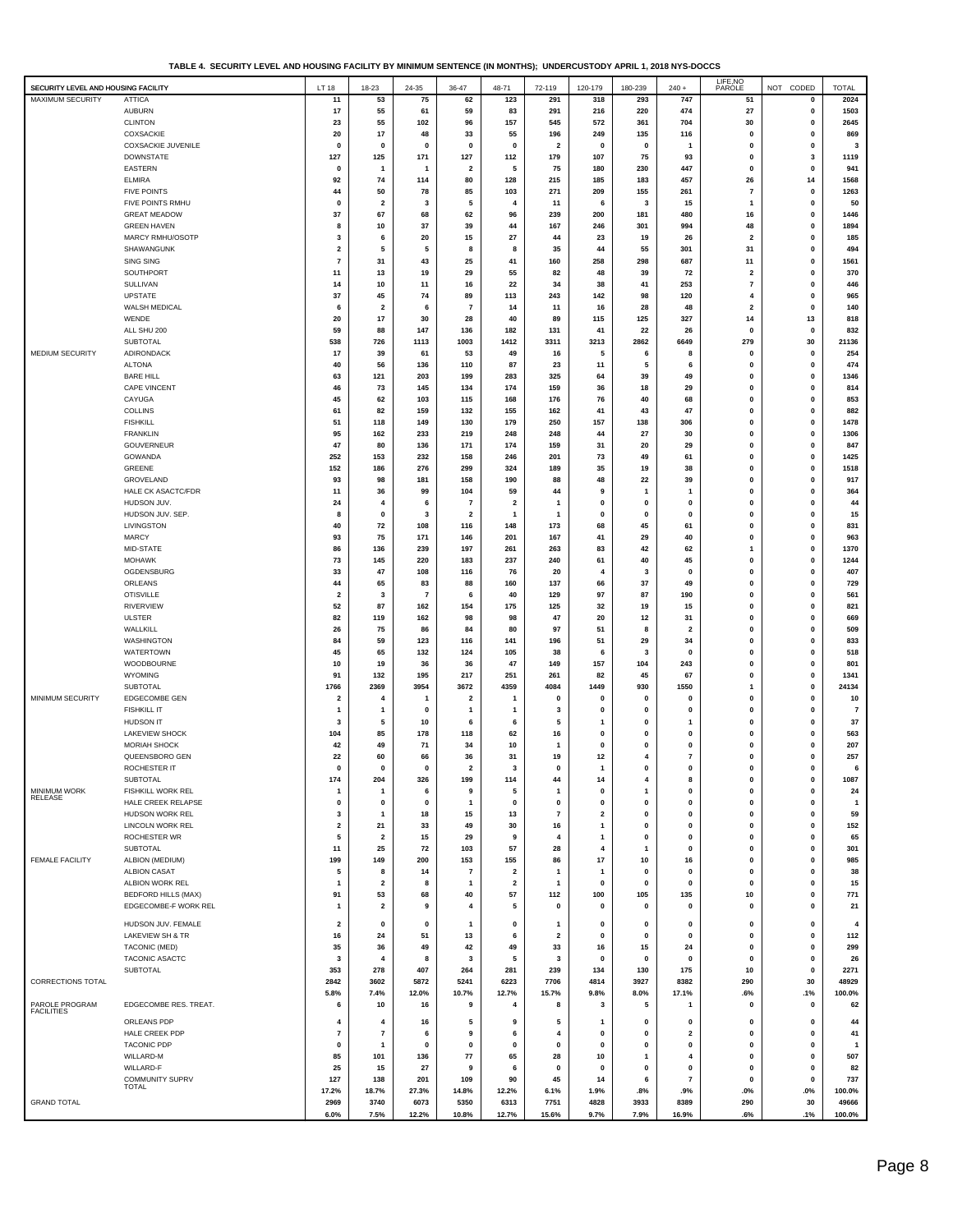| TABLE 5. SECURITY LEVEL AND HOUSING FACILITY BY MAXIMUM SENTENCE(IN MONTHS): UNDERCUSTODY APRIL 1. 2018 NYS-DOCCS |  |
|-------------------------------------------------------------------------------------------------------------------|--|
|                                                                                                                   |  |

| SECURITY LEVEL AND HOUSING FACILITY |                                  | 36 OR LESS             | $37 - 53$               | 54-71                   | 72-95                         | 96-107                  | 108-143                 | 144-179            | $180 +$                 | LIFEMAX                 | LIFE, NO<br>PAROLE           | NOT CODED                 | <b>TOTAL</b>         |
|-------------------------------------|----------------------------------|------------------------|-------------------------|-------------------------|-------------------------------|-------------------------|-------------------------|--------------------|-------------------------|-------------------------|------------------------------|---------------------------|----------------------|
| MAXIMUM SECURITY                    | <b>ATTICA</b>                    | 86                     | 62                      | 88                      | 126                           | 74                      | 173                     | 136                | 569                     | 659                     | 51                           | $\mathbf 0$               | 2024                 |
|                                     | <b>AUBURN</b>                    | 69                     | 63                      | 69                      | 110                           | 67                      | 177                     | 98                 | 426                     | 397                     | 27                           | $\mathbf 0$               | 1503                 |
|                                     | <b>CLINTON</b>                   | 102                    | 109                     | 96                      | 205                           | 105                     | 320                     | 274                | 731                     | 673                     | 30                           | 0                         | 2645                 |
|                                     | COXSACKIE                        | 50                     | 42                      | 47                      | 54                            | 31                      | 134                     | 113                | 240                     | 158                     | 0                            | 0                         | 869                  |
|                                     | <b>COXSACKIE JUVENILE</b>        | $\mathbf 0$            | 0                       | $\mathbf 0$             | $\mathbf 0$                   | $\mathbf 0$             | $\overline{\mathbf{2}}$ | $\mathbf 0$        | -1                      | $\mathbf{0}$            | 0                            | $\mathbf 0$               | 3                    |
|                                     | <b>DOWNSTATE</b>                 | 299                    | 163                     | 108                     | 115                           | 48                      | 95                      | 46                 | 138                     | 104                     | 0                            | 3                         | 1119                 |
|                                     | EASTERN                          | -1                     | $\overline{\mathbf{2}}$ | 3                       | 13                            | 8                       | 53                      | 64                 | 344                     | 453                     | 0                            | 0                         | 941                  |
|                                     | <b>ELMIRA</b>                    | 179                    | 114                     | 95                      | 135                           | 60                      | 108                     | 82                 | 366                     | 389                     | 26                           | 14                        | 1568                 |
|                                     | <b>FIVE POINTS</b>               | 109                    | 100                     | 78                      | 101                           | 56                      | 171                     | 94                 | 290                     | 257                     | $\overline{7}$               | $\mathbf 0$               | 1263                 |
|                                     | FIVE POINTS RMHU                 | $\mathbf 0$            | 3                       | -1                      | 10                            | $\overline{\mathbf{2}}$ | 5                       | 4                  | 10                      | 14                      | 1                            | 0                         | 50                   |
|                                     | <b>GREAT MEADOW</b>              | 92                     | 93                      | 64                      | 111                           | 54                      | 129                     | 91                 | 336                     | 460                     | 16                           | $\pmb{0}$                 | 1446                 |
|                                     | <b>GREEN HAVEN</b>               | 32                     | 33                      | 22                      | 72                            | 27                      | 104                     | 92                 | 573                     | 891                     | 48                           | 0                         | 1894                 |
|                                     | MARCY RMHU/OSOTP                 | 18                     | 18                      | 19                      | 24                            | 11                      | 19                      | 13                 | 42                      | 19                      | $\overline{\mathbf{2}}$      | $\mathbf 0$               | 185                  |
|                                     | SHAWANGUNK                       | $\overline{7}$         | 6                       | 5                       | 9                             | 5                       | 29                      | 14                 | 127                     | 261                     | 31                           | 0                         | 494                  |
|                                     | <b>SING SING</b>                 | 48                     | 32                      | 28                      | 64                            | 26                      | 105                     | 107                | 481                     | 659                     | 11                           | 0                         | 1561                 |
|                                     | SOUTHPORT                        | 17                     | 30                      | 30                      | 60                            | 16                      | 52                      | 28                 | 76                      | 59                      | $\overline{\mathbf{2}}$      | $\mathbf 0$               | 370                  |
|                                     | <b>SULLIVAN</b>                  | 19                     | 15                      | 19                      | 14                            | 6                       | 28                      | 19                 | 85                      | 234                     | $\overline{\mathbf{r}}$      | $\pmb{0}$                 | 446                  |
|                                     | <b>UPSTATE</b>                   | 83                     | 113                     | 79                      | 126                           | 55                      | 129                     | 80                 | 168                     | 128                     | 4                            | $\pmb{0}$                 | 965                  |
|                                     | WALSH MEDICAL                    | 9                      | 8                       | 11                      | 6                             | $\mathbf{1}$            | $\overline{7}$          | 5                  | 38                      | 53                      | 2                            | 0                         | 140                  |
|                                     | WENDE                            | 31                     | 49                      | 25                      | 42                            | 21                      | 47                      | 60                 | 226                     | 290                     | 14                           | 13                        | 818                  |
|                                     | ALL SHU 200                      | 177                    | 180                     | 143                     | 147                           | 44                      | 38                      | 24                 | 44                      | 35                      | $\mathbf{0}$                 | $\mathbf{0}$              | 832                  |
|                                     | <b>SUBTOTAL</b>                  | 1428                   | 1235                    | 1030                    | 1544                          | 717                     | 1925                    | 1444               | 5311                    | 6193                    | 279                          | 30                        | 21136                |
| MEDIUM SECURITY                     | ADIRONDACK                       | 78                     | 59                      | 38                      | 33                            | 9                       | 11                      | 6                  | 4                       | 16                      | 0                            | $\pmb{0}$                 | 254                  |
|                                     | <b>ALTONA</b>                    | 141                    | 121                     | 72                      | 84                            | 11                      | 15                      | 9                  | 10                      | 11                      | 0                            | 0                         | 474                  |
|                                     | <b>BARE HILL</b>                 | 253                    | 210                     | 213                     | 272                           | 104                     | 96                      | 40                 | 74                      | 84                      | 0                            | 0                         | 1346                 |
|                                     | CAPE VINCENT<br>CAYUGA           | 180<br>138             | 153<br>121              | 139<br>131              | 146<br>131                    | 41<br>44                | 58<br>76                | 20<br>44           | 31<br>72                | 46<br>96                | $\mathbf{0}$<br>$\mathbf{0}$ | $\mathbf{0}$<br>$\pmb{0}$ | 814<br>853           |
|                                     | <b>COLLINS</b>                   | 186                    | 159                     | 116                     | 169                           | 41                      | 54                      | 21                 | 60                      | 76                      | 0                            | $\pmb{0}$                 | 882                  |
|                                     | <b>FISHKILL</b>                  | 209                    | 153                     | 128                     | 176                           | 49                      | 127                     | 74                 | 181                     | 381                     | 0                            | 0                         | 1478                 |
|                                     | <b>FRANKLIN</b>                  | 306                    | 254                     | 195                     | 260                           | 78                      | 80                      | 34                 | 51                      | 48                      | $\mathbf{0}$                 | 0                         | 1306                 |
|                                     | GOUVERNEUR                       | 168                    | 174                     | 127                     | 175                           | 45                      | 56                      | 22                 | 37                      | 43                      | $\mathbf{0}$                 | $\mathbf{0}$              | 847                  |
|                                     | GOWANDA                          | 396                    | 236                     | 182                     | 230                           | 47                      | 95                      | 52                 | 108                     | 79                      | $\mathbf{0}$                 | $\pmb{0}$                 | 1425                 |
|                                     | GREENE                           | 413                    | 366                     | 235                     | 257                           | 55                      | 73                      | 34                 | 40                      | 45                      | 0                            | $\pmb{0}$                 | 1518                 |
|                                     | GROVELAND                        | 220                    | 188                     | 155                     | 156                           | 19                      | 44                      | 28                 | 55                      | 52                      | 0                            | 0                         | 917                  |
|                                     | <b>HALE CK ASACTC/FDR</b>        | 104                    | 106                     | 56                      | 50                            | 12                      | 17                      | $\overline{7}$     | 8                       | 4                       | $\mathbf{0}$                 | $\mathbf{0}$              | 364                  |
|                                     | HUDSON JUV.                      | 12                     | 27                      | $\overline{\mathbf{2}}$ | $\overline{2}$                | $\mathbf{1}$            | $\mathbf{0}$            | $\mathbf 0$        | 0                       | 0                       | 0                            | 0                         | 44                   |
|                                     | HUDSON JUV. SEP.                 | 7                      | 6                       | 1                       | $\mathbf 0$                   |                         | 0                       | $\mathbf 0$        | 0                       | $\mathbf 0$             | 0                            | 0                         | 15                   |
|                                     | LIVINGSTON                       | 148                    | 124                     | 105                     | 158                           | 44                      | 67                      | 38                 | 75                      | 72                      | $\mathbf{0}$                 | $\mathbf{0}$              | 831                  |
|                                     | <b>MARCY</b>                     | 200                    | 184                     | 151                     | 191                           | 32                      | 65                      | 33                 | 44                      | 63                      | $\mathbf{0}$                 | $\pmb{0}$                 | 963                  |
|                                     | MID-STATE                        | 278                    | 240                     | 198                     | 266                           | 53                      | 102                     | 53                 | 87                      | 92                      | 1                            | $\pmb{0}$                 | 1370                 |
|                                     | <b>MOHAWK</b>                    | 274                    | 233                     | 171                     | 244                           | 61                      | 88                      | 33                 | 88                      | 52                      | 0                            | 0                         | 1244                 |
|                                     | OGDENSBURG                       | 113                    | 120                     | 73                      | 67                            | 9                       | 14                      | $\overline{4}$     | 5                       | $\overline{\mathbf{2}}$ | 0                            | 0                         | 407                  |
|                                     | ORLEANS                          | 129                    | 98                      | 119                     | 135                           | 26                      | 44                      | 33                 | 77                      | 68                      | $\mathbf{0}$                 | $\mathbf{0}$              | 729                  |
|                                     | <b>OTISVILLE</b>                 | 4                      | 4                       | 13                      | 47                            | 29                      | 68                      | 56                 | 96                      | 244                     | $\mathbf{0}$                 | $\pmb{0}$                 | 561                  |
|                                     | RIVERVIEW                        | 207                    | 162                     | 131                     | 153                           | 26                      | 54                      | 19                 | 39                      | 30                      | 0                            | $\pmb{0}$                 | 821                  |
|                                     | ULSTER                           | 258                    | 132                     | 82                      | 84                            | $\overline{7}$          | 22                      | 15                 | 21                      | 48                      | 0                            | $\mathbf 0$               | 669                  |
|                                     | WALLKILL                         | 136                    | 87                      | 58                      | 83                            | 28                      | 45                      | 30                 | 42                      | 0                       | 0                            | 0                         | 509                  |
|                                     | WASHINGTON                       | 147                    | 161                     | 108                     | 147                           | 59                      | 78                      | 36                 | 57                      | 40                      | $\mathbf{0}$                 | $\mathbf{0}$              | 833                  |
|                                     | WATERTOWN                        | 150                    | 138                     | 92                      | 91                            | 16                      | 14                      | $\overline{4}$     | $\overline{7}$          | 6                       | $\mathbf{0}$                 | $\pmb{0}$                 | 518                  |
|                                     | WOODBOURNE                       | 36                     | 37                      | 41                      | 55                            | 29                      | 84                      | 67                 | 160                     | 292                     | 0                            | $\pmb{0}$                 | 801                  |
|                                     | WYOMING                          | 288                    | 243                     | 186                     | 224                           | 73                      | 105                     | 47                 | 91                      | 84                      | 0                            | 0                         | 1341                 |
| MINIMUM SECURITY                    | SUBTOTAL<br><b>EDGECOMBE GEN</b> | 5179<br>$\overline{4}$ | 4296<br>4               | 3318                    | 4086                          | 1049<br>$\mathbf 0$     | 1652<br>$\mathbf{0}$    | 859<br>$\mathbf 0$ | 1620<br>o               | 2074<br>$\Omega$        | 1<br>$\mathbf{0}$            | 0<br>$\pmb{0}$            | 24134                |
|                                     | <b>FISHKILL IT</b>               | $\mathbf 0$            | 1                       | 0<br>$\mathbf{2}$       | $\overline{\mathbf{2}}$<br>-1 |                         | 2                       | 0                  | 0                       | 0                       | $\mathbf{0}$                 | $\pmb{0}$                 | 10<br>$\overline{7}$ |
|                                     | <b>HUDSON IT</b>                 | 10                     | 5                       | 3                       | 13                            | 0                       | 3                       | 1                  |                         |                         | 0                            | $\mathbf 0$               | 37                   |
|                                     | <b>LAKEVIEW SHOCK</b>            | 241                    | 153                     | 60                      | 86                            | 6                       | 9                       | 6                  | $\overline{a}$          | 0                       | 0                            | $\mathbf 0$               | 563                  |
|                                     | <b>MORIAH SHOCK</b>              | 125                    | 46                      | 15                      | 18                            |                         | $\overline{2}$          | $\mathbf 0$        | 0                       | 0                       | 0                            | 0                         | 207                  |
|                                     | QUEENSBORO GEN                   | 104                    | 57                      | 27                      | 26                            | 4                       | $\overline{7}$          | 4                  | 21                      | 7                       | $\Omega$                     | $\mathbf 0$               | 257                  |
|                                     | ROCHESTER IT                     |                        |                         |                         |                               |                         |                         |                    |                         |                         |                              |                           | 6                    |
|                                     | <b>SUBTOTAL</b>                  | 484                    | 267                     | 108                     | 147                           | 12                      | 25                      | 12                 | 24                      | 8                       | 0                            | $\pmb{0}$                 | 1087                 |
| MINIMUM WORK                        | FISHKILL WORK REL                | 4                      | 10                      | 4                       | 4                             | $\mathbf{1}$            | $\mathbf{0}$            | $\mathbf 0$        | 0                       | 1                       | 0                            | $\pmb{0}$                 | 24                   |
| RELEASE                             | HALE CREEK RELAPSE               | 0                      | 1                       | 0                       | 0                             | 0                       | $\mathbf{0}$            | 0                  | 0                       | 0                       | 0                            | 0                         | $\mathbf{1}$         |
|                                     | HUDSON WORK REL                  | 13                     | 11                      | 9                       | 16                            | $\overline{\mathbf{2}}$ | 5                       | $\overline{2}$     | 1                       | 0                       | 0                            | $\pmb{0}$                 | 59                   |
|                                     | <b>LINCOLN WORK REL</b>          | 42                     | 40                      | 23                      | 26                            | 6                       | 8                       | 5                  | $\overline{\mathbf{2}}$ | $\mathbf 0$             | 0                            | 0                         | 152                  |
|                                     | ROCHESTER WR                     | 12                     | 23                      | 10                      | 13                            | 3                       | 3                       | $\mathbf{1}$       | $\mathbf 0$             | 0                       | 0                            | 0                         | 65                   |
|                                     | SUBTOTAL                         | 71                     | 85                      | 46                      | 59                            | 12                      | 16                      | 8                  | 3                       | 1                       | $\mathbf{0}$                 | $\pmb{0}$                 | 301                  |
| <b>FEMALE FACILITY</b>              | ALBION (MEDIUM)                  | 358                    | 214                     | 124                     | 124                           | 39                      | 51                      | 25                 | 26                      | 24                      | 0                            | $\pmb{0}$                 | 985                  |
|                                     | ALBION CASAT                     | 22                     | 8                       | $\mathbf 0$             | 6                             | $\mathbf{1}$            | $\mathbf{0}$            | $\mathbf 0$        | $\overline{1}$          | 0                       | 0                            | $\pmb{0}$                 | 38                   |
|                                     | ALBION WORK REL                  | 5                      | 3                       | $\overline{\mathbf{2}}$ | 3                             | $\mathbf 0$             | 1                       | 1                  | 0                       | 0                       | 0                            | 0                         | 15                   |
|                                     | <b>BEDFORD HILLS (MAX)</b>       | 152                    | 62                      | 38                      | 66                            | 29                      | 58                      | 56                 | 151                     | 149                     | 10                           | 0                         | 771                  |
|                                     | EDGECOMBE-F WORK REL             | 6                      | 5                       | $\mathbf 3$             | 4                             | $\mathbf{1}$            | 0                       | 1                  | 1                       | 0                       | 0                            | $\pmb{0}$                 | 21                   |
|                                     |                                  |                        |                         |                         |                               |                         |                         |                    |                         |                         |                              |                           |                      |
|                                     | HUDSON JUV. FEMALE               | 0                      | 3                       | 0                       | $\mathbf 0$                   | $\mathbf 0$             | $\mathbf{1}$            | $\mathbf 0$        | 0                       | 0                       | 0                            | $\mathbf 0$               | 4                    |
|                                     | LAKEVIEW SH & TR                 | 67                     | 22                      | 7                       | 14                            | $\mathbf 0$             | $\overline{\mathbf{2}}$ | $\mathbf 0$        | $\mathbf 0$             | 0                       | 0                            | 0                         | 112                  |
|                                     | TACONIC (MED)                    | 85                     | 40                      | 37                      | 35                            | 14                      | 21                      | 12                 | 23                      | 32                      | 0                            | 0                         | 299                  |
|                                     | TACONIC ASACTC                   | 9                      | -7                      | 4                       | 4                             | $\overline{\mathbf{2}}$ | $\mathbf{0}$            | 0                  | $\Omega$                | $\mathbf 0$             | $\Omega$                     | $\mathbf{0}$              | 26                   |
|                                     | <b>SUBTOTAL</b>                  | 704                    | 364                     | 215                     | 256                           | 86                      | 134                     | 95                 | 202                     | 205                     | 10                           | $\pmb{0}$                 | 2271                 |
| CORRECTIONS                         |                                  | 7866                   | 6247                    | 4717                    | 6092                          | 1876                    | 3752                    | 2418               | 7160                    | 8481                    | 290                          | 30                        | 48929                |
| <b>TOTAL</b>                        |                                  | 16.1%                  | 12.8%                   | 9.6%                    | 12.5%                         | 3.8%                    | 7.7%                    | 4.9%               | 14.6%                   | 17.3%                   | .6%                          | .1%                       | 100.0%               |
| PAROLE PROGRAM<br><b>FACILITIES</b> | EDGECOMBE RES. TREAT.            | 20                     | $12$                    | $\overline{7}$          | 8                             | 3                       | 3                       | 1                  | 3                       | 5                       | $\mathbf 0$                  | $\mathbf{0}$              | 62                   |
|                                     | ORLEANS PDP                      | 13                     | 10                      | 11                      | 5                             | $\overline{\mathbf{2}}$ | $\overline{2}$          | $\mathbf{1}$       | 0                       | 0                       | 0                            | 0                         | 44                   |
|                                     | HALE CREEK PDP                   | 15                     | 10                      | 6                       | 3                             | $\mathbf{1}$            | 3                       | 1                  | 0                       | $\overline{\mathbf{2}}$ | 0                            | 0                         | 41                   |
|                                     | <b>TACONIC PDP</b>               | -1                     | $\mathbf 0$             | 0                       | $\mathbf 0$                   | $\mathbf 0$             | $\Omega$                | $\Omega$           | $\Omega$                | $\Omega$                | 0                            | $\mathbf{0}$              | $\overline{1}$       |
|                                     | WILLARD-M                        | 218                    | 116                     | 60                      | 64                            | 13                      | 13                      | 8                  | $\overline{7}$          | 8                       | $\mathbf{0}$                 | $\pmb{0}$                 | 507                  |
|                                     | WILLARD-F                        | 45                     | 18                      | 8                       | 9                             | $\overline{\mathbf{2}}$ | $\mathbf{0}$            | $\pmb{0}$          | $\mathbf 0$             | $\mathbf 0$             | 0                            | $\pmb{0}$                 | 82                   |
|                                     | COMMUNITY SUPRV                  | 312                    | 166                     | 92                      | 89                            | 21                      | 21                      | 11                 | 10                      | 15                      | 0                            | $\mathbf{0}$              | 737                  |
|                                     | <b>TOTAL</b>                     | 42.3%                  | 22.5%                   | 12.5%                   | 12.1%                         | 2.8%                    | 2.8%                    | 1.5%               | 1.4%                    | 2.0%                    | $.0\%$                       | $.0\%$                    | 100.0%               |
| <b>GRAND TOTAL</b>                  |                                  | 8178                   | 6413                    | 4809                    | 6181                          | 1897                    | 3773                    | 2429               | 7170                    | 8496                    | 290                          | 30                        | 49666                |
|                                     |                                  | 16.5%                  | 12.9%                   | 9.7%                    | 12.4%                         | 3.8%                    | 7.6%                    | 4.9%               | 14.4%                   | 17.1%                   | .6%                          | .1%                       | 100.0%               |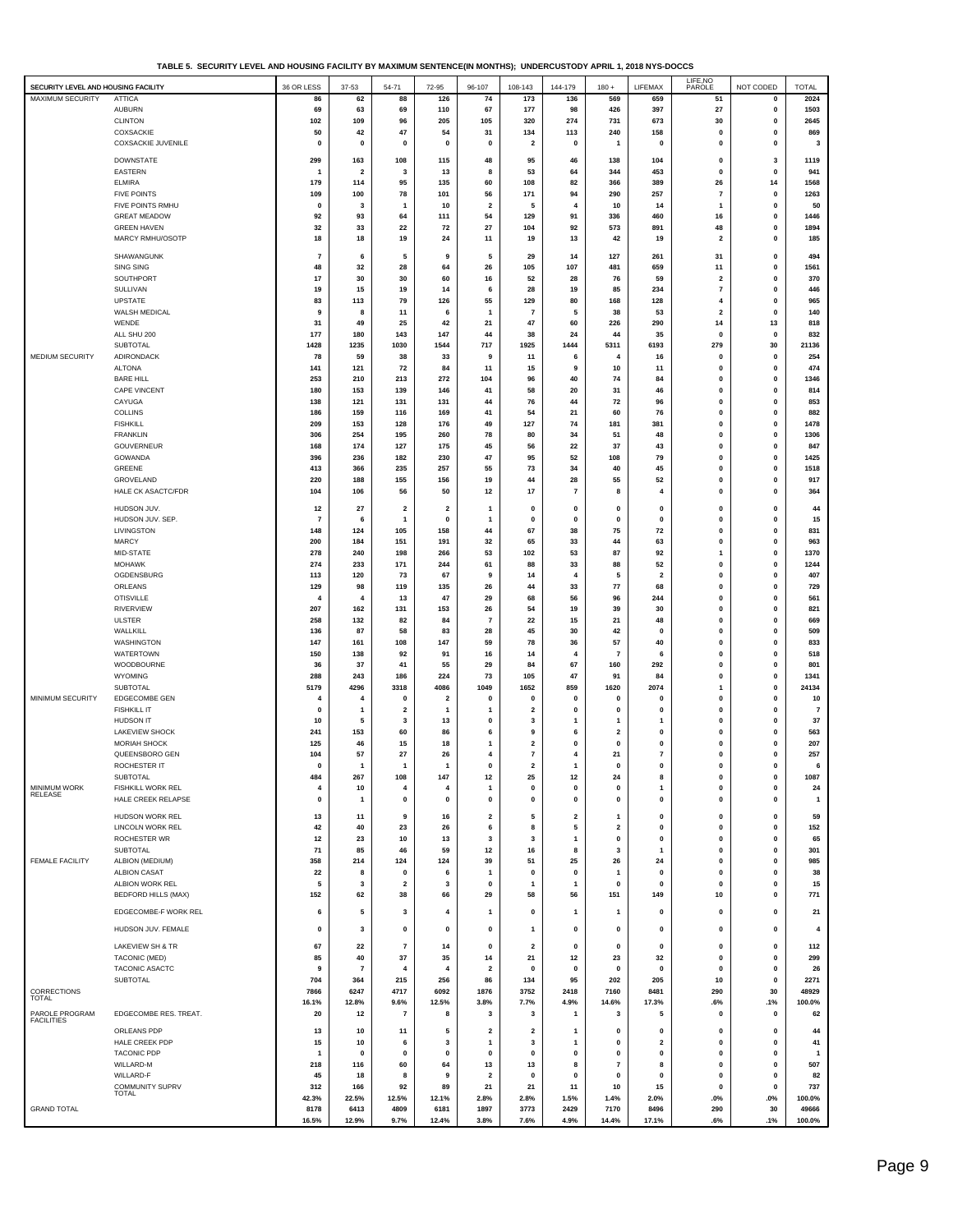**TABLE 6. SECURITY LEVEL AND HOUSING FACILITY BY COUNTY OF COMMITMENT; UNDERCUSTODY APRIL 1, 2018 NYS-DOCCS**

|                                               |                            |                         |                         | <b>NEW YORK CITY</b>    |                     |              |                         |                          | SUBURBAN N.Y.           |                         |
|-----------------------------------------------|----------------------------|-------------------------|-------------------------|-------------------------|---------------------|--------------|-------------------------|--------------------------|-------------------------|-------------------------|
| <b>SECURITY LEVEL</b><br>AND HOUSING FACILITY |                            | <b>KINGS</b>            | N.Y.                    | QUEENS                  | <b>RICHMND</b>      | <b>BRONX</b> | <b>NASSAU</b>           | <b>ROCKLND</b>           | <b>SUFFOLK</b>          | <b>WSTCHTR</b>          |
| <b>MAXIMUM SECURITY</b>                       | <b>ATTICA</b>              | 197                     | 242                     | 119                     | 21                  | 114          | 60                      | 11                       | 47                      | 35                      |
|                                               | <b>AUBURN</b>              | 154                     | 171                     | 85                      | 24                  | 86           | 42                      | 8                        | 37                      | 37                      |
|                                               | <b>CLINTON</b>             | 337                     | 466                     | 225                     | 43                  | 194          | 93                      | 24                       | 139                     | 77                      |
|                                               | <b>COXSACKIE</b>           | 107                     | 129                     | 72                      | 6                   | 57           | 25                      | 6                        | 57                      | 26                      |
|                                               |                            |                         |                         |                         |                     |              |                         |                          |                         |                         |
|                                               | <b>COXSACKIE JUVENILE</b>  | 0                       | $\mathbf 0$             | $\pmb{0}$               | $\pmb{0}$           | $\mathbf 0$  | $\mathbf 0$             | $\pmb{0}$                | $\pmb{0}$               | $\mathbf 0$             |
|                                               | <b>DOWNSTATE</b>           | 128                     | 172                     | 100                     | 14                  | 90           | 69                      | 19                       | 69                      | 60                      |
|                                               | <b>EASTERN</b>             | 214                     | 164                     | 131                     | 8                   | 90           | 40                      | 10                       | 50                      | 35                      |
|                                               | <b>ELMIRA</b>              | 141                     | 189                     | 99                      | 9                   | 88           | 28                      | 4                        | 39                      | 28                      |
|                                               | <b>FIVE POINTS</b>         | 179                     | 167                     | 85                      | 23                  | 93           | 50                      | 10                       | 46                      | 34                      |
|                                               | FIVE POINTS RMHU           | 6                       | $\overline{7}$          | 3                       | $\mathbf{1}$        | 3            | 5                       | 0                        | $\overline{\mathbf{2}}$ | $\pmb{0}$               |
|                                               | <b>GREAT MEADOW</b>        | 202                     | 230                     | 130                     | 18                  | 121          | 51                      | 14                       | 48                      | 35                      |
|                                               | <b>GREEN HAVEN</b>         | 380                     | 299                     | 234                     | 25                  | 203          | 67                      | 16                       | 89                      | 70                      |
|                                               | MARCY RMHU/OSOTP           | 21                      | 21                      | 14                      | 4                   | 26           | 6                       | $\mathbf 0$              | 8                       | $\overline{\mathbf{2}}$ |
|                                               | SHAWANGUNK                 | 109                     | 91                      | 46                      | 4                   | 53           | 22                      | 4                        | 29                      | 19                      |
|                                               | <b>SING SING</b>           | 287                     | 297                     | 173                     | 26                  | 182          | 67                      | 19                       | 73                      | 64                      |
|                                               | SOUTHPORT                  | 45                      | 68                      | 33                      | 6                   | 39           | 10                      | $\mathbf 0$              | 9                       | 10                      |
|                                               | SULLIVAN                   | 91                      | 80                      | 50                      | $\overline{7}$      | 54           | 19                      | 6                        | 13                      | 11                      |
|                                               | <b>UPSTATE</b>             | 114                     | 155                     | 105                     | 18                  | 95           | 40                      | $\overline{\phantom{a}}$ | 33                      | 26                      |
|                                               | WALSH MEDICAL              |                         |                         |                         |                     | 9            |                         |                          | 3                       |                         |
|                                               |                            | 14                      | 26                      | $\overline{\mathbf{2}}$ | 2                   |              | -1                      | -1                       |                         | 3                       |
|                                               | WENDE                      | 89                      | 96                      | 53                      | 8                   | 51           | 14                      | 3                        | 22                      | 12                      |
|                                               | ALL SHU 200                | 88                      | 141                     | 64                      | 15                  | 66           | 22                      | 8                        | 33                      | 10                      |
|                                               | <b>SUBTOTAL</b>            | 2903                    | 3211                    | 1823                    | 282                 | 1714         | 731                     | 170                      | 846                     | 594                     |
| MEDIUM SECURITY                               | ADIRONDACK                 | 21                      | 40                      | 16                      | 5                   | 15           | 11                      | 3                        | 15                      | 15                      |
|                                               | <b>ALTONA</b>              | 45                      | 83                      | 22                      | 6                   | 22           | 22                      | 5                        | 22                      | 21                      |
|                                               | <b>BARE HILL</b>           | 116                     | 222                     | 96                      | 21                  | 84           | 81                      | 15                       | 63                      | 46                      |
|                                               | CAPE VINCENT               | 80                      | 179                     | 70                      | 19                  | 65           | 25                      | 3                        | 36                      | 6                       |
|                                               | CAYUGA                     | 58                      | 65                      | 29                      | 7                   | 26           | 15                      | 6                        | 13                      | 10                      |
|                                               | <b>COLLINS</b>             | 40                      | 57                      | 24                      | 8                   | 25           | 13                      | 3                        | 11                      | $\overline{7}$          |
|                                               | <b>FISHKILL</b>            | 243                     | 318                     | 145                     | 24                  | 124          | 55                      | 22                       | 79                      | 51                      |
|                                               | <b>FRANKLIN</b>            | 129                     | 199                     | 103                     | 23                  | 98           | 55                      | 13                       | 71                      | 37                      |
|                                               | <b>GOUVERNEUR</b>          | 76                      | 144                     | 58                      | 13                  | 47           | 17                      | 4                        | 37                      | 12                      |
|                                               | GOWANDA                    | 82                      | 113                     | 95                      | 18                  | 42           | 42                      | 3                        | 49                      | 34                      |
|                                               | GREENE                     | 146                     | 267                     |                         |                     |              |                         | 8                        | 67                      |                         |
|                                               |                            |                         |                         | 123                     | 21                  | 102          | 51                      |                          |                         | 29                      |
|                                               | GROVELAND                  | 55                      | 84                      | 34                      | 9                   | 29           | 19                      | 6                        | 27                      | 12                      |
|                                               | HALE CK ASACTC/FDR         | 27                      | 69                      | 23                      | 2                   | 12           | $\overline{7}$          | $\mathbf{1}$             | 12                      | 6                       |
|                                               | HUDSON JUV.                | 2                       | 5                       | 3                       | 1                   | 3            | 0                       | 3                        | 1                       | $\mathbf{1}$            |
|                                               | HUDSON JUV. SEP.           | 0                       | $\overline{\mathbf{2}}$ | $\mathbf 0$             | $\mathbf 2$         | 1            | 0                       | $\mathbf{0}$             | $\mathbf 0$             | $\mathbf{1}$            |
|                                               | LIVINGSTON                 | 54                      | 72                      | 53                      | 4                   | 38           | 16                      | 6                        | 13                      | 14                      |
|                                               | <b>MARCY</b>               | 62                      | 124                     | 39                      | 11                  | 60           | 25                      | 8                        | 56                      | 19                      |
|                                               | MID-STATE                  | 107                     | 202                     | 85                      | 13                  | 66           | 35                      | 8                        | 38                      | 24                      |
|                                               | <b>MOHAWK</b>              | 97                      | 164                     | 90                      | 16                  | 58           | 35                      | 10                       | 44                      | 15                      |
|                                               | OGDENSBURG                 | 33                      | 98                      | 38                      | 6                   | 28           | 21                      | $\overline{\mathbf{2}}$  | 33                      | 8                       |
|                                               | ORLEANS                    | 60                      | 82                      | 22                      | 10                  | 35           | 18                      | 5                        | 16                      | $\overline{4}$          |
|                                               | <b>OTISVILLE</b>           | 112                     | 117                     | 76                      | 12                  | 62           | 24                      | 3                        | 33                      | 24                      |
|                                               | <b>RIVERVIEW</b>           | 91                      | 144                     | 89                      | 13                  | 66           | 24                      | 4                        | 44                      | 11                      |
|                                               | <b>ULSTER</b>              | 99                      | 198                     | 105                     |                     | 70           |                         | 3                        | 33                      |                         |
|                                               |                            |                         |                         |                         | 20                  |              | 16                      |                          |                         | 5                       |
|                                               | WALLKILI                   | 56                      | 143                     | 81                      | 8                   | 50           | 21                      | $\overline{\mathbf{r}}$  | 31                      | 17                      |
|                                               | WASHINGTON                 | 82                      | 112                     | 57                      | 11                  | 64           | 36                      | 9                        | 38                      | 21                      |
|                                               | <b>WATERTOWN</b>           | 44                      | 119                     | 57                      | 6                   | 41           | 17                      | 2                        | 17                      | 8                       |
|                                               | WOODBOURNE                 | 136                     | 154                     | 98                      | 12                  | 87           | 32                      | 9                        | 46                      | 26                      |
|                                               | WYOMING                    | 105                     | 179                     | 81                      | 17                  | 67           | 30                      | 5                        | 32                      | 27                      |
|                                               | <b>SUBTOTAL</b>            | 2258                    | 3755                    | 1812                    | 338                 | 1487         | 763                     | 176                      | 977                     | 511                     |
| <b>MINIMUM SECURITY</b>                       | EDGECOMBE GEN              | 2                       | -3                      | $\overline{\mathbf{2}}$ | $\mathbf{0}$        | 2            | 0                       | $\Omega$                 | 1                       | $\pmb{0}$               |
|                                               | <b>FISHKILL IT</b>         | 0                       | -1                      | $\mathbf{1}$            | $\mathbf{0}$        | $\mathbf 0$  | 0                       | 1                        | 1                       | $\mathbf{1}$            |
|                                               | <b>HUDSON IT</b>           | 1                       | 6                       | $\overline{\mathbf{2}}$ | $\mathbf{0}$        | 1            | -3                      | $\Omega$                 | 1                       | $\mathbf{1}$            |
|                                               | <b>LAKEVIEW SHOCK</b>      | 24                      | 68                      | 23                      | 11                  | 21           | 17                      | $\overline{2}$           | 19                      | $\bf 7$                 |
|                                               | MORIAH SHOCK               | 4                       | 27                      | 8                       | 3                   | 8            | 6                       | $\mathbf{1}$             | 8                       | $\mathbf{2}$            |
|                                               | OUEENSRORO GEN             |                         | 99                      | 47                      | 10                  | 37           | 10                      |                          |                         |                         |
|                                               | ROCHESTER IT               | 0                       | $\pmb{0}$               | $\pmb{\mathsf{o}}$      | 0                   | 0            | $\pmb{0}$               | $\pmb{0}$                | $\pmb{0}$               | $\pmb{0}$               |
|                                               | <b>SUBTOTAL</b>            | 75                      | 204                     | 83                      | 24                  | 69           | 36                      | 6                        | 32                      | 12                      |
| MINIMUM WORK RELEASE                          | FISHKILL WORK REL          | 0                       | $\mathbf 0$             | $\pmb{0}$               | 0                   | 0            | $\pmb{0}$               | $\mathbf{1}$             | $\pmb{0}$               | 3                       |
|                                               | HALE CREEK RELAPSE         |                         |                         |                         |                     |              |                         |                          |                         |                         |
|                                               | HUDSON WORK REL            | 0                       | $\pmb{0}$               | $\pmb{0}$               | 0                   | 0            | 0                       | 0<br>$\mathbf{0}$        | 1<br>$\mathbf{0}$       | $\pmb{0}$<br>$\pmb{0}$  |
|                                               |                            | 0                       | $\mathbf{1}$            | $\mathbf 0$             | 0                   | 0            | $\mathbf 0$             |                          |                         |                         |
|                                               | LINCOLN WORK REL           | 22                      | 63                      | 20                      | $\scriptstyle\rm 7$ | 12           | 6                       | 0                        | $12$                    | $\mathbf{1}$            |
|                                               | ROCHESTER WR               | 0                       | $\pmb{0}$               | $\mathbf 0$             | 0                   | 0            | 0                       | $\mathbf{0}$             | $\pmb{0}$               | $\pmb{0}$               |
|                                               | SUBTOTAL                   | 22                      | 64                      | 20                      | $\scriptstyle\rm 7$ | $12$         | 6                       | $\mathbf{1}$             | 13                      | $\pmb{4}$               |
| <b>FEMALE FACILITY</b>                        | ALBION (MEDIUM)            | 31                      | 106                     | 23                      | 9                   | 18           | 21                      | 3                        | 33                      | 14                      |
|                                               | <b>ALBION CASAT</b>        | 0                       | $\overline{\mathbf{7}}$ | $\overline{\mathbf{2}}$ | $\pmb{0}$           | 3            | $\pmb{0}$               | 0                        | 2                       | 0                       |
|                                               | ALBION WORK REL            | 0                       | $\pmb{0}$               | $\mathbf 0$             | 0                   | 0            | $\pmb{0}$               | 0                        | $\pmb{0}$               | $\pmb{0}$               |
|                                               | <b>BEDFORD HILLS (MAX)</b> | 80                      | 76                      | 60                      | 8                   | 51           | 22                      | 11                       | 28                      | $17$                    |
|                                               | EDGECOMBE-F WORK REL       | $\overline{\mathbf{2}}$ | 8                       | $\mathbf 0$             | 0                   | 0            | $\pmb{0}$               | 0                        | 4                       | $\pmb{0}$               |
|                                               | HUDSON JUV. FEMALE         | 0                       | $\pmb{0}$               | $\mathbf{1}$            | $\mathbf{1}$        | 0            | $\mathbf 0$             | 0                        | 0                       | $\pmb{0}$               |
|                                               | LAKEVIEW SH & TR           | 0                       | 5                       | $\mathbf{1}$            | 3                   | 0            | $\overline{2}$          | $\mathbf{1}$             | $\overline{\mathbf{2}}$ | $\pmb{0}$               |
|                                               | TACONIC (MED)              | 23                      | 58                      | 25                      | 6                   | 9            | 10                      | 3                        | 14                      | 12                      |
|                                               | TACONIC ASACTC             | 1                       | 3                       | $\mathbf{1}$            | $\mathbf{1}$        | 0            | $\mathbf{1}$            | $\mathbf{1}$             | $\mathbf{0}$            | $\pmb{0}$               |
|                                               | SUBTOTAL                   | 137                     | 263                     | 113                     | 28                  | 81           | 56                      | 19                       | 83                      | 43                      |
| CORRECTIONS TOTAL                             |                            | 5395                    | 7497                    | 3851                    | 679                 | 3363         | 1592                    | 372                      | 1951                    | 1164                    |
|                                               |                            | 11.0%                   | 15.3%                   | 7.9%                    |                     | 6.9%         |                         | .8%                      |                         | 2.4%                    |
|                                               |                            |                         |                         |                         | 1.4%                |              | 3.3%                    |                          | 4.0%                    |                         |
| PAROLE PROGRAM FACILITIES                     | EDGECOMBE RES. TREAT.      | 14                      | 16                      | 6                       | 2                   | 14           | 5                       | $\mathbf{1}$             | 1                       | $\pmb{0}$               |
|                                               | ORLEANS PDP                | 0                       | $\mathbf 0$             | $\pmb{0}$               | $\mathbf{0}$        | $\mathbf 0$  | 0                       | 0                        | $\pmb{0}$               | $\pmb{0}$               |
|                                               | HALE CREEK PDP             | 0                       | $\mathbf 0$             | 0                       | 0                   | 0            | 0                       | $\mathbf 0$              | 0                       | $\pmb{0}$               |
|                                               | <b>TACONIC PDP</b>         | 0                       | 0                       | 0                       | 0                   | 1            | $\pmb{0}$               | 0                        | 0                       | 0                       |
|                                               | WILLARD-M                  | 19                      | 29                      | 10                      | 1                   | 13           | 12                      | 2                        | 41                      | $\mathbf{3}$            |
|                                               | WILLARD-F                  | 1                       | 1                       | $\mathbf 0$             | 0                   | 0            | $\overline{\mathbf{2}}$ | 0                        | 3                       | 0                       |
|                                               | COMMUNITY SUPRV TOTAL      | 34                      | 46                      | 16                      | 3                   | 28           | 19                      | 3                        | 45                      | 3                       |
|                                               |                            | 4.6%                    | 6.2%                    | 2.2%                    | .4%                 | 3.8%         | 2.6%                    | .4%                      | 6.1%                    | .4%                     |
| <b>GRAND TOTAL</b>                            |                            | 5429                    | 7543                    | 3867                    | 682                 | 3391         | 1611                    | 375                      | 1996                    | 1167                    |
|                                               |                            | 10.9%                   | 15.2%                   | 7.8%                    | 1.4%                | 6.8%         | 3.2%                    | .8%                      | 4.0%                    | 2.3%                    |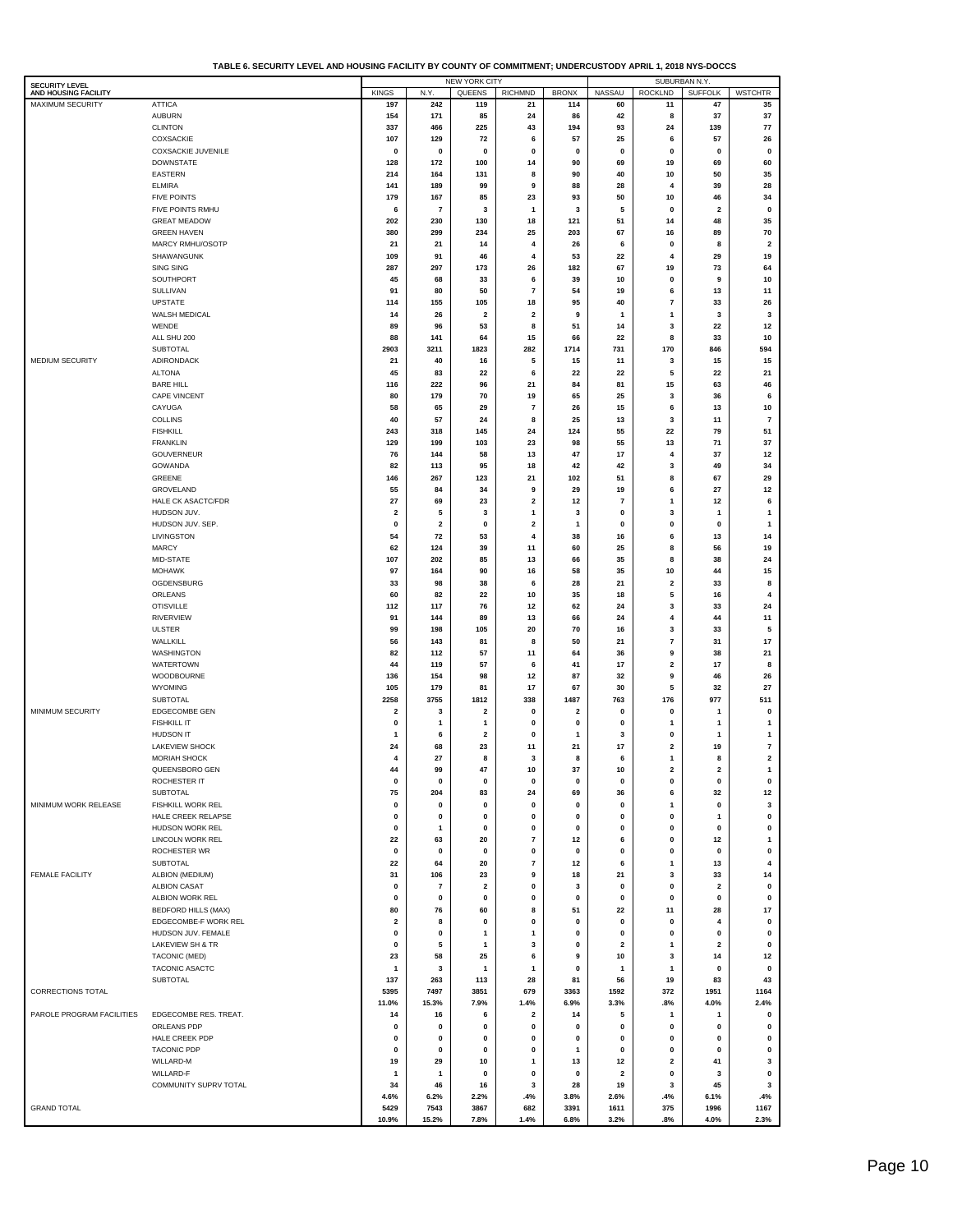|                                               | == And nooomo : Aoi                     |                         |                              |                          |                               | <b>UPSTATE URBAN</b>          |                         |                               |                             |                               |
|-----------------------------------------------|-----------------------------------------|-------------------------|------------------------------|--------------------------|-------------------------------|-------------------------------|-------------------------|-------------------------------|-----------------------------|-------------------------------|
| <b>SECURITY LEVEL</b><br>AND HOUSING FACILITY |                                         | ALBANY                  | <b>BROOME</b>                | ERIE                     | <b>MONROE</b>                 | <b>NIAGARA</b>                | ONEIDA                  | ONONDAG                       | <b>RENSSEL</b>              | <b>SCHENEC</b>                |
| MAXIMUM SECURITY                              | <b>ATTICA</b>                           | 43                      | 31                           | 225                      | 270                           | 45                            | 50                      | 137                           | 17                          | 27                            |
|                                               | <b>AUBURN</b>                           | 36                      | 27                           | 121                      | 193                           | 27                            | 58                      | 108                           | 7                           | 17                            |
|                                               | <b>CLINTON</b>                          | 106                     | 28                           | 101                      | 125                           | 34                            | 51                      | 69                            | 24                          | 59                            |
|                                               | COXSACKIE<br><b>COXSACKIE JUVENILE</b>  | 41<br>0                 | 9<br>0                       | 30<br>2                  | 45<br>$\mathbf 0$             | 9<br>0                        | 19<br>0                 | 28<br>0                       | 3<br>0                      | 21<br>$\pmb{0}$               |
|                                               | <b>DOWNSTATE</b>                        | 71                      | $\overline{\mathbf{2}}$      | 4                        | 11                            | $\pmb{0}$                     | 9                       | $\overline{\mathbf{r}}$       | 19                          | 26                            |
|                                               | <b>EASTERN</b>                          | 31                      | $\overline{\mathbf{2}}$      | 6                        | 20                            | $\overline{\mathbf{2}}$       | 9                       | 12                            | 10                          | 14                            |
|                                               | <b>ELMIRA</b>                           | 38                      | 40                           | 120                      | 150                           | 26                            | 61                      | 137                           | 11                          | 25                            |
|                                               | <b>FIVE POINTS</b>                      | 49                      | 15                           | 69                       | 86                            | 15                            | 22                      | 51                            | 13                          | 29                            |
|                                               | FIVE POINTS RMHU                        | 0                       | $\mathbf{1}$                 | 2                        | 4                             | $\pmb{0}$                     | 6                       | $\overline{\mathbf{2}}$       | 0                           | $\mathbf 0$                   |
|                                               | <b>GREAT MEADOW</b>                     | 61                      | 13                           | 79                       | 104                           | 16                            | 21                      | 58                            | 8                           | 39                            |
|                                               | <b>GREEN HAVEN</b>                      | 57                      | 10                           | 49                       | 61                            | 11                            | 22                      | 45                            | 7                           | 34                            |
|                                               | MARCY RMHU/OSOTP                        | 11                      | 4                            | 11                       | 8                             | 3                             | $\overline{2}$          | $\overline{\mathbf{r}}$       | 4                           | 5                             |
|                                               | SHAWANGUNK<br><b>SING SING</b>          | 15<br>39                | 5<br>10                      | 11<br>43                 | 16<br>48                      | 3<br>5                        | 4<br>17                 | $\overline{\mathbf{r}}$<br>27 | 3<br>5                      | $\overline{\mathbf{r}}$<br>19 |
|                                               | SOUTHPORT                               | 9                       | 5                            | 21                       | 31                            | 6                             | 4                       | 9                             | 1                           | 10                            |
|                                               | SULLIVAN                                | 11                      | 3                            | 14                       | 14                            | 0                             | $\overline{\mathbf{r}}$ | 6                             | 1                           | 6                             |
|                                               | <b>UPSTATE</b>                          | 40                      | 12                           | 54                       | 46                            | 8                             | 10                      | 21                            | 13                          | 10                            |
|                                               | WALSH MEDICAL                           | $\overline{\mathbf{2}}$ | 5                            | $\overline{7}$           | 11                            | 4                             | 5                       | 8                             | 1                           | $\overline{\mathbf{2}}$       |
|                                               | WENDE                                   | 17                      | 15                           | 97                       | 94                            | 22                            | 24                      | 42                            | 5                           | 12                            |
|                                               | ALL SHU 200                             | 26                      | 14                           | 38                       | 66                            | 13                            | 16                      | 29                            | 6                           | 6                             |
|                                               | <b>SUBTOTAL</b>                         | 703                     | 251                          | 1104                     | 1403                          | 249                           | 417                     | 810                           | 158                         | 368                           |
| MEDIUM SECURITY                               | ADIRONDACK                              | 10                      | -1                           | 4                        |                               | 1                             | 1                       | 6                             | 3                           | 9                             |
|                                               | <b>ALTONA</b>                           | 41                      | 4<br>9                       | 5                        | 11                            | 0                             | 6                       | 6                             | 9                           | 19                            |
|                                               | <b>BARE HILL</b><br><b>CAPE VINCENT</b> | 100<br>30               | 9                            | 41<br>47                 | 33<br>40                      | 8<br>9                        | 15<br>13                | 18<br>36                      | 18<br>9                     | 53<br>8                       |
|                                               | CAYUGA                                  | 14                      | 43                           | 70                       | 105                           | 22                            | 30                      | 118                           | 3                           | $\overline{\mathbf{2}}$       |
|                                               | <b>COLLINS</b>                          | 16                      | 32                           | 68                       | 147                           | 26                            | 26                      | 45                            | 5                           | 14                            |
|                                               | <b>FISHKILL</b>                         | 48                      | 10                           | 25                       | 32                            | 7                             | 16                      | 21                            | 12                          | 17                            |
|                                               | <b>FRANKLIN</b>                         | 56                      | 23                           | 29                       | 43                            | 8                             | 14                      | 28                            | 11                          | 46                            |
|                                               | <b>GOUVERNEUR</b>                       | 28                      | 15                           | 57                       | 64                            | 11                            | 18                      | 30                            | 7                           | 14                            |
|                                               | GOWANDA                                 | 49                      | 32                           | 65                       | 132                           | 28                            | 45                      | 83                            | 15                          | 24                            |
|                                               | GREENE                                  | 71                      | 21                           | 80                       | 79                            | 18                            | 33                      | 61                            | 10                          | 32                            |
|                                               | GROVELAND                               | 23                      | 27                           | 66                       | 110                           | 23                            | 29                      | 49                            | 3                           | 16                            |
|                                               | HALE CK ASACTC/FDR<br>HUDSON JUV.       | 11<br>4                 | 10<br>$\mathbf 0$            | 17<br>3                  | 13<br>6                       | 7<br>1                        | 6<br>3                  | 24<br>$\mathbf 2$             | 3<br>0                      | 8<br>0                        |
|                                               | HUDSON JUV. SEP.                        | 2                       | $\mathbf 0$                  | 0                        | $\overline{\mathbf{2}}$       | 0                             | 3                       | $\pmb{0}$                     | 0                           | 0                             |
|                                               | LIVINGSTON                              | 35                      | 18                           | 87                       | 90                            | 23                            | 22                      | 42                            | 5                           | 14                            |
|                                               | <b>MARCY</b>                            | 35                      | 21                           | 63                       | 71                            | 18                            | 31                      | 32                            | 7                           | 13                            |
|                                               | MID-STATE                               | 48                      | 31                           | 77                       | 98                            | 23                            | 36                      | 55                            | 14                          | 30                            |
|                                               | <b>MOHAWK</b>                           | 31                      | 19                           | 65                       | 105                           | 24                            | 38                      | 74                            | 3                           | 19                            |
|                                               | OGDENSBURG                              | 9                       | 3                            | 12                       | 15                            | $\mathbf{1}$                  | 5                       | $\overline{\mathbf{r}}$       | 6                           | 6                             |
|                                               | ORLEANS                                 | 22                      | 21                           | 75                       | 108                           | 22                            | 18                      | 45                            | 3                           | 8                             |
|                                               | <b>OTISVILLE</b><br><b>RIVERVIEW</b>    | 13<br>19                | 3<br>23                      | 5<br>25                  | 3<br>48                       | $\overline{\mathbf{2}}$<br>12 | 3<br>18                 | 5<br>25                       | 5<br>6                      | 5<br>13                       |
|                                               | <b>ULSTER</b>                           | 20                      | $\overline{\mathbf{2}}$      | 6                        | 9                             | $\overline{\mathbf{2}}$       | $\overline{\mathbf{2}}$ | 5                             | $\overline{4}$              | 3                             |
|                                               | WALLKILL                                | 8                       | $\overline{\mathbf{2}}$      | 3                        | 6                             | 1                             | 3                       | 5                             | 5                           | $\overline{\mathbf{2}}$       |
|                                               | WASHINGTON                              | 78                      | 6                            | 17                       | 22                            | 6                             | 10                      | 14                            | 13                          | 29                            |
|                                               | WATERTOWN                               | 15                      | $\overline{7}$               | 24                       | 23                            | 11                            | 6                       | 13                            | 4                           | 12                            |
|                                               | WOODBOURNE                              | 21                      | 6                            | 11                       | 17                            | $\mathbf 2$                   | 6                       | 12                            | $\overline{4}$              | 8                             |
|                                               | <b>WYOMING</b>                          | 29                      | 34                           | 141                      | 165                           | 29                            | 33                      | 66                            | 8                           | 8                             |
|                                               | SUBTOTAL                                | 886                     | 432                          | 1188                     | 1598                          | 345                           | 489                     | 927                           | 195                         | 432                           |
| MINIMUM SECURITY                              | EDGECOMBE GEN                           | $\mathbf 0$             | 0                            | 0                        | $\mathbf 0$                   | 0                             | $\mathbf 0$             | $\mathbf 0$                   | 0                           | 0                             |
|                                               | <b>FISHKILL IT</b><br>HUDSON IT         | $\mathbf 0$<br>6        | $\mathbf 0$<br>1             | 0<br>1                   | $\mathbf 0$<br>$\overline{2}$ | $\mathbf 0$<br>$\mathbf 0$    | 0<br>1                  | $\mathbf 0$<br>$\mathbf 0$    | $\mathbf{0}$<br>$\mathbf 0$ | 0<br>0                        |
|                                               | <b>LAKEVIEW SHOCK</b>                   | 34                      | 9                            | 14                       | 14                            | 10                            | 18                      | 17                            | 8                           | 9                             |
|                                               | <b>MORIAH SHOCK</b>                     | 12                      | 6                            | 6                        | 6                             | 3                             | 6                       | 10                            | 5                           | 2                             |
|                                               | QUEENSBORO GEN                          | $\mathbf 0$             | $\mathbf 0$                  | 0                        | $\mathbf 0$                   | 0                             | 0                       | $\mathbf 0$                   | 1                           | $\mathbf{1}$                  |
|                                               | ROCHESTER IT                            | 0                       | $\pmb{0}$                    | $\mathbf{2}$             | 2                             | 0                             | $\mathbf 0$             | 0                             | 0                           | 0                             |
|                                               | SUBTOTAL                                | 52                      | 16                           | 23                       | 24                            | 13                            | 25                      | 27                            | 14                          | 12                            |
| MINIMUM WORK RELEASE                          | FISHKILL WORK REL                       | 0                       | $\pmb{0}$                    | 0                        | $\pmb{0}$                     | 0                             | 0                       | 0                             | 0                           | 0                             |
|                                               | HALE CREEK RELAPSE                      | 0                       | $\pmb{0}$                    | 0                        | 0                             | $\pmb{0}$                     | 0                       | $\pmb{0}$                     | 0                           | $\pmb{0}$                     |
|                                               | HUDSON WORK REL<br>LINCOLN WORK REL     | 24                      | $\pmb{0}$                    | 0                        | 0                             | 0                             | 0                       | 0                             | $\overline{\mathbf{2}}$     | 10                            |
|                                               | ROCHESTER WR                            | 1<br>0                  | 1<br>$\overline{\mathbf{2}}$ | 0<br>$\bf 7$             | 1<br>21                       | $\pmb{0}$<br>$\mathbf{2}$     | 1<br>3                  | 0<br>$\mathbf{2}$             | 0<br>0                      | 0<br>0                        |
|                                               | <b>SUBTOTAL</b>                         | 25                      | 3                            | $\overline{\phantom{a}}$ | 22                            | 2                             | 4                       | $\mathbf{2}$                  | $\overline{\mathbf{2}}$     | 10                            |
| <b>FEMALE FACILITY</b>                        | ALBION (MEDIUM)                         | 39                      | 35                           | 47                       | 72                            | 21                            | 30                      | 57                            | 9                           | 22                            |
|                                               | <b>ALBION CASAT</b>                     | 1                       | $\mathbf{1}$                 | 0                        | $\mathbf{1}$                  | 2                             | $\overline{\mathbf{2}}$ | 4                             | 0                           | $\mathbf{1}$                  |
|                                               | ALBION WORK REL                         | 0                       | 1                            | 1                        | 4                             | 0                             | 0                       | 0                             | 0                           | 0                             |
|                                               | <b>BEDFORD HILLS (MAX)</b>              | 35                      | 17                           | 40                       | 42                            | 12                            | 25                      | 23                            | 7                           | 21                            |
|                                               | EDGECOMBE-F WORK REL                    | 1                       | $\mathbf 0$                  | 0                        | 0                             | $\pmb{0}$                     | 0                       | $\pmb{0}$                     | 0                           | $\mathbf{1}$                  |
|                                               | HUDSON JUV. FEMALE                      | 0                       | $\pmb{0}$                    | 0                        | 0                             | $\pmb{0}$                     | 0                       | 0                             | 0                           | 0                             |
|                                               | LAKEVIEW SH & TR                        | 6                       | 1                            | 4                        | 5                             | 0                             | 3                       | 5                             | 3                           | $\overline{\mathbf{2}}$       |
|                                               | TACONIC (MED)<br>TACONIC ASACTC         | 12<br>0                 | $\overline{7}$<br>1          | 10<br>1                  | 6<br>3                        | 1<br>$\pmb{0}$                | 2<br>1                  | 6<br>$\overline{\mathbf{2}}$  | 4<br>$\mathbf{1}$           | 5<br>0                        |
|                                               | SUBTOTAL                                | 94                      | 63                           | 103                      | 133                           | 36                            | 63                      | 97                            | 24                          | 52                            |
| CORRECTIONS TOTAL                             |                                         | 1760                    | 765                          | 2425                     | 3180                          | 645                           | 998                     | 1863                          | 393                         | 874                           |
|                                               |                                         | 3.6%                    | 1.6%                         | 5.0%                     | 6.5%                          | 1.3%                          | 2.0%                    | 3.8%                          | .8%                         | 1.8%                          |
| PAROLE PROGRAM FACILITIES                     | EDGECOMBE RES. TREAT.                   | 0                       | 1                            | 0                        | 0                             | 0                             | $\mathbf 0$             | $\mathbf 0$                   | 0                           | $\pmb{0}$                     |
|                                               | ORLEANS PDP                             | 0                       | $\overline{\mathbf{2}}$      | 10                       | 12                            | 2                             | $\mathbf 0$             | $\pmb{0}$                     | 0                           | 0                             |
|                                               | HALE CREEK PDP                          | 10                      | $\pmb{0}$                    | $\mathbf 0$              | 0                             | 0                             | 2                       | 15                            | 1                           | 4                             |
|                                               | <b>TACONIC PDP</b>                      | 0                       | $\pmb{0}$                    | 0                        | 0                             | $\pmb{0}$                     | 0                       | $\pmb{0}$                     | 0                           | $\pmb{0}$                     |
|                                               | WILLARD-M                               | 10                      | 15                           | 27                       | 43                            | $\overline{\mathbf{r}}$       | 21                      | 30                            | 12                          | 10                            |
|                                               | WILLARD-F<br>COMMUNITY SUPRV TOTAL      | 3<br>23                 | 3<br>21                      | 1<br>38                  | $\overline{\mathbf{2}}$<br>57 | 0<br>9                        | 4<br>27                 | $\overline{\mathbf{2}}$<br>47 | 0<br>13                     | $\pmb{0}$<br>14               |
|                                               |                                         | 3.1%                    | 2.8%                         | 5.2%                     | 7.7%                          | 1.2%                          | 3.7%                    | 6.4%                          | 1.8%                        | 1.9%                          |
| <b>GRAND TOTAL</b>                            |                                         | 1783                    | 786                          | 2463                     | 3237                          | 654                           | 1025                    | 1910                          | 406                         | 888                           |
|                                               |                                         | 3.6%                    | 1.6%                         | 5.0%                     | 6.5%                          | 1.3%                          | 2.1%                    | 3.8%                          | .8%                         | 1.8%                          |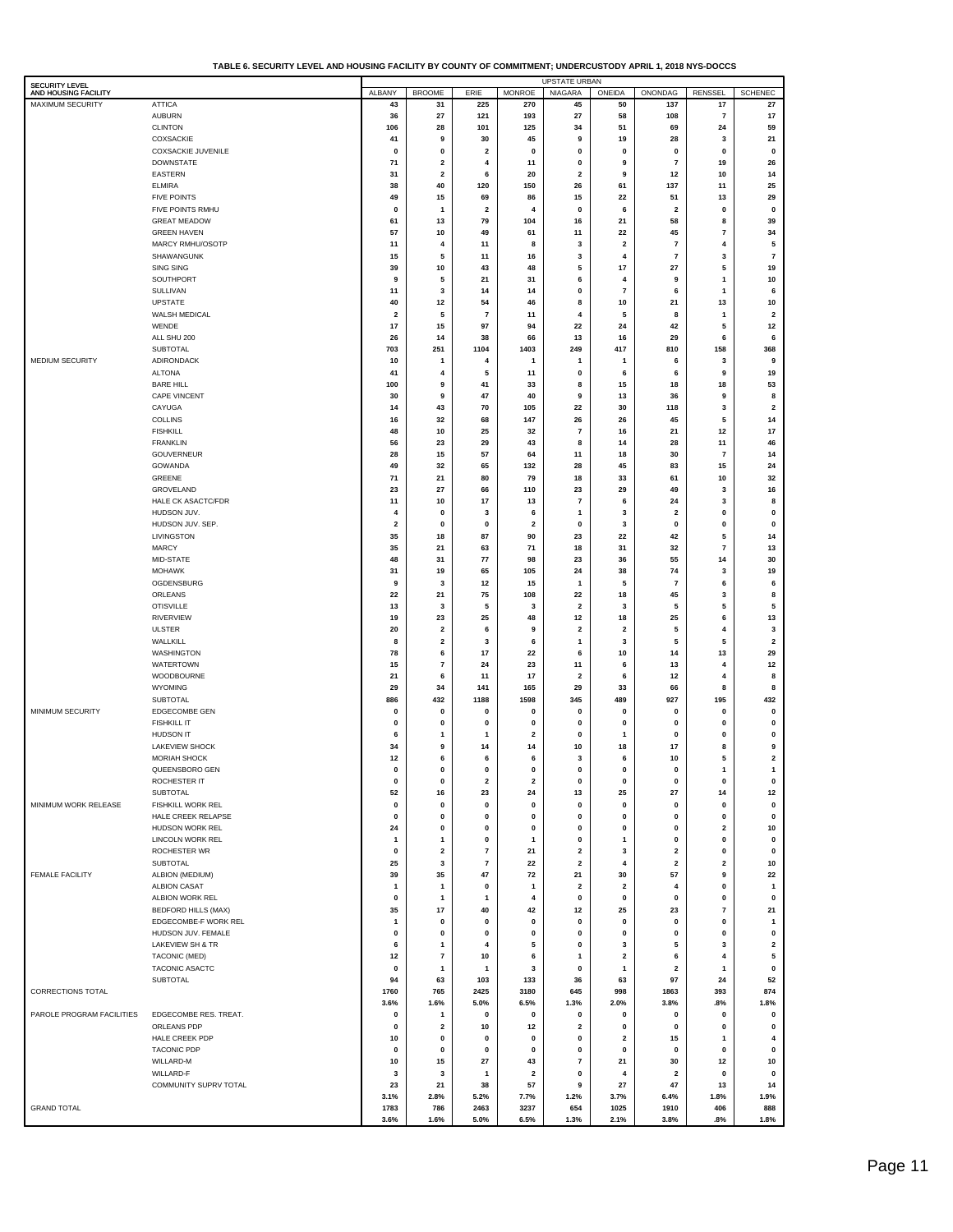|  | TABLE 6. SECURITY LEVEL AND HOUSING FACILITY BY COUNTY OF COMMITMENT: UNDERCUSTODY APRIL 1. 2018 NYS-DOCCS |  |
|--|------------------------------------------------------------------------------------------------------------|--|
|  |                                                                                                            |  |

| <b>SECURITY LEVEL</b><br>AND HOUSING FACILITY |                                            | ALLGANY                                | CATTARG                              | CAYUGA                       | CHAUTAU                      | CHEMUNG                       | <b>UPSTATE OTHER</b><br>CHENANG | <b>CLINTON</b>                                     | <b>COLUMBI</b>                       | CORTLND                              | DELAWAR                  | <b>DUTCHES</b>                   |
|-----------------------------------------------|--------------------------------------------|----------------------------------------|--------------------------------------|------------------------------|------------------------------|-------------------------------|---------------------------------|----------------------------------------------------|--------------------------------------|--------------------------------------|--------------------------|----------------------------------|
| MAXIMUM SECURITY                              | <b>ATTICA</b>                              | 4                                      | 14                                   | 12                           | 13                           | 14                            | 5                               | 7                                                  | $\overline{\mathbf{2}}$              | 6                                    | 3                        | 14                               |
|                                               | <b>AUBURN</b>                              | $\mathbf{1}$                           | 6                                    | 8                            | 11                           | 14                            | 3                               | 9                                                  | 3                                    | 5                                    | 0                        | 15                               |
|                                               | <b>CLINTON</b>                             | $\overline{1}$                         | 9                                    | 14                           | 5                            | 17                            | 3                               | 19                                                 | 3                                    | 5                                    | 1                        | 56                               |
|                                               | COXSACKIE<br><b>COXSACKIE JUVENILE</b>     | $\mathbf 0$                            | 3                                    | 3                            | 1<br>$\mathbf 0$             | 8                             | 2                               | 16                                                 | 3<br>0                               | $\mathbf 0$<br>$\mathbf 0$           | 1                        | 21                               |
|                                               | <b>DOWNSTATE</b>                           | 0<br>$\mathbf 0$                       | 0<br>$\mathbf{1}$                    | 0<br>$\mathbf{1}$            | $\overline{\mathbf{2}}$      | 0<br>$\overline{4}$           | 0<br>0                          | 0<br>18                                            | 6                                    | $\mathbf{0}$                         | 0<br>$\bf{0}$            | $\pmb{0}$<br>37                  |
|                                               | <b>EASTERN</b>                             | $\mathbf{1}$                           | $\overline{\mathbf{2}}$              | 3                            | 1                            | $\overline{2}$                | 0                               | $\overline{\mathbf{2}}$                            | 1                                    | $\mathbf{0}$                         | $\bf{0}$                 | 18                               |
|                                               | <b>ELMIRA</b>                              | $\mathbf{1}$                           | 9                                    | 12                           | 17                           | 12                            | 4                               | 9                                                  | 5                                    | 10                                   | 9                        | 9                                |
|                                               | <b>FIVE POINTS</b>                         | $\mathbf{0}$                           | $\overline{\mathbf{2}}$              | $\overline{4}$               | 4                            | $\overline{7}$                | 2                               | 11                                                 | 4                                    | $\overline{4}$                       | $\overline{\mathbf{2}}$  | 22                               |
|                                               | FIVE POINTS RMHU                           | $\mathbf 0$<br>$\mathbf{1}$            | $\pmb{0}$<br>$\overline{\mathbf{2}}$ | 0                            | $\mathbf 0$<br>5             | $\mathbf 0$<br>3              | 0                               | $\mathbf{1}$                                       | 0<br>6                               | $\pmb{0}$<br>$\overline{\mathbf{2}}$ | 0<br>$\bf{0}$            | $\overline{\mathbf{1}}$          |
|                                               | <b>GREAT MEADOW</b><br><b>GREEN HAVEN</b>  | $\mathbf{1}$                           | $\overline{\mathbf{2}}$              | $\overline{\mathbf{r}}$<br>6 | 1                            | $\overline{7}$                | 2<br>2                          | 11<br>3                                            | 6                                    | $\overline{\mathbf{2}}$              | $\bf{0}$                 | 19<br>19                         |
|                                               | MARCY RMHU/OSOTP                           | $\mathbf 0$                            | $\pmb{0}$                            | 0                            | 1                            | $\overline{2}$                | 0                               | $\mathbf{1}$                                       | $\overline{\mathbf{2}}$              | $\pmb{0}$                            | $\bf{0}$                 | $\mathbf{1}$                     |
|                                               | SHAWANGUNK                                 | $\mathbf 0$                            | $\mathbf{1}$                         | $\overline{\mathbf{2}}$      | 0                            | $\mathbf 0$                   | 0                               | $\mathbf{1}$                                       | 0                                    | $\pmb{0}$                            | 0                        | $\bf 7$                          |
|                                               | <b>SING SING</b>                           | $\mathbf 0$                            | $\mathbf{1}$                         | $\overline{1}$               | 5                            | 4                             | 3                               | $\overline{\mathbf{r}}$                            | 5                                    | $\pmb{0}$                            | 1                        | 24                               |
|                                               | SOUTHPORT                                  | $\mathbf{1}$<br>$\mathbf{1}$           | $\pmb{0}$<br>$\mathbf{1}$            | 3                            | $\overline{\mathbf{2}}$<br>1 | $\overline{2}$<br>$\mathbf 0$ | 4<br>$\mathbf{1}$               | $\mathbf{1}$                                       | 1                                    | $\mathbf{0}$<br>$\pmb{0}$            | 1<br>0                   | $\bf 7$                          |
|                                               | SULLIVAN<br><b>UPSTATE</b>                 | 0                                      | $\mathbf{1}$                         | 0<br>$\overline{\mathbf{r}}$ | 4                            | $\overline{7}$                | 2                               | $\overline{\mathbf{2}}$<br>6                       | 3<br>3                               | 3                                    | $\bf{0}$                 | 4<br>9                           |
|                                               | WALSH MEDICAL                              | $\mathbf 0$                            | $\mathbf{1}$                         | 0                            | $\mathbf 0$                  | $\mathbf{1}$                  | 0                               | $\mathbf{1}$                                       | 1                                    |                                      | $\bf{0}$                 | 3                                |
|                                               | WENDE                                      | $\mathbf 0$                            | 3                                    | $\overline{\mathbf{2}}$      | 6                            | 9                             | 0                               | 5                                                  | 1                                    | $\pmb{0}$                            | 4                        | 8                                |
|                                               | ALL SHU 200                                | 3                                      | 3                                    | 6                            | 4                            | 3                             | 2                               | 8                                                  | $\overline{\mathbf{2}}$              | 3                                    | $\mathbf{0}$             | 9                                |
|                                               | <b>SUBTOTAL</b>                            | 15<br>$\mathbf 0$                      | 61<br>$\mathbf 0$                    | 91<br>-1                     | 83<br>$\mathbf 0$            | 116                           | 35                              | 138                                                | 57<br>$\mathbf{1}$                   | 41                                   | 22<br>0                  | 303                              |
| MEDIUM SECURITY                               | ADIRONDACK<br><b>ALTONA</b>                | $\mathbf{0}$                           | $\mathbf 0$                          | $\mathbf{1}$                 |                              | $\mathbf{1}$<br>0             | 1<br>0                          | $\overline{\mathbf{2}}$<br>$\overline{\mathbf{r}}$ | $\overline{\mathbf{2}}$              | $\mathbf 0$                          | $\mathbf{0}$             | $\overline{7}$<br>15             |
|                                               | <b>BARE HILL</b>                           | $\mathbf 0$                            | $\mathbf{0}$                         | 5                            | 4                            | $\overline{\mathbf{2}}$       | 2                               | 25                                                 | 10                                   | $\mathbf{0}$                         | $\overline{\mathbf{2}}$  | ${\bf 27}$                       |
|                                               | <b>CAPE VINCENT</b>                        | $\mathbf{1}$                           | $\overline{\mathbf{2}}$              | 3                            | 4                            | 6                             | 0                               | 3                                                  | 1                                    |                                      | $\overline{\mathbf{2}}$  | 8                                |
|                                               | CAYUGA                                     | $\mathbf 0$                            | 3                                    | 14                           | 11                           | 22                            | 8                               | $\mathbf{1}$                                       | 1                                    | 8                                    | $\overline{7}$           | $\pmb{0}$                        |
|                                               | <b>COLLINS</b>                             | 5                                      | $\overline{7}$                       | 16                           | 18                           | 15                            | 6                               | $\overline{\mathbf{2}}$                            | 3                                    | 8                                    | 4                        | 6                                |
|                                               | <b>FISHKILL</b><br><b>FRANKLIN</b>         | $\mathbf 0$<br>$\mathbf{1}$            | 3<br>5                               | 4<br>3                       | 4<br>6                       | 8<br>5                        | $\mathbf{1}$<br>4               | 11<br>24                                           | 4<br>9                               | $\pmb{0}$<br>$\overline{\mathbf{2}}$ | $\bf{0}$<br>1            | 24<br>29                         |
|                                               | <b>GOUVERNEUR</b>                          | $\mathbf{1}$                           | $\overline{\mathbf{2}}$              | 12                           | 5                            | 12                            | 2                               | $\overline{4}$                                     | 1                                    | 3                                    | $\overline{\mathbf{2}}$  | 13                               |
|                                               | <b>GOWANDA</b>                             | 5                                      | 6                                    | 14                           | 18                           | 13                            | 7                               | 15                                                 | 5                                    | 9                                    | 5                        | 30                               |
|                                               | GREENE                                     | $\mathbf{1}$                           | 3                                    | 9                            | 8                            | 11                            | 4                               | 16                                                 | $\overline{7}$                       | 5                                    | 1                        | 28                               |
|                                               | GROVELAND                                  | $\overline{\mathbf{2}}$                | 6                                    | $\scriptstyle\rm{7}$         | 13                           | $\overline{7}$                | 9                               | 9                                                  | $\overline{\mathbf{2}}$              | 3                                    | 5                        | 12                               |
|                                               | HALE CK ASACTC/FDR<br>HUDSON JUV.          | $\overline{\mathbf{2}}$<br>$\mathbf 0$ | 3<br>$\pmb{0}$                       | 3<br>$\mathbf{1}$            | 4<br>$\mathbf 0$             | 5<br>$\mathbf 0$              | 1<br>0                          | 3<br>$\pmb{0}$                                     | 4<br>0                               | $\mathbf{0}$                         | 0<br>$\bf{0}$            | 11<br>$\mathbf{1}$               |
|                                               | HUDSON JUV. SEP.                           | $\mathbf{0}$                           | $\mathbf{0}$                         | 0                            | $\mathbf 0$                  | 0                             | 0                               | 0                                                  | $\mathbf 0$                          | $\mathbf{0}$                         | $\bf{0}$                 | $\mathbf{1}$                     |
|                                               | LIVINGSTON                                 | 5                                      | 5                                    | 10                           | 8                            | 16                            | 5                               | 8                                                  | 1                                    | 3                                    | 1                        | 9                                |
|                                               | <b>MARCY</b>                               | $\overline{4}$                         | $\overline{\mathbf{2}}$              | 9                            | 4                            | 5                             | 6                               | 9                                                  | 4                                    | $\overline{\mathbf{2}}$              | 5                        | 19                               |
|                                               | MID-STATE                                  | $\mathbf{1}$                           | 11                                   | 14                           | 10                           | 9                             | 6                               | 8                                                  | 6                                    | 6                                    | 3                        | 14                               |
|                                               | <b>MOHAWK</b><br>OGDENSBURG                | $\overline{4}$<br>$\mathbf{1}$         | 8<br>$\mathbf{1}$                    | 9<br>$\overline{\mathbf{2}}$ | 8<br>$\overline{\mathbf{2}}$ | 10<br>3                       | 12<br>3                         | $\overline{\mathbf{r}}$<br>4                       | 3<br>0                               | $\overline{4}$<br>$\pmb{0}$          | 6<br>1                   | 16<br>4                          |
|                                               | ORLEANS                                    | $\overline{\mathbf{2}}$                | 4                                    | 8                            | 5                            | 8                             | 4                               | 4                                                  | $\overline{\mathbf{2}}$              |                                      | $\overline{\mathbf{2}}$  | 5                                |
|                                               | <b>OTISVILLE</b>                           | $\pmb{0}$                              | $\pmb{0}$                            | 0                            | 0                            | $\overline{2}$                | 0                               | $\pmb{0}$                                          | 1                                    | $\pmb{0}$                            | $\overline{2}$           | 16                               |
|                                               | <b>RIVERVIEW</b>                           | $\overline{\mathbf{2}}$                | $\mathbf{1}$                         | 6                            | 3                            | $\overline{7}$                | 2                               | $\overline{\mathbf{r}}$                            | $\overline{\mathbf{2}}$              | $\overline{\mathbf{2}}$              | 1                        | 11                               |
|                                               | <b>ULSTER</b>                              | $\pmb{0}$                              | $\pmb{0}$                            | $\overline{\mathbf{2}}$      | 0                            | $\overline{2}$                | 0                               | $\overline{\mathbf{4}}$                            | $\mathbf{1}$                         | $\mathbf{1}$                         | 1                        | 8                                |
|                                               | WALLKILL<br><b>WASHINGTON</b>              | $\mathbf 0$<br>0                       | $\mathbf{0}$<br>3                    | 0<br>$\mathbf{1}$            | $\mathbf 0$<br>$\mathbf 0$   | $\mathbf 0$<br>2              | $\mathbf{1}$<br>1               | 5<br>10                                            | $\overline{\mathbf{2}}$<br>10        | $\overline{\mathbf{2}}$<br>-1        | 0<br>1                   | 8<br>30                          |
|                                               | <b>WATERTOWN</b>                           | $\mathbf 0$                            | $\overline{\mathbf{2}}$              | 4                            | 6                            | 4                             | 4                               | $\mathbf{1}$                                       | 3                                    | $\mathbf{0}$                         | 0                        | 13                               |
|                                               | WOODBOURNE                                 | $\mathbf{1}$                           | $\mathbf{1}$                         | $\mathbf{1}$                 | 1                            | $\overline{2}$                | 1                               | 4                                                  | 5                                    | $\pmb{0}$                            | 3                        | 19                               |
|                                               | WYOMING                                    | 3                                      | 9                                    | 11                           | 10                           | 18                            | 11                              | $\overline{\mathbf{r}}$                            | 3                                    | $\overline{4}$                       | 3                        | 11                               |
|                                               | <b>SUBTOTAL</b>                            | 41                                     | 87                                   | 170                          | 153                          | 195                           | 101                             | 200                                                | 93                                   | 67                                   | 58                       | 395                              |
| MINIMUM SECURITY                              | EDGECOMBE GEN<br><b>FISHKILL IT</b>        | $\mathbf{0}$<br>$\mathbf{0}$           | $\mathbf{0}$<br>$\mathbf{0}$         | 0<br>0                       | $\mathbf 0$<br>$\mathbf 0$   | 0<br>0                        | 0<br>0                          | $\pmb{0}$<br>0                                     | 0<br>0                               | $\pmb{0}$<br>$\mathbf{0}$            | $\mathbf{0}$<br>$\bf{0}$ | $\pmb{0}$<br>$\mathbf{1}$        |
|                                               | HUDSON IT                                  | $\mathbf{0}$                           | $\mathbf 0$                          | 0                            | 0                            | -1                            | 0                               | $\mathbf{1}$                                       | 0                                    | $\mathbf{0}$                         | $\bf{0}$                 | $\overline{\mathbf{2}}$          |
|                                               | <b>LAKEVIEW SHOCK</b>                      | $\mathbf{1}$                           | $\mathbf{1}$                         | 5                            | 14                           | 13                            | 8                               | 6                                                  | 5                                    | 8                                    | 5                        | 9                                |
|                                               | <b>MORIAH SHOCK</b>                        | $\mathbf{0}$                           | $\overline{2}$                       | $\overline{\mathbf{2}}$      | 3                            | $\overline{2}$                | 3                               | 3                                                  | 1                                    | $\overline{\mathbf{2}}$              | 6                        | $\scriptstyle\rm 7$              |
|                                               | QUEENSBORO GEN                             |                                        |                                      |                              |                              |                               |                                 |                                                    |                                      |                                      |                          |                                  |
|                                               | ROCHESTER IT<br><b>SUBTOTAL</b>            | $\pmb{0}$<br>$\mathbf{1}$              | $\pmb{0}$<br>3                       | 0<br>$\scriptstyle\rm{7}$    | 0<br>17                      | 0<br>16                       | 0<br>11                         | 0<br>10                                            | $\pmb{0}$<br>$\overline{7}$          | $\pmb{0}$<br>10                      | 0<br>11                  | $\pmb{0}$<br>19                  |
| MINIMUM WORK RELEASE                          | FISHKILL WORK REL                          | $\pmb{0}$                              | 0                                    | 0                            | 0                            | $\mathbf 0$                   | 0                               | 0                                                  | $\pmb{0}$                            | $\pmb{0}$                            | 0                        | 6                                |
|                                               | HALE CREEK RELAPSE                         | $\pmb{0}$                              | 0                                    | 0                            | 0                            | 0                             | 0                               | 0                                                  | $\pmb{0}$                            | $\pmb{0}$                            | 0                        | 0                                |
|                                               | HUDSON WORK REL                            | $\pmb{0}$                              | 0                                    | 0                            | 0                            | $\mathbf 0$                   | 0                               | 3                                                  | $\overline{\mathbf{2}}$              | $\pmb{0}$                            | $\mathbf 0$              | $\mathbf{1}$                     |
|                                               | LINCOLN WORK REL                           | $\pmb{0}$<br>$\mathbf{1}$              | 0                                    | 0                            | 0                            | 0                             | 0<br>1                          | $\mathbf{1}$                                       | 0                                    | $\overline{1}$<br>3                  | 0                        | $\mathbf{1}$                     |
|                                               | ROCHESTER WR<br>SUBTOTAL                   | $\mathbf{1}$                           | 0<br>0                               | 3<br>3                       | 0<br>0                       | $\mathbf{1}$<br>$\mathbf{1}$  | 1                               | 0<br>$\overline{\mathbf{4}}$                       | $\pmb{0}$<br>$\overline{\mathbf{2}}$ | $\overline{\mathbf{4}}$              | 1<br>1                   | $\pmb{0}$<br>8                   |
| <b>FEMALE FACILITY</b>                        | ALBION (MEDIUM)                            | 3                                      | 9                                    | 10                           | 5                            | 9                             | 4                               | 22                                                 | 3                                    | 10                                   | 3                        | 15                               |
|                                               | <b>ALBION CASAT</b>                        | $\pmb{0}$                              | $\pmb{0}$                            | $\mathbf{1}$                 | 0                            | 0                             | 1                               | $\mathbf{1}$                                       | 0                                    | $\pmb{0}$                            | 1                        | $\pmb{0}$                        |
|                                               | ALBION WORK REL                            | $\pmb{0}$                              | 0                                    | 0                            | $\mathbf{1}$                 | $\overline{\mathbf{1}}$       | 0                               | 0                                                  | $\mathbf 0$                          | $\pmb{0}$                            | 0                        | $\pmb{0}$                        |
|                                               | <b>BEDFORD HILLS (MAX)</b>                 | 3                                      | 6                                    | 4                            | $\overline{\mathbf{2}}$      | 6                             | $\mathbf{1}$                    | $\bf 7$                                            | $\mathbf{1}$                         | $\overline{\mathbf{2}}$              | 4                        | 11                               |
|                                               | EDGECOMBE-F WORK REL<br>HUDSON JUV. FEMALE | $\pmb{0}$<br>0                         | 0<br>0                               | 0<br>0                       | 0<br>0                       | $\mathbf 0$<br>$\mathbf{1}$   | 0<br>0                          | 0<br>0                                             | 0<br>0                               | $\pmb{0}$<br>$\pmb{0}$               | $\mathbf{0}$<br>0        | $\pmb{0}$<br>$\pmb{0}$           |
|                                               | LAKEVIEW SH & TR                           | $\pmb{0}$                              | 0                                    | $\overline{\mathbf{2}}$      | $\overline{\mathbf{2}}$      | $\overline{1}$                | 0                               | $\bf 7$                                            | $\pmb{0}$                            | $\pmb{0}$                            | 1                        | 4                                |
|                                               | TACONIC (MED)                              | $\mathbf{1}$                           | 0                                    | $\overline{\mathbf{2}}$      | 0                            | $\mathbf{1}$                  | 1                               | 9                                                  | 3                                    | $\pmb{0}$                            | $\overline{\mathbf{2}}$  | 6                                |
|                                               | TACONIC ASACTC                             | $\pmb{0}$                              | $\pmb{0}$                            | $\mathbf{1}$                 | 0                            | $\pmb{0}$                     | $\mathbf{1}$                    | 3                                                  | $\pmb{0}$                            | $\pmb{0}$                            | 0                        | $\pmb{0}$                        |
|                                               | SUBTOTAL                                   | $\overline{\phantom{a}}$               | 15                                   | 20                           | 10                           | 19                            | 8                               | 49                                                 | $\overline{7}$                       | 12                                   | 11                       | 36                               |
| CORRECTIONS TOTAL                             |                                            | 65<br>.1%                              | 166<br>.3%                           | 291<br>.6%                   | 263<br>.5%                   | 347<br>.7%                    | 156<br>.3%                      | 401<br>.8%                                         | 166<br>.3%                           | 134<br>.3%                           | 103<br>.2%               | 761<br>1.6%                      |
| PAROLE PROGRAM FACILITIES                     | EDGECOMBE RES. TREAT.                      | $\pmb{0}$                              | $\pmb{0}$                            | 0                            | $\mathbf 0$                  | 0                             | 0                               | $\pmb{0}$                                          | $\pmb{0}$                            | $\pmb{0}$                            | $\pmb{0}$                | $\mathbf{1}$                     |
|                                               | ORLEANS PDP                                | $\overline{\mathbf{2}}$                | $\mathbf{1}$                         | 0                            | $\overline{2}$               | 4                             | 0                               | 0                                                  | $\pmb{0}$                            | $\pmb{0}$                            | $\mathbf{0}$             | $\pmb{0}$                        |
|                                               | HALE CREEK PDP                             | $\pmb{0}$                              | $\mathbf{0}$                         | 0                            | 0                            | $\mathbf 0$                   | 0                               | 0                                                  | 0                                    | $\pmb{0}$                            | $\mathbf{0}$             | $\overline{\mathbf{2}}$          |
|                                               | <b>TACONIC PDP</b>                         | $\pmb{0}$                              | 0                                    | $\pmb{0}$                    | 0                            | $\pmb{0}$                     | 0                               | $\pmb{0}$                                          | $\pmb{0}$                            | $\pmb{0}$                            | $\mathbf{0}$             | $\pmb{0}$                        |
|                                               | WILLARD-M<br>WILLARD-F                     | 3<br>$\overline{\mathbf{2}}$           | 6<br>$\pmb{0}$                       | 9<br>$\overline{\mathbf{2}}$ | 11<br>$\mathbf{1}$           | 5<br>$\overline{2}$           | $\mathbf{2}$<br>0               | 8<br>$\mathbf{3}$                                  | $\mathbf{3}$<br>$\overline{2}$       | 3<br>$\overline{1}$                  | $\bf{0}$<br>1            | $\overline{7}$<br>$\overline{2}$ |
|                                               | COMMUNITY SUPRV TOTAL                      | $\overline{7}$                         | $\overline{7}$                       | 11                           | 14                           | 11                            | $\mathbf{2}$                    | 11                                                 | 5                                    | $\overline{4}$                       | $\mathbf{1}$             | 12                               |
|                                               |                                            | .9%                                    | .9%                                  | 1.5%                         | 1.9%                         | 1.5%                          | .3%                             | 1.5%                                               | .7%                                  | .5%                                  | .1%                      | 1.6%                             |
| <b>GRAND TOTAL</b>                            |                                            | 72<br>.1%                              | 173<br>.3%                           | 302<br>.6%                   | 277<br>.6%                   | 358<br>.7%                    | 158<br>.3%                      | 412<br>.8%                                         | 171<br>.3%                           | 138<br>.3%                           | 104<br>.2%               | 773<br>1.6%                      |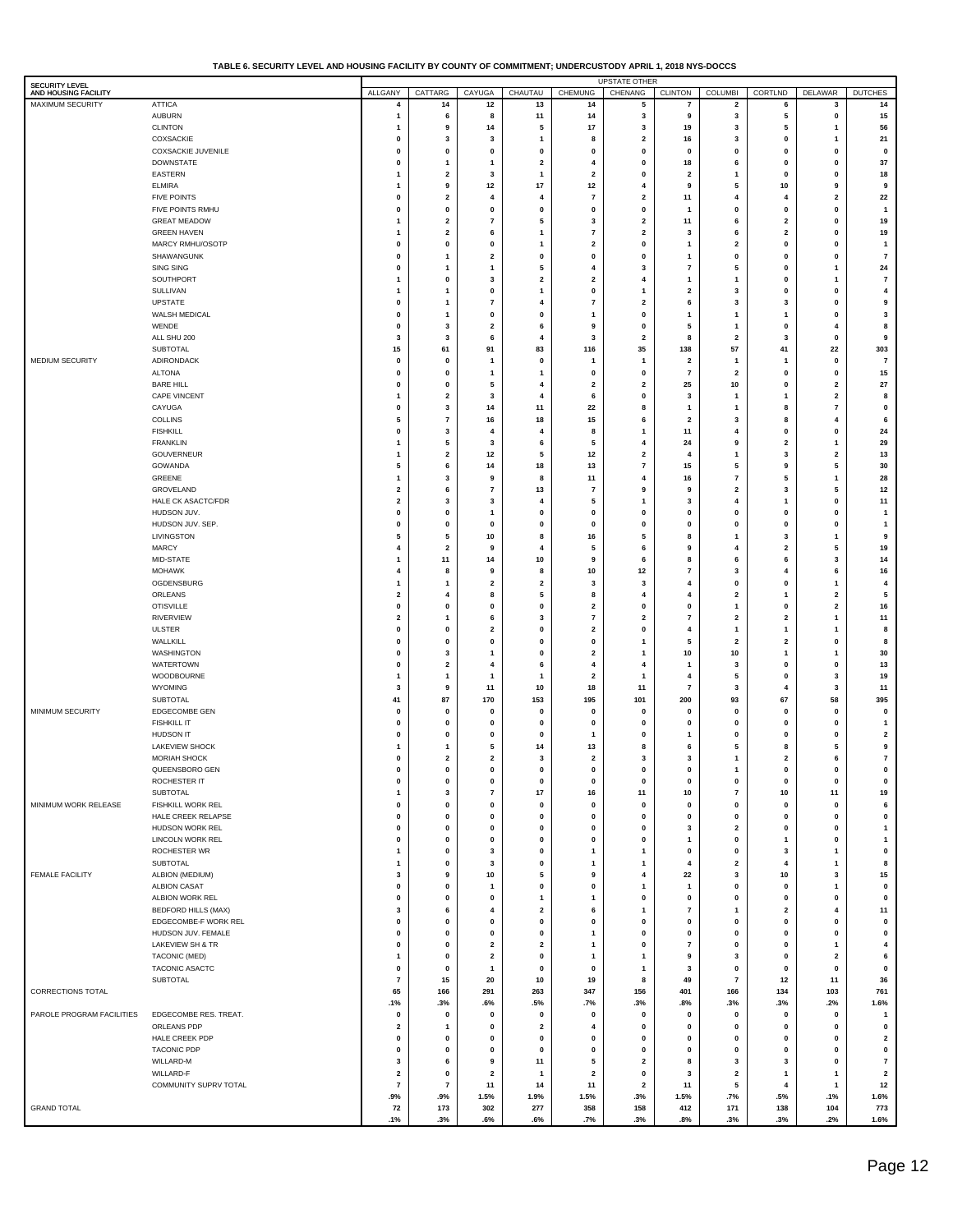| TABLE 6. SECURITY LEVEL AND HOUSING FACILITY BY COUNTY OF COMMITMENT: UNDERCUSTODY APRIL 1. 2018 NYS-DOCCS |  |
|------------------------------------------------------------------------------------------------------------|--|
|                                                                                                            |  |

| <b>SECURITY LEVEL</b>                    |                                         |                                         |                                |                                      |                              |                                |                         | <b>UPSTATE OTHER</b>         |                                  |                                |                                         |                          |                                      |
|------------------------------------------|-----------------------------------------|-----------------------------------------|--------------------------------|--------------------------------------|------------------------------|--------------------------------|-------------------------|------------------------------|----------------------------------|--------------------------------|-----------------------------------------|--------------------------|--------------------------------------|
| AND HOUSING FACILITY<br>MAXIMUM SECURITY | <b>ATTICA</b>                           | ESSEX<br>2                              | <b>FRANKLN</b><br>5            | <b>FULTON</b><br>3                   | GENESEE<br>13                | GREENE<br>0                    | HAMILTN<br>0            | <b>HERKIMR</b><br>6          | <b>JFFRSON</b><br>17             | LEWIS<br>3                     | LVNGSTN<br>9                            | MADISON<br>9             | <b>MNTGMRY</b><br>6                  |
|                                          | <b>AUBURN</b>                           | 2                                       | 9                              | 4                                    | 13                           | 2                              | 0                       | 6                            | $\overline{7}$                   | 1                              | 6                                       | 5                        | $\overline{\mathbf{2}}$              |
|                                          | <b>CLINTON</b>                          | 4                                       | 5                              | 8                                    | $\overline{\mathbf{r}}$      | 11                             | 1                       | 4                            | 9                                | 3                              | 4                                       | $\mathbf{2}$             | 4                                    |
|                                          | COXSACKIE                               | 1                                       | $\overline{\mathbf{2}}$        | 4                                    | 3                            | 1                              | 0                       | 5                            | $\mathbf{0}$                     | 0                              | $\overline{\mathbf{2}}$                 | 1                        | 10                                   |
|                                          | <b>COXSACKIE JUVENILE</b>               | 0                                       | 0                              | $\pmb{0}$                            | $\pmb{0}$                    | 0                              | $\mathbf 0$             | $\mathbf 0$                  | $\mathbf 0$                      | $\pmb{0}$                      | $\pmb{0}$                               | 0                        | $\overline{1}$                       |
|                                          | <b>DOWNSTATE</b>                        | $\overline{4}$                          | $\overline{7}$                 | 9                                    | 1                            | $\overline{4}$                 | $\mathbf{1}$            | $\mathbf{1}$                 | $\mathbf{1}$                     | $\overline{2}$                 | $\pmb{0}$                               | $\mathbf{1}$             | 3                                    |
|                                          | EASTERN                                 | $\mathbf{0}$                            | $\mathbf{0}$                   | $\pmb{0}$                            | 0                            | 3                              | 0                       | $\overline{2}$               | 3                                | $\pmb{0}$                      | $\pmb{0}$                               | $\mathbf{1}$             | $\pmb{0}$                            |
|                                          | <b>ELMIRA</b>                           | 1                                       | 3                              | $\overline{4}$                       | 8                            | 1                              | $\mathbf{0}$            | 5                            | 13                               | 1                              | 8                                       | 5                        | 6                                    |
|                                          | <b>FIVE POINTS</b>                      | $\overline{\mathbf{2}}$                 | 4                              | $\pmb{0}$                            | $\overline{4}$               | 2                              | 0                       | 3                            | 3                                | $\overline{2}$                 | 4                                       | 5                        | $\mathbf{3}$                         |
|                                          | FIVE POINTS RMHU                        | $\mathbf{0}$                            | $\pmb{0}$                      | $\pmb{0}$                            | 0                            | 1                              | 0                       | $\mathbf{0}$                 | $\pmb{0}$                        | $\pmb{0}$                      | $\pmb{0}$                               | 0                        | $\overline{\mathbf{2}}$              |
|                                          | <b>GREAT MEADOW</b>                     | $\overline{\mathbf{2}}$                 | 5                              | $\overline{\mathbf{4}}$              | 3                            | 2                              | 0                       | $\mathbf{0}$                 | 3                                | $\pmb{0}$                      | 4                                       | $\overline{\mathbf{2}}$  | $\mathbf{3}$                         |
|                                          | <b>GREEN HAVEN</b>                      | 3                                       | $\mathbf 2$                    | 6                                    | 5                            | $\overline{7}$                 | $\mathbf{0}$            | 3                            | $\overline{7}$                   | 1                              | $\mathbf{1}$                            | $\overline{\mathbf{2}}$  | $\overline{\mathbf{2}}$              |
|                                          | MARCY RMHU/OSOTP<br>SHAWANGUNK          | $\mathbf{0}$<br>1                       | 1<br>$\mathbf{2}$              | $\pmb{0}$<br>$\overline{1}$          | 1<br>$\overline{1}$          | $\mathbf{0}$<br>0              | 0<br>0                  | $\mathbf{0}$<br>$\mathbf{0}$ | $\pmb{0}$<br>$\overline{2}$      | $\pmb{0}$<br>$\pmb{0}$         | $\pmb{0}$<br>$\pmb{0}$                  | 0<br>$\mathbf{1}$        | $\pmb{0}$<br>$\overline{\mathbf{2}}$ |
|                                          | SING SING                               | 1                                       | 4                              | $\mathbf{1}$                         | $\overline{\mathbf{2}}$      | 1                              | 0                       | $\overline{2}$               | 3                                | $\pmb{0}$                      | $\overline{\mathbf{2}}$                 | $\mathbf{1}$             | $\mathbf{1}$                         |
|                                          | SOUTHPORT                               | $\mathbf{0}$                            | $\mathbf 0$                    | $\mathbf{1}$                         | $\overline{\mathbf{2}}$      | $\mathbf 0$                    | $\mathbf{0}$            | $\mathbf{1}$                 | 3                                | $\pmb{0}$                      | $\pmb{0}$                               | $\overline{\mathbf{2}}$  | $\pmb{0}$                            |
|                                          | SULLIVAN                                | $\mathbf{0}$                            | 1                              | $\pmb{0}$                            | 0                            | 2                              | 0                       | -1                           | $\overline{2}$                   | $\pmb{0}$                      | $\mathbf{1}$                            | $\overline{\mathbf{2}}$  | $\mathbf{1}$                         |
|                                          | <b>UPSTATE</b>                          | 1                                       | $\overline{\mathbf{2}}$        | $\overline{\mathbf{2}}$              | $\overline{\mathbf{2}}$      | $\overline{\mathbf{4}}$        | 0                       | $\overline{2}$               | 3                                | $\overline{2}$                 | $\overline{\mathbf{2}}$                 | 0                        | $\mathbf{1}$                         |
|                                          | WALSH MEDICAL                           | 1                                       | $\mathbf 0$                    | $\mathbf{1}$                         | $\mathbf{1}$                 | $\mathbf 0$                    | 0                       | $\mathbf{0}$                 | $\pmb{0}$                        | $\mathbf{1}$                   | $\mathbf{1}$                            | 0                        | $\pmb{0}$                            |
|                                          | WENDE                                   | 3                                       | $\mathbf 0$                    | 3                                    | 3                            | 2                              | $\mathbf{0}$            | $\overline{2}$               | $\overline{2}$                   | $\overline{1}$                 | $\overline{\mathbf{2}}$                 | $\overline{\mathbf{2}}$  | $\pmb{0}$                            |
|                                          | ALL SHU 200                             | $\overline{\mathbf{2}}$                 | 3                              | $\overline{\mathbf{4}}$              | 5                            | 2                              | 0                       | 3                            | 12                               | $\overline{1}$                 | $\overline{\mathbf{2}}$                 | $\overline{1}$           | $\mathbf{3}$                         |
|                                          | SUBTOTAL                                | 30                                      | 55                             | 55                                   | 74                           | 45                             | $\overline{\mathbf{2}}$ | 46                           | 90                               | 18                             | 48                                      | 42                       | 50                                   |
| MEDIUM SECURITY                          | ADIRONDACK                              | 3                                       | $\overline{\mathbf{2}}$        | $\overline{\mathbf{4}}$              | 0                            | 2                              | 0                       | $\mathbf{0}$                 | -1                               | $\pmb{0}$                      | $\mathbf{1}$                            | 0                        | $\overline{1}$                       |
|                                          | <b>ALTONA</b>                           | $\overline{\mathbf{2}}$                 | 6                              | $\overline{\mathbf{4}}$              | 0                            | 0                              | $\mathbf{0}$            | 1                            | $\mathbf{0}$                     | $\pmb{0}$                      | $\mathbf{1}$                            | $\mathbf{1}$             | $\pmb{0}$                            |
|                                          | <b>BARE HILL</b><br><b>CAPE VINCENT</b> | 1<br>$\mathbf{0}$                       | $\overline{7}$<br>$\mathbf{1}$ | 9<br>$\mathbf{1}$                    | 3<br>3                       | $\overline{7}$<br>$\mathbf{2}$ | 0<br>$\mathbf{1}$       | 4<br>6                       | $\overline{4}$<br>$\overline{4}$ | 6<br>$\pmb{0}$                 | $\overline{\mathbf{2}}$<br>$\mathbf{1}$ | 0<br>0                   | 3<br>$\overline{\mathbf{4}}$         |
|                                          | CAYUGA                                  | $\overline{\mathbf{2}}$                 | $\mathbf 0$                    | $\mathbf{1}$                         | 10                           | $\mathbf 0$                    | 0                       | 3                            | 6                                | $\mathbf{1}$                   | 3                                       | 5                        | $\mathbf{3}$                         |
|                                          | COLLINS                                 | 3                                       | $\overline{4}$                 | $\overline{4}$                       | 12                           | 0                              | $\mathbf{0}$            | 11                           | 8                                | 3                              | $\overline{7}$                          | $\overline{\phantom{a}}$ | $\mathbf{3}$                         |
|                                          | <b>FISHKILL</b>                         | $\mathbf 0$                             | 6                              | $\overline{4}$                       | 6                            | 5                              | $\mathbf{0}$            | $\mathbf{0}$                 | 5                                | $\pmb{0}$                      | 3                                       | 5                        | 5                                    |
|                                          | <b>FRANKLIN</b>                         | 6                                       | 6                              | 5                                    | 11                           | $\overline{7}$                 | 0                       | 5                            | 4                                | 3                              | 4                                       | 5                        | $\mathbf{3}$                         |
|                                          | GOUVERNEUR                              | $\mathbf{0}$                            | $\overline{\mathbf{2}}$        | $\mathbf{1}$                         | 5                            | 1                              | 0                       | $\overline{2}$               | 8                                | $\mathbf{1}$                   | $\overline{4}$                          | $\overline{\mathbf{2}}$  | 6                                    |
|                                          | GOWANDA                                 | 3                                       | 5                              | $\overline{4}$                       | 15                           | $\overline{4}$                 | $\mathbf{0}$            | 9                            | 15                               | 4                              | 12                                      | 8                        | $\boldsymbol{9}$                     |
|                                          | GREENE                                  | $\overline{4}$                          | $\overline{4}$                 | $\overline{4}$                       | 9                            | $\mathbf{2}$                   | 1                       | 3                            | 8                                | $\pmb{0}$                      | 8                                       | 1                        | 6                                    |
|                                          | GROVELAND                               | 2                                       | $\overline{4}$                 | $\overline{\mathbf{4}}$              | 16                           | $\mathbf{2}$                   | 0                       | $\overline{2}$               | 14                               | $\pmb{0}$                      | 10                                      | $\overline{4}$           | 10                                   |
|                                          | HALE CK ASACTC/FDR                      | $\mathbf{0}$                            | $\mathbf 0$                    | $\mathbf{1}$                         | 3                            | $\overline{4}$                 | 0                       | $\mathbf{1}$                 | $\overline{4}$                   | $\pmb{0}$                      | $\mathbf{1}$                            | 0                        | $\overline{\mathbf{2}}$              |
|                                          | HUDSON JUV.                             | $\mathbf{0}$                            | 0                              | $\pmb{0}$                            | $\mathbf{1}$                 | $\mathbf 0$                    | $\mathbf{0}$            | $\mathbf{0}$                 | $\pmb{0}$                        | $\pmb{0}$                      | $\pmb{0}$                               | 0                        | $\pmb{0}$                            |
|                                          | HUDSON JUV. SEP.<br>LIVINGSTON          | $\mathbf 0$<br>$\overline{4}$           | $\mathbf 0$<br>$\mathbf{1}$    | $\pmb{0}$<br>$\overline{\mathbf{2}}$ | 0<br>17                      | $\mathbf{0}$<br>$\overline{4}$ | $\mathbf{0}$<br>0       | $\mathbf{0}$<br>3            | $\pmb{0}$<br>10                  | $\pmb{0}$<br>$\pmb{0}$         | $\pmb{0}$<br>3                          | 0<br>$\mathbf{1}$        | $\pmb{0}$<br>5                       |
|                                          | <b>MARCY</b>                            | 5                                       | 6                              | 3                                    | 8                            | $\overline{4}$                 | 0                       | 6                            | 5                                | $\overline{2}$                 | 9                                       | $\overline{4}$           | $\overline{\mathbf{4}}$              |
|                                          | MID-STATE                               | 6                                       | 8                              | 6                                    | 17                           | 3                              | $\mathbf{0}$            | $\overline{7}$               | $\overline{7}$                   | 4                              | 8                                       | 7                        | 10                                   |
|                                          | <b>MOHAWK</b>                           | 1                                       | 6                              | $\overline{7}$                       | 11                           | 3                              | $\overline{2}$          | $\overline{7}$               | 13                               | 3                              | 8                                       | $\overline{\phantom{a}}$ | $\bf 7$                              |
|                                          | OGDENSBURG                              | $\mathbf{0}$                            | $\pmb{0}$                      | 3                                    | 4                            | 1                              | 0                       | $\mathbf{1}$                 | 5                                | $\overline{1}$                 | $\overline{\mathbf{2}}$                 | 1                        | $\mathbf{1}$                         |
|                                          | ORLEANS                                 | 1                                       | $\mathbf 0$                    | $\pmb{0}$                            | $\overline{4}$               | 2                              | 0                       | 5                            | 10                               | $\overline{2}$                 | $\overline{\mathbf{2}}$                 | $\overline{4}$           | $\mathbf{3}$                         |
|                                          | <b>OTISVILLE</b>                        | 1                                       | 0                              | $\pmb{0}$                            | 0                            | 1                              | $\mathbf{0}$            | $\mathbf{0}$                 | $\pmb{0}$                        | $\pmb{0}$                      | $\pmb{0}$                               | 0                        | $\pmb{0}$                            |
|                                          | <b>RIVERVIEW</b>                        | $\mathbf 0$                             | 3                              | $\overline{\mathbf{2}}$              | 4                            | 1                              | $\mathbf{0}$            | -1                           | $\overline{7}$                   | $\overline{2}$                 | $\mathbf{1}$                            | $\overline{\mathbf{2}}$  | $\overline{\mathbf{4}}$              |
|                                          | <b>ULSTER</b>                           | 1                                       | $\pmb{0}$                      | $\overline{\mathbf{2}}$              | 0                            | 3                              | 0                       | $\mathbf{0}$                 | $\mathbf{1}$                     | $\pmb{0}$                      | $\pmb{0}$                               | $\overline{4}$           | $\mathbf{1}$                         |
|                                          | WALLKILL                                | $\mathbf{0}$                            | $\mathbf{0}$                   | $\overline{\mathbf{2}}$              | $\overline{\mathbf{2}}$      | 1                              | 0                       | $\mathbf{0}$                 | $\pmb{0}$                        | $\pmb{0}$                      | $\pmb{0}$                               | 0                        | $\mathbf{1}$                         |
|                                          | <b>WASHINGTON</b>                       | $\overline{4}$                          | 5                              | 9                                    | $\mathbf{1}$                 | $\overline{4}$                 | $\mathbf{0}$            | -1                           | $\mathbf{1}$                     | $\overline{2}$                 | $\pmb{0}$                               | 3                        | $\mathbf{3}$                         |
|                                          | WATERTOWN                               | 1                                       | 3<br>$\pmb{0}$                 | $\overline{4}$<br>$\pmb{0}$          | 0<br>$\overline{\mathbf{2}}$ | 2<br>1                         | 0<br>0                  | $\overline{2}$<br>3          | 3<br>$\mathbf{1}$                | $\pmb{0}$<br>$\overline{1}$    | $\pmb{0}$<br>$\overline{\mathbf{2}}$    | 0<br>$\mathbf{1}$        | $\mathbf{1}$<br>$\pmb{0}$            |
|                                          | WOODBOURNE<br>WYOMING                   | $\mathbf{2}$<br>$\mathbf{1}$            | 5                              | 5                                    | 8                            | 3                              | 0                       | 4                            | 8                                | $\pmb{0}$                      | 4                                       | $\overline{\mathbf{2}}$  | $\boldsymbol{9}$                     |
|                                          | SUBTOTAL                                | 53                                      | 84                             | 91                                   | 172                          | 69                             | 4                       | 87                           | 152                              | 35                             | 96                                      | 74                       | 104                                  |
| MINIMUM SECURITY                         | EDGECOMBE GEN                           | $\mathbf 0$                             | $\mathbf 0$                    | $\pmb{0}$                            | 0                            | $\mathbf{0}$                   | $\mathbf{0}$            | $\mathbf{0}$                 | $\pmb{0}$                        | $\pmb{0}$                      | $\pmb{0}$                               | $\mathbf{0}$             | $\pmb{0}$                            |
|                                          | <b>FISHKILL IT</b>                      | $\mathbf{0}$                            | $\mathbf 0$                    | $\pmb{0}$                            | 0                            | $\mathbf 0$                    | $\mathbf{0}$            | $\mathbf{0}$                 | $\mathbf{0}$                     | $\pmb{0}$                      | $\pmb{0}$                               | $\mathbf 0$              | $\pmb{0}$                            |
|                                          | <b>HUDSON IT</b>                        | $\mathbf{0}$                            | 1                              | $\mathbf{0}$                         | 0                            | $\mathbf{0}$                   | $\mathbf{0}$            | $\mathbf 0$                  | $\pmb{0}$                        | $\pmb{0}$                      | $\pmb{0}$                               | 0                        | $\pmb{0}$                            |
|                                          | <b>LAKEVIEW SHOCK</b>                   | $\mathbf{0}$                            | $\overline{4}$                 | $\overline{4}$                       | 5                            | 2                              | $\mathbf{0}$            | 3                            | 9                                | 1                              | $\mathbf{1}$                            | 3                        | 10                                   |
|                                          | MORIAH SHOCK                            | $\mathbf{0}$                            | 1                              | $\mathbf{1}$                         | $\mathbf{1}$                 | 1                              | 0                       | $\overline{\mathbf{2}}$      | -1                               | $\pmb{0}$                      | 1                                       | $\overline{\mathbf{2}}$  | 3                                    |
|                                          | QUEENSBORO GEN                          |                                         | O                              | 0                                    | $\mathbf 0$                  | $\mathbf 0$                    |                         | n                            |                                  |                                |                                         | $\mathbf{0}$             | $\mathbf{0}$                         |
|                                          | ROCHESTER IT                            | $\pmb{0}$                               | $\pmb{0}$                      | $\pmb{0}$                            | 0                            | 0                              | 0                       | $\pmb{\mathsf{o}}$           | $\pmb{0}$                        | $\pmb{0}$                      | $\pmb{0}$                               | $\mathbf 0$              | $\pmb{0}$                            |
|                                          | SUBTOTAL                                | $\mathbf 0$                             | 6                              | 5                                    | 6                            | 3                              | 0                       | 5                            | $10\,$                           | $\mathbf{1}$                   | $\overline{\mathbf{2}}$                 | 5                        | 13                                   |
| MINIMUM WORK RELEASE                     | FISHKILL WORK REL                       | $\pmb{0}$                               | 0                              | $\pmb{0}$                            | 0                            | 0                              | 0                       | $\mathbf{0}$                 | $\pmb{0}$                        | $\mathbf 0$                    | $\pmb{0}$                               | 0                        | $\mathbf 0$                          |
|                                          | HALE CREEK RELAPSE<br>HUDSON WORK REL   | $\mathbf 0$<br>$\mathbf{0}$             | 0<br>$\mathbf{1}$              | $\pmb{0}$<br>$\overline{\mathbf{2}}$ | 0<br>0                       | 0<br>1                         | 0<br>0                  | $\mathbf{0}$<br>$\mathbf 0$  | $\pmb{0}$<br>$\pmb{0}$           | $\mathbf 0$<br>$\mathbf 0$     | $\pmb{0}$<br>$\pmb{0}$                  | 0<br>0                   | $\pmb{0}$<br>$\overline{\mathbf{4}}$ |
|                                          | LINCOLN WORK REL                        | $\mathbf 0$                             | 0                              | $\pmb{0}$                            | 0                            | 1                              | 0                       | $\mathbf{0}$                 | $\pmb{0}$                        | $\pmb{0}$                      | $\pmb{0}$                               | 0                        | $\pmb{0}$                            |
|                                          | ROCHESTER WR                            | $\mathbf 0$                             | 0                              | $\pmb{0}$                            | 0                            | 0                              | 0                       | $\mathbf{0}$                 | $\mathbf{1}$                     | $\pmb{0}$                      | $\mathbf{1}$                            | 0                        | $\pmb{0}$                            |
|                                          | SUBTOTAL                                | $\pmb{0}$                               | 1                              | $\overline{2}$                       | 0                            | $\mathbf{2}$                   | 0                       | $\mathbf{0}$                 | $\overline{1}$                   | $\pmb{0}$                      | $\mathbf{1}$                            | 0                        | $\overline{\mathbf{4}}$              |
| FEMALE FACILITY                          | ALBION (MEDIUM)                         | $\overline{7}$                          | $\scriptstyle\rm{7}$           | 8                                    | 18                           | $\mathbf{2}$                   | $\mathbf{1}$            | 9                            | 10                               | 4                              | $\overline{7}$                          | 3                        | 6                                    |
|                                          | <b>ALBION CASAT</b>                     | $\pmb{0}$                               | 1                              | $\pmb{0}$                            | $\mathbf{1}$                 | 0                              | 0                       | $\mathbf{0}$                 | $\pmb{0}$                        | $\pmb{0}$                      | $\pmb{0}$                               | 0                        | $\pmb{0}$                            |
|                                          | ALBION WORK REL                         | $\mathbf 0$                             | 0                              | $\pmb{0}$                            | $\mathbf{2}$                 | 0                              | 0                       | $\mathbf{0}$                 | $\mathbf{1}$                     | $\mathbf 0$                    | $\pmb{0}$                               | 0                        | $\pmb{0}$                            |
|                                          | <b>BEDFORD HILLS (MAX)</b>              | $\overline{4}$                          | 5                              | $\pmb{0}$                            | 6                            | $\mathbf{2}$                   | 0                       | 6                            | 8                                | $\overline{2}$                 | 8                                       | $\mathbf{2}$             | $\mathbf{1}$                         |
|                                          | EDGECOMBE-F WORK REL                    | $\mathbf{0}$                            | 0                              | $\pmb{0}$                            | 0                            | 1                              | 0                       | $\mathbf{0}$                 | $\pmb{0}$                        | $\mathbf 0$                    | $\pmb{0}$                               | 0                        | $\pmb{0}$                            |
|                                          | HUDSON JUV. FEMALE                      | $\mathbf 0$                             | 0                              | $\pmb{0}$                            | 0                            | 0                              | 0                       | $\mathbf{0}$                 | $\pmb{0}$                        | $\pmb{0}$                      | $\pmb{0}$                               | 0                        | $\pmb{0}$                            |
|                                          | <b>LAKEVIEW SH &amp; TR</b>             | 5                                       | 0                              | $\overline{\mathbf{2}}$              | $\mathbf{2}$                 | 0                              | 0                       | $\overline{\mathbf{2}}$      | $\mathbf{1}$                     | $\mathbf 0$                    | $\pmb{0}$                               | 0                        | $\pmb{0}$                            |
|                                          | TACONIC (MED)<br>TACONIC ASACTC         | $\overline{\mathbf{2}}$<br>$\mathbf{0}$ | 0<br>$\pmb{0}$                 | $\pmb{0}$<br>$\pmb{0}$               | 3<br>0                       | 1<br>0                         | 0<br>0                  | $\mathbf 0$<br>$\mathbf 0$   | 3<br>$\pmb{0}$                   | $\overline{2}$<br>$\mathbf{1}$ | $\mathbf{1}$<br>$\pmb{0}$               | 1<br>0                   | $\overline{\mathbf{4}}$<br>$\pmb{0}$ |
|                                          | SUBTOTAL                                | 18                                      | 13                             | 10                                   | 32                           | 6                              | $\mathbf{1}$            | 17                           | 23                               | 9                              | 16                                      | 6                        | 11                                   |
| CORRECTIONS TOTAL                        |                                         | 101                                     | 159                            | 163                                  | 284                          | 125                            | $\overline{7}$          | 155                          | 276                              | 63                             | 163                                     | 127                      | 182                                  |
|                                          |                                         | .2%                                     | .3%                            | .3%                                  | .6%                          | .3%                            | $.0\%$                  | .3%                          | .6%                              | .1%                            | .3%                                     | .3%                      | .4%                                  |
| PAROLE PROGRAM FACILITIES                | EDGECOMBE RES. TREAT.                   | $\mathbf 0$                             | $\pmb{0}$                      | $\pmb{0}$                            | $\pmb{0}$                    | 0                              | 0                       | $\mathbf 0$                  | $\pmb{0}$                        | $\mathbf 0$                    | $\pmb{0}$                               | 1                        | $\pmb{0}$                            |
|                                          | ORLEANS PDP                             | $\mathbf{0}$                            | 0                              | $\pmb{0}$                            | 0                            | 0                              | 0                       | $\mathbf{0}$                 | $\pmb{0}$                        | $\pmb{0}$                      | 3                                       | 0                        | $\pmb{0}$                            |
|                                          | HALE CREEK PDP                          | $\mathbf{0}$                            | $\mathbf{1}$                   | $\pmb{0}$                            | 0                            | 0                              | 0                       | $\mathbf{0}$                 | $\pmb{0}$                        | $\mathbf 0$                    | $\pmb{0}$                               | 0                        | $\pmb{0}$                            |
|                                          | <b>TACONIC PDP</b>                      | 0                                       | $\mathbf 0$                    | $\pmb{0}$                            | $\pmb{0}$                    | 0                              | 0                       | $\mathbf 0$                  | $\pmb{0}$                        | $\mathbf 0$                    | 0                                       | 0                        | $\pmb{0}$                            |
|                                          | WILLARD-M                               | $\mathbf{1}$                            | 4                              | 5                                    | $\overline{7}$               | $\overline{\mathbf{4}}$        | $\mathbf{1}$            | $\overline{4}$               | 4                                | 6                              | $\overline{7}$                          | 3                        | $\pmb{0}$                            |
|                                          | WILLARD-F                               | $\mathbf 0$                             | $\overline{2}$                 | $\mathbf{3}$                         | 1                            | 4                              | 0                       | $\mathbf 0$                  | $\mathbf{3}$                     | $\overline{2}$                 | $\pmb{0}$                               | 0                        | $\pmb{0}$                            |
|                                          | COMMUNITY SUPRV TOTAL                   | $\overline{1}$                          | $\overline{7}$                 | 8                                    | 8                            | 8                              | $\mathbf{1}$            | $\overline{4}$               | $\overline{7}$                   | 8                              | 10                                      | $\overline{\mathbf{4}}$  | $\pmb{0}$                            |
|                                          |                                         | .1%                                     | .9%                            | 1.1%                                 | 1.1%                         | 1.1%                           | .1%                     | .5%                          | .9%                              | 1.1%                           | 1.4%                                    | .5%                      | $.0\%$                               |
| <b>GRAND TOTAL</b>                       |                                         | 102<br>.2%                              | 166<br>.3%                     | 171                                  | 292<br>.6%                   | 133<br>.3%                     | 8<br>$.0\%$             | 159<br>.3%                   | 283<br>.6%                       | 71<br>.1%                      | 173<br>.3%                              | 131<br>.3%               | 182                                  |
|                                          |                                         |                                         |                                | .3%                                  |                              |                                |                         |                              |                                  |                                |                                         |                          | .4%                                  |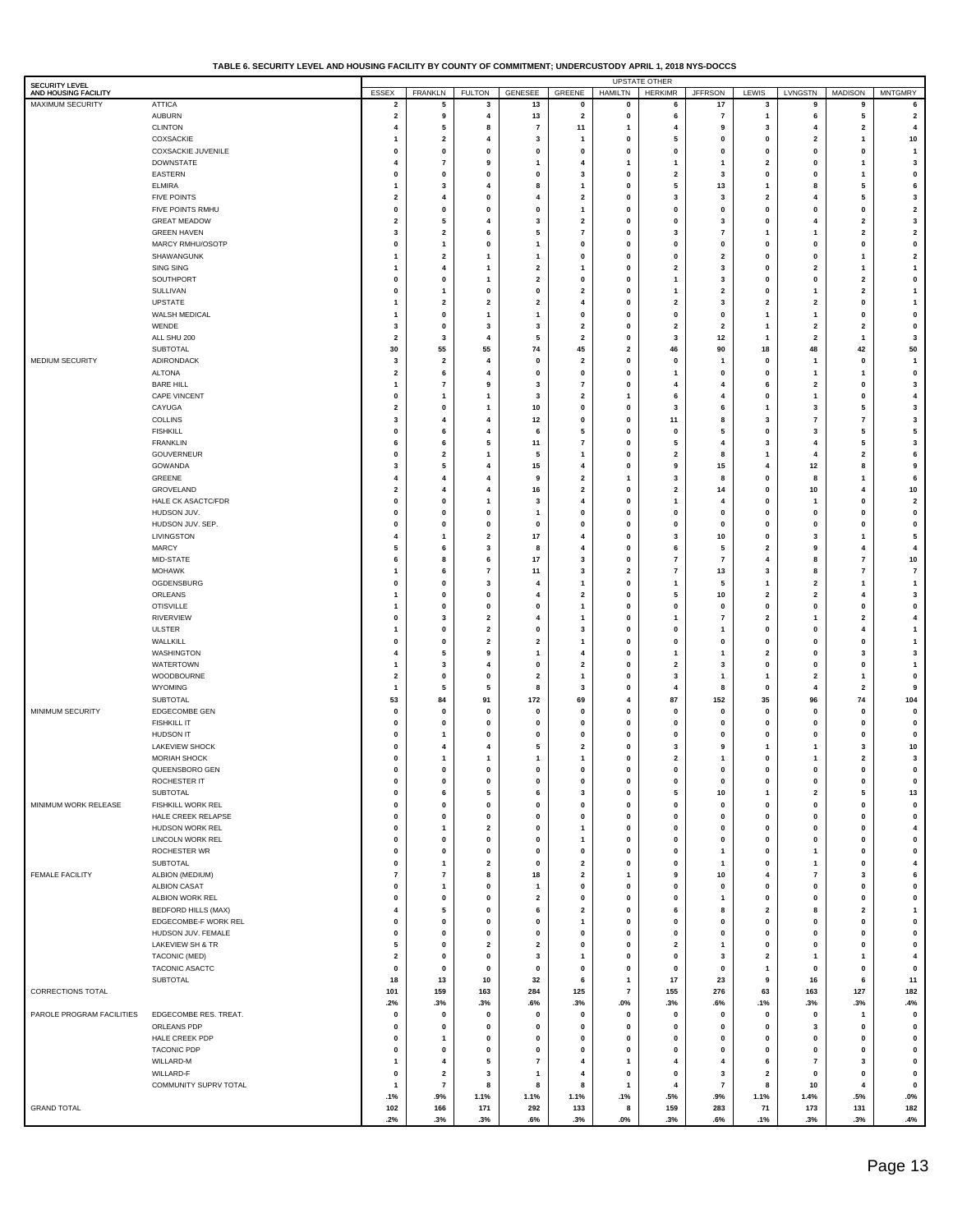| TABLE 6. SECURITY LEVEL AND HOUSING FACILITY BY COUNTY OF COMMITMENT: UNDERCUSTODY APRIL 1. 2018 NYS-DOCCS |  |  |
|------------------------------------------------------------------------------------------------------------|--|--|
|                                                                                                            |  |  |

| <b>SECURITY LEVEL</b>                    | <b>UPSTATE OTHER</b><br><b>ONTARIO</b><br>ORANGE<br>ORLEANS<br>OSWEGO<br><b>OTSEGO</b><br>PUTNAM<br>SARATOG<br><b>SCHOHAR</b><br><b>SENECA</b> |                              |                               |                              |                         |                              |              |                         |                                     |                             |                                |                         |
|------------------------------------------|------------------------------------------------------------------------------------------------------------------------------------------------|------------------------------|-------------------------------|------------------------------|-------------------------|------------------------------|--------------|-------------------------|-------------------------------------|-----------------------------|--------------------------------|-------------------------|
| AND HOUSING FACILITY<br>MAXIMUM SECURITY | <b>ATTICA</b>                                                                                                                                  | 20                           | 21                            | 3                            | 10                      | 10                           | 1            | ST.LAWR<br>7            | 5                                   | 1                           | <b>SCHUYLR</b><br>$\mathbf{2}$ | $\mathbf{2}$            |
|                                          | <b>AUBURN</b>                                                                                                                                  | 18                           | $\bf 22$                      | -1                           | 6                       | 5                            | $\mathbf{2}$ | $\overline{7}$          | 5                                   | $\pmb{0}$                   | 3                              | $\mathbf 2$             |
|                                          | <b>CLINTON</b>                                                                                                                                 | 10                           | 52                            | $\overline{\mathbf{2}}$      | ${\bf 5}$               | 5                            | 6            | $17\,$                  | 21                                  | 3                           | 3                              | $\mathbf 3$             |
|                                          | COXSACKIE                                                                                                                                      | -1                           | 19                            | $\mathbf{1}$                 | 4                       | $\overline{7}$               | 4            | 5                       | $\scriptstyle{7}$                   | 1                           | $\mathbf 0$                    | $\pmb{0}$               |
|                                          | COXSACKIE JUVENILE                                                                                                                             | $\mathbf 0$                  | 0                             | $\mathbf 0$                  | $\mathbf 0$             | $\mathbf 0$                  | 0            | 0                       | $\pmb{0}$                           | $\mathbf 0$                 | $\mathbf 0$                    | $\pmb{0}$               |
|                                          | <b>DOWNSTATE</b>                                                                                                                               | $\mathbf{1}$                 | 49                            | 0                            | 3                       | 0                            | 4            | 18                      | 13                                  | $\overline{\mathbf{2}}$     | 0                              | 0                       |
|                                          | EASTERN                                                                                                                                        | $\mathbf{1}$                 | 13                            | 0                            | 1                       | 0                            | 2            | 1                       | 1                                   | 1                           | $\mathbf 0$                    | 0                       |
|                                          | <b>ELMIRA</b>                                                                                                                                  | 23                           | 16                            | 8                            | 22<br>4                 | $\overline{\mathbf{r}}$      | 2            | 5                       | $\scriptstyle{7}$<br>$\overline{4}$ | $\overline{\mathbf{2}}$     | 3<br>$\mathbf 0$               | 3                       |
|                                          | <b>FIVE POINTS</b><br>FIVE POINTS RMHU                                                                                                         | 11<br>0                      | 27<br>0                       | 7<br>0                       | 1                       | $\overline{\mathbf{2}}$<br>0 | 2<br>0       | 9<br>0                  | $\pmb{0}$                           | 3<br>0                      | 0                              | 0<br>0                  |
|                                          | <b>GREAT MEADOW</b>                                                                                                                            | 6                            | 26                            | $\overline{\mathbf{2}}$      | 5                       | 1                            | 1            | $\overline{7}$          | $\scriptstyle{7}$                   | 0                           | $\mathbf{1}$                   | 0                       |
|                                          | <b>GREEN HAVEN</b>                                                                                                                             | 6                            | 46                            | 0                            | 3                       | $\overline{\mathbf{2}}$      | 4            | 1                       | $\mathbf{2}$                        | 1                           | 1                              | $\mathbf 2$             |
|                                          | MARCY RMHU/OSOTP                                                                                                                               | 2                            | $\mathbf{1}$                  | $\overline{\mathbf{2}}$      | 0                       | $\overline{\mathbf{2}}$      | 1            | 1                       | $\pmb{0}$                           | 0                           | 0                              | $\mathbf 2$             |
|                                          | SHAWANGUNK                                                                                                                                     | $\overline{\mathbf{2}}$      | 8                             | $\overline{\mathbf{2}}$      | 1                       | 0                            | 1            | 2                       | $\mathbf{1}$                        | 0                           | 0                              | $\mathbf{1}$            |
|                                          | <b>SING SING</b>                                                                                                                               | 0                            | 30                            | 1                            | $\overline{\mathbf{2}}$ | 0                            | 3            | 4                       | 8                                   | 0                           | $\mathbf{1}$                   | $\overline{\mathbf{2}}$ |
|                                          | SOUTHPORT                                                                                                                                      | 2                            | 5                             | 3                            | $\overline{\mathbf{2}}$ | 1                            | 0            | 0                       | $\pmb{0}$                           | 0                           | 0                              | 0                       |
|                                          | SULLIVAN<br><b>UPSTATE</b>                                                                                                                     | 3<br>$\overline{7}$          | 8                             | 0<br>$\overline{\mathbf{2}}$ | 1<br>$\mathbf{2}$       | 0                            | 0<br>3       | 3                       | $\pmb{0}$                           | 0<br>1                      | $\mathbf 0$<br>0               | 0<br>0                  |
|                                          | WALSH MEDICAL                                                                                                                                  | $\overline{\mathbf{2}}$      | 24<br>3                       | $\overline{\mathbf{2}}$      | $\overline{\mathbf{2}}$ | 0<br>0                       | 0            | 9<br>1                  | 4<br>$\mathbf{2}$                   | 0                           | 0                              | 0                       |
|                                          | WENDE                                                                                                                                          | $12$                         | 10                            | 5                            | 6                       | 1                            | 1            | 2                       | 1                                   | 0                           | 1                              | 0                       |
|                                          | ALL SHU 200                                                                                                                                    | 6                            | 13                            | 0                            | 6                       | 3                            | 1            | 6                       | $\overline{4}$                      | 1                           | $\overline{\mathbf{2}}$        | $\mathbf{1}$            |
|                                          | SUBTOTAL                                                                                                                                       | 133                          | 393                           | 41                           | 86                      | 46                           | 38           | 105                     | 92                                  | 16                          | 17                             | 18                      |
| MEDIUM SECURITY                          | ADIRONDACK                                                                                                                                     | 0                            | 17                            | 0                            | $\overline{\mathbf{2}}$ | 0                            | 0            | 4                       | 9                                   | $\mathbf{1}$                | 0                              | 0                       |
|                                          | <b>ALTONA</b>                                                                                                                                  | 5                            | 23                            | 0                            | $\overline{\mathbf{2}}$ | 1                            | 1            | 8                       | 10                                  | $\overline{\mathbf{2}}$     | 0                              | 0                       |
|                                          | <b>BARE HILL</b>                                                                                                                               | $\overline{\phantom{a}}$     | 51                            | 0                            | 3                       | $\overline{\mathbf{2}}$      | 3            | 12                      | 18                                  | $\overline{\mathbf{2}}$     | 3                              | $\mathbf{1}$            |
|                                          | <b>CAPE VINCENT</b><br>CAYUGA                                                                                                                  | 8                            | $12$                          | 1                            | $\boldsymbol{7}$        | 0<br>1                       | 2<br>0       | 5<br>8                  | 3<br>5                              | 0<br>0                      | 0<br>1                         | $\mathbf{2}$<br>9       |
|                                          | <b>COLLINS</b>                                                                                                                                 | 15<br>26                     | 7<br>9                        | 0<br>11                      | 14<br>18                | 8                            | 3            | 4                       | 4                                   | 1                           | 0                              | 4                       |
|                                          | <b>FISHKILL</b>                                                                                                                                | 10                           | 36                            | $\mathbf{1}$                 | 3                       | 1                            | 5            | 5                       | 11                                  | 0                           | 1                              | $\mathbf{1}$            |
|                                          | <b>FRANKLIN</b>                                                                                                                                | 6                            | 37                            | 0                            | 8                       | $\overline{\mathbf{2}}$      | 2            | 12                      | 9                                   | 3                           | $\pmb{0}$                      | $\mathbf 2$             |
|                                          | GOUVERNEUR                                                                                                                                     | $\overline{7}$               | 16                            | 0                            | 9                       | 1                            | 0            | 10                      | 10                                  | 1                           | $\mathbf{1}$                   | 0                       |
|                                          | <b>GOWANDA</b>                                                                                                                                 | 29                           | 27                            | 6                            | 33                      | 4                            | 2            | 21                      | 24                                  | 2                           | 4                              | 3                       |
|                                          | GREENE                                                                                                                                         | $12$                         | 37                            | 4                            | 10                      | 4                            | 2            | 9                       | 9                                   | $\overline{\mathbf{2}}$     | 1                              | $\mathbf 3$             |
|                                          | GROVELAND                                                                                                                                      | 21                           | 13                            | $\overline{\mathbf{r}}$      | 17                      | $\overline{\mathbf{r}}$      | 2            | 5                       | 8                                   | 0                           | 3                              | 5                       |
|                                          | HALE CK ASACTC/FDR<br>HUDSON JUV.                                                                                                              | 3<br>0                       | 10<br>3                       | $\mathbf{1}$<br>0            | 0<br>0                  | 1<br>0                       | 1<br>0       | 3<br>0                  | 3<br>$\pmb{0}$                      | 0<br>0                      | 0<br>0                         | $\mathbf{1}$<br>0       |
|                                          | HUDSON JUV. SEP.                                                                                                                               | $\mathbf{1}$                 | 0                             | 0                            | 0                       | 0                            | 0            | 0                       | $\pmb{0}$                           | 0                           | $\mathbf 0$                    | 0                       |
|                                          | LIVINGSTON                                                                                                                                     | 17                           | 12                            | 3                            | 9                       | 3                            | 1            | 8                       | $\mathbf{2}$                        | 1                           | 3                              | 4                       |
|                                          | <b>MARCY</b>                                                                                                                                   | 19                           | 19                            | $\overline{\mathbf{2}}$      | 16                      | 5                            | 0            | 5                       | 10                                  | 0                           | $\mathbf{1}$                   | 4                       |
|                                          | MID-STATE                                                                                                                                      | 32                           | 28                            | 5                            | 18                      | 5                            | 4            | 9                       | 16                                  | $\overline{\mathbf{2}}$     | 1                              | 5                       |
|                                          | <b>MOHAWK</b>                                                                                                                                  | 20                           | 22                            | $\overline{\phantom{a}}$     | 22                      | 7                            | 1            | 6                       | 9                                   | 1                           | $\overline{\mathbf{2}}$        | 8                       |
|                                          | OGDENSBURG                                                                                                                                     | $\overline{\mathbf{2}}$      | $\overline{\phantom{a}}$      | 0                            | 4                       | 1                            | 0            | 0                       | $\mathbf{2}$                        | 0                           | $\mathbf{1}$                   | 0                       |
|                                          | ORLEANS                                                                                                                                        | 9                            | 13                            | $\mathbf{1}$                 | 6                       | $\overline{\mathbf{2}}$      | 1            | 4                       | 5                                   | 1                           | $\overline{\mathbf{2}}$        | $\overline{\mathbf{2}}$ |
|                                          | <b>OTISVILLE</b><br><b>RIVERVIEW</b>                                                                                                           | 0<br>12                      | 17<br>5                       | 0<br>$\mathbf{1}$            | 0<br>10                 | 1<br>1                       | 0<br>0       | 0<br>2                  | 1<br>5                              | 0<br>0                      | 0<br>1                         | 0<br>$\mathbf{1}$       |
|                                          | <b>ULSTER</b>                                                                                                                                  | $\mathbf{1}$                 | 13                            | 0                            | $\overline{\mathbf{2}}$ | 0                            | 1            | 0                       | 3                                   | 1                           | $\pmb{0}$                      | 0                       |
|                                          | WALLKILL                                                                                                                                       | 3                            | $12$                          | 0                            | $\overline{\mathbf{2}}$ | 0                            | 0            | 0                       | 1                                   | 0                           | $\mathbf{1}$                   | 0                       |
|                                          | WASHINGTON                                                                                                                                     | $\mathbf{1}$                 | 29                            | 0                            | 3                       | 0                            | 5            | 8                       | 12                                  | $\overline{\mathbf{2}}$     | 0                              | $\mathbf{1}$            |
|                                          | WATERTOWN                                                                                                                                      | 2                            | 8                             | 0                            | 0                       | 0                            | 0            | 3                       | $\mathbf{2}$                        | $\mathbf 0$                 | 1                              | $\mathbf{2}$            |
|                                          | WOODBOURNE                                                                                                                                     | $\mathbf{1}$                 | 13                            | 0                            | 4                       | 1                            | $\mathbf{2}$ | $\overline{\mathbf{2}}$ | $\mathbf{2}$                        | 1                           | $\mathbf{1}$                   | 0                       |
|                                          | WYOMING                                                                                                                                        | 28                           | 20                            | 8                            | $\overline{7}$          | 5                            | 0            | 12                      | $\scriptstyle\rm 7$                 | $\mathbf 0$                 | 3                              | $\overline{\mathbf{2}}$ |
| MINIMUM SECURITY                         | SUBTOTAL<br>EDGECOMBE GEN                                                                                                                      | 297<br>$\mathbf{0}$          | 516<br>0                      | 58<br>0                      | 229<br>0                | 63<br>0                      | 38<br>0      | 165<br>0                | 200<br>0                            | 23<br>$\mathbf 0$           | 31<br>0                        | 60<br>0                 |
|                                          | <b>FISHKILL IT</b>                                                                                                                             | $\mathbf{0}$                 | 1                             | 0                            | 0                       | 0                            | 0            | 0                       | 0                                   | 0                           | 0                              | 0                       |
|                                          | <b>HUDSON IT</b>                                                                                                                               | $\mathbf{0}$                 | $\mathbf{1}$                  | 0                            | $\mathbf 0$             | 0                            | 0            | 1                       | 1                                   | 0                           | $\mathbf 0$                    | 0                       |
|                                          | <b>LAKEVIEW SHOCK</b>                                                                                                                          | 10                           | 20                            | 3                            | 11                      | 6                            | 1            | 9                       | $\scriptstyle\rm 7$                 | 0                           | $\overline{\mathbf{2}}$        | $\mathbf{2}$            |
|                                          | MORIAH SHOCK                                                                                                                                   | 3                            | 6                             | $\overline{\mathbf{2}}$      | 4                       | $\overline{\mathbf{2}}$      | 1            | 2                       | 5                                   | 1                           | 1                              | $\pmb{0}$               |
|                                          | QUEENSBORO GEN                                                                                                                                 |                              |                               |                              |                         |                              |              |                         |                                     |                             |                                |                         |
|                                          | ROCHESTER IT                                                                                                                                   | $\mathbf{1}$                 | $\pmb{0}$                     | $\pmb{0}$                    | $\pmb{0}$               | $\pmb{0}$                    | 0            | 0                       | 0                                   | $\pmb{0}$                   | $\pmb{0}$                      | $\pmb{0}$               |
| MINIMUM WORK RELEASE                     | SUBTOTAL<br>FISHKILL WORK REL                                                                                                                  | 14<br>0                      | 29<br>9                       | 5<br>0                       | 15<br>0                 | 8<br>0                       | 3<br>0       | 12<br>0                 | 13<br>1                             | 1<br>0                      | 3<br>$\pmb{0}$                 | $\mathbf 2$<br>0        |
|                                          | HALE CREEK RELAPSE                                                                                                                             | 0                            | 0                             | $\pmb{0}$                    | 0                       | $\pmb{0}$                    | 0            | 0                       | 0                                   | 0                           | $\pmb{0}$                      | 0                       |
|                                          | HUDSON WORK REL                                                                                                                                | 0                            | 0                             | 0                            | 0                       | 0                            | 0            | 0                       | $\mathbf{3}$                        | 0                           | $\mathbf 0$                    | 0                       |
|                                          | <b>LINCOLN WORK REL</b>                                                                                                                        | 0                            | 0                             | 0                            | 0                       | $\pmb{0}$                    | 0            | 0                       | $\pmb{0}$                           | 0                           | 0                              | 0                       |
|                                          | ROCHESTER WR                                                                                                                                   | 4                            | 0                             | 1                            | $\overline{\mathbf{4}}$ | $\overline{\mathbf{2}}$      | 0            | 0                       | 0                                   | 0                           | $\mathbf 0$                    | 0                       |
|                                          | <b>SUBTOTAL</b>                                                                                                                                | 4                            | 9                             | 1                            | 4                       | $\overline{\mathbf{2}}$      | 0            | 0                       | 4                                   | 0                           | $\pmb{0}$                      | 0                       |
| <b>FEMALE FACILITY</b>                   | ALBION (MEDIUM)                                                                                                                                | 28                           | 26                            | 5                            | $\boldsymbol{7}$        | $\overline{\mathbf{2}}$      | 2            | 13                      | 17                                  | 3<br>0                      | 6<br>0                         | 4                       |
|                                          | <b>ALBION CASAT</b><br>ALBION WORK REL                                                                                                         | $\overline{\mathbf{2}}$<br>0 | 0<br>0                        | $\pmb{0}$<br>0               | 1<br>0                  | $\pmb{0}$<br>1               | 0<br>0       | 1<br>0                  | $\pmb{0}$<br>0                      | 0                           | $\mathbf 0$                    | 0<br>0                  |
|                                          | <b>BEDFORD HILLS (MAX)</b>                                                                                                                     | 13                           | 13                            | $\overline{\mathbf{2}}$      | 10                      | $\pmb{0}$                    | 1            | $\bf 7$                 | 13                                  | 0                           | 3                              | $\mathbf{1}$            |
|                                          | EDGECOMBE-F WORK REL                                                                                                                           | 0                            | $\mathbf{1}$                  | $\pmb{0}$                    | 0                       | 0                            | 0            | 0                       | $\mathbf{2}$                        | 0                           | 0                              | 0                       |
|                                          | HUDSON JUV. FEMALE                                                                                                                             | 0                            | 1                             | 0                            | 0                       | $\pmb{0}$                    | 0            | 0                       | 0                                   | 0                           | 0                              | 0                       |
|                                          | LAKEVIEW SH & TR                                                                                                                               | $\mathbf{1}$                 | 5                             | 1                            | 1                       | 3                            | 0            | 3                       | 3                                   | 0                           | $\mathbf{1}$                   | 1                       |
|                                          | TACONIC (MED)                                                                                                                                  | $\overline{\mathbf{2}}$      | 9                             | $\pmb{0}$                    | $\mathbf{3}$            | $\pmb{0}$                    | 0            | 1                       | 5                                   | 1                           | $\mathbf{1}$                   | $\mathbf{2}$            |
|                                          | TACONIC ASACTC                                                                                                                                 | $\mathbf 0$                  | 0                             | 0                            | $\pmb{0}$               | $\pmb{0}$                    | 1            | 0                       | $\mathbf{1}$                        | $\mathbf{0}$                | $\mathbf 0$                    | 0                       |
| CORRECTIONS TOTAL                        | SUBTOTAL                                                                                                                                       | 46<br>494                    | 55<br>1002                    | 8<br>113                     | 22<br>356               | 6<br>125                     | 4<br>83      | 25<br>307               | 41<br>350                           | 4<br>44                     | 11<br>62                       | 8<br>88                 |
|                                          |                                                                                                                                                | 1.0%                         | 2.0%                          | .2%                          | .7%                     | .3%                          | .2%          | .6%                     | .7%                                 | .1%                         | .1%                            | .2%                     |
| PAROLE PROGRAM FACILITIES                | EDGECOMBE RES. TREAT.                                                                                                                          | $\mathbf 0$                  | 0                             | 0                            | 0                       | 0                            | 0            | 0                       | 0                                   | $\mathbf 0$                 | $\mathbf 0$                    | 0                       |
|                                          | ORLEANS PDP                                                                                                                                    | -1                           | 0                             | 1                            | 0                       | 0                            | 0            | 0                       | $\pmb{0}$                           | 0                           | 0                              | 0                       |
|                                          | HALE CREEK PDP                                                                                                                                 | $\mathbf{0}$                 | 0                             | 0                            | $\overline{\mathbf{2}}$ | 0                            | 0            | 1                       | 1                                   | 0                           | $\mathbf 0$                    | 0                       |
|                                          | <b>TACONIC PDP</b>                                                                                                                             | $\pmb{0}$                    | $\mathbf 0$                   | $\pmb{0}$                    | 0                       | $\pmb{0}$                    | 0            | 0                       | $\pmb{0}$                           | $\mathbf{0}$                | 0                              | 0                       |
|                                          | WILLARD-M                                                                                                                                      | 10                           | 18                            | $\overline{\mathbf{2}}$      | 9                       | 3                            | 3            | 9                       | 3                                   | 0                           | $\overline{4}$                 | 3                       |
|                                          | WILLARD-F<br>COMMUNITY SUPRV TOTAL                                                                                                             | 3<br>14                      | $\overline{\mathbf{2}}$<br>20 | $\pmb{0}$<br>3               | 3<br>14                 | $\pmb{0}$<br>3               | 0<br>3       | 1<br>11                 | $\mathbf{1}$<br>5                   | $\mathbf{0}$<br>$\mathbf 0$ | $\overline{\mathbf{2}}$<br>6   | 3<br>6                  |
|                                          |                                                                                                                                                | 1.9%                         | 2.7%                          | .4%                          | 1.9%                    | .4%                          | .4%          | 1.5%                    | .7%                                 | .0%                         | .8%                            | .8%                     |
| <b>GRAND TOTAL</b>                       |                                                                                                                                                | 508                          | 1022                          | 116                          | 370                     | 128                          | 86           | 318                     | 355                                 | 44                          | 68                             | 94                      |
|                                          |                                                                                                                                                | 1.0%                         | 2.1%                          | .2%                          | .7%                     | .3%                          | .2%          | .6%                     | .7%                                 | .1%                         | .1%                            | 2%                      |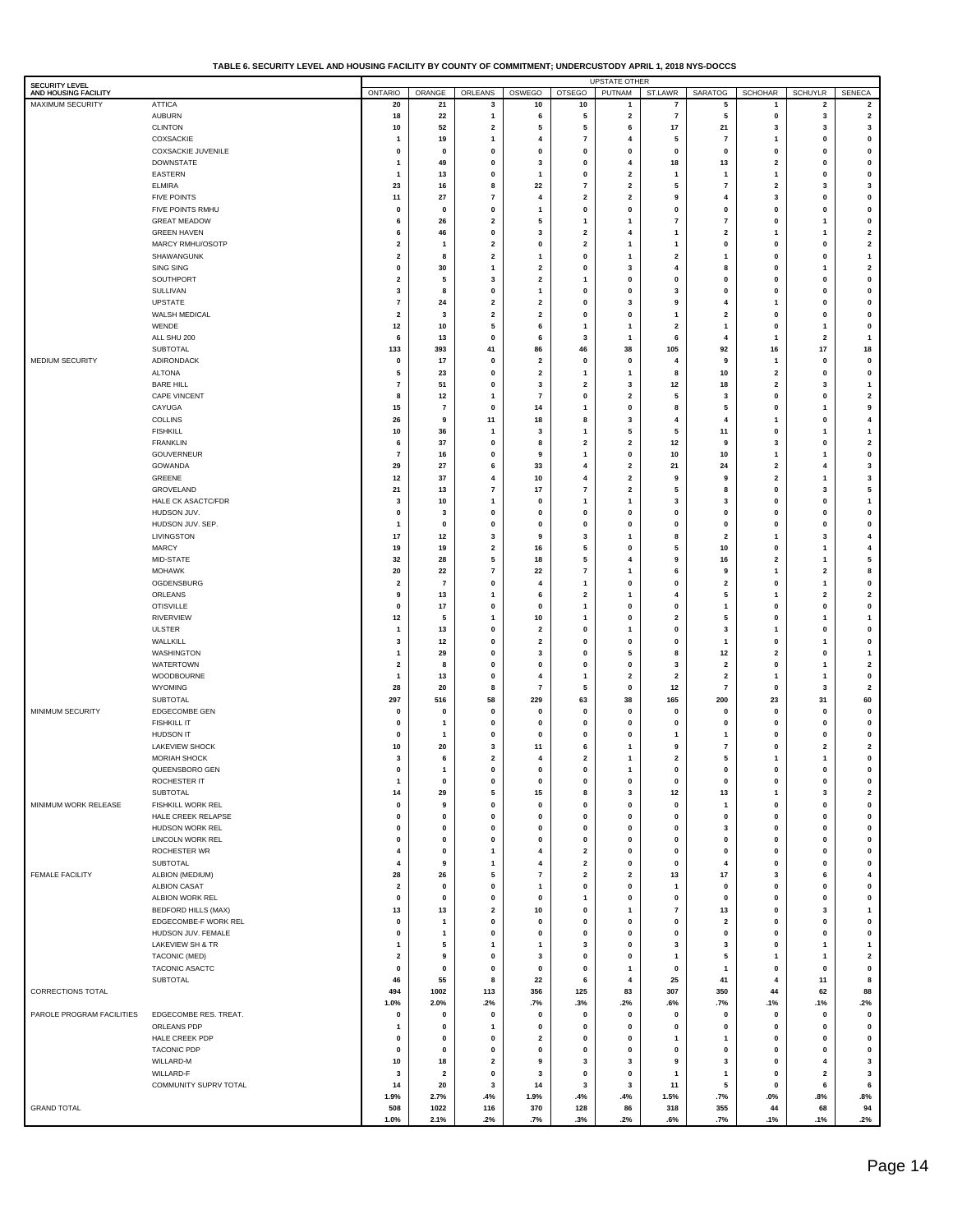| TABLE 6. SECURITY LEVEL AND HOUSING FACILITY BY COUNTY OF COMMITMENT: UNDERCUSTODY APRIL 1. 2018 NYS-DOCCS |  |  |  |
|------------------------------------------------------------------------------------------------------------|--|--|--|
|                                                                                                            |  |  |  |

|                                               |                                        |                           |                         |                         |                         |                              | <b>UPSTATE OTHER</b>     |                           |                                  |                             |                              | NO CODE                |                 |
|-----------------------------------------------|----------------------------------------|---------------------------|-------------------------|-------------------------|-------------------------|------------------------------|--------------------------|---------------------------|----------------------------------|-----------------------------|------------------------------|------------------------|-----------------|
| <b>SECURITY LEVEL</b><br>AND HOUSING FACILITY |                                        | <b>STEUBEN</b>            | <b>SULLIVN</b>          | <b>TIOGA</b>            | <b>TOMPKNS</b>          | <b>ULSTER</b>                | WARREN                   | WSHNGTN                   | WAYNE                            | <b>WYOMNG</b>               | YATES                        | NO CODE                | <b>TOTAL</b>    |
| MAXIMUM SECURITY                              | <b>ATTICA</b>                          | 13                        | 11                      | 7                       | 9                       | 13                           | 5                        | 4                         | 20                               |                             | 1                            | 0                      | 2024            |
|                                               | <b>AUBURN</b>                          | 6                         | 10                      | 5                       | 4                       | 12                           | 4                        | 5                         | 6                                | 4                           | 6                            | $\pmb{0}$              | 1503            |
|                                               | <b>CLINTON</b>                         | $\overline{7}$            | 31                      | 1                       | 6                       | 37                           | 20                       | 13                        | 5                                | $\overline{4}$              |                              | $\mathbf 0$            | 2645            |
|                                               | COXSACKIE                              | $\overline{2}$            | 9                       | 1                       | 3                       | 14                           | 4                        | 9                         | -1                               | $\mathbf{0}$                | 0                            | $\mathbf 0$            | 869             |
|                                               | <b>COXSACKIE JUVENILE</b>              | $\mathbf 0$               | 0                       | 0                       | 0                       | $\mathbf 0$                  | $\pmb{0}$                | 0                         | 0                                | $\pmb{0}$                   | $\mathbf 0$                  | 0                      | 3               |
|                                               | <b>DOWNSTATE</b>                       | $\pmb{0}$                 | 9                       | $\mathbf{1}$            | 1                       | 20                           | 13                       | $\overline{7}$            | $\overline{\mathbf{2}}$          | $\pmb{0}$                   | $\mathbf 0$                  | 3                      | 1119            |
|                                               | <b>EASTERN</b>                         | $\overline{\mathbf{2}}$   | 14                      | 0                       | $\mathbf{2}$            | 6                            | 3                        | 3                         | $\mathbf{1}$                     | $\overline{\mathbf{2}}$     | $\mathbf 0$                  | $\mathbf{1}$           | 941             |
|                                               | <b>ELMIRA</b>                          | 16                        | $\overline{4}$          | 5                       | 9                       | 11                           | 3                        | 3                         | 11                               | 8                           | -1                           | 14                     | 1568            |
|                                               | <b>FIVE POINTS</b>                     | 6                         | 15                      | 4                       | 1                       | 13                           | 6                        | 9                         | $\overline{\mathbf{2}}$          | $\overline{4}$              | 4                            | $\pmb{0}$              | 1263            |
|                                               | FIVE POINTS RMHU                       | $\pmb{0}$                 | -1                      | 0                       | $\mathbf 0$             | $\mathbf 0$                  | $\mathbf{1}$             | $\pmb{0}$                 | $\pmb{0}$                        | $\pmb{0}$                   | $\mathbf 0$                  | $\pmb{0}$              | 50              |
|                                               | <b>GREAT MEADOW</b>                    | 5<br>5                    | 11                      | 1                       | $\mathbf{2}$            | 15                           | $\overline{7}$           | 3                         | $\overline{7}$                   | 3                           | $\overline{\mathbf{2}}$      | $\pmb{0}$              | 1446            |
|                                               | <b>GREEN HAVEN</b><br>MARCY RMHU/OSOTP | 4                         | 14<br>$\pmb{0}$         | 1<br>0                  | 2<br>$\mathbf 0$        | 20<br>-1                     | 8<br>$\overline{1}$      | 3<br>$\pmb{0}$            | $\overline{2}$<br>$\overline{1}$ | $\overline{4}$<br>$\pmb{0}$ | $\mathbf 0$<br>-1            | $\pmb{0}$<br>$\pmb{0}$ | 1894<br>185     |
|                                               | SHAWANGUNK                             | -1                        | -1                      | $\mathbf{1}$            | $\mathbf 0$             | -1                           | $\mathbf{1}$             | $\mathbf{1}$              | 1                                | $\pmb{0}$                   | $\mathbf 0$                  | $\pmb{0}$              | 494             |
|                                               | SING SING                              | $\overline{\mathbf{2}}$   | 9                       | 0                       | $\mathbf{2}$            | 18                           | $\overline{4}$           | $\overline{\mathbf{2}}$   | 3                                | $\pmb{0}$                   | $\Omega$                     | $\pmb{0}$              | 1561            |
|                                               | SOUTHPORT                              | $\overline{\mathbf{2}}$   | $\mathbf 0$             | 1                       | 1                       | 3                            | $\pmb{0}$                | $\mathbf{1}$              | 0                                | $\overline{\mathbf{2}}$     | $\Omega$                     | $\mathbf 0$            | 370             |
|                                               | SULLIVAN                               | $\pmb{0}$                 | $\overline{\mathbf{2}}$ | 0                       | 3                       | 6                            | 3                        | $\mathbf{1}$              | $\pmb{0}$                        | $\pmb{0}$                   | $\mathbf 0$                  | $\mathbf 0$            | 446             |
|                                               | <b>UPSTATE</b>                         | $\overline{\mathbf{2}}$   | 10                      | 0                       | 1                       | 12                           | 10                       | $\overline{4}$            | $\overline{2}$                   | $\overline{2}$              | $\mathbf 0$                  | $\pmb{0}$              | 965             |
|                                               | WALSH MEDICAL                          | $\mathbf 0$               | -1                      | 1                       | $\mathbf{2}$            | $\overline{\mathbf{2}}$      | $\pmb{0}$                | $\mathbf{1}$              | $\pmb{0}$                        | $\mathbf{1}$                |                              | $\pmb{0}$              | 140             |
|                                               | WENDE                                  | 4                         | 6                       | 1                       | 2                       | 6                            | $\overline{\mathbf{2}}$  | 3                         | 5                                | 3                           | $\mathbf 0$                  | 13                     | 818             |
|                                               | ALL SHU 200                            | $\overline{\mathbf{2}}$   | $\overline{7}$          | 0                       | $\mathbf{2}$            | 9                            | 11                       | $\mathbf{1}$              | 11                               | $\overline{4}$              | $\mathbf 0$                  | $\pmb{0}$              | 832             |
|                                               | SUBTOTAL                               | 79                        | 165                     | 30                      | 52                      | 219                          | 106                      | 73                        | 80                               | 42                          | 20                           | 31                     | 21136           |
| <b>MEDIUM SECURITY</b>                        | ADIRONDACK                             | -1                        | 3                       | 0                       | $\mathbf 0$             | 6                            | 5                        | $\mathbf{1}$              | $\pmb{0}$                        | $\pmb{0}$                   | $\mathbf{0}$                 | $\pmb{0}$              | 254             |
|                                               | <b>ALTONA</b>                          | $\overline{2}$            | 5                       | 1                       | 1                       | 10                           | 8                        | 4                         | -1                               | $\mathbf 0$                 | $\Omega$                     | $\mathbf 0$            | 474             |
|                                               | <b>BARE HILL</b>                       | $\overline{4}$            | 17                      | $\mathbf{1}$            | $\mathbf 0$             | 36                           | 9                        | 11                        | $\mathbf{1}$                     | 3                           | $\mathbf 0$                  | $\mathbf 0$            | 1346            |
|                                               | <b>CAPE VINCENT</b>                    | 10                        | -1                      | $\mathbf{2}$            | $\overline{4}$          | 6                            | $\overline{\mathbf{2}}$  | $\overline{4}$            | $\overline{\mathbf{2}}$          | $\overline{\mathbf{2}}$     | $\overline{2}$               | 1                      | 814             |
|                                               | CAYUGA                                 | 8                         | $\overline{\mathbf{2}}$ | 6                       | 14                      | 3                            | 3                        | 3                         | 5                                | 3                           | $\mathbf{1}$                 | $\pmb{0}$              | 853             |
|                                               | <b>COLLINS</b>                         | 23                        | 6                       | 3                       | $\overline{7}$          | 8                            | 9                        | 3                         | $\overline{4}$                   | 10                          | $\overline{2}$               | $\mathbf 0$            | 882             |
|                                               | <b>FISHKILL</b>                        | 3                         | 11                      | 0                       | $\mathbf{2}$            | 23                           | 8                        | 5                         | $\overline{4}$                   | $\overline{1}$              | $\pmb{0}$                    | $\pmb{0}$              | 1478            |
|                                               | <b>FRANKLIN</b>                        | 5                         | 25                      | 0                       | $\mathbf{2}$            | 32                           | 12                       | 11                        | 1                                | $\overline{2}$              | $\mathbf{1}$                 | $\pmb{0}$              | 1306            |
|                                               | GOUVERNEUR                             | 9                         | 10                      | $\mathbf{2}$            | $\mathbf{2}$            | 14                           | 6                        | 3                         | 3                                | $\mathbf{1}$                | -1                           | $\pmb{0}$              | 847             |
|                                               | GOWANDA                                | 15                        | 3                       | 6                       | 5                       | 27                           | 13                       | 13                        | 9                                | $\overline{7}$              | 6                            | $\pmb{0}$              | 1425            |
|                                               | GREENE                                 | 14                        | $\overline{4}$          | $\mathbf{2}$            | $\overline{4}$          | 12                           | 5                        | $\overline{7}$            | 11                               | $\overline{1}$              | 3                            | $\pmb{0}$              | 1518            |
|                                               | GROVELAND                              | 12                        | 6                       | 3                       | 5                       | $\overline{7}$               | $\overline{2}$           | 6                         | 13                               | $\overline{4}$              | $\overline{7}$               | $\pmb{0}$              | 917             |
|                                               | <b>HALE CK ASACTC/FDR</b>              | -1                        | $\overline{4}$          | 3                       | 3                       | 11                           | 3                        | 3                         | 1                                | $\pmb{0}$                   | -1                           | $\mathbf 0$            | 364             |
|                                               | HUDSON JUV.                            | $\mathbf{0}$              | $\mathbf 0$             | 0                       | $\mathbf{0}$            | $\mathbf 0$                  | $\pmb{0}$                | $\pmb{0}$                 | $\mathbf{0}$                     | $\mathbf 0$                 | $\Omega$                     | $\mathbf 0$            | 44              |
|                                               | HUDSON JUV. SEP.                       | $\pmb{0}$                 | $\pmb{0}$               | 0                       | $\bf{0}$                | $\mathbf 0$                  | $\pmb{0}$                | $\pmb{0}$                 | $\pmb{0}$                        | $\pmb{0}$                   | $\mathbf 0$                  | $\pmb{0}$              | 15              |
|                                               | LIVINGSTON                             | 13                        | $\pmb{0}$               | $\mathbf{2}$            | 6                       | $\overline{4}$               | $\overline{7}$           | $\overline{\mathbf{2}}$   | 4                                | 3                           | $\mathbf 0$                  | $\pmb{0}$              | 831             |
|                                               | <b>MARCY</b>                           | 6                         | $\overline{4}$          | 0                       | 3                       | 10                           | 15                       | 11                        | $\overline{7}$                   | $\overline{4}$              | $\overline{2}$               | $\pmb{0}$              | 963             |
|                                               | MID-STATE<br><b>MOHAWK</b>             | 12<br>10                  | $\overline{7}$<br>5     | $\mathbf{2}$<br>5       | 6<br>6                  | 23<br>13                     | 6<br>11                  | 12<br>9                   | 3<br>5                           | 8<br>$\overline{4}$         | 5<br>$\overline{\mathbf{2}}$ | $\pmb{0}$<br>$\pmb{0}$ | 1370<br>1244    |
|                                               | OGDENSBURG                             | $\overline{2}$            | -1                      | 0                       | 2                       | 10                           | $\overline{\mathbf{2}}$  | $\mathbf{1}$              | $\pmb{0}$                        | 1                           | $\mathbf 0$                  | $\pmb{0}$              | 407             |
|                                               | ORLEANS                                | $\overline{7}$            | $\pmb{0}$               | $\overline{\mathbf{2}}$ | 6                       | 5                            | $\overline{1}$           | $\overline{\mathbf{2}}$   | 5                                | 3                           | $\Omega$                     | $\mathbf 0$            | 729             |
|                                               | <b>OTISVILLE</b>                       | $\mathbf{0}$              | $\overline{4}$          | 0                       | 1                       | $\overline{4}$               | -1                       | $\mathbf{1}$              | 1                                | $\pmb{0}$                   | $\mathbf{0}$                 | $\mathbf 0$            | 561             |
|                                               | <b>RIVERVIEW</b>                       | 6                         | $\overline{\mathbf{2}}$ | 1                       | $\overline{4}$          | 11                           | 6                        | $\overline{4}$            | 1                                | $\overline{1}$              | -1                           | $\mathbf 0$            | 821             |
|                                               | <b>ULSTER</b>                          | -1                        | $\overline{4}$          | 0                       | $\mathbf 0$             | 8                            | -1                       | $\mathbf{1}$              | $\pmb{0}$                        | $\pmb{0}$                   | $\mathbf 0$                  | $\pmb{0}$              | 669             |
|                                               | WALLKILL                               | $\mathbf{0}$              | $\overline{4}$          | 0                       | $\mathbf 0$             | 12                           | $\pmb{0}$                | $\pmb{0}$                 | 1                                | $\pmb{0}$                   | $\Omega$                     | $\mathbf 0$            | 509             |
|                                               | <b>WASHINGTON</b>                      | -1                        | 6                       | 1                       | $\mathbf 0$             | 14                           | 18                       | 15                        | 0                                | $\pmb{0}$                   | $\Omega$                     | $\mathbf 0$            | 833             |
|                                               | WATERTOWN                              | 3                         | 4                       | $\mathbf{1}$            | $\mathbf{2}$            | 4                            | $\overline{1}$           | $\overline{4}$            | $\pmb{0}$                        | $\overline{\mathbf{2}}$     | $\mathbf 0$                  | $\mathbf 0$            | 518             |
|                                               | WOODBOURNE                             | 5                         | 9                       | 0                       | $\mathbf{2}$            | 12                           | 5                        | $\mathbf{1}$              | $\overline{\mathbf{2}}$          | $\pmb{0}$                   | $\Omega$                     | $\pmb{0}$              | 801             |
|                                               | <b>WYOMING</b>                         | 9                         | $\overline{4}$          | 6                       | 6                       | 11                           | 5                        | $\overline{\mathbf{2}}$   | 6                                | $\mathbf{1}$                |                              | $\pmb{0}$              | 1341            |
|                                               | <b>SUBTOTAL</b>                        | 182                       | 151                     | 49                      | 93                      | 336                          | 164                      | 139                       | 90                               | 61                          | 38                           | $\mathbf{1}$           | 24134           |
| MINIMUM SECURITY                              | EDGECOMBE GEN                          | $\pmb{0}$                 | $\pmb{0}$               | 0                       | $\mathbf 0$             | $\mathbf 0$                  | $\pmb{0}$                | $\pmb{0}$                 | 0                                | $\pmb{0}$                   | $\mathbf{0}$                 | $\pmb{0}$              | 10              |
|                                               | <b>FISHKILL IT</b>                     | $\mathbf 0$               | $\mathbf 0$             | 0                       | $\mathbf{0}$            | $\mathbf 0$                  | $\mathbf 0$              | $\pmb{0}$                 | $\mathbf{0}$                     | $\mathbf{0}$                | $\Omega$                     | $\mathbf 0$            | $\overline{7}$  |
|                                               | HUDSON IT                              | $\mathbf 0$               | $\mathbf 0$             | $\mathbf{0}$            | $\mathbf 0$             | 3                            | $\pmb{0}$                | $\pmb{0}$                 | 0                                | $\pmb{0}$                   | $\Omega$                     | $\mathbf 0$            | 37              |
|                                               | <b>LAKEVIEW SHOCK</b>                  | 7                         | 7                       | 1                       | 3                       | 18                           | 9                        | 3                         | -1                               | 0                           |                              | $\mathbf 0$            | 563             |
|                                               | <b>MORIAH SHOCK</b>                    | $\mathbf 0$               | $\mathbf{1}$            | $\overline{\mathbf{2}}$ | $\mathbf 0$             | 3                            | 3                        | $\overline{\mathbf{2}}$   | $\overline{\mathbf{2}}$          | 0                           | $\mathbf{0}$                 | $\mathbf 0$            | 207             |
|                                               | QUEENSBORO GEN                         | o                         |                         |                         | u                       | u                            |                          | U                         | 0                                |                             |                              |                        | 257             |
|                                               | ROCHESTER IT                           | $\mathbf{1}$              | $\pmb{0}$               | 0                       | 0                       | $\mathbf 0$                  | $\mathbf 0$              | $\pmb{0}$                 | $\pmb{0}$                        | $\pmb{0}$                   | $\pmb{0}$                    | $\pmb{0}$              | 6               |
|                                               | <b>SUBTOTAL</b>                        | 8                         | 8                       | 3                       | 3                       | ${\bf 24}$                   | 12                       | 5                         | 3                                | $\pmb{0}$                   | 1                            | $\pmb{0}$              | 1087            |
| MINIMUM WORK RELEASE                          | FISHKILL WORK REL                      | $\pmb{0}$                 | $\overline{\mathbf{2}}$ | 0                       | 0                       | $\overline{\mathbf{2}}$      | $\mathbf 0$              | $\pmb{0}$                 | $\pmb{0}$                        | $\pmb{0}$                   | $\pmb{0}$                    | $\pmb{0}$              | 24              |
|                                               | HALE CREEK RELAPSE<br>HUDSON WORK REL  | $\mathbf{0}$              | $\pmb{0}$               | 0                       | 0                       | $\pmb{0}$                    | $\mathbf 0$              | $\pmb{0}$                 | $\pmb{0}$                        | $\pmb{0}$                   | $\pmb{0}$<br>$\mathbf{0}$    | $\pmb{0}$              | $\mathbf{1}$    |
|                                               | <b>LINCOLN WORK REL</b>                | $\pmb{0}$<br>$\mathbf{0}$ | $\pmb{0}$<br>$\pmb{0}$  | 0<br>0                  | 0<br>0                  | $\mathbf{1}$<br>$\mathbf{1}$ | 3<br>$\mathbf 0$         | $\mathbf{1}$<br>$\pmb{0}$ | $\pmb{0}$<br>$\pmb{0}$           | $\pmb{0}$<br>$\pmb{0}$      | $\mathbf{0}$                 | $\pmb{0}$<br>$\pmb{0}$ | 59<br>152       |
|                                               | ROCHESTER WR                           | $\mathbf{1}$              | $\pmb{0}$               | $\mathbf{2}$            | $\mathbf{1}$            | $\pmb{0}$                    | $\mathbf 0$              | $\pmb{0}$                 | $\pmb{0}$                        | $\pmb{0}$                   | $\mathbf{1}$                 | $\pmb{0}$              | 65              |
|                                               | SUBTOTAL                               | $\mathbf{1}$              | $\overline{\mathbf{2}}$ | $\mathbf{2}$            | $\mathbf{1}$            | 4                            | 3                        | $\mathbf{1}$              | $\pmb{0}$                        | $\pmb{0}$                   | $\mathbf{1}$                 | $\pmb{0}$              | 301             |
| FEMALE FACILITY                               | ALBION (MEDIUM)                        | 18                        | 12                      | 4                       | 3                       | 13                           | 17                       | 15                        | 8                                | $10$                        | $\overline{7}$               | $\pmb{0}$              | 985             |
|                                               | <b>ALBION CASAT</b>                    | $\pmb{0}$                 | $\pmb{0}$               | 0                       | 0                       | -1                           | $\mathbf{1}$             | $\pmb{0}$                 | $\pmb{0}$                        | $\pmb{0}$                   | $\mathbf{0}$                 | $\pmb{0}$              | 38              |
|                                               | ALBION WORK REL                        | $\mathbf{1}$              | $\pmb{0}$               | 0                       | $\mathbf{1}$            | 0                            | $\mathbf 0$              | $\pmb{0}$                 | $\mathbf{1}$                     | $\pmb{0}$                   | $\mathbf{0}$                 | $\pmb{0}$              | 15              |
|                                               | <b>BEDFORD HILLS (MAX)</b>             | $\overline{7}$            | 5                       | 0                       | $\mathbf{2}$            | 6                            | 9                        | $\overline{7}$            | $\pmb{0}$                        | 5                           | $\pmb{0}$                    | $\mathbf{1}$           | 771             |
|                                               | EDGECOMBE-F WORK REL                   | $\pmb{0}$                 | $\pmb{0}$               | 0                       | 0                       | $\mathbf{1}$                 | $\mathbf 0$              | $\pmb{0}$                 | $\pmb{0}$                        | $\pmb{0}$                   | $\mathbf{0}$                 | $\pmb{0}$              | 21              |
|                                               | HUDSON JUV. FEMALE                     | $\pmb{0}$                 | 0                       | 0                       | 0                       | $\pmb{0}$                    | $\mathbf 0$              | $\pmb{0}$                 | $\pmb{0}$                        | $\pmb{0}$                   | $\mathbf 0$                  | $\pmb{0}$              | 4               |
|                                               | LAKEVIEW SH & TR                       | $\overline{\mathbf{2}}$   | $\mathbf{1}$            | $\mathbf{2}$            | 0                       | 3                            | 9                        | $\mathbf{3}$              | $\pmb{0}$                        | $\pmb{0}$                   | $\mathbf{1}$                 | $\pmb{0}$              | 112             |
|                                               | <b>TACONIC (MED)</b>                   | $\pmb{0}$                 | 3                       | 0                       | $\overline{\mathbf{2}}$ | 3                            | $\overline{\phantom{a}}$ | $\mathbf{3}$              | $\pmb{0}$                        | $\overline{2}$              | $\pmb{0}$                    | $\pmb{0}$              | 299             |
|                                               | <b>TACONIC ASACTC</b>                  | $\pmb{0}$                 | $\pmb{0}$               | 0                       | $\pmb{0}$               | $\overline{1}$               | $\mathbf 0$              | $\pmb{0}$                 | $\pmb{0}$                        | $\pmb{0}$                   | $\pmb{0}$                    | $\pmb{0}$              | 26              |
|                                               | SUBTOTAL                               | 28                        | 21                      | 6                       | 8                       | 28                           | 43                       | 28                        | 9                                | 17                          | 8                            | $\mathbf{1}$           | 2271            |
| CORRECTIONS TOTAL                             |                                        | 298                       | 347                     | 90                      | 157                     | 611                          | 328                      | 246                       | 182                              | 120                         | 68                           | 33                     | 48929           |
|                                               |                                        | .6%                       | .7%                     | .2%                     | .3%                     | 1.2%                         | .7%                      | .5%                       | .4%                              | .2%                         | .1%                          | .1%                    | 100.0%          |
| PAROLE PROGRAM FACILITIES                     | EDGECOMBE RES. TREAT.                  | $\pmb{0}$                 | $\pmb{0}$               | 0                       | $\mathbf 0$             | $\mathbf 0$                  | $\pmb{0}$                | 0                         | $\pmb{0}$                        | $\pmb{0}$                   | $\pmb{0}$                    | $\pmb{0}$              | 62              |
|                                               | ORLEANS PDP                            | $\pmb{0}$                 | $\pmb{0}$               | 0                       | 3                       | $\mathbf 0$                  | $\mathbf 0$              | $\pmb{0}$                 | $\pmb{0}$                        | $\pmb{0}$                   | $\mathbf{1}$                 | $\pmb{0}$              | 44              |
|                                               | HALE CREEK PDP                         | $\pmb{0}$                 | $\pmb{0}$               | 0                       | 0                       | $\overline{1}$               | $\mathbf{1}$             | $\mathbf 0$               | $\pmb{0}$                        | $\pmb{0}$                   | $\pmb{0}$                    | $\pmb{0}$              | 41              |
|                                               | <b>TACONIC PDP</b>                     | $\mathbf 0$               | $\mathbf 0$             | 0                       | 0                       | $\pmb{0}$                    | 0                        | $\pmb{0}$                 | $\pmb{0}$                        | $\mathbf 0$                 | $\pmb{0}$                    | $\pmb{0}$              | $\overline{1}$  |
|                                               | WILLARD-M                              | 10                        | $\mathbf{1}$            | 5                       | 0                       | 5                            | 5                        | 4                         | $\overline{\mathbf{2}}$          | $\mathbf{2}$                | $\mathbf{1}$                 | $\pmb{0}$              | 507             |
|                                               | WILLARD-F                              | 3                         | -1                      | $\mathbf{1}$            | 1                       | $\overline{\mathbf{2}}$      | 3                        | 1                         | $\pmb{0}$                        | $\overline{\mathbf{2}}$     | $\pmb{0}$                    | $\mathbf 0$            | 82              |
|                                               | COMMUNITY SUPRV TOTAL                  | 13                        | $\mathbf{2}$            | 6                       | 4                       | 8                            | $\boldsymbol{9}$         | 5                         | $\mathbf{2}$                     | 4                           | $\overline{\mathbf{2}}$      | $\pmb{0}$              | 737             |
| <b>GRAND TOTAL</b>                            |                                        | 1.8%                      | .3%<br>349              | .8%                     | .5%<br>161              | 1.1%                         | 1.2%                     | .7%<br>251                | .3%<br>184                       | .5%<br>124                  | .3%<br>70                    | .0%<br>33              | 100.0%<br>49666 |
|                                               |                                        | 311<br>.6%                | .7%                     | 96<br>.2%               | .3%                     | 619<br>1.2%                  | 337<br>.7%               | .5%                       | .4%                              | .2%                         | .1%                          | .1%                    | 100.0%          |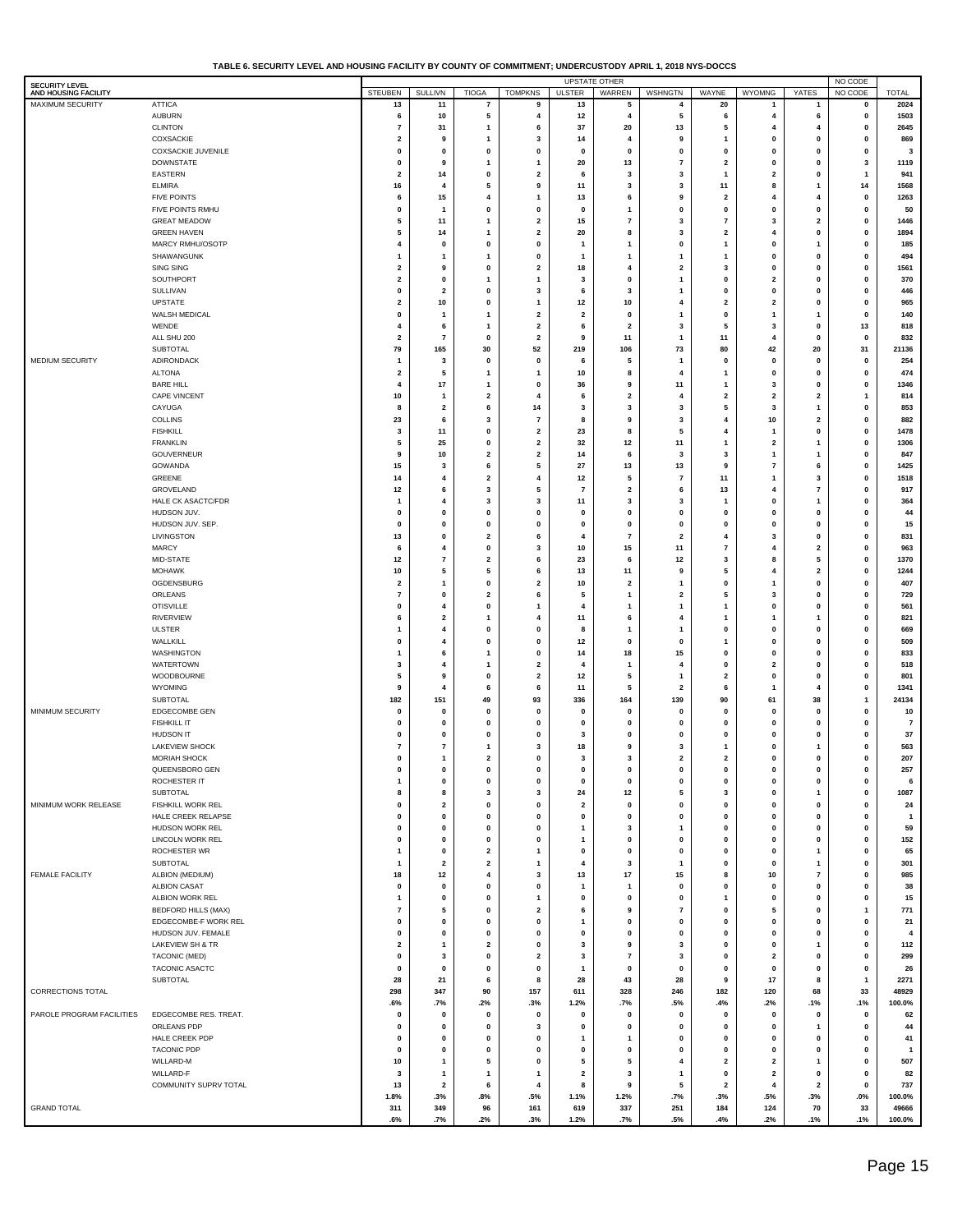**TABLE 7. SECURITY LEVEL AND HOUSING FACILITY BY RELIGIOUS AFFILIATION; UNDERCUSTODY APRIL 1, 2018 NYS-DOCCS**

| <b>SECURITY LEVEL</b><br>AND HOUSING FACILITY |                                               | CATHOLIC                       | PROTESTANT                     | <b>ISLAM</b>                    | <b>JEWISH</b>                 | RASTAFARIA                     | NATION OF                            | <b>ASIAN</b><br><b>RELIGION</b> | GREEK<br>ORTHODOX                                  | <b>NATIVE</b><br>AMERICAN     | OTHER                          | NOT<br>SPECIFID                | <b>TOTAL</b>         |
|-----------------------------------------------|-----------------------------------------------|--------------------------------|--------------------------------|---------------------------------|-------------------------------|--------------------------------|--------------------------------------|---------------------------------|----------------------------------------------------|-------------------------------|--------------------------------|--------------------------------|----------------------|
| MAXIMUM SECURITY                              | <b>ATTICA</b>                                 | 320                            | 552                            | 240                             | 145                           | 243                            | 147                                  | 9                               | $\mathbf{1}$                                       | 12                            | 112                            | 243                            | 2024                 |
|                                               | <b>AUBURN</b>                                 | 229                            | 337                            | 200                             | 108                           | 202                            | 115                                  | 11                              | $\overline{\mathbf{2}}$                            | 17                            | 120                            | 162                            | 1503                 |
|                                               | <b>CLINTON</b><br>COXSACKIE                   | 499<br>194                     | 600<br>184                     | 346<br>110                      | 205<br>65                     | 432<br>111                     | 139<br>48                            | 19<br>3                         | 0<br>$\overline{\mathbf{2}}$                       | 19<br>12                      | 121<br>63                      | 265<br>${\bf 77}$              | 2645<br>869          |
|                                               | COXSACKIE JUVENILE                            | $\mathbf 0$                    | $\pmb{0}$                      | $\overline{2}$                  | $\mathbf 0$                   | $\mathbf 0$                    | $\pmb{0}$                            | $\mathbf 0$                     | $\pmb{0}$                                          | $\mathbf 0$                   | $\mathbf{0}$                   | -1                             | 3                    |
|                                               | <b>DOWNSTATE</b>                              | 213                            | 238                            | 141                             | 52                            | 152                            | 21                                   | 3                               | $\mathbf{1}$                                       | 29                            | 26                             | 243                            | 1119                 |
|                                               | EASTERN                                       | 161                            | 288                            | 164                             | 32                            | 113                            | 49                                   | 19                              | $\mathbf{1}$                                       | 7                             | 53                             | 54                             | 941                  |
|                                               | <b>ELMIRA</b>                                 | 234                            | 312                            | 193                             | 138                           | 185                            | 111                                  | 9<br>5                          | $\pmb{0}$                                          | 14<br>9                       | 98                             | 274                            | 1568                 |
|                                               | <b>FIVE POINTS</b><br>FIVE POINTS RMHU        | 220<br>$\boldsymbol{\Lambda}$  | 230<br>6                       | 149<br>14                       | 104<br>11                     | 241<br>6                       | 119<br>5                             | $\mathbf 0$                     | 0<br>$\mathbf{1}$                                  | 0                             | 80<br>$\mathbf{1}$             | 106<br>$\overline{\mathbf{2}}$ | 1263<br>50           |
|                                               | <b>GREAT MEADOW</b>                           | 254                            | 264                            | 233                             | 119                           | 224                            | 100                                  | 15                              | $\mathbf{1}$                                       | 6                             | 76                             | 154                            | 1446                 |
|                                               | <b>GREEN HAVEN</b><br>MARCY RMHU/OSOTP        | 341<br>34                      | 533<br>48                      | 284<br>25                       | 143<br>23                     | 202<br>$\overline{7}$          | 132<br>12                            | 23<br>$\overline{\mathbf{2}}$   | $\mathbf{1}$<br>$\pmb{0}$                          | 8<br>$\overline{\mathbf{2}}$  | 105<br>13                      | 122<br>19                      | 1894<br>185          |
|                                               |                                               |                                |                                |                                 |                               |                                |                                      |                                 |                                                    |                               |                                |                                |                      |
|                                               | SHAWANGUNK<br>SING SING                       | 89<br>274                      | 127<br>399                     | 82<br>269                       | 37<br>108                     | 63<br>202                      | 49<br>102                            | 6<br>17                         | 0<br>$\mathbf{1}$                                  | $\overline{\mathbf{2}}$<br>5  | 20<br>92                       | 19<br>92                       | 494<br>1561          |
|                                               | SOUTHPORT                                     | 59                             | 63                             | 44                              | 37                            | 69                             | 36                                   | $\overline{2}$                  | $\pmb{0}$                                          | 3                             | 19                             | 38                             | 370                  |
|                                               | SULLIVAN                                      | 89                             | 108                            | 68                              | 38                            | 51                             | 34                                   | $\overline{4}$                  | $\mathbf{1}$                                       | 1                             | 27                             | 25                             | 446                  |
|                                               | <b>UPSTATE</b><br>WALSH MEDICAL               | 167<br>34                      | 171<br>44                      | 119<br>12                       | 89<br>19                      | 219<br>-3                      | 59<br>$\overline{\mathbf{2}}$        | 5<br>$\overline{\mathbf{2}}$    | $\mathbf{1}$<br>$\mathbf 0$                        | $\overline{7}$<br>1           | 47<br>$\overline{2}$           | 81<br>21                       | 965<br>140           |
|                                               | WENDE                                         | 138                            | 230                            | 102                             | 67                            | 91                             | 48                                   | 3                               | $\mathbf{1}$                                       | 6                             | 40                             | 92                             | 818                  |
|                                               | ALL SHU 200<br>SUBTOTAL                       | 164<br>3717                    | 127<br>4861                    | 97<br>2894                      | 70<br>1610                    | 140<br>2956                    | 29<br>1357                           | -1<br>158                       | $\pmb{0}$<br>14                                    | 8<br>168                      | 50<br>1165                     | 146<br>2236                    | 832<br>21136         |
| MEDIUM SECURITY                               | <b>ADIRONDACK</b>                             | 75                             | 60                             | 23                              | 12                            | 30                             | 4                                    | $\mathbf 0$                     | 0                                                  | 4                             | 3                              | 43                             | 254                  |
|                                               | <b>ALTONA</b>                                 | 140                            | 113                            | 60                              | 21                            | 55                             | $\overline{4}$                       | $\overline{4}$                  | 0                                                  | 3                             | 12                             | 62                             | 474                  |
|                                               | <b>BARE HILL</b><br>CAPE VINCENT              | 306<br>188                     | 321<br>147                     | 151<br>86                       | 69<br>54                      | 196<br>133                     | 35<br>28                             | 10<br>$\overline{4}$            | $\overline{\mathbf{2}}$<br>$\pmb{0}$               | 18<br>6                       | 56<br>41                       | 182<br>127                     | 1346<br>814          |
|                                               | CAYUGA                                        | 158                            | 200                            | 78                              | 59                            | 100                            | 20                                   | $\overline{2}$                  | $\overline{\mathbf{2}}$                            | 14                            | 32                             | 188                            | 853                  |
|                                               | COLLINS                                       | 167                            | 219                            | 90                              | 63                            | 56                             | 20                                   | 4                               | 0                                                  | 10                            | 42                             | 211                            | 882                  |
|                                               | <b>FISHKILL</b><br><b>FRANKLIN</b>            | 351<br>318                     | 415<br>255                     | 209<br>173                      | 71<br>81                      | 149<br>156                     | 43<br>33                             | 8<br>6                          | $\overline{\mathbf{2}}$<br>$\overline{\mathbf{2}}$ | 13<br>19                      | 89<br>96                       | 128<br>167                     | 1478<br>1306         |
|                                               | GOUVERNEUR                                    | 186                            | 169                            | 86                              | 52                            | 115                            | 12                                   | $\overline{\mathbf{2}}$         | $\mathbf{1}$                                       | 11                            | 47                             | 166                            | 847                  |
|                                               | GOWANDA                                       | 332                            | 365                            | 112                             | 63                            | 135                            | 23                                   | 9                               | $\pmb{0}$                                          | 16                            | 53                             | 317                            | 1425                 |
|                                               | <b>GREENE</b><br>GROVELAND                    | 347<br>186                     | 332<br>221                     | 166<br>81                       | 72<br>55                      | 181<br>73                      | 19<br>8                              | 10<br>11                        | $\overline{\mathbf{2}}$<br>$\mathbf{1}$            | 25<br>8                       | 69<br>45                       | 295<br>228                     | 1518<br>917          |
|                                               | HALE CK ASACTC/FDR                            | 93                             | 80                             | 34                              | 17                            | 38                             | 8                                    | $\mathbf 0$                     | $\pmb{0}$                                          | $\mathbf{1}$                  | 19                             | 74                             | 364                  |
|                                               | HUDSON JUV.                                   | 3                              | 6                              | 12                              | $\mathbf 0$                   | $\overline{7}$                 | 0                                    | 0                               | 0                                                  | 0                             | $\mathbf{0}$                   | 16                             | 44                   |
|                                               | HUDSON JUV. SEP.                              | 3                              | $\overline{\mathbf{2}}$        | $\mathbf{1}$                    | $\mathbf{0}$                  | $\mathbf{1}$                   | $\mathbf{0}$                         | $\mathbf 0$                     | $\mathbf 0$                                        | $\mathbf 0$                   | $\mathbf{0}$                   | 8                              | 15                   |
|                                               | LIVINGSTON<br>MARCY                           | 164<br>211                     | 178<br>218                     | 92<br>111                       | 37<br>79                      | 115<br>94                      | 28<br>18                             | 3<br>$\overline{\mathbf{2}}$    | $\mathbf 0$<br>$\pmb{0}$                           | $\overline{\mathbf{2}}$<br>13 | 39<br>45                       | 173<br>172                     | 831<br>963           |
|                                               | MID-STATE                                     | 293                            | 328                            | 164                             | 106                           | 136                            | 29                                   | 8                               | 0                                                  | $\overline{7}$                | 75                             | 224                            | 1370                 |
|                                               | <b>MOHAWK</b><br>OGDENSBURG                   | 297<br>120                     | 298<br>72                      | 137<br>50                       | 71<br>16                      | 115<br>53                      | 20<br>10                             | 3<br>$\mathbf{1}$               | 0<br>$\mathbf{1}$                                  | 12<br>3                       | 60<br>$\overline{\bf{4}}$      | 231<br>77                      | 1244<br>407          |
|                                               | ORLEANS                                       | 134                            | 185                            | 87                              | 41                            | 112                            | 16                                   | $\mathbf{1}$                    | $\pmb{0}$                                          | $\overline{7}$                | 37                             | 109                            | 729                  |
|                                               | <b>OTISVILLE</b>                              | 126                            | 161                            | 79                              | 30                            | 60                             | 30                                   | $\overline{7}$                  | 3                                                  | $\overline{\mathbf{2}}$       | 28                             | 35                             | 561                  |
|                                               | <b>RIVERVIEW</b><br><b>ULSTER</b>             | 218<br>183                     | 168<br>112                     | 93<br>76                        | 37<br>25                      | 98<br>97                       | 15<br>9                              | $\mathbf{1}$<br>5               | $\mathbf{1}$<br>$\overline{\mathbf{2}}$            | 9<br>8                        | 38<br>13                       | 143<br>139                     | 821<br>669           |
|                                               | WALLKILL                                      | 135                            | 110                            | 83                              | 24                            | 58                             | 14                                   | $\mathbf{1}$                    | $\mathbf{1}$                                       | 6                             | 22                             | 55                             | 509                  |
|                                               | WASHINGTON                                    | 190                            | 164                            | 101                             | 38                            | 145                            | 18                                   | $\overline{7}$                  | $\overline{\mathbf{2}}$                            | 16                            | 45                             | 107                            | 833                  |
|                                               | WATERTOWN<br>WOODBOURNE                       | 142<br>198                     | 89<br>233                      | 53<br>102                       | 21<br>50                      | 65<br>56                       | 17<br>47                             | $\overline{2}$<br>9             | $\mathbf{1}$<br>$\overline{\mathbf{2}}$            | $\overline{7}$<br>8           | 12<br>34                       | 109<br>62                      | 518<br>801           |
|                                               | WYOMING                                       | 280                            | 297                            | 145                             | 71                            | 165                            | 28                                   | $\overline{\mathbf{2}}$         | 0                                                  | 14                            | 65                             | 274                            | 1341                 |
| MINIMUM SECURITY                              | SUBTOTAL<br><b>EDGECOMBE GEN</b>              | 5544                           | 5518                           | 2735<br>$\overline{\mathbf{2}}$ | 1335                          | 2794                           | 556<br>$\pmb{0}$                     | 122<br>$\mathbf 0$              | 25<br>$\mathbf 0$                                  | 262<br>3                      | 1121<br>$\mathbf{0}$           | 4122                           | 24134                |
|                                               | <b>FISHKILL IT</b>                            | -1<br>$\overline{2}$           | $\mathbf{1}$<br>$\overline{1}$ | $\mathbf{1}$                    | $\mathbf{1}$<br>$\mathbf 0$   | -1<br>$\overline{\mathbf{2}}$  | $\mathbf 0$                          | $\mathbf 0$                     | 0                                                  | 0                             | $\mathbf{0}$                   | -1<br>$\mathbf{1}$             | 10<br>$\overline{7}$ |
|                                               | <b>HUDSON IT</b>                              | 10                             | 13                             | $\mathbf{1}$                    | $\overline{\mathbf{2}}$       | $\overline{4}$                 | $\mathbf{1}$                         | $\mathbf 0$                     | 0                                                  | 0                             | $\overline{\mathbf{2}}$        | $\overline{4}$                 | 37                   |
|                                               | <b>LAKEVIEW SHOCK</b><br>MORIAH SHOCK         | 182<br>52                      | 105<br>32                      | 41<br>9                         | 14<br>6                       | 43<br>12                       | 0<br>$\mathbf{0}$                    | 5<br>$\mathbf{1}$               | 0<br>$\mathbf{1}$                                  | 9<br>$\overline{\mathbf{2}}$  | 9<br>$\mathbf{1}$              | 155<br>91                      | 563<br>207           |
|                                               | QUEENSBORO GEN                                | 64                             | 52                             | 47                              | 15                            | 28                             | $\overline{7}$                       | $\overline{\mathbf{2}}$         | $\mathbf{0}$                                       | $\overline{2}$                | 8                              | 32                             | 257                  |
|                                               | ROCHESTER IT                                  |                                | $\overline{\mathbf{2}}$        |                                 | 0                             |                                | 0                                    | 0                               |                                                    | $\mathbf 0$                   |                                | $\overline{\mathbf{2}}$        | 6                    |
| <b>MINIMUM WORK</b>                           | SUBTOTAL<br><b>FISHKILL WORK REL</b>          | 312<br>6                       | 206<br>8                       | 101<br>$\mathbf{0}$             | 38<br>$\mathbf 0$             | 91<br>3                        | 8<br>$\pmb{0}$                       | 8<br>0                          | 1<br>0                                             | 16<br>0                       | 20<br>$\mathbf{1}$             | 286<br>6                       | 1087<br>24           |
| RELEASE                                       | HALE CREEK RELAPSE                            | $\mathbf 0$                    | $\mathbf{1}$                   | $\mathbf 0$                     | 0                             | 0                              | $\mathbf{0}$                         | $\mathbf{0}$                    | 0                                                  | 0                             | $\mathbf{0}$                   | $\mathbf 0$                    | $\mathbf{1}$         |
|                                               | <b>HUDSON WORK REL</b>                        | 17                             | 18                             | $\overline{4}$                  | 3                             | 5                              | $\overline{\mathbf{2}}$              | 0                               | 0                                                  | 0                             | $\overline{\mathbf{2}}$        | 8                              | 59                   |
|                                               | LINCOLN WORK REL                              | 62                             | 42                             | $17\,$                          | 8                             | 13                             | $\mathbf{1}$                         | 0                               | $\mathbf{1}$                                       | $\mathbf 0$                   | 3                              | 5                              | 152                  |
|                                               | ROCHESTER WR<br>SUBTOTAL                      | 13<br>98                       | 13<br>82                       | $\overline{\mathbf{2}}$<br>23   | $\overline{\mathbf{2}}$<br>13 | 5<br>26                        | $\mathbf{0}$<br>3                    | 0<br>$\pmb{0}$                  | 0<br>$\overline{1}$                                | 0<br>$\pmb{0}$                | $\overline{\mathbf{2}}$<br>8   | 28<br>47                       | 65<br>301            |
| FEMALE FACILITY                               | ALBION (MEDIUM)                               | 312                            | 360                            | 113                             | 21                            | 9                              | 3                                    | 5                               | $\mathbf{1}$                                       | $\overline{\mathbf{2}}$       | 8                              | 151                            | 985                  |
|                                               | <b>ALBION CASAT</b>                           | 18<br>7                        | 8                              | 5<br>$\mathbf{1}$               | $\mathbf 0$<br>$\mathbf{0}$   | $\mathbf{1}$<br>$\mathbf 0$    | 0<br>$\mathbf{0}$                    | $\mathbf{1}$<br>$\mathbf{1}$    | 0<br>$\mathbf 0$                                   | 0                             | $\mathbf 0$<br>$\overline{1}$  | 5                              | 38<br>15             |
|                                               | ALBION WORK REL<br><b>BEDFORD HILLS (MAX)</b> | 201                            | 3<br>283                       | 99                              | 22                            | 8                              | 8                                    | 5                               | 0                                                  | 0<br>$\overline{7}$           | 11                             | $\overline{\mathbf{2}}$<br>127 | 771                  |
|                                               | EDGECOMBE-F WORK REL                          | 8                              | 7                              | $\mathbf{1}$                    | 0                             | 0                              | 0                                    | 0                               | 0                                                  | 0                             | 0                              | 5                              | 21                   |
|                                               | HUDSON JUV. FEMALE                            | -1                             | -1                             | $\pmb{0}$                       | $\mathbf{0}$                  | $\mathbf{0}$                   | $\pmb{0}$                            | $\pmb{0}$                       | $\pmb{0}$                                          | $\mathbf{0}$                  | $\pmb{0}$                      | $\overline{\mathbf{2}}$        | $\overline{4}$       |
|                                               |                                               |                                |                                |                                 |                               |                                |                                      |                                 |                                                    |                               |                                |                                |                      |
|                                               | LAKEVIEW SH & TR<br><b>TACONIC (MED)</b>      | 31<br>79                       | 55<br>126                      | $\overline{4}$<br>41            | $\mathbf 0$<br>6              | $\mathbf 0$<br>$\mathbf{0}$    | $\mathbf 0$<br>$\pmb{0}$             | $\mathbf 0$<br>$\overline{4}$   | 0<br>$\mathbf 0$                                   | $\mathbf 0$<br>$\mathbf 0$    | $\mathbf{1}$<br>$\overline{2}$ | 21<br>41                       | 112<br>299           |
|                                               | TACONIC ASACTC                                | 8                              | 10                             | $\mathbf{1}$                    | $\overline{2}$                | $\mathbf{0}$                   | $\mathbf{0}$                         | $\mathbf 0$                     | $\mathbf 0$                                        | $\mathbf 0$                   | $\pmb{0}$                      | 5                              | 26                   |
| CORRECTIONS                                   | SUBTOTAL                                      | 665<br>10336                   | 853<br>11520                   | 265<br>6018                     | 51<br>3047                    | 18<br>5885                     | 11<br>1935                           | 16<br>304                       | $\mathbf{1}$<br>42                                 | 9<br>455                      | 23<br>2337                     | 359<br>7050                    | 2271<br>48929        |
| <b>TOTAL</b>                                  |                                               | 21.1%                          | 23.5%                          | 12.3%                           | 6.2%                          | 12.0%                          | 4.0%                                 | .6%                             | .1%                                                | .9%                           | 4.8%                           | 14.4%                          | 100.0%               |
| PAROLE PROGRAM<br><b>FACILITIES</b>           | EDGECOMBE RES. TREAT.                         | 13                             | 13                             | 12                              | $\mathbf{1}$                  | 11                             | $\overline{\mathbf{2}}$              | $\mathbf 0$                     | $\mathbf 0$                                        | $\pmb{0}$                     | $\mathbf{1}$                   | 9                              | 62                   |
|                                               | ORLEANS PDP                                   | $\overline{\mathbf{2}}$        | 9                              | $\overline{\mathbf{2}}$         | 5                             | 6                              | $\overline{\mathbf{2}}$              | $\mathbf 0$                     | 0                                                  | 0                             |                                | 17                             | 44                   |
|                                               | HALE CREEK PDP<br><b>TACONIC PDP</b>          | $\overline{7}$<br>$\mathbf{0}$ | 12<br>-1                       | $\mathbf{0}$<br>$\mathbf{0}$    | 3<br>$\mathbf{0}$             | $\overline{7}$<br>$\mathbf{0}$ | $\overline{\mathbf{2}}$<br>$\pmb{0}$ | $\mathbf 0$<br>$\mathbf 0$      | $\mathbf 0$<br>$\mathbf 0$                         | 1<br>$\mathbf 0$              | $\mathbf{1}$<br>$\mathbf{0}$   | 8<br>$\mathbf{0}$              | 41<br>-1             |
|                                               | WILLARD-M                                     | 85                             | 46                             | 55                              | 95                            | 95                             | 6                                    | $\mathbf{1}$                    | 0                                                  | 9                             | 11                             | 104                            | 507                  |
|                                               | WILLARD-F                                     | 24                             | 15                             | 10                              | $\overline{7}$                | $\mathbf{0}$                   | $\mathbf 0$                          | $\mathbf 0$                     | 0                                                  | -1                            | $\mathbf{0}$                   | 25                             | 82                   |
|                                               | <b>COMMUNITY SUPRV</b><br>TOTAL               | 131<br>17.8%                   | 96<br>13.0%                    | 79<br>10.7%                     | 111<br>15.1%                  | 119<br>16.1%                   | 12<br>1.6%                           | $\mathbf{1}$<br>.1%             | 0<br>.0%                                           | 11<br>1.5%                    | 14<br>1.9%                     | 163<br>22.1%                   | 737<br>100.0%        |
| <b>GRAND TOTAL</b>                            |                                               | 10467                          | 11616                          | 6097                            | 3158                          | 6004                           | 1947                                 | 305                             | 42                                                 | 466                           | 2351                           | 7213                           | 49666                |
|                                               |                                               | 21.1%                          | 23.4%                          | 12.3%                           | 6.4%                          | 12.1%                          | 3.9%                                 | .6%                             | .1%                                                | .9%                           | 4.7%                           | 14.5%                          | 100.0%               |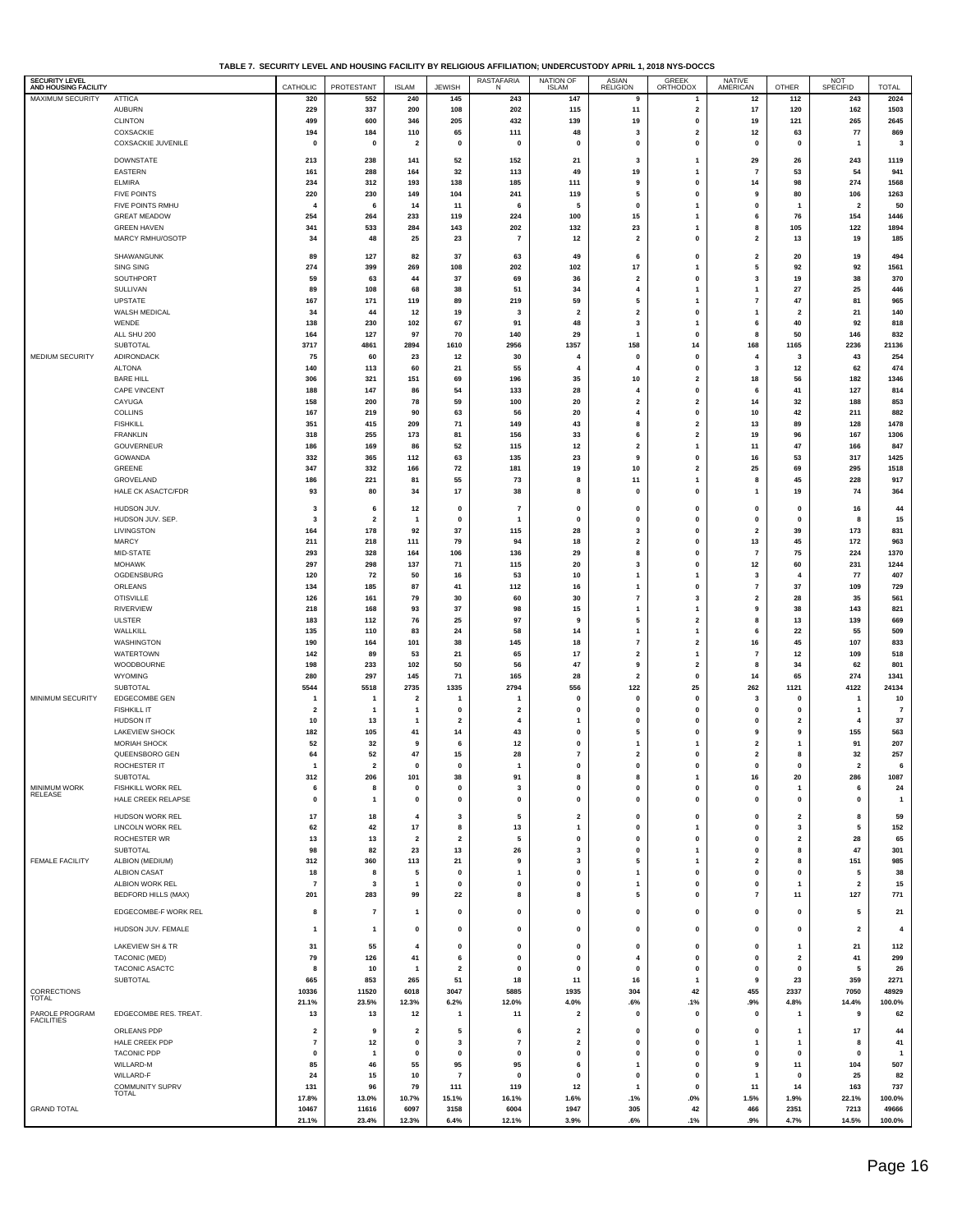| SECURITY LEVEL          |                                                   |                  |                |                         |                         |                         |                              |                |
|-------------------------|---------------------------------------------------|------------------|----------------|-------------------------|-------------------------|-------------------------|------------------------------|----------------|
| AND HOUSING FACILITY    |                                                   | NEVER<br>MARRIED | <b>MARRIED</b> | COMMON LAW              | SEPARATD/DIV<br>ORCD    | WIDOWED                 | NOT CODED                    | <b>TOTAL</b>   |
| MAXIMUM SECURITY        | <b>ATTICA</b>                                     | 1248             | 501            | 20                      | 222                     | 21                      | 12                           | 2024           |
|                         | <b>AUBURN</b>                                     | 936              | 390            | 15                      | 134                     | 16                      | 12                           | 1503           |
|                         | <b>CLINTON</b>                                    | 1763             | 583            | 44                      | 210                     | 31                      | 14                           | 2645           |
|                         | COXSACKIE<br><b>COXSACKIE JUVENILE</b>            | 567<br>3         | 196<br>0       | 11<br>0                 | 79<br>0                 | 8<br>0                  | 8<br>0                       | 869<br>3       |
|                         | <b>DOWNSTATE</b>                                  | 663              | 208            | 18                      | 81                      | 10                      | 139                          | 1119           |
|                         | <b>EASTERN</b>                                    | 464              | 340            | 29                      | 84                      | 14                      | 10                           | 941            |
|                         | <b>ELMIRA</b>                                     | 993              | 343            | 20                      | 147                     | 19                      | 46                           | 1568           |
|                         | <b>FIVE POINTS</b>                                | 889              | 240            | 17                      | 98                      | 11                      | 8                            | 1263           |
|                         | FIVE POINTS RMHU                                  | 35               | 6              | $\overline{\mathbf{2}}$ | 6                       | 0                       | $\mathbf{1}$                 | 50             |
|                         | <b>GREAT MEADOW</b>                               | 997              | 291            | 32                      | 95                      | 16                      | 15                           | 1446           |
|                         | <b>GREEN HAVEN</b>                                | 1023             | 627            | 52                      | 145                     | 36                      | 11                           | 1894           |
|                         | MARCY RMHU/OSOTP                                  | 130              | 29             | $\overline{\mathbf{2}}$ | 18                      | 3                       | $\mathbf 3$                  | 185            |
|                         | SHAWANGUNK                                        | 246              | 192            | 12                      | 37                      | 4                       | 3                            | 494            |
|                         | SING SING                                         | 890              | 492            | 39                      | 117                     | 17                      | 6                            | 1561           |
|                         | SOUTHPORT                                         | 257              | 91             | $\overline{7}$          | 14                      | 1                       | 0                            | 370            |
|                         | SULLIVAN                                          | 254              | 130            | 17                      | 34                      | 7                       | 4                            | 446            |
|                         | <b>UPSTATE</b>                                    | 733              | 164            | 9                       | 53                      | 5                       | 1                            | 965            |
|                         | WALSH MEDICAL                                     | 55               | 36             | $\overline{4}$          | 32                      | 12                      | 1                            | 140            |
|                         | WENDE                                             | 508              | 198            | 8                       | 72                      | 12                      | 20                           | 818            |
|                         | ALL SHU 200                                       | 657              | 123            | 8                       | 38                      | 1                       | 5                            | 832            |
|                         | SUBTOTAL                                          | 13311            | 5180           | 366                     | 1716                    | 244                     | 319                          | 21136          |
| MEDIUM SECURITY         | ADIRONDACK                                        | 184              | 39             | 3                       | 26                      | 1                       | 1                            | 254            |
|                         | <b>ALTONA</b><br><b>BARE HILL</b>                 | 333              | 88             | 8                       | 43                      | 2                       | $\pmb{0}$                    | 474            |
|                         | <b>CAPE VINCENT</b>                               | 967<br>607       | 238<br>130     | 25<br>16                | 103<br>50               | 8<br>4                  | 5<br>$\overline{\mathbf{r}}$ | 1346<br>814    |
|                         | CAYUGA                                            | 582              | 158            | 5                       | 87                      | 15                      | 6                            | 853            |
|                         | <b>COLLINS</b>                                    | 520              | 213            | 5                       | 129                     | 8                       | $\overline{7}$               | 882            |
|                         | <b>FISHKILL</b>                                   | 912              | 347            | 27                      | 157                     | 20                      | 15                           | 1478           |
|                         | <b>FRANKLIN</b>                                   | 903              | 239            | 18                      | 131                     | 8                       | $\overline{7}$               | 1306           |
|                         | GOUVERNEUR                                        | 574              | 158            | 14                      | 89                      | 7                       | 5                            | 847            |
|                         | GOWANDA                                           | 944              | 285            | 19                      | 154                     | 13                      | 10                           | 1425           |
|                         | GREENE                                            | 1179             | 187            | 28                      | 104                     | 8                       | 12                           | 1518           |
|                         | GROVELAND                                         | 562              | 181            | 9                       | 147                     | 11                      | $\overline{7}$               | 917            |
|                         | HALE CK ASACTC/FDR                                | 257              | 65             | 9                       | 28                      | 3                       | 2                            | 364            |
|                         | HUDSON JUV.                                       | 42               | 0              | 0                       | 0                       | 0                       | 2                            | 44             |
|                         | HUDSON JUV. SEP.                                  | 14               | 1              | $\mathbf 0$             | $\pmb{0}$               | 0                       | 0                            | 15             |
|                         | LIVINGSTON                                        | 558              | 166            | 11                      | 83                      | 9                       | 4                            | 831            |
|                         | <b>MARCY</b>                                      | 685              | 150            | 10                      | 104                     | $\overline{\mathbf{r}}$ | $\overline{7}$               | 963            |
|                         | MID-STATE                                         | 950              | 226            | 15                      | 147                     | 16                      | 16                           | 1370           |
|                         | <b>MOHAWK</b>                                     | 820              | 233            | 15                      | 146                     | 10                      | 20                           | 1244           |
|                         | OGDENSBURG                                        | 314              | 53             | 9                       | 29                      | 1                       | 1                            | 407            |
|                         | ORLEANS                                           | 508              | 135            | 11                      | 64                      | $\overline{\mathbf{r}}$ | 4                            | 729            |
|                         | <b>OTISVILLE</b>                                  | 306              | 186            | 19                      | 36                      | 12                      | $\mathbf{2}$                 | 561            |
|                         | <b>RIVERVIEW</b>                                  | 569              | 153            | 18                      | 77                      | 3                       | 1                            | 821            |
|                         | <b>ULSTER</b>                                     | 481              | 106            | 21                      | 52                      | 4<br>4                  | 5                            | 669            |
|                         | WALLKILL<br>WASHINGTON                            | 343<br>606       | 111<br>145     | 13<br>12                | 35<br>60                | 7                       | 3<br>3                       | 509<br>833     |
|                         | <b>WATERTOWN</b>                                  | 360              | 96             | 15                      | 42                      | 1                       | 4                            | 518            |
|                         | WOODBOURNE                                        | 421              | 280            | 20                      | 62                      | 16                      | 2                            | 801            |
|                         | <b>WYOMING</b>                                    | 944              | 251            | 20                      | 104                     | 8                       | 14                           | 1341           |
|                         | <b>SUBTOTAL</b>                                   | 16445            | 4620           | 395                     | 2289                    | 213                     | 172                          | 24134          |
| <b>MINIMUM SECURITY</b> | EDGECOMBE GEN                                     | 9                | 0              | 0                       | $\mathbf{1}$            | 0                       | $\pmb{0}$                    | 10             |
|                         | <b>FISHKILL IT</b>                                | 4                | 3              | 0                       | $\pmb{0}$               | 0                       | $\pmb{0}$                    | $\overline{7}$ |
|                         | <b>HUDSON IT</b>                                  | 25               | $\overline{7}$ | $\mathbf 0$             | 5                       | $\mathbf 0$             | $\mathbf 0$                  | 37             |
|                         | <b>LAKEVIEW SHOCK</b>                             | 440              | 80             | 9                       | 30                      | 0                       | 4                            | 563            |
|                         | <b>MORIAH SHOCK</b>                               | 179              | 20             | $\mathbf{1}$            | 5                       | 1                       | 1                            | 207            |
|                         | QUEENSBORO GEN                                    | 190              | 43             | 9                       | 11                      | 4                       | 0                            | 257            |
|                         | ROCHESTER IT                                      | з                |                | υ                       | 2                       |                         | U                            |                |
|                         | <b>SUBTOTAL</b>                                   | 850              | 154            | 19                      | 54                      | 5                       | 5                            | 1087           |
| MINIMUM WORK<br>RELEASE | FISHKILL WORK REL                                 | 20               | 3              | 0                       | 1                       | 0                       | 0                            | 24             |
|                         | HALE CREEK RELAPSE                                | 1                | 0              | 0                       | 0                       | 0                       | 0                            | $\mathbf{1}$   |
|                         | HUDSON WORK REL                                   | 33               | 19             | 0                       | $\overline{7}$          | 0                       | 0                            | 59             |
|                         | <b>LINCOLN WORK REL</b><br>ROCHESTER WR           | 93               | 40             | 6                       | 11                      | 1                       | 1<br>1                       | 152<br>65      |
|                         | <b>SUBTOTAL</b>                                   | 40<br>187        | 18<br>80       | 0<br>6                  | 6<br>25                 | 0<br>1                  | 2                            | 301            |
| <b>FEMALE FACILITY</b>  | ALBION (MEDIUM)                                   | 638              | 179            | $\overline{\mathbf{2}}$ | 147                     | 17                      | 2                            | 985            |
|                         | <b>ALBION CASAT</b>                               | 23               | 5              | $\mathbf{1}$            | 9                       | 0                       | 0                            | 38             |
|                         | ALBION WORK REL                                   | $\overline{7}$   | 3              | 1                       | $\overline{\mathbf{4}}$ | 0                       | 0                            | 15             |
|                         | <b>BEDFORD HILLS (MAX)</b>                        | 495              | 154            | $\overline{\mathbf{2}}$ | 81                      | 30                      | 9                            | 771            |
|                         | EDGECOMBE-F WORK REL                              | 15               | 5              | $\pmb{0}$               | 1                       | 0                       | 0                            | 21             |
|                         |                                                   |                  |                |                         |                         |                         |                              |                |
|                         | HUDSON JUV. FEMALE<br><b>LAKEVIEW SH &amp; TR</b> | 4<br>83          | 0<br>16        | 0<br>0                  | $\pmb{0}$<br>12         | 0<br>1                  | 0<br>0                       | 4<br>112       |
|                         | TACONIC (MED)                                     | 180              | 69             | $\mathbf 2$             | 37                      | 10                      | 1                            | 299            |
|                         | TACONIC ASACTC                                    | 18               | 4              | 0                       | 4                       | 0                       | 0                            | 26             |
|                         | SUBTOTAL                                          | 1463             | 435            | 8                       | 295                     | 58                      | 12                           | 2271           |
| CORRECTIONS TOTAL       |                                                   | 32256            | 10469          | 794                     | 4379                    | 521                     | 510                          | 48929          |
|                         |                                                   | 65.9%            | 21.4%          | 1.6%                    | 8.9%                    | 1.1%                    | 1.0%                         | 100.0%         |
| PAROLE PROGRAM          | EDGECOMBE RES. TREAT.                             | 55               | 5              | $\pmb{0}$               | $\overline{\mathbf{2}}$ | 0                       | $\pmb{0}$                    | 62             |
| <b>FACILITIES</b>       |                                                   |                  |                |                         |                         |                         |                              |                |
|                         | ORLEANS PDP                                       | 35               | 6              | $\pmb{0}$               | 3                       | 0                       | $\pmb{0}$                    | 44             |
|                         | <b>HALE CREEK PDP</b>                             | 34               | 5              | 0                       | $\overline{\mathbf{2}}$ | 0                       | 0                            | 41             |
|                         | <b>TACONIC PDP</b>                                | 1                | 0              | 0                       | $\pmb{0}$               | 0                       | 0                            | $\mathbf{1}$   |
|                         | WILLARD-M<br>WILLARD-F                            | 388<br>50        | 64<br>13       | 5<br>0                  | 41<br>18                | 5<br>1                  | 4<br>0                       | 507<br>82      |
|                         | <b>COMMUNITY SUPRV</b>                            | 563              | 93             | 5                       | 66                      | 6                       | 4                            | 737            |
|                         | <b>TOTAL</b>                                      | 76.4%            | 12.6%          | .7%                     | 9.0%                    | .8%                     | .5%                          | 100.0%         |
| <b>GRAND TOTAL</b>      |                                                   | 32819            | 10562          | 799                     | 4445                    | 527                     | 514                          | 49666          |
|                         |                                                   | 66.1%            | 21.3%          | 1.6%                    | 8.9%                    | 1.1%                    | 1.0%                         | 100.0%         |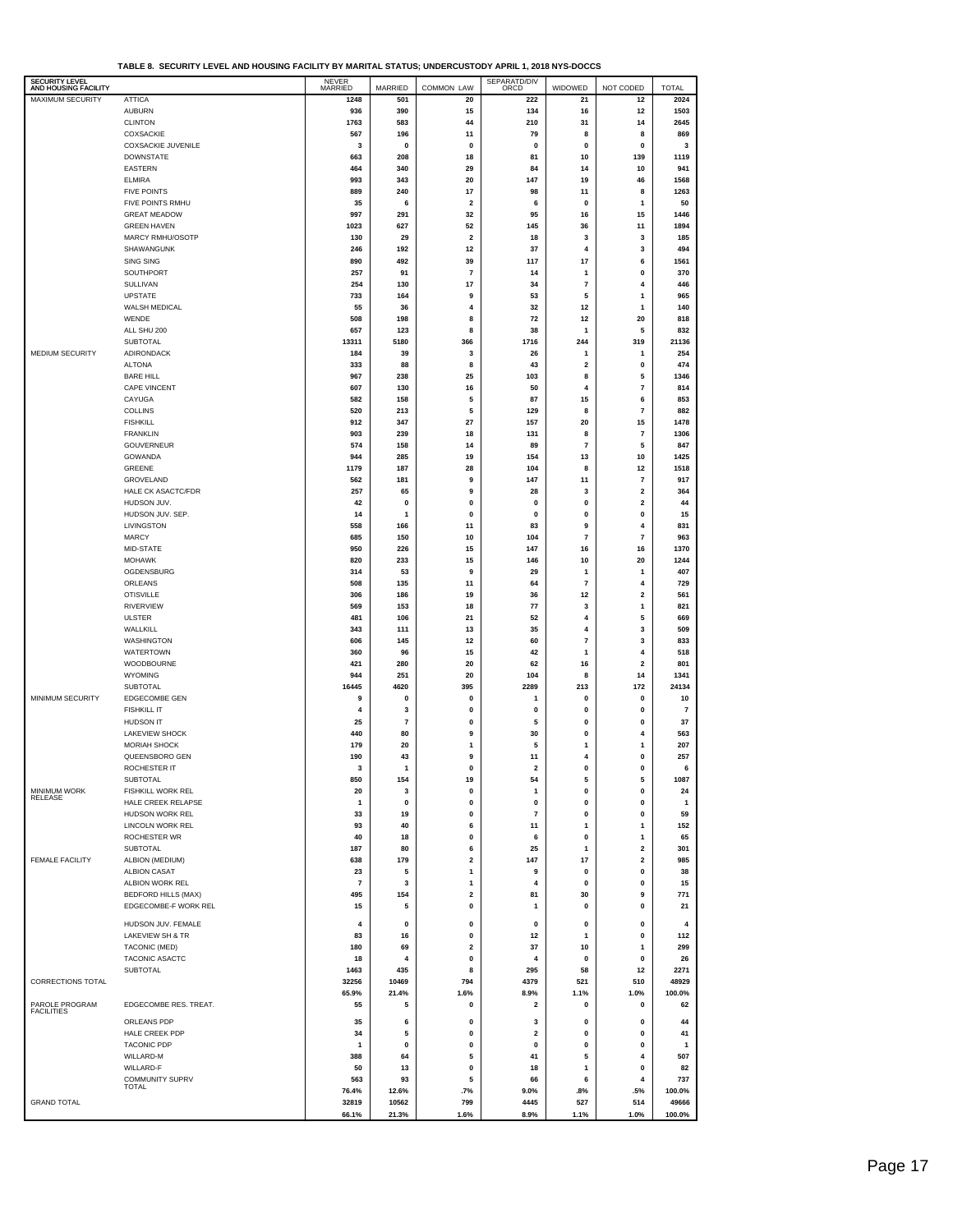**TABLE 9. SECURITY LEVEL AND HOUSING FACILITY BY INMATE REPORTED EDUCATION LEVEL; UNDERCUSTODY APRIL 1, 2018 NYS-DOCCS**

| SECURITY LEVEL<br>AND HOUSING FACILITY |                                          | 6 GRADE OR                    |                                |                         |                                           |                         |                                |                         | POST<br>SECONDRY        |                     |                      |
|----------------------------------------|------------------------------------------|-------------------------------|--------------------------------|-------------------------|-------------------------------------------|-------------------------|--------------------------------|-------------------------|-------------------------|---------------------|----------------------|
| MAXIMUM SECURITY                       | <b>ATTICA</b>                            | 32                            | 7TH GRADE<br>17                | 8TH GRADE<br>82         | 9TH GRADE<br>153                          | 10TH GRADE<br>221       | 11TH GRADE                     | 12TH GRADE<br>697       | 110                     | NOT CODED<br>551    | <b>TOTAL</b><br>2024 |
|                                        | <b>AUBURN</b>                            | 27                            | 15                             | 68                      | 98                                        | 177                     | 161<br>118                     | 501                     | 83                      | 416                 | 1503                 |
|                                        | <b>CLINTON</b>                           | 79                            | 30                             | 100                     | 173                                       | 297                     | 245                            | 860                     | 200                     | 661                 | 2645                 |
|                                        | COXSACKIE                                | 18                            | 13                             | 45                      | 67                                        | 98                      | 78                             | 297                     | 56                      | 197                 | 869                  |
|                                        | COXSACKIE JUVENILE                       | $\mathbf 0$                   | $\pmb{0}$                      | $\mathbf 0$             | 3                                         | $\pmb{0}$               | $\pmb{0}$                      | $\pmb{0}$               | $\pmb{0}$               | $\pmb{0}$           | 3                    |
|                                        |                                          |                               |                                |                         |                                           |                         |                                |                         |                         |                     |                      |
|                                        | <b>DOWNSTATE</b><br>EASTERN              | 19<br>27                      | 7<br>8                         | 45<br>26                | 50<br>72                                  | 116<br>78               | 99<br>66                       | 362<br>290              | 40<br>62                | 381<br>312          | 1119<br>941          |
|                                        | <b>ELMIRA</b>                            | 20                            | 15                             | 76                      | 112                                       | 178                     | 140                            | 556                     | 78                      | 393                 | 1568                 |
|                                        | <b>FIVE POINTS</b>                       | 9                             | 11                             | 57                      | 108                                       | 160                     | 109                            | 423                     | 57                      | 329                 | 1263                 |
|                                        | FIVE POINTS RMHU                         | $\overline{\mathbf{2}}$       | $\overline{1}$                 | 3                       | -1                                        | $\overline{7}$          | 6                              | 13                      | 3                       | 14                  | 50                   |
|                                        | <b>GREAT MEADOW</b>                      | 27                            | 21                             | 62                      | 129                                       | 172                     | 134                            | 448                     | 84                      | 369                 | 1446                 |
|                                        | <b>GREEN HAVEN</b>                       | 39                            | 33                             | 82                      | 151                                       | 176                     | 128                            | 546                     | 144                     | 595                 | 1894                 |
|                                        | MARCY RMHU/OSOTP                         | $\overline{\mathbf{2}}$       | $\mathbf{1}$                   | 8                       | 21                                        | 19                      | 18                             | 50                      | 18                      | 48                  | 185                  |
|                                        | SHAWANGUNK                               | 13                            | 8                              | 20                      | 38                                        | 38                      | 34                             | 139                     | 44                      | 160                 | 494                  |
|                                        | SING SING                                | 38                            | 13                             | 62                      | 111                                       | 143                     | 122                            | 440                     | 117                     | 515                 | 1561                 |
|                                        | SOUTHPORT                                | 6                             | $\overline{\mathbf{2}}$        | 15                      | 37                                        | 48                      | 33                             | 130                     | 24                      | 75                  | 370                  |
|                                        | SULLIVAN                                 | 9                             | 10                             | 16                      | 53                                        | 45                      | 35                             | 125                     | 34                      | 119                 | 446                  |
|                                        | <b>UPSTATE</b>                           | 17                            | 7                              | 49                      | 104                                       | 120                     | 96                             | 323                     | 50                      | 199                 | 965                  |
|                                        | WALSH MEDICAL                            | $\mathbf{1}$                  | 3                              | 5                       | $12\,$                                    | 9                       | 4                              | 51                      | 15                      | 40                  | 140                  |
|                                        | WENDE                                    | 15                            | 11                             | 46                      | 68                                        | 95                      | 67                             | 246                     | 44                      | 226                 | 818                  |
|                                        | ALL SHU 200                              | 9                             | 5                              | 50                      | 82                                        | 123                     | 90                             | 299                     | 25                      | 149                 | 832                  |
| MEDIUM SECURITY                        | SUBTOTAL<br>ADIRONDACK                   | 409<br>$\overline{4}$         | 231<br>3                       | 917<br>11               | 1643<br>18                                | 2320<br>33              | 1783<br>24                     | 6796<br>101             | 1288<br>17              | 5749<br>43          | 21136<br>254         |
|                                        | <b>ALTONA</b>                            | $\overline{7}$                | 5                              | 17                      | 30                                        | 42                      | 40                             | 215                     | 33                      | 85                  | 474                  |
|                                        | <b>BARE HILL</b>                         | 27                            | 15                             | 68                      | 122                                       | 154                     | 105                            | 507                     | 64                      | 284                 | 1346                 |
|                                        | <b>CAPE VINCENT</b>                      | 23                            | 8                              | 39                      | 69                                        | 109                     | 70                             | 330                     | 32                      | 134                 | 814                  |
|                                        | CAYUGA                                   | 12                            | 8                              | 35                      | 82                                        | 98                      | 58                             | 352                     | 44                      | 164                 | 853                  |
|                                        | COLLINS                                  | 14                            | 17                             | 39                      | 68                                        | 81                      | 55                             | 369                     | 46                      | 193                 | 882                  |
|                                        | <b>FISHKILL</b>                          | 33                            | 18                             | 60                      | 106                                       | 126                     | 108                            | 459                     | 110                     | 458                 | 1478                 |
|                                        | <b>FRANKLIN</b>                          | 32                            | $\overline{7}$                 | 66                      | 104                                       | 160                     | 119                            | 495                     | 73                      | 250                 | 1306                 |
|                                        | GOUVERNEUR                               | 9                             | 9                              | 20                      | 61                                        | 85                      | 74                             | 378                     | 50                      | 161                 | 847                  |
|                                        | GOWANDA<br>GREENE                        | 35<br>24                      | 16<br>16                       | 55<br>86                | 120<br>146                                | 131<br>208              | 113<br>176                     | 618<br>574              | 86<br>61                | 251<br>227          | 1425<br>1518         |
|                                        | GROVELAND                                | 10                            | 8                              | 41                      | 57                                        | 86                      | 67                             | 393                     | 56                      | 199                 | 917                  |
|                                        | HALE CK ASACTC/FDR                       | $\overline{2}$                | $\mathbf{1}$                   | 13                      | 22                                        | 50                      | 35                             | 165                     | 22                      | 54                  | 364                  |
|                                        |                                          |                               |                                |                         |                                           |                         |                                |                         |                         |                     |                      |
|                                        | HUDSON JUV.<br>HUDSON JUV. SEP.          | 0                             | 0                              | 6                       | 17                                        | 12                      | $\overline{\mathbf{2}}$        | $\overline{7}$          | 0                       | 0                   | 44                   |
|                                        | LIVINGSTON                               | $\mathbf{0}$<br>18            | $\mathbf{1}$<br>6              | $\mathbf{1}$<br>22      | 9<br>80                                   | 3<br>110                | $\pmb{0}$<br>88                | -1<br>323               | $\pmb{0}$<br>39         | $\mathbf 0$<br>145  | 15<br>831            |
|                                        | <b>MARCY</b>                             | 9                             | 10                             | 31                      | 89                                        | 100                     | 85                             | 334                     | 63                      | 242                 | 963                  |
|                                        | MID-STATE                                | 16                            | 11                             | 47                      | 110                                       | 149                     | 101                            | 532                     | 83                      | 321                 | 1370                 |
|                                        | <b>MOHAWK</b>                            | 27                            | 15                             | 45                      | 80                                        | 127                     | 107                            | 497                     | 55                      | 291                 | 1244                 |
|                                        | OGDENSBURG                               | 11                            | 5                              | 20                      | 38                                        | 45                      | 48                             | 168                     | 16                      | 56                  | 407                  |
|                                        | ORLEANS                                  | 13                            | 6                              | 29                      | 67                                        | 78                      | 86                             | 283                     | 43                      | 124                 | 729                  |
|                                        | <b>OTISVILLE</b>                         | 8                             | 11                             | 18                      | 35                                        | 58                      | 39                             | 196                     | 51                      | 145                 | 561                  |
|                                        | <b>RIVERVIEW</b>                         | 21                            | 9                              | 33                      | 54                                        | 100                     | 93                             | 344                     | 33                      | 134                 | 821                  |
|                                        | ULSTER                                   | 22                            | 7                              | 27                      | 61                                        | 80                      | 64                             | 245                     | 37                      | 126                 | 669                  |
|                                        | WALLKILL<br>WASHINGTON                   | $\overline{\mathbf{4}}$<br>24 | 9<br>6                         | 9<br>42                 | 30<br>74                                  | 58<br>111               | 45<br>82                       | 223<br>258              | 33<br>57                | 98<br>179           | 509<br>833           |
|                                        | <b>WATERTOWN</b>                         | 13                            | 8                              | 17                      | 44                                        | 63                      | 47                             | 203                     | 29                      | 94                  | 518                  |
|                                        | WOODBOURNE                               | 42                            | 12                             | 25                      | 56                                        | 81                      | 51                             | 264                     | 62                      | 208                 | 801                  |
|                                        | <b>WYOMING</b>                           | 21                            | 19                             | 55                      | 124                                       | 150                     | 131                            | 534                     | 58                      | 249                 | 1341                 |
|                                        | SUBTOTAL                                 | 481                           | 266                            | 977                     | 1973                                      | 2688                    | 2113                           | 9368                    | 1353                    | 4915                | 24134                |
| MINIMUM SECURITY                       | <b>EDGECOMBE GEN</b>                     | $\mathbf 0$                   | $\mathbf{0}$                   | 1                       |                                           | 0                       | 3                              | $\overline{\mathbf{3}}$ | $\pmb{0}$               | 2                   | 10                   |
|                                        | <b>FISHKILL IT</b>                       | $\mathbf 0$                   | 0                              | 0                       | $\mathbf 0$                               | 0                       | 1                              | 4                       | $\overline{\mathbf{2}}$ | 0                   | $\overline{7}$       |
|                                        | <b>HUDSON IT</b>                         | $\mathbf{0}$                  | 0                              | 0                       | $\mathbf{1}$                              | $\mathbf{1}$            | $\overline{\mathbf{2}}$        | 23                      | 3                       | 7                   | 37                   |
|                                        | <b>LAKEVIEW SHOCK</b>                    | 5                             | 6                              | 20                      | 41                                        | 76                      | 64                             | 258                     | 27                      | 66                  | 563                  |
|                                        | MORIAH SHOCK                             | $\mathbf 0$<br>$\overline{4}$ | $\mathbf{0}$                   | 9                       | 12                                        | 22                      | ${\bf 21}$                     | 110                     | 13                      | 20                  | 207                  |
|                                        | QUEENSBORO GEN<br>ROCHESTER IT           | $\mathbf{0}$                  | $\pmb{0}$<br>$\mathbf{0}$      | 10<br>$\mathbf{0}$      | 28<br>$\mathbf{0}$                        | 40<br>0                 | 32<br>$\mathbf{0}$             | 94<br>$\overline{4}$    | 6<br>1                  | 43<br>1             | 257<br>6             |
|                                        | <b>SUBTOTAL</b>                          | 9                             | 6                              | 40                      | 83                                        | 139                     | 123                            | 496                     | 52                      | 139                 | 1087                 |
|                                        | FISHKILL WORK REL                        | $\pmb{0}$                     | 0                              | $\overline{\mathbf{2}}$ | $\mathbf{1}$                              | 0                       | $\mathbf{1}$                   | 14                      | $\overline{\mathbf{2}}$ | 4                   | 24                   |
| MINIMUM WORK<br>RELEASE                | HALE CREEK RELAPSE                       | $\mathbf 0$                   | $\pmb{0}$                      | 0                       | $\mathbf{0}$                              | 1                       | 0                              | $\mathbf 0$             | $\mathbf{0}$            | $\mathbf 0$         | $\mathbf{1}$         |
|                                        | HUDSON WORK REL                          | 0                             | $\mathbf{1}$                   | 0                       | 3                                         | 5                       | 5                              | 33                      | $\overline{\mathbf{2}}$ | 10                  | 59                   |
|                                        | <b>LINCOLN WORK REL</b>                  | $\overline{\mathbf{2}}$       | $\mathbf 0$                    | 5                       | 11                                        | 15                      | 11                             | 74                      | 17                      | 17                  | 152                  |
|                                        | ROCHESTER WR                             | $\overline{\mathbf{2}}$       | $\overline{1}$                 | 1                       | 3                                         | $\overline{7}$          | $\overline{7}$                 | 29                      | 5                       | 10                  | 65                   |
|                                        | <b>SUBTOTAL</b>                          | $\overline{\mathbf{4}}$       | $\overline{\mathbf{2}}$        | 8                       | 18                                        | 28                      | 24                             | 150                     | 26                      | 41                  | 301                  |
| <b>FEMALE FACILITY</b>                 | ALBION (MEDIUM)                          | 11                            | 20                             | 48                      | 83                                        | 85                      | 60                             | 400                     | 241                     | 37                  | 985                  |
|                                        | <b>ALBION CASAT</b>                      | 0                             | $\overline{\mathbf{2}}$        | 3                       | 3                                         | 1                       | 2                              | 15                      | 12                      | 0                   | 38                   |
|                                        | ALBION WORK REL                          | $\mathbf{0}$                  | $\pmb{0}$                      | $\overline{\mathbf{2}}$ | $\mathbf{0}$                              | 1                       | $\mathbf 0$                    | $\overline{7}$          | -3                      | $\mathbf{2}$        | 15                   |
|                                        | <b>BEDFORD HILLS (MAX)</b>               | 14                            | 18                             | 39                      | 52                                        | 77                      | 48                             | 299                     | 179                     | 45                  | 771                  |
|                                        | EDGECOMBE-F WORK REL                     | 0                             | $\overline{1}$                 | 0                       | $\mathbf{0}$                              | 2                       | 1                              | 12                      | 5                       | 0                   | 21                   |
|                                        | HUDSON JUV. FEMALE                       | $\mathbf 0$                   | $\pmb{0}$                      | $\pmb{0}$               | $\pmb{0}$                                 | $\overline{\mathbf{2}}$ | $\pmb{0}$                      | -1                      | $\pmb{0}$               | 1                   | 4                    |
|                                        |                                          |                               |                                |                         |                                           |                         |                                |                         |                         |                     |                      |
|                                        | LAKEVIEW SH & TR                         | -1                            | $\mathbf{1}$                   | 5                       | 8                                         | 8                       | $\overline{\mathbf{2}}$        | 47                      | 37                      | 3                   | 112                  |
|                                        | <b>TACONIC (MED)</b>                     | 5                             | 5                              | 13                      | 23                                        | 32                      | 28                             | 105                     | 68                      | 20                  | 299                  |
|                                        | <b>TACONIC ASACTC</b><br><b>SUBTOTAL</b> | $\mathbf 0$<br>31             | $\pmb{0}$<br>47                | $\overline{2}$<br>112   | $\overline{\mathbf{2}}$<br>171            | 0<br>208                | $\overline{\mathbf{2}}$<br>143 | 15<br>901               | 5<br>550                | $\pmb{0}$<br>108    | 26<br>2271           |
| CORRECTIONS                            |                                          | 934                           | 552                            | 2054                    | 3888                                      | 5383                    | 4186                           | 17711                   | 3269                    | 10952               | 48929                |
| <b>TOTAL</b>                           |                                          | 1.9%                          | 1.1%                           | 4.2%                    | 7.9%                                      | 11.0%                   | 8.6%                           | 36.2%                   | 6.7%                    | 22.4%               | 100.0%               |
| PAROLE PROGRAM                         | EDGECOMBE RES. TREAT.                    | $\mathbf 0$                   | $\pmb{0}$                      | -1                      | 6                                         | 8                       | 8                              | 21                      | $\mathbf{1}$            | 17                  | 62                   |
| <b>FACILITIES</b>                      |                                          |                               |                                |                         |                                           |                         |                                |                         |                         |                     |                      |
|                                        | ORLEANS PDP<br>HALE CREEK PDP            | 0<br>$\mathbf{0}$             | $\overline{1}$<br>$\mathbf{0}$ | 3<br>3                  | $\overline{\mathbf{2}}$<br>$\overline{4}$ | 6<br>10                 | 5<br>$\overline{4}$            | 24<br>13                | 0<br>3                  | 3<br>$\overline{4}$ | 44<br>41             |
|                                        | <b>TACONIC PDP</b>                       | $\mathbf 0$                   | $\pmb{0}$                      | $\pmb{0}$               | $\pmb{0}$                                 | $\mathbf 0$             | $\mathbf{1}$                   | $\pmb{0}$               | $\pmb{0}$               | 0                   | $\mathbf{1}$         |
|                                        | WILLARD-M                                | 3                             | $\overline{\mathbf{2}}$        | 20                      | 40                                        | 48                      | 51                             | 231                     | 22                      | 90                  | 507                  |
|                                        | WILLARD-F                                | $\overline{1}$                | $\mathbf{1}$                   | 6                       | 6                                         | 7                       | $\overline{\mathbf{2}}$        | 31                      | 24                      | 4                   | 82                   |
|                                        | <b>COMMUNITY SUPRV</b><br><b>TOTAL</b>   | $\overline{4}$                | $\overline{4}$                 | 33                      | 58                                        | 79                      | 71                             | 320                     | 50                      | 118                 | 737                  |
|                                        |                                          | .5%                           | .5%                            | 4.5%                    | 7.9%                                      | 10.7%                   | 9.6%                           | 43.4%                   | 6.8%                    | 16.0%               | 100.0%               |
| <b>GRAND TOTAL</b>                     |                                          | 938<br>1.9%                   | 556<br>1.1%                    | 2087<br>4.2%            | 3946<br>7.9%                              | 5462<br>11.0%           | 4257<br>8.6%                   | 18031<br>36.3%          | 3319<br>6.7%            | 11070<br>22.3%      | 49666<br>100.0%      |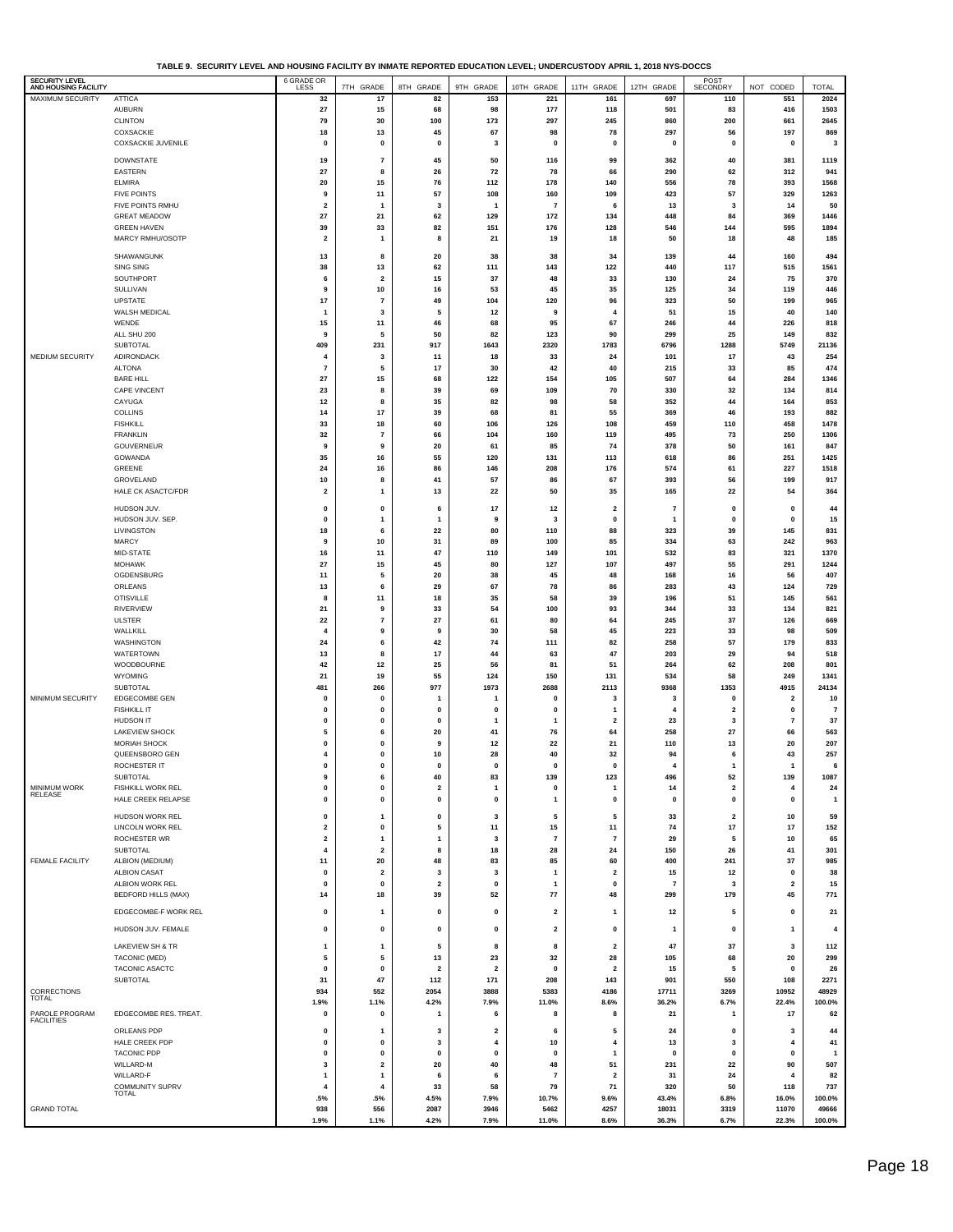**TABLE 10. SECURITY LEVEL AND HOUSING FACILITY BY LENGTH OF STAY AT CURRENT FACILITY (IN MONTHS); UNDERCUSTODY APRIL 1, 2018 NYS-DOCCS**

| <b>SECURITY LEVEL</b> |                       |                |                         |                         |                         | $12 - 17$               | 18-23          | 24-35          | $36-47$ MONTHS          | 48-71                   |                         |              |                | AVERAGE<br>TIME IN |
|-----------------------|-----------------------|----------------|-------------------------|-------------------------|-------------------------|-------------------------|----------------|----------------|-------------------------|-------------------------|-------------------------|--------------|----------------|--------------------|
| AND HOUSING FACILITY  |                       | 0-2 MONTHS     | 3-5 MONTHS              | 6-8 MONTHS              | 9-11 MONTHS             | <b>MONTHS</b>           | <b>MONTHS</b>  | <b>MONTHS</b>  |                         | <b>MONTHS</b>           | 72 + MONTHS             | NOT CODED    | TOTAL          | <b>MONTHS</b>      |
| MAXIMUM SECURITY      | <b>ATTICA</b>         | 328            | 311                     | 192                     | 187                     | 241                     | 159            | 169            | 79                      | 121                     | 237                     | 0            | 2024           | 28.5               |
|                       | <b>AUBURN</b>         | 354            | 208                     | 160                     | 147                     | 185                     | 89             | 104            | 59                      | 92                      | 105                     | $\mathbf 0$  | 1503           | 20.8               |
|                       | <b>CLINTON</b>        | 466            | 356                     | 294                     | 226                     | 317                     | 218            | 281            | 152                     | 135                     | 200                     | $\pmb{0}$    | 2645           | 23.9               |
|                       | COXSACKIE             | 169            | 150                     | 111                     | 74                      | 107                     | 53             | 93             | 42                      | 33                      | 37                      | $\mathbf 0$  | 869            | 17.1               |
|                       | COXSACKIE             | $\overline{1}$ | $\overline{1}$          | -1                      | $\Omega$                | $\mathbf{0}$            | $\mathbf{0}$   | $\mathbf{0}$   | $\Omega$                | $\Omega$                | $\mathbf 0$             | $\mathbf 0$  | 3              | 3.8                |
|                       | JUVENILE              |                |                         |                         |                         |                         |                |                |                         |                         |                         |              |                |                    |
|                       | DOWNSTATE             | 835            | 75                      | 19                      | 19                      | 22                      | 30             | 54             | 16                      | 21                      | 28                      | $\pmb{0}$    | 1119           | 7.9                |
|                       | EASTERN               | 73             | 63                      | 92                      | 42                      | 99                      | 76             | 124            | 102                     | 132                     | 138                     | $\pmb{0}$    | 941            | 37.3               |
|                       | ELMIRA                | 531            | 180                     | 179                     | 103                     | 130                     | 70             | 118            | 75                      | 65                      | 117                     | $\mathbf 0$  | 1568           | 19.6               |
|                       |                       |                |                         |                         |                         |                         |                |                |                         |                         |                         | $\pmb{0}$    |                |                    |
|                       | <b>FIVE POINTS</b>    | 347            | 177                     | 106                     | 89                      | 163                     | 100            | 91             | 57                      | 56                      | 77                      |              | 1263           | 20.5               |
|                       | FIVE POINTS RMHU      | 21             | 14                      | 6                       | 5                       | -1                      | 3              | $\mathbf{0}$   | $\mathbf{0}$            | $\mathbf 0$             | $\mathbf{0}$            | $\mathbf 0$  | 50             | 5.5                |
|                       | <b>GREAT MEADOW</b>   | 312            | 254                     | 167                     | 121                     | 189                     | 103            | 97             | 71                      | 40                      | 92                      | 0            | 1446           | 19.3               |
|                       | <b>GREEN HAVEN</b>    | 218            | 145                     | 145                     | 133                     | 204                     | 152            | 241            | 132                     | 133                     | 391                     | 0            | 1894           | 46.0               |
|                       | MARCY                 | 72             | 32                      | 19                      | 13                      | 16                      | 6              | 13             | 14                      | $\mathbf{0}$            | $\mathbf 0$             | 0            | 185            | 9.5                |
|                       | RMHU/OSOTP            |                |                         |                         |                         |                         |                |                |                         |                         |                         |              |                |                    |
|                       | SHAWANGUNK            | 67             | 39                      | 39                      | 41                      | 39                      | 28             | 56             | 33                      | 43                      | 109                     | $\mathbf 0$  | 494            | 44.8               |
|                       | SING SING             | 251            | 122                     | 100                     | 82                      | 120                     | 100            | 143            | 134                     | 218                     | 291                     | 0            | 1561           | 40.7               |
|                       | SOUTHPORT             | 167            | 96                      | 25                      | 17                      | 27                      | 16             | 11             | 3                       | $\overline{4}$          | 4                       | $\mathbf 0$  | 370            | 8.2                |
|                       | SULLIVAN              | 89             | 57                      | 31                      | 31                      | 30                      | 24             | 28             | 34                      | 39                      | 83                      | 0            | 446            | 41.8               |
|                       | <b>UPSTATE</b>        | 562            | 131                     | 53                      | 22                      | 61                      | 32             | 32             | 20                      | 19                      | 33                      | $\pmb{0}$    | 965            | 10.4               |
|                       |                       |                |                         |                         |                         |                         |                |                |                         |                         |                         |              |                |                    |
|                       | WALSH MEDICAL         | 29             | 18                      | 14                      | $11$                    | 19                      | 12             | 11             | 6                       | 8                       | 12                      | 0            | 140            | 23.1               |
|                       | WENDE                 | 152            | 106                     | 67                      | 57                      | 81                      | 49             | 103            | 40                      | 64                      | 99                      | $\pmb{0}$    | 818            | 29.9               |
|                       | ALL SHU 200           | 764            | 49                      | 10                      | 3                       | 3                       | 1              | -1             | $\mathbf{0}$            | -1                      | $\mathbf 0$             | $\mathbf 0$  | 832            | 1.3                |
|                       | SUBTOTAL              | 5808           | 2584                    | 1830                    | 1423                    | 2054                    | 1321           | 1770           | 1069                    | 1224                    | 2053                    | $\pmb{0}$    | 21136          | 25.1               |
| MEDIUM SECURITY       | ADIRONDACK            | 6              | 44                      | 57                      | 50                      | 44                      | 26             | 20             | 5                       | $\overline{2}$          | $\mathbf 0$             | $\mathbf 0$  | 254            | 12.7               |
|                       | ALTONA                | 110            | 83                      | 92                      | 66                      | 59                      | 34             | 24             | 5                       | $\mathbf{1}$            | 0                       | 0            | 474            | 9.2                |
|                       |                       |                |                         |                         |                         |                         |                |                |                         |                         |                         |              |                |                    |
|                       | <b>BARE HILL</b>      | 342            | 218                     | 190                     | 127                     | 182                     | 113            | 111            | 35                      | 20                      | 8                       | 0            | 1346           | 11.7               |
|                       | CAPE VINCENT          | 191            | 155                     | 133                     | 93                      | 90                      | 61             | 62             | 22                      | $\overline{\mathbf{4}}$ | 3                       | 0            | 814            | 10.6               |
|                       | CAYUGA                | 208            | 137                     | 109                     | 64                      | 128                     | 59             | 95             | 32                      | 12                      | 9                       | $\pmb{0}$    | 853            | 13.2               |
|                       | COLLINS               | 202            | 139                     | 121                     | 81                      | 125                     | 61             | 64             | 36                      | 26                      | 27                      | $\mathbf 0$  | 882            | 16.2               |
|                       | <b>FISHKILL</b>       | 343            | 174                     | 148                     | 145                     | 217                     | 112            | 173            | 68                      | 61                      | 37                      | $\pmb{0}$    | 1478           | 16.5               |
|                       | <b>FRANKLIN</b>       | 377            | 245                     | 178                     | 148                     | 147                     | 72             | 96             | 25                      | $12$                    | 6                       | $\mathbf 0$  | 1306           | 10.3               |
|                       | GOUVERNEUR            | 200            | 168                     | 132                     | 81                      | 120                     | 56             | 49             | 23                      | 14                      | 4                       | 0            | 847            | $11.2$             |
|                       |                       |                |                         |                         |                         |                         |                |                |                         |                         |                         |              |                |                    |
|                       | GOWANDA               | 368            | 331                     | 220                     | 180                     | 148                     | 76             | 76             | 20                      | $\overline{4}$          | $\overline{\mathbf{2}}$ | 0            | 1425           | 9.0                |
|                       | GREENE                | 386            | 263                     | 219                     | 171                     | 202                     | 106            | 112            | 37                      | 16                      | 6                       | 0            | 1518           | 10.9               |
|                       | GROVELAND             | 246            | 129                     | 144                     | 104                     | 111                     | 72             | 71             | 23                      | 10                      | $\overline{7}$          | 0            | 917            | 11.7               |
|                       | <b>HALE CK</b>        | 189            | 142                     | 30                      | $\overline{2}$          | $\mathbf{1}$            | $\mathbf{0}$   | $\mathbf{0}$   | $\mathbf{0}$            | $\mathbf 0$             | $\mathbf{0}$            | $\mathbf 0$  | 364            | $3.1$              |
|                       | ASACTC/FDR            |                |                         |                         |                         |                         |                |                |                         |                         |                         |              |                |                    |
|                       | HUDSON JUV.           | 25             | 11                      | 3                       | 3                       | $\overline{\mathbf{2}}$ | $\mathbf{0}$   | $\mathbf{0}$   | $\mathbf{0}$            | $\mathbf{0}$            | $\mathbf{0}$            | $\mathbf 0$  | 44             | 3.6                |
|                       | HUDSON JUV. SEP.      | 15             | $\mathbf 0$             | $\mathbf{0}$            | $\mathbf{0}$            | $\mathbf{0}$            | $\mathbf{0}$   | $\mathbf{0}$   | $\mathbf 0$             | $\mathbf{0}$            | 0                       | $\mathbf 0$  | 15             | .7                 |
|                       | LIVINGSTON            | 192            | 154                     | 137                     | 65                      | 91                      | 57             | 83             | 31                      | 15                      | 6                       | 0            | 831            | 12.3               |
|                       | MARCY                 | 255            | 184                     | 141                     | 97                      | 110                     | 78             | 56             | 29                      | 8                       | 5                       | 0            | 963            | 10.6               |
|                       | MID-STATE             | 329            | 247                     | 204                     | 135                     | 180                     | 115            | 98             | 33                      | 22                      | $\overline{7}$          | $\pmb{0}$    | 1370           | 11.5               |
|                       |                       |                |                         |                         |                         |                         |                |                |                         |                         |                         |              |                |                    |
|                       | <b>MOHAWK</b>         | 273            | 256                     | 173                     | 146                     | 171                     | 83             | 71             | 39                      | 16                      | 16                      | $\mathbf{0}$ | 1244           | 11.9               |
|                       | OGDENSBURG            | 142            | 63                      | 56                      | 44                      | 56                      | 24             | 18             | $\overline{\mathbf{2}}$ | $\overline{\mathbf{2}}$ | 0                       | $\pmb{0}$    | 407            | 8.0                |
|                       | ORLEANS               | 214            | 127                     | 98                      | 49                      | 78                      | 61             | 52             | 24                      | 16                      | 10                      | $\mathbf 0$  | 729            | 12.6               |
|                       | <b>OTISVILLE</b>      | 81             | 62                      | 59                      | 51                      | 79                      | 46             | 76             | 37                      | 45                      | 25                      | 0            | 561            | 22.1               |
|                       | RIVERVIEW             | 251            | 154                     | 127                     | 85                      | 82                      | 61             | 44             | 8                       | 9                       | 0                       | 0            | 821            | 9.0                |
|                       | <b>ULSTER</b>         | 550            | 55                      | 19                      | 14                      | 9                       | $12$           | 8              | $\mathbf{1}$            | $\mathbf{1}$            | 0                       | 0            | 669            | 2.3                |
|                       |                       |                |                         |                         |                         |                         |                |                |                         |                         |                         |              |                |                    |
|                       | WALLKILL              | 117            | 83                      | 78                      | 44                      | 104                     | 46             | 34             | $\overline{\mathbf{2}}$ | $\overline{1}$          | $\pmb{0}$               | 0            | 509            | 10.1               |
|                       | WASHINGTON            | 251            | 168                     | 102                     | 78                      | 93                      | 59             | 58             | 18                      | 5                       | $\mathbf{1}$            | $\mathbf 0$  | 833            | 9.7                |
|                       | WATERTOWN             | 150            | 89                      | 76                      | 48                      | 77                      | 39             | 33             | $\boldsymbol{4}$        | $\mathbf{0}$            | $\overline{\mathbf{2}}$ | $\pmb{0}$    | 518            | 9.4                |
|                       | WOODBOURNE            | 119            | 87                      | 82                      | 93                      | 105                     | 97             | 105            | 44                      | 42                      | 27                      | $\mathbf{0}$ | 801            | 20.1               |
|                       | WYOMING               | 338            | 223                     | 176                     | 136                     | 178                     | 124            | 104            | 32                      | 21                      | 9                       | 0            | 1341           | 11.8               |
|                       | SUBTOTAL              | 6470           | 4191                    | 3304                    | 2400                    | 2989                    | 1750           | 1793           | 635                     | 385                     | 217                     | $\pmb{0}$    | 24134          | 11.6               |
| MINIMUM SECURITY      |                       | 9              | -1                      | $\mathbf 0$             | $\mathbf 0$             | $\mathbf 0$             | $\mathbf 0$    | $\mathbf{0}$   | $\Omega$                | $\Omega$                | $\mathbf 0$             | 0            | 10             |                    |
|                       | EDGECOMBE GEN         |                |                         |                         |                         |                         |                |                | $\mathbf{0}$            | $\mathbf{0}$            |                         |              |                | $1.5$              |
|                       | <b>FISHKILL IT</b>    | $\mathbf{1}$   | 3                       | $\mathbf 0$             | 3                       | $\pmb{0}$               | $\pmb{0}$      | $\pmb{0}$      |                         |                         | $\pmb{0}$               | 0            | $\overline{7}$ | 7.0                |
|                       | HUDSON IT             | 15             | 13                      | 6                       | $\mathbf{1}$            | $\mathbf{1}$            | 1              | $\mathbf 0$    | $\mathbf{0}$            | $\mathbf{0}$            | $\mathbf{0}$            | $\mathbf 0$  | 37             | $4.2\,$            |
|                       | <b>LAKEVIEW SHOCK</b> | 333            | 182                     | 41                      | 5                       | $\mathbf{1}$            | 1              | $\pmb{0}$      | 0                       | $\pmb{0}$               | $\pmb{0}$               | 0            | 563            | $2.8\,$            |
|                       | MORIAH SHOCK          | 110            | 97                      | $\mathbf{0}$            | $\mathbf{0}$            | $\mathbf{0}$            | $\mathbf{0}$   | $\mathbf 0$    | $\mathbf{0}$            | $\mathbf 0$             | $\mathbf{0}$            | $\mathbf 0$  | 207            | 2.8                |
|                       | QUEENSBORO GEN        | 235            | $\overline{7}$          | 3                       | $\overline{\mathbf{2}}$ | 3                       | $\mathbf{1}$   | $\overline{4}$ | $\Omega$                | $\mathbf{1}$            | $\mathbf{1}$            | 0            | 257            | $2.7\,$            |
|                       | ROCHESTER IT          | 1              | $\overline{\mathbf{3}}$ | $\mathbf{1}$            | $\overline{1}$          | $\mathbf 0$             | $\pmb{0}$      | $\mathbf{0}$   | $\mathbf{0}$            | $\mathbf 0$             | 0                       | $\pmb{0}$    | 6              | 5.3                |
|                       | SUBTOTAL              | 704            | 306                     | 51                      | 12                      | 5                       | 3              | 4              | $\mathbf{0}$            | $\mathbf{1}$            | 1                       | 0            | 1087           | 2.9                |
| <b>MINIMUM WORK</b>   | FISHKILL WORK REL     | 12             | 5                       | 3                       | $\overline{1}$          | $\overline{\mathbf{2}}$ | $\overline{1}$ | $\pmb{0}$      | $\mathbf{0}$            | $\mathbf{0}$            | 0                       | 0            | 24             | 4.9                |
| <b>RELEASE</b>        | HALE CREEK            |                | $\mathbf{0}$            | $\mathbf{0}$            | $\mathbf{0}$            | $\mathbf 0$             | $\mathbf{0}$   | $\mathbf{0}$   | $\mathbf{0}$            | $\mathbf 0$             | $\mathbf{0}$            | $\mathbf 0$  |                |                    |
|                       | RELAPSE               | $\overline{1}$ |                         |                         |                         |                         |                |                |                         |                         |                         |              | $\mathbf{1}$   | 2.1                |
|                       | HUDSON WORK REI       | 28             | 11                      | 10                      |                         |                         |                |                |                         |                         |                         | $\Omega$     | 59             | 5.1                |
|                       | LINCOLN WORK REL      | 67             | 24                      | 23                      | 12                      | 20                      | 6              | $\mathbf 0$    | 0                       | $\mathbf 0$             | 0                       | 0            | 152            | $6.0\,$            |
|                       | ROCHESTER WR          | 31             | ${\bf 21}$              | $\scriptstyle\rm 7$     | $\overline{\mathbf{4}}$ | $\overline{\mathbf{2}}$ | $\pmb{0}$      | $\pmb{0}$      | $\pmb{0}$               | $\pmb{0}$               | $\pmb{0}$               | $\pmb{0}$    | 65             | 3.9                |
|                       |                       |                |                         |                         |                         |                         |                |                |                         |                         |                         |              |                |                    |
|                       | SUBTOTAL              | 139            | 61                      | 43                      | 21                      | 28                      | 9              | $\mathbf{0}$   | $\Omega$                | $\mathbf 0$             | $\mathbf{0}$            | 0            | 301            | 5.3                |
| FEMALE FACILITY       | ALBION (MEDIUM)       | 222            | 164                     | 122                     | 85                      | 154                     | 86             | 88             | 34                      | 21                      | 9                       | $\pmb{0}$    | 985            | 12.9               |
|                       | ALBION CASAT          | 23             | 11                      | $\overline{4}$          | $\mathbf{0}$            | $\mathbf{0}$            | $\mathbf{0}$   | $\mathbf 0$    | $\mathbf{0}$            | $\pmb{\mathsf{o}}$      | $\mathbf{0}$            | $\mathbf 0$  | 38             | $2.8\,$            |
|                       | ALBION WORK REL       | 10             | $\overline{1}$          | 3                       | $\mathbf{1}$            | $\pmb{0}$               | 0              | $\pmb{0}$      | $\pmb{0}$               | $\pmb{0}$               | $\pmb{0}$               | 0            | 15             | 3.3                |
|                       | <b>BEDFORD HILLS</b>  | 244            | 52                      | 45                      | 42                      | 67                      | 36             | 53             | 34                      | 58                      | 140                     | $\mathbf{0}$ | 771            | 38.3               |
|                       | (MAX)                 |                |                         |                         |                         |                         |                |                |                         |                         |                         |              |                |                    |
|                       | EDGECOMBE-F           | 13             | $\mathbf{1}$            | $\overline{\mathbf{3}}$ | $\overline{1}$          | $\overline{\mathbf{2}}$ | $\pmb{0}$      | $\mathbf{1}$   | $\mathbf{0}$            | $\mathbf{0}$            | 0                       | $\pmb{0}$    | 21             | 5.0                |
|                       | <b>WORK REL</b>       |                |                         |                         |                         |                         |                |                |                         |                         |                         |              |                |                    |
|                       | HUDSON JUV.<br>FEMALE | 3              | $\pmb{0}$               | $\mathbf 0$             | $\overline{1}$          | $\pmb{0}$               | 0              | $\pmb{0}$      | $\pmb{0}$               | $\pmb{0}$               | $\pmb{0}$               | $\pmb{0}$    | 4              | $4.0\,$            |
|                       |                       |                |                         |                         |                         | $\mathbf{0}$            |                |                |                         |                         |                         |              |                |                    |
|                       | LAKEVIEW SH & TR      | 48             | 56                      | 8                       | $\pmb{0}$               |                         | $\pmb{0}$      | $\pmb{0}$      | $\pmb{0}$               | $\mathbf 0$             | $\pmb{0}$               | $\pmb{0}$    | 112            | 3.2                |
|                       | TACONIC (MED)         | 82             | 43                      | 34                      | 29                      | 40                      | ${\bf 21}$     | 32             | 6                       | 5                       | $\overline{7}$          | $\pmb{0}$    | 299            | 13.3               |
|                       | TACONIC ASACTC        | 10             | 16                      | $\mathbf{0}$            | $\mathbf{0}$            | $\mathbf 0$             | $\mathbf{0}$   | $\mathbf{0}$   | $\Omega$                | $\mathbf{0}$            | $\mathbf{0}$            | 0            | 26             | 3.6                |
|                       | SUBTOTAL              | 655            | 344                     | 219                     | 159                     | 263                     | 143            | 174            | 74                      | 84                      | 156                     | $\pmb{0}$    | 2271           | 20.7               |
| CORRECTIONS TOTAL     |                       | 13776          | 7486                    | 5447                    | 4015                    | 5339                    | 3226           | 3741           | 1778                    | 1694                    | 2427                    | $\mathbf 0$  | 48929          | 17.6               |
|                       |                       |                |                         |                         |                         |                         |                |                |                         |                         |                         |              |                |                    |
| PAROLE PROGRAM        | EDGECOMBE RES.        | 62             | $\mathbf{0}$            | $\mathbf{0}$            | $\mathbf{0}$            | $\mathbf{0}$            | $\mathbf 0$    | $\pmb{0}$      | $\mathbf{0}$            | $\mathbf 0$             | $\mathbf{0}$            | $\mathbf{0}$ | 62             | $_{\cdot 7}$       |
| <b>FACILITIES</b>     | TREAT.                |                |                         |                         |                         |                         |                |                |                         |                         |                         |              |                |                    |
|                       | ORLEANS PDP           | $\pmb{0}$      | $\mathbf{0}$            | $\mathbf 0$             | $\pmb{0}$               | $\mathbf 0$             | $\pmb{0}$      | $\pmb{0}$      | $\mathbf{0}$            | $\mathbf 0$             | 0                       | 44           | 44             |                    |
|                       | HALE CREEK PDP        | $\mathbf{0}$   | $\mathbf{0}$            | $\mathbf{0}$            | $\mathbf{0}$            | $\mathbf{0}$            | $\mathbf{0}$   | $\mathbf{0}$   | $\Omega$                | $\mathbf{0}$            | $\mathbf{0}$            | 41           | 41             |                    |
|                       | <b>TACONIC PDP</b>    | $\pmb{0}$      | $\mathbf{0}$            | $\mathbf{0}$            | $\mathbf{0}$            | $\mathbf{0}$            | 0              | $\pmb{0}$      | $\mathbf{0}$            | $\mathbf 0$             | 0                       |              | $\overline{1}$ |                    |
|                       | WILLARD-M             | 152            | 14                      | $\mathbf{0}$            | $\mathbf{0}$            | $\mathbf{1}$            | $\mathbf{0}$   | $\mathbf 0$    | $\mathbf{0}$            | $\mathbf{0}$            | $\mathbf{0}$            | 340          | 507            | 2.1                |
|                       | WILLARD-F             | $12$           | $\mathbf{1}$            | $\mathbf 0$             | 0                       | $\mathbf 0$             | 0              | $\pmb{0}$      | $\pmb{0}$               | $\pmb{0}$               | $\pmb{0}$               | 69           | 82             | $1.7$              |
|                       | COMMUNITY SUPRV       | 226            | 15                      | $\mathbf 0$             | $\mathbf{0}$            | $\overline{1}$          | $\mathbf{0}$   | $\mathbf 0$    | $\mathbf{0}$            | $\mathbf 0$             | $\mathbf{0}$            | 495          | 737            | 1.7                |
|                       | <b>TOTAL</b>          |                |                         |                         |                         |                         |                |                |                         |                         |                         |              |                |                    |
| <b>GRAND TOTAL</b>    |                       | 14002          | 7501                    | 5447                    | 4015                    | 5340                    | 3226           | 3741           | 1778                    | 1694                    | 2427                    | 495          | 49666          | 17.6               |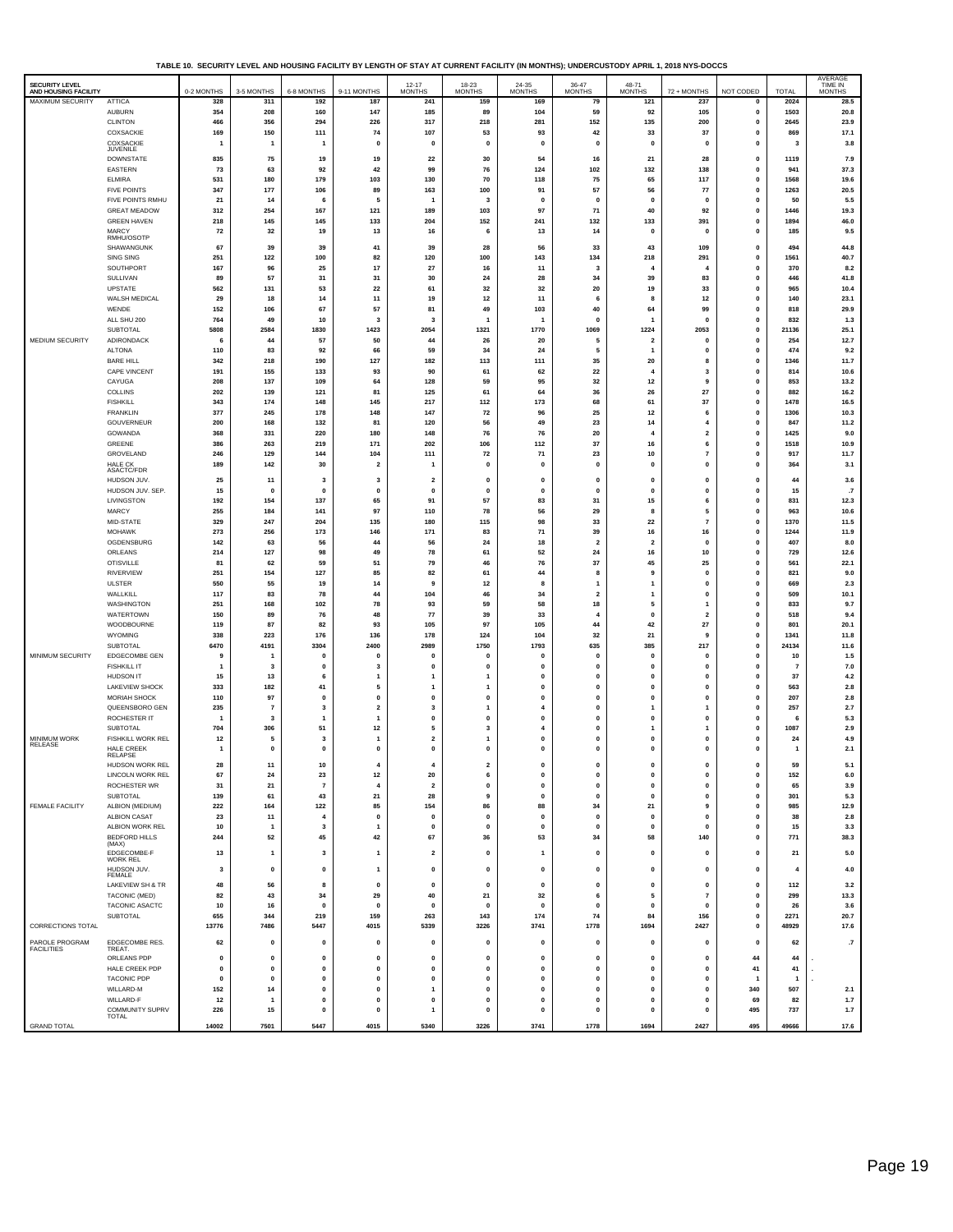|  | <b>TABLE 11. SECURITY LEVEL AND HOUSING FACILITY BY GENDER:</b> |  |
|--|-----------------------------------------------------------------|--|
|  | UNDERCUSTODY APRIL 1, 2018 NYS-DOCCS                            |  |

| SECURITY LEVEL AND HOUSING FACILITY |                             | MALE | <b>FEMALE</b> | <b>TOTAL</b> |
|-------------------------------------|-----------------------------|------|---------------|--------------|
| <b>MAXIMUM SECURITY</b>             | ATTICA GENERAL              | 1956 | 0             | 1956         |
|                                     | ATTICA ICP                  | 68   | 0             | 68           |
|                                     | AUBURN GENERAL              | 1409 | 0             | 1409         |
|                                     | <b>AUBURN DEPOT</b>         | 55   | 0             | 55           |
|                                     | AUBURN ICP                  | 39   | 0             | 39           |
|                                     | <b>CLINTON GENERAL</b>      | 1574 | 0             | 1574         |
|                                     | <b>CLINTON ANNEX</b>        | 763  | 0             | 763          |
|                                     | <b>CLINTON SOP</b>          | 34   | 0             | 34           |
|                                     | <b>CLINTON ICP</b>          | 55   | 0             | 55           |
|                                     | <b>CLINTON APPU</b>         | 191  | 0             | 191          |
|                                     | <b>CLINTON SNU</b>          | 28   | 0             | 28           |
|                                     | COLLINS SHU200              | 136  | 0             | 136          |
|                                     | <b>COXSACKIE</b>            | 812  | 0             | 812          |
|                                     | COXSACKIE REG.MEDICAL UNIT  | 57   | 0             | 57           |
|                                     | <b>COXSACKIE JUVENILE</b>   | 3    | 0             | 3            |
|                                     | DOWNSTATE GENERAL           | 267  | 0             | 267          |
|                                     | DOWNSTATE RECEPTION         | 852  | 0             | 852          |
|                                     | <b>EASTERN GENERAL</b>      | 914  | 0             | 914          |
|                                     | <b>EASTERN SDU</b>          | 27   | 0             | 27           |
|                                     | <b>ELMIRA GENERAL</b>       | 1201 | 0             | 1201         |
|                                     | <b>ELMIRA RECEPTION</b>     | 327  | 0             | 327          |
|                                     | <b>ELMIRA ICP</b>           | 40   | 0             | 40           |
|                                     | FISHKILL SHU200             | 109  | 0             | 109          |
|                                     | <b>FIVE POINTS</b>          | 1138 | 0             | 1138         |
|                                     | FIVE POINTS KEEPLOCK        | 84   | 0             | 84           |
|                                     | <b>FIVE POINTS ICP</b>      | 20   | 0             | 20           |
|                                     | <b>FIVE POINTS RMHU</b>     | 50   | 0             | 50           |
|                                     | <b>FIVE POINTS SOP</b>      | 21   | 0             | 21           |
|                                     | GOUVERNEUR SHU200           | 160  | 0             | 160          |
|                                     | <b>GREAT MEADOW GENERAL</b> | 1292 | 0             | 1292         |
|                                     | <b>GREAT MEADOW ICP</b>     | 122  | 0             | 122          |
|                                     | <b>GREAT MEADOW BHU</b>     | 32   | 0             | 32           |
|                                     | <b>GREEN HAVEN GENERAL</b>  | 1773 | 0             | 1773         |
|                                     | <b>GREEN HAVEN ICP</b>      | 113  | 0             | 113          |
|                                     | <b>GREEN HAVEN STP DN</b>   | 8    | 0             | 8            |
|                                     | GREENE SHU200               | 122  | 0             | 122          |
|                                     | LAKEVIEW SHU200             | 131  | 0             | 131          |
|                                     | <b>MARCY RMHU</b>           | 95   | 0             | 95           |
|                                     | <b>MARCY OSOTP</b>          | 90   | 0             | 90           |
|                                     | MID-STATE SHU200            | 70   | 0             | 70           |
|                                     | MOHAWK WALSH MEDICAL        | 140  | 0             | 140          |
|                                     | ORLEANS SHU200              | 104  | 0             | 104          |
|                                     | SHAWANGUNK                  | 437  | 0             | 437          |
|                                     | <b>SHAWANGUNK SOP</b>       | 57   | 0             | 57           |
|                                     | <b>SING SING</b>            | 1244 | 0             | 1244         |
|                                     | <b>SING SING TRANSIT</b>    | 230  | 0             | 230          |
|                                     | SING SING CORP              | 31   | 0             | 31           |
|                                     | SING SING ICP               | 56   | 0             | 56           |
|                                     | <b>SOUTHPORT</b>            | 266  | 0             | 266          |
|                                     | SOUTHPORT CADRE             | 104  | 0             | 104          |
|                                     | SULLIVAN                    | 312  | 0             | 312          |
|                                     | <b>SUL SPECIAL NEED</b>     | 50   | 0             | 50           |
|                                     | <b>SULLIVAN ICP</b>         | 54   | 0             | 54           |
|                                     | SULLIVAN CARP               | 30   | 0             | 30           |
|                                     | UPSTATE GENERAL             | 295  | 0             | 295          |
|                                     | UPSTATE SHU                 | 586  | 0             | 586          |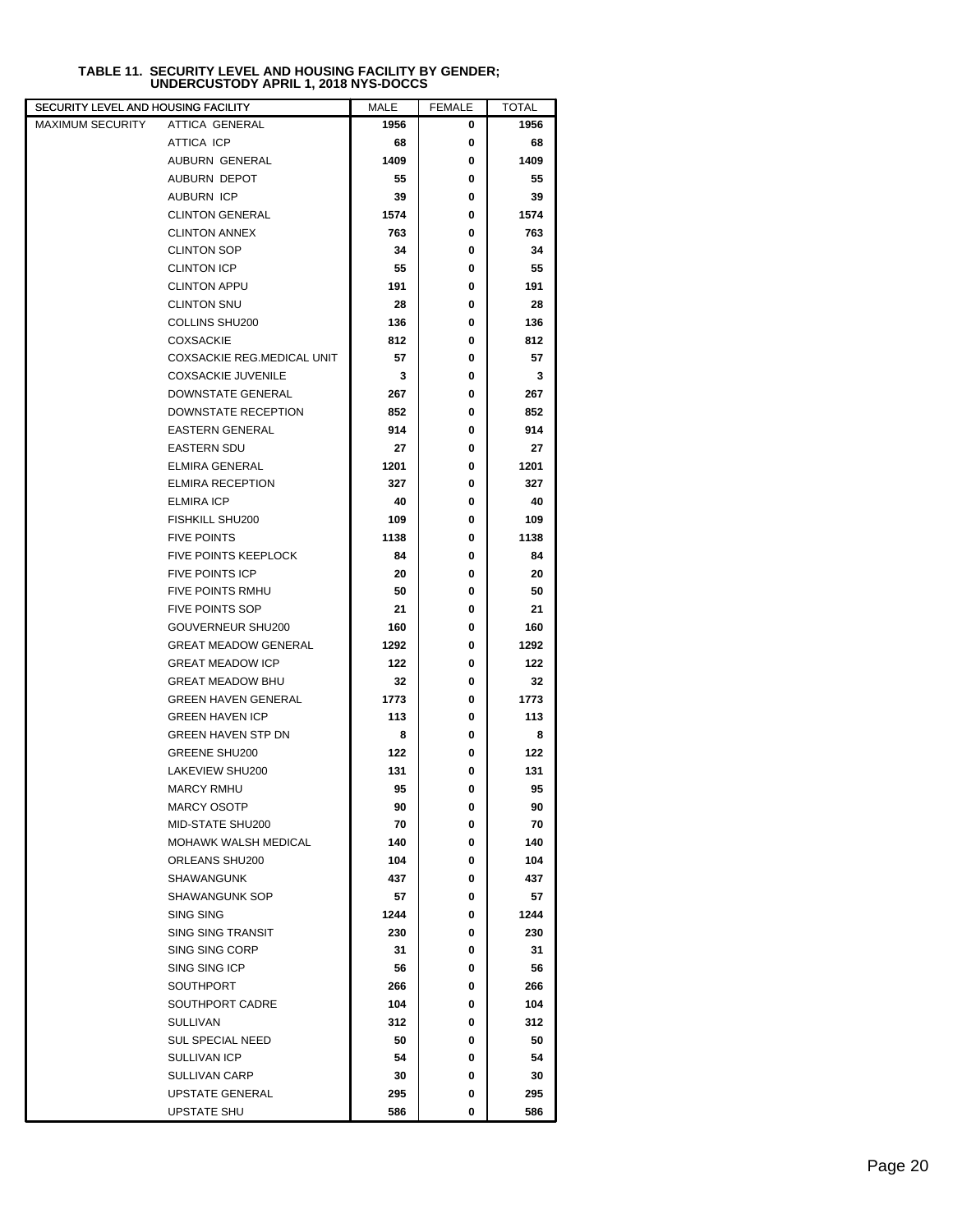| SECURITY LEVEL AND HOUSING FACILITY |                                 | MALE  | <b>FEMALE</b> | TOTAL |
|-------------------------------------|---------------------------------|-------|---------------|-------|
| <b>MAXIMUM SECURITY</b>             | <b>UPSTATE SINGLE CELL</b>      | 84    | 0             | 84    |
|                                     | <b>WENDE</b>                    | 627   | 0             | 627   |
|                                     | <b>WENDE RECEPTION</b>          | 18    | 0             | 18    |
|                                     | <b>WENDE RMU</b>                | 78    | 0             | 78    |
|                                     | <b>WENDE SPECIAL NEEDS</b>      | 51    | 0             | 51    |
|                                     | <b>WENDE ICP</b>                | 31    | 0             | 31    |
|                                     | WENDE STP DN                    | 13    | 0             | 13    |
|                                     | <b>SUBTOTAL</b>                 | 21136 | 0             | 21136 |
| <b>MEDIUM SECURITY</b>              | <b>ADIRONDACK</b>               | 254   | 0             | 254   |
|                                     | ALTONA                          | 474   | 0             | 474   |
|                                     | BARE HILL                       | 1346  | 0             | 1346  |
|                                     | CAPE VINCENT GENERAL            | 814   | 0             | 814   |
|                                     | CAYUGA                          | 853   | 0             | 853   |
|                                     | <b>COLLINS</b>                  | 882   | 0             | 882   |
|                                     | <b>FISHKILL GENERAL</b>         | 1342  | 0             | 1342  |
|                                     | <b>FISHKILL ICP</b>             | 20    | 0             | 20    |
|                                     | <b>FISHKILL KEEPLOCK</b>        | 60    | 0             | 60    |
|                                     | <b>FISHKILL PROCESSING UNIT</b> | 1     | 0             | 1     |
|                                     | <b>FISHKILL RMU</b>             | 29    | 0             | 29    |
|                                     | <b>FISHKILL UCI</b>             | 26    | 0             | 26    |
|                                     | <b>FRANKLIN</b>                 | 1306  | 0             | 1306  |
|                                     | <b>GOUVERNEUR</b>               | 847   | 0             | 847   |
|                                     | <b>GOWANDA</b>                  | 1037  | 0             | 1037  |
|                                     | <b>GOWANDA SOP</b>              | 388   | 0             | 388   |
|                                     | GREENE                          | 1518  | 0             | 1518  |
|                                     | <b>GROVELAND</b>                | 917   | 0             | 917   |
|                                     | HUDSON GENERAL                  | 40    | 0             | 40    |
|                                     | HUDSON JUV SEP UNIT             | 15    | 0             | 15    |
|                                     | <b>HUDSON RECEPTION</b>         | 4     | 0             | 4     |
|                                     | <b>HALE CREEK ASACTC</b>        | 233   | 0             | 233   |
|                                     | <b>HALE CREEK FEEDER</b>        | 131   | 0             | 131   |
|                                     | LIVINGSTON                      | 831   | 0             | 831   |
|                                     | <b>MARCY</b>                    | 911   | 0             | 911   |
|                                     | MARCY ASACTC                    | 52    | 0             | 52    |
|                                     | MID-STATE                       | 1115  | 0             | 1115  |
|                                     | <b>MID-STATE PC</b>             | 18    | 0             | 18    |
|                                     | <b>MID-STATE ICP</b>            | 15    | 0             | 15    |
|                                     | MID-STATE SOP                   | 167   | 0             | 167   |
|                                     | MID-STATE STP DN                | 55    | 0             | 55    |
|                                     | MOHAWK                          | 1244  | 0             | 1244  |
|                                     | OGDENSBURG                      | 407   | 0             | 407   |
|                                     | <b>ORLEANS</b>                  | 729   | 0             | 729   |
|                                     | <b>OTISVILLE</b>                | 561   | 0             | 561   |
|                                     | <b>RIVERVIEW</b>                | 821   | 0             | 821   |
|                                     | ULSTER                          | 157   | 0             | 157   |
|                                     | <b>ULSTER RECEPTION</b>         | 512   | 0             | 512   |
|                                     | <b>WALLKILL</b>                 | 509   | 0             | 509   |
|                                     | <b>WASHINGTON</b>               | 833   | 0             | 833   |
|                                     | <b>WATERTOWN</b>                | 518   | 0             | 518   |
|                                     | <b>WOODBOURNE</b>               | 743   | 0             | 743   |
|                                     | WOODBOURNE SNU                  | 39    | 0             | 39    |
|                                     | WOODBOURNE PC                   | 19    | 0             | 19    |
|                                     | <b>WYOMING</b>                  | 1341  | 0             | 1341  |
|                                     | <b>SUBTOTAL</b>                 | 24134 | 0             | 24134 |

## **TABLE 11. SECURITY LEVEL AND HOUSING FACILITY BY GENDER; UNDERCUSTODY APRIL 1, 2018 NYS-DOCCS**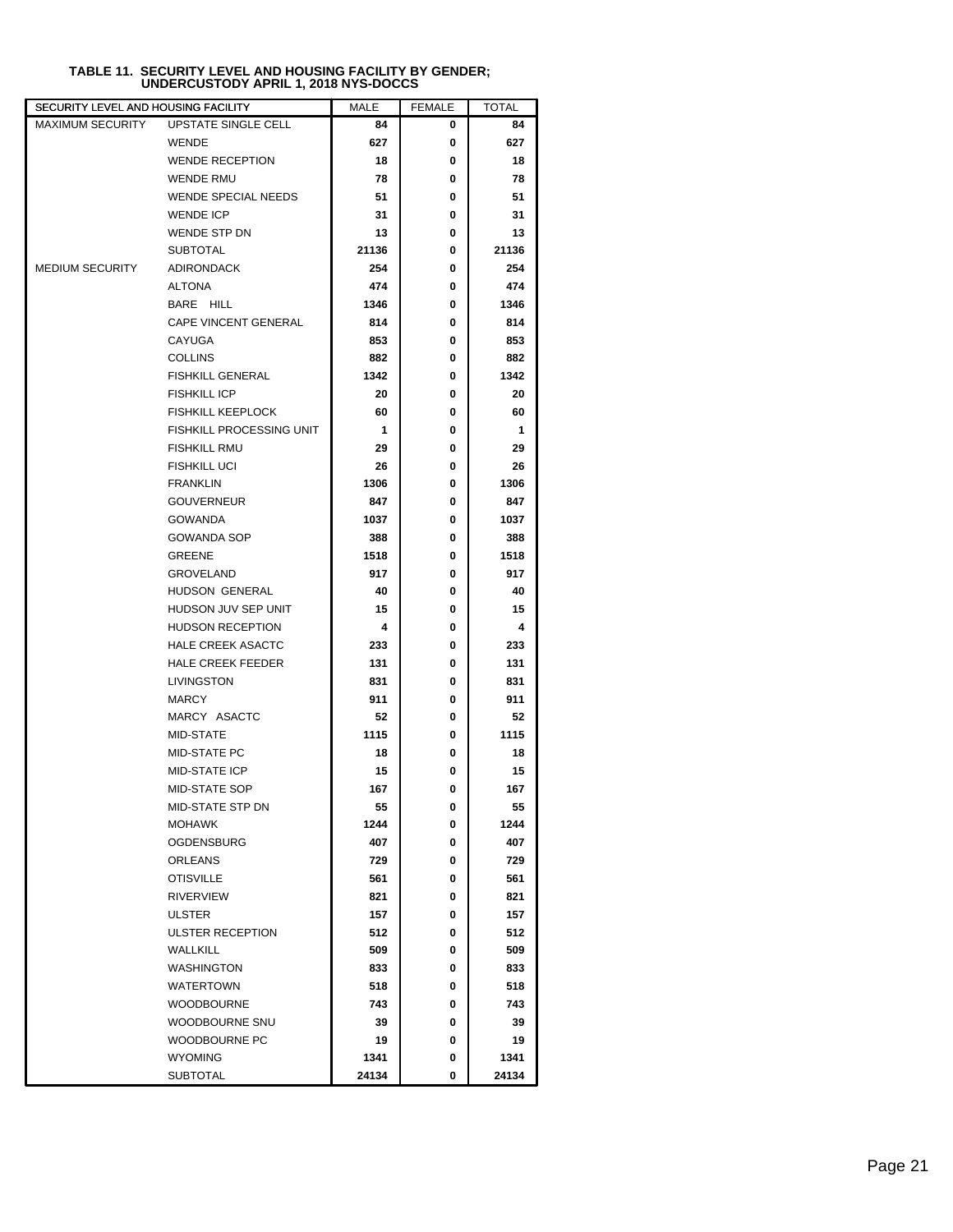| SECURITY LEVEL AND HOUSING FACILITY |                                | <b>MALE</b> | <b>FEMALE</b> | <b>TOTAL</b>   |
|-------------------------------------|--------------------------------|-------------|---------------|----------------|
| <b>MINIMUM SECURITY</b>             | <b>EDGECOMBE GENERAL</b>       | 10          | 0             | 10             |
|                                     | <b>FISHKILL IT</b>             | 7           | 0             | $\overline{7}$ |
|                                     | <b>HUDSON IND TRAINING</b>     | 37          | 0             | 37             |
|                                     | <b>LAKEVIEW SHOCK</b>          | 458         | $\bf{0}$      | 458            |
|                                     | <b>LAKEVIEW RECEPTION</b>      | 105         | 0             | 105            |
|                                     | MORIAH SHOCK                   | 207         | 0             | 207            |
|                                     | QUEENSBORO GENERAL             | 257         | 0             | 257            |
|                                     | ROCHESTER INDUS TRAINING       | 6           | 0             | 6              |
|                                     | <b>SUBTOTAL</b>                | 1087        | $\bf{0}$      | 1087           |
| <b>MINIMUM WORK RELEASE</b>         | FISHKILL WORK RELEASE          | 24          | 0             | 24             |
|                                     | HUDSON WORK RELEASE            | 59          | 0             | 59             |
|                                     | HALE CREEK RELAPSE             | 1           | $\bf{0}$      | 1              |
|                                     | <b>LINCOLN</b>                 | 152         | $\bf{0}$      | 152            |
|                                     | <b>ROCHESTER</b>               | 65          | 0             | 65             |
|                                     | <b>SUBTOTAL</b>                | 301         | 0             | 301            |
| <b>FEMALE FACILITY</b>              | <b>ALBION FEMALE</b>           | 0           | 970           | 970            |
|                                     | <b>ALBION ICP</b>              | 0           | 15            | 15             |
|                                     | ALBION WORK RELEASE            | 0           | 15            | 15             |
|                                     | <b>ALBION ASACTC</b>           | 0           | 38            | 38             |
|                                     | BEDFORD HLS GENERAL            | 0           | 617           | 617            |
|                                     | BEDFORD HLS RECEPTION          | 0           | 111           | 111            |
|                                     | <b>BEDFORD HLS RMU</b>         | 0           | 12            | 12             |
|                                     | <b>BEDFORD HLS ICP</b>         | 0           | 24            | 24             |
|                                     | <b>BEDFORD HILLS TBU</b>       | 0           | 5             | 5              |
|                                     | BEDFORD HILLS SNU              | 0           | $\mathbf{2}$  | $\mathbf{2}$   |
|                                     | EDGECOMBE FEM WORK RELEASE     | 0           | 21            | 21             |
|                                     | <b>HUDSON FEMALE</b>           | 0           | 4             | 4              |
|                                     | LAKEVIEW SHOCK FEM             | 0           | 106           | 106            |
|                                     | <b>LAKEVIEW FEM TRANSIT</b>    | 0           | 6             | 6              |
|                                     | <b>TACONIC FEMALE</b>          | 0           | 288           | 288            |
|                                     | <b>TACONIC RELAPSE</b>         | 0           | 1             | $\mathbf 1$    |
|                                     | <b>TACONIC TRANSITIONAL</b>    | 0           | 11            | 11             |
|                                     | <b>TACONIC ASAT</b>            | 0           | 25            | 25             |
|                                     | <b>SUBTOTAL</b>                | 0           | 2271          | 2271           |
| <b>CORRECTIONS TOTAL</b>            |                                | 46658       | 2271          | 48929          |
| PAROLE PROGRAM FACILITIES           | <b>EDGECOMBE RES TREATMENT</b> | 62          | 0             | 62             |
|                                     | <b>HALE CREEK PDP</b>          | 41          | 0             | 41             |
|                                     | ORLEANS PDP                    | 44          | $\bf{0}$      | 44             |
|                                     | <b>TACONIC FEMALE PDP</b>      | 0           | 1             | $\mathbf{1}$   |
|                                     | <b>WILLARD MALE</b>            | 507         | 0             | 507            |
|                                     | <b>WILLARD FEMALE</b>          | 0           | 82            | 82             |
|                                     | COMM SUPRV TOTAL               | 654         | 83            | 737            |
| <b>GRAND TOTAL</b>                  |                                | 47312       | 2354          | 49666          |

## **TABLE 11. SECURITY LEVEL AND HOUSING FACILITY BY GENDER; UNDERCUSTODY APRIL 1, 2018 NYS-DOCCS**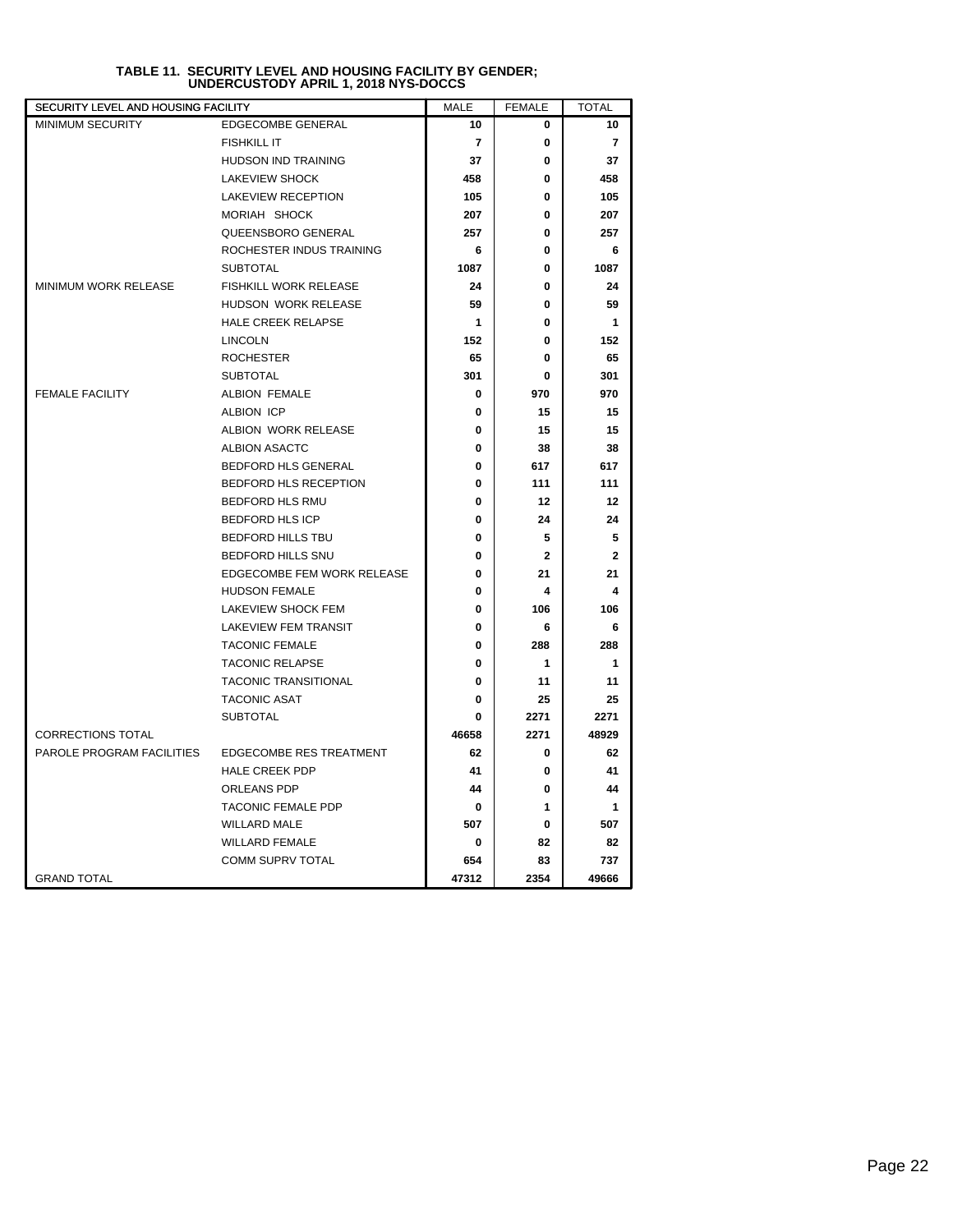| TABLE 12.  SECURITY LEVEL AND HOUSING FACILITY BY OFFENDER STATUS; |
|--------------------------------------------------------------------|
| UNDERCUSTODY APRIL 1, 2018 NYS-DOCCS                               |

| SECURITY LEVEL AND HOUSING FACILITY |                             | <b>INMATE</b> | <b>PAROLEE</b> | <b>TOTAL</b> |
|-------------------------------------|-----------------------------|---------------|----------------|--------------|
| MAXIMUM SECURITY                    | ATTICA GENERAL              | 1956          | 0              | 1956         |
|                                     | ATTICA ICP                  | 68            | 0              | 68           |
|                                     | AUBURN GENERAL              | 1409          | 0              | 1409         |
|                                     | AUBURN DEPOT                | 54            | 1              | 55           |
|                                     | <b>AUBURN ICP</b>           | 39            | 0              | 39           |
|                                     | <b>CLINTON GENERAL</b>      | 1574          | 0              | 1574         |
|                                     | <b>CLINTON ANNEX</b>        | 763           | 0              | 763          |
|                                     | <b>CLINTON SOP</b>          | 34            | 0              | 34           |
|                                     | <b>CLINTON ICP</b>          | 55            | 0              | 55           |
|                                     | <b>CLINTON APPU</b>         | 191           | 0              | 191          |
|                                     | <b>CLINTON SNU</b>          | 27            | 1              | 28           |
|                                     | COLLINS SHU200              | 136           | 0              | 136          |
|                                     | <b>COXSACKIE</b>            | 812           | 0              | 812          |
|                                     | COXSACKIE REG.MEDICAL UNIT  | 57            | 0              | 57           |
|                                     | <b>COXSACKIE JUVENILE</b>   | 3             | 0              | 3            |
|                                     | DOWNSTATE GENERAL           | 267           | 0              | 267          |
|                                     | <b>DOWNSTATE RECEPTION</b>  | 828           | 24             | 852          |
|                                     | <b>EASTERN GENERAL</b>      | 914           | 0              | 914          |
|                                     | <b>EASTERN SDU</b>          | 27            | 0              | 27           |
|                                     | <b>ELMIRA GENERAL</b>       | 1199          | $\mathbf{2}$   | 1201         |
|                                     | <b>ELMIRA RECEPTION</b>     | 301           | 26             | 327          |
|                                     | <b>ELMIRA ICP</b>           | 40            | 0              | 40           |
|                                     | FISHKILL SHU200             | 102           | 7              | 109          |
|                                     | <b>FIVE POINTS</b>          | 1117          | 21             | 1138         |
|                                     | <b>FIVE POINTS KEEPLOCK</b> | 84            | 0              | 84           |
|                                     | <b>FIVE POINTS ICP</b>      | 20            | 0              | 20           |
|                                     | FIVE POINTS RMHU            | 50            | 0              | 50           |
|                                     | <b>FIVE POINTS SOP</b>      | 21            | 0              | 21           |
|                                     | GOUVERNEUR SHU200           | 160           | 0              | 160          |
|                                     | <b>GREAT MEADOW GENERAL</b> | 1292          | 0              | 1292         |
|                                     | <b>GREAT MEADOW ICP</b>     | 122           | 0              | 122          |
|                                     | <b>GREAT MEADOW BHU</b>     | 32            | 0              | 32           |
|                                     | <b>GREEN HAVEN GENERAL</b>  | 1762          | 11             | 1773         |
|                                     | <b>GREEN HAVEN ICP</b>      | 110           | 3              | 113          |
|                                     | GREEN HAVEN STP DN          | 8             | 0              | 8            |
|                                     | <b>GREENE SHU200</b>        | 122           | 0              | 122          |
|                                     | LAKEVIEW SHU200             | 131           | 0              | 131          |
|                                     | <b>MARCY RMHU</b>           | 95            | 0              | 95           |
|                                     | <b>MARCY OSOTP</b>          | 90            | 0              | 90           |
|                                     | MID-STATE SHU200            | 70            | 0              | 70           |
|                                     | <b>MOHAWK WALSH MEDICAL</b> | 139           | 1              | 140          |
|                                     | ORLEANS SHU200              | 104           | 0              | 104          |
|                                     | SHAWANGUNK                  | 437           | 0              | 437          |
|                                     | SHAWANGUNK SOP              | 57            | 0              | 57           |
|                                     | SING SING                   | 1244          | 0              | 1244         |
|                                     | <b>SING SING TRANSIT</b>    | 230           | 0              | 230          |
|                                     | SING SING CORP              | 31            | 0              | 31           |
|                                     | SING SING ICP               | 56            | 0              | 56           |
|                                     | SOUTHPORT                   | 266           | 0              | 266          |
|                                     | SOUTHPORT CADRE             | 104           | 0              | 104          |
|                                     | <b>SULLIVAN</b>             | 311           | 1              | 312          |
|                                     | <b>SUL SPECIAL NEED</b>     | 47            | 3              | 50           |
|                                     | SULLIVAN ICP                | 54            | 0              | 54           |
|                                     | <b>SULLIVAN CARP</b>        | 30            | 0              | 30           |
|                                     | <b>UPSTATE GENERAL</b>      | 295           | 0              | 295          |
|                                     | UPSTATE SHU                 | 586           | 0              | 586          |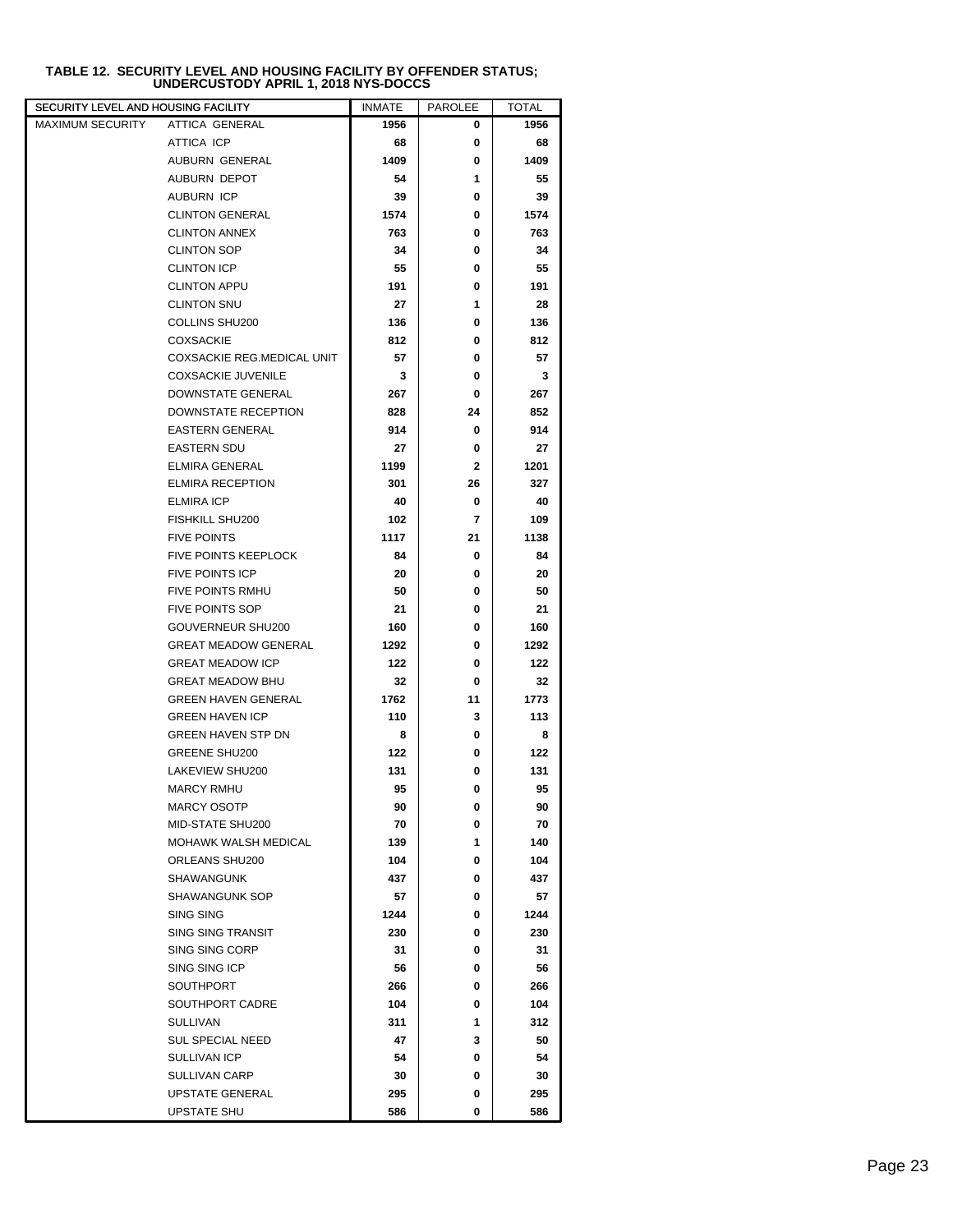| UPSTATE SINGLE CELL<br><b>MAXIMUM SECURITY</b><br>84<br>0 |          |
|-----------------------------------------------------------|----------|
|                                                           | 84       |
| <b>WENDE</b><br>627<br>0                                  | 627      |
| <b>WENDE RECEPTION</b><br>18<br>0                         | 18       |
| 3<br><b>WENDE RMU</b><br>75                               | 78       |
| <b>WENDE SPECIAL NEEDS</b><br>50<br>1                     | 51       |
| <b>WENDE ICP</b><br>31<br>0                               | 31       |
| WENDE STP DN<br>13<br>0                                   | 13       |
| <b>SUBTOTAL</b><br>21031<br>105<br>21136                  |          |
| <b>MEDIUM SECURITY</b><br><b>ADIRONDACK</b><br>254<br>0   | 254      |
| ALTONA<br>474<br>0                                        | 474      |
| BARE HILL<br>1346<br>0<br>1346                            |          |
| CAPE VINCENT GENERAL<br>814<br>0                          | 814      |
| 1<br>CAYUGA<br>852                                        | 853      |
| <b>COLLINS</b><br>882<br>0                                | 882      |
| <b>FISHKILL GENERAL</b><br>1261<br>81<br>1342             |          |
| 1<br><b>FISHKILL ICP</b><br>19                            | 20       |
| <b>FISHKILL KEEPLOCK</b><br>60<br>0                       | 60       |
| FISHKILL PROCESSING UNIT<br>1<br>0                        | 1        |
| <b>FISHKILL RMU</b><br>8<br>21                            | 29       |
| <b>FISHKILL UCI</b><br>25<br>1                            | 26       |
| <b>FRANKLIN</b><br>1305<br>1<br>1306                      |          |
| <b>GOUVERNEUR</b><br>847<br>0                             | 847      |
| <b>GOWANDA</b><br>1037<br>1037<br>0                       |          |
| GOWANDA SOP<br>388<br>0                                   | 388      |
| GREENE<br>1518<br>0<br>1518                               |          |
| <b>GROVELAND</b><br>917<br>0                              | 917      |
| HUDSON GENERAL<br>40<br>0                                 | 40       |
| HUDSON JUV SEP UNIT<br>15<br>0                            | 15       |
| <b>HUDSON RECEPTION</b><br>4<br>0                         | 4        |
| <b>HALE CREEK ASACTC</b><br>233<br>0                      | 233      |
| <b>HALE CREEK FEEDER</b><br>128<br>3                      | 131      |
| LIVINGSTON<br>831<br>0                                    | 831      |
| <b>MARCY</b><br>909<br>$\mathbf{2}$                       | 911      |
| MARCY ASACTC<br>52<br>0                                   | 52       |
| MID-STATE<br>1111<br>4<br>1115                            |          |
| MID-STATE PC<br>18<br>0                                   | 18       |
| <b>MID-STATE ICP</b><br>15<br>0                           | 15       |
| <b>MID-STATE SOP</b><br>167<br>0                          | 167      |
| MID-STATE STP DN<br>55<br>0                               | 55       |
| <b>MOHAWK</b><br>1244<br>1244<br>0                        |          |
| <b>OGDENSBURG</b><br>407<br>0                             | 407      |
| ORLEANS<br>0<br>729                                       | 729      |
| <b>OTISVILLE</b><br>0<br>561                              | 561      |
| <b>RIVERVIEW</b><br>821<br>0                              | 821      |
| 157<br>0<br>ULSTER                                        | 157      |
| <b>ULSTER RECEPTION</b><br>490<br>22                      | 512      |
| <b>WALLKILL</b><br>509<br>0                               | 509      |
| <b>WASHINGTON</b><br>833<br>0                             | 833      |
| WATERTOWN<br>518<br>0                                     | 518      |
| <b>WOODBOURNE</b><br>734<br>9<br>1                        | 743      |
| WOODBOURNE SNU<br>38<br>WOODBOURNE PC<br>1<br>18          | 39<br>19 |
| <b>WYOMING</b><br>1341<br>1341<br>0                       |          |
| <b>SUBTOTAL</b><br>23999<br>135<br>24134                  |          |

## **TABLE 12. SECURITY LEVEL AND HOUSING FACILITY BY OFFENDER STATUS; UNDERCUSTODY APRIL 1, 2018 NYS-DOCCS**